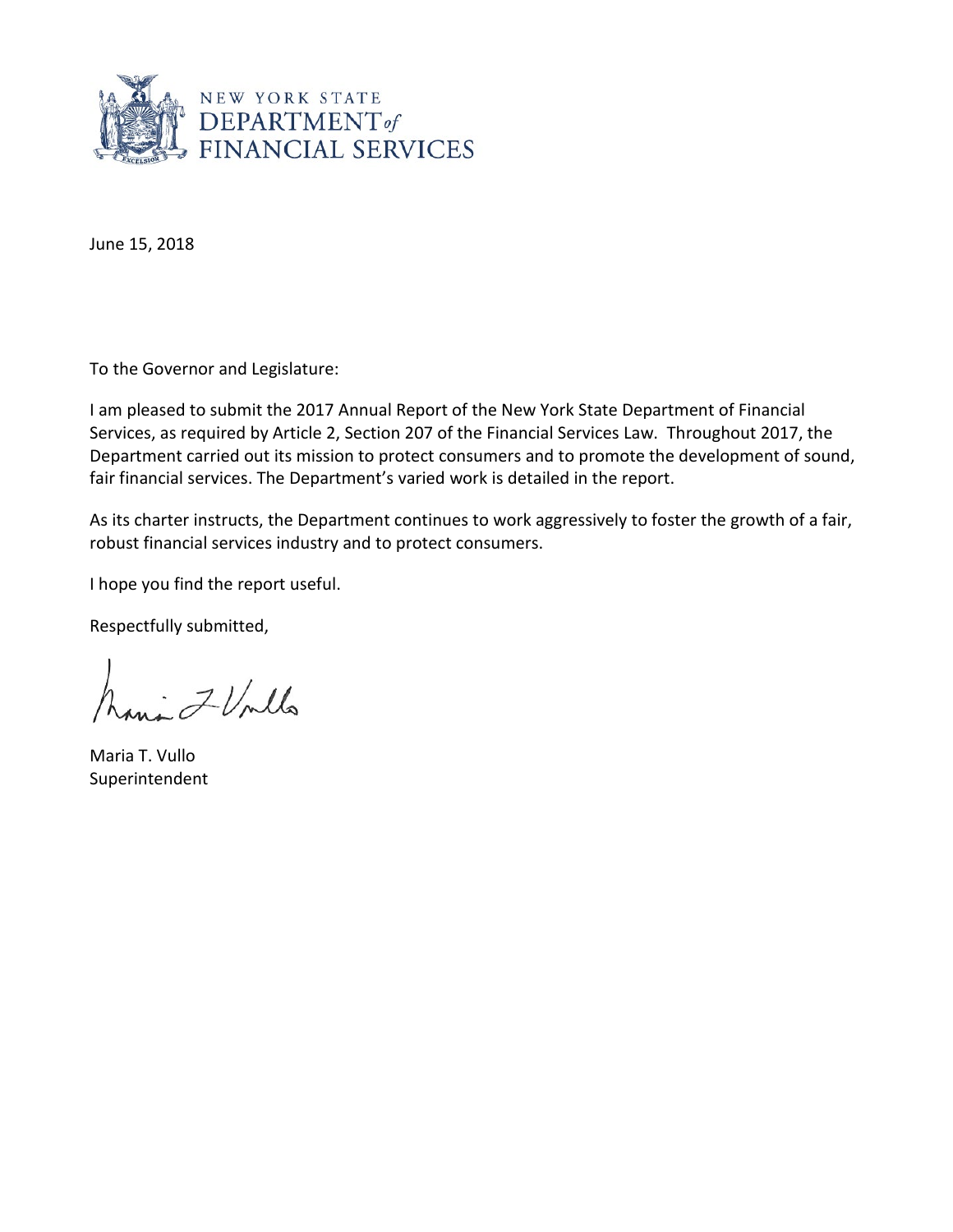

# **Department of<br>Financial Services**

# 2017 Annual Report **Maria T. Vullo, Superintendent**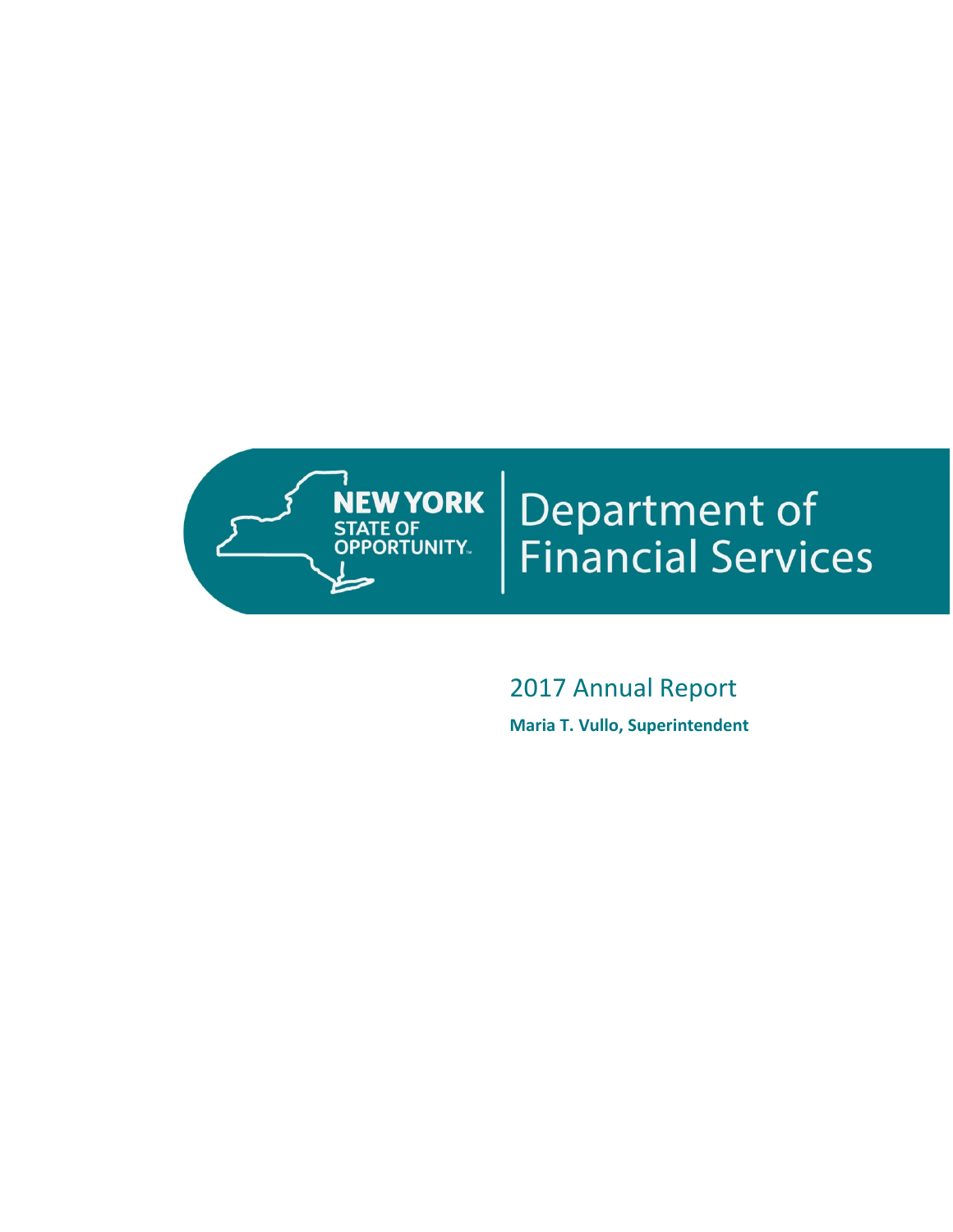# **Contents**

| NEW YORK STATE CHARTERED AND LICENSED BANKING, LENDING AND FINANCIAL SERVICES INSTITUTIONS 33 |  |
|-----------------------------------------------------------------------------------------------|--|
|                                                                                               |  |
|                                                                                               |  |
|                                                                                               |  |
|                                                                                               |  |
|                                                                                               |  |
|                                                                                               |  |
|                                                                                               |  |
|                                                                                               |  |
|                                                                                               |  |
|                                                                                               |  |
|                                                                                               |  |
|                                                                                               |  |
|                                                                                               |  |
|                                                                                               |  |
|                                                                                               |  |
|                                                                                               |  |
|                                                                                               |  |
|                                                                                               |  |
|                                                                                               |  |
|                                                                                               |  |
|                                                                                               |  |
|                                                                                               |  |
|                                                                                               |  |
|                                                                                               |  |
|                                                                                               |  |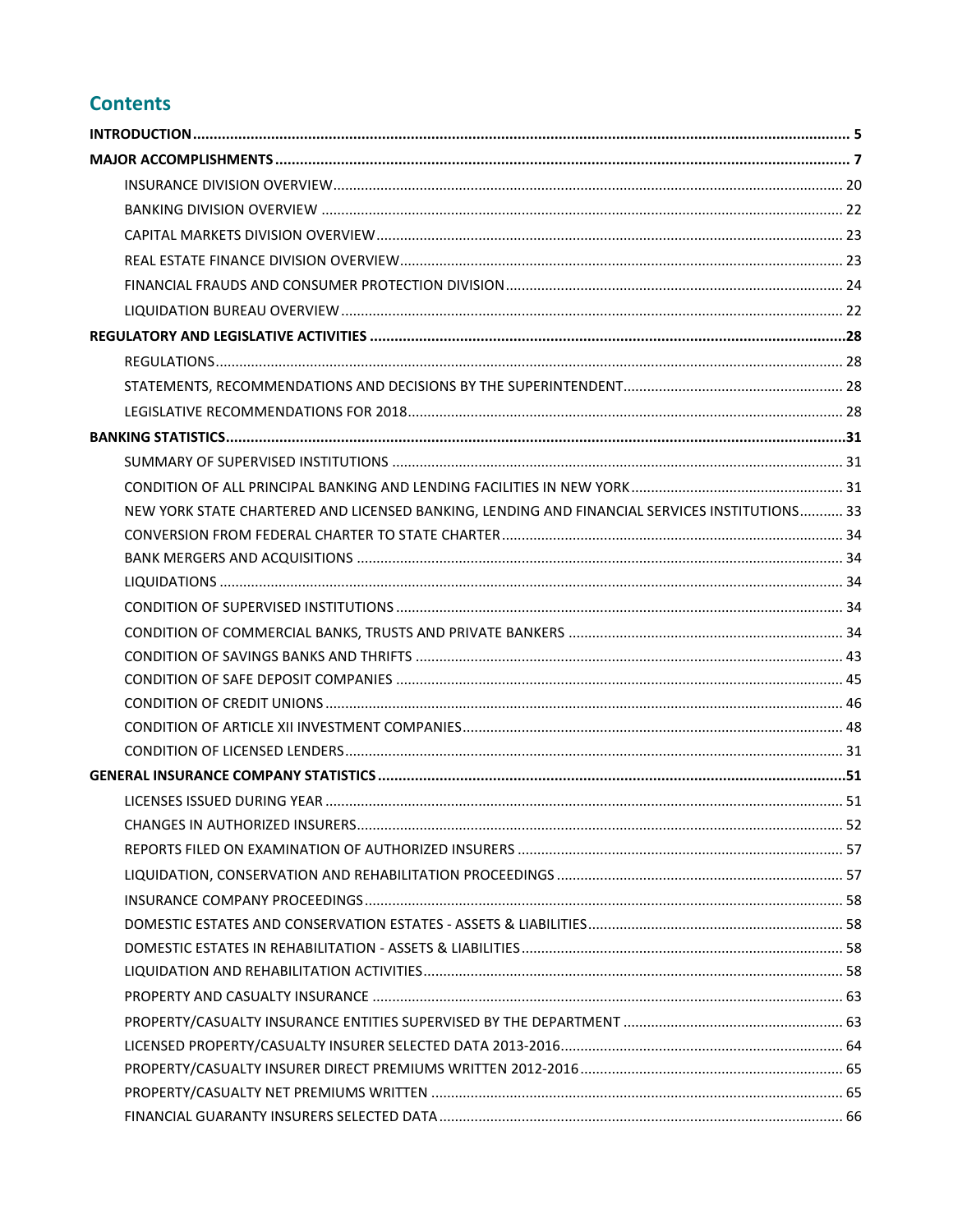| PUBLIC RETIREMENT SYSTEMS AND PENSION FUNDS ADMITTED ASSETS/INSURANCE IN FORCE 76 |  |
|-----------------------------------------------------------------------------------|--|
|                                                                                   |  |
|                                                                                   |  |
|                                                                                   |  |
|                                                                                   |  |
|                                                                                   |  |
|                                                                                   |  |
|                                                                                   |  |
|                                                                                   |  |
|                                                                                   |  |
|                                                                                   |  |
|                                                                                   |  |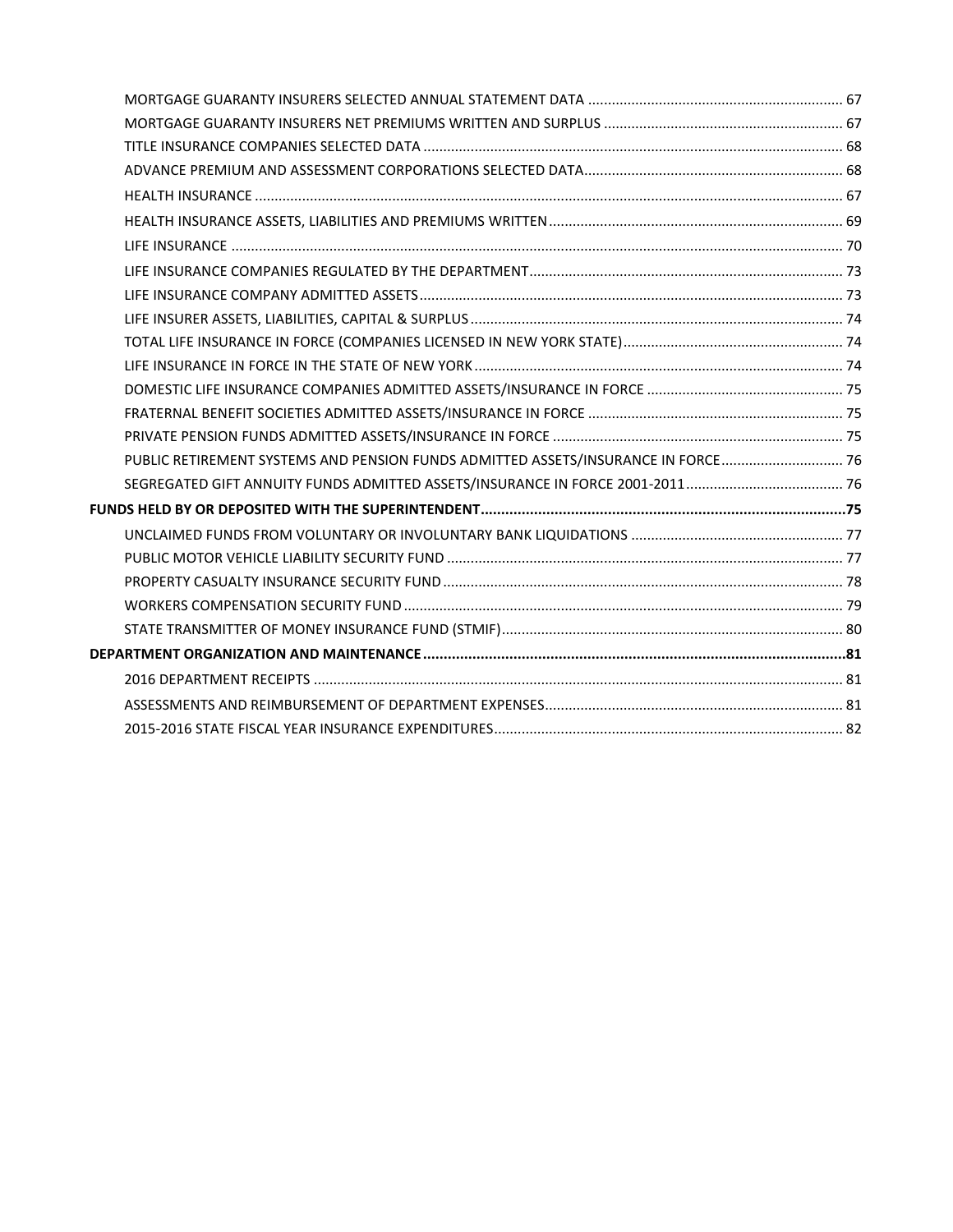#### <span id="page-4-0"></span>**INTRODUCTION**

The Department of Financial Services (DFS) supervises and regulates the activities of more than 1,400 insurance companies with assets of more than \$4.3 trillion and approximately 1,500 banking and other financial institutions with assets totaling more than \$2.6 trillion. They include nearly 200 life insurance companies, 1,100 property/casualty insurance companies, about 100 health insurers and managed care organizations, and 300,000 individual insurance licensees, 90 state-chartered banks, 81 foreign branches, 10 foreign agencies, 16 credit unions, 380 licensed financial services companies, and more than 7,600 mortgage loan originators and servicers. The Department is organized into the following divisions:

The **Insurance Division** supervises all insurance companies that do business in New York. The Division includes the Property, Life and Health Bureaus.

The **Banking Division** supervises, through chartering, licensing, registering, and examining safety and soundness, banking and other financial institutions. The division is comprised of the following three bureaus: Foreign & Wholesale Banks, Community & Regional Banks and Licensed Financial Services.

The **Financial Frauds and Consumer Protection Division** (FFCPD) is responsible for protecting and educating consumers and fighting consumer fraud. The FFCPD encompasses the Civil Investigations Unit; the Consumer Assistance Unit; the Producers Unit; the Consumer Examinations Unit; the Student Protection Unit; and the Holocaust Claims Processing Office.

DFS's **Compliance Division**, established in 2016, ensuresthat our staff meets the high standards that our agency promotes by developing and delivering training for DFS employees, and streamlining and modernizing DFS procedures to ensure efficient and effective supervisory activities. The division also ensures that we have comprehensive and effective standards for the entities that we regulate.

DFS's new **Enforcement Division**, also established in 2016, has led to stronger coordination within the Department and consistency of approach, ensuring that regulated entities comply with New York and federal law in relation to their activities serving the public. In 2017, DFS created a new **Investigations and Intelligence Division** that will develop investigative leads and intelligence in furtherance of the Department's efforts to enforce the Banking, Insurance and Financial Services laws, with particular focus on the review and response to cybersecurity events and the development of supervisory, regulatory and enforcement policy and direction in the area of financial crimes.

The **Capital Markets/Research Trends Innovation Division** provides the Department's expertise in complex financial products(bonds, equities, credit, derivatives, and commodities), enterprise risk management, financial analysis, Information Technology, internal controls and audit, research, fiduciary controls, and regulatory accounting. The division works with the other DFS divisions in examinations and also conducts targeted examinations. The Division has the primary regulatory responsibility for the New York State-based public retirement systems and financial guaranty insurance companies. In addition, it leverages the business intelligence that DFS gathers with the aim of analyzing this data to identify emerging risks and macroeconomic trends that can be developed into topical reports and regular industry analysis.

The newly created **Office of Financial Innovation** is responsible for DFS's expanded specialty cyber and virtual currency examiner staffs; developing expanded examination and supervision protocols; and developing key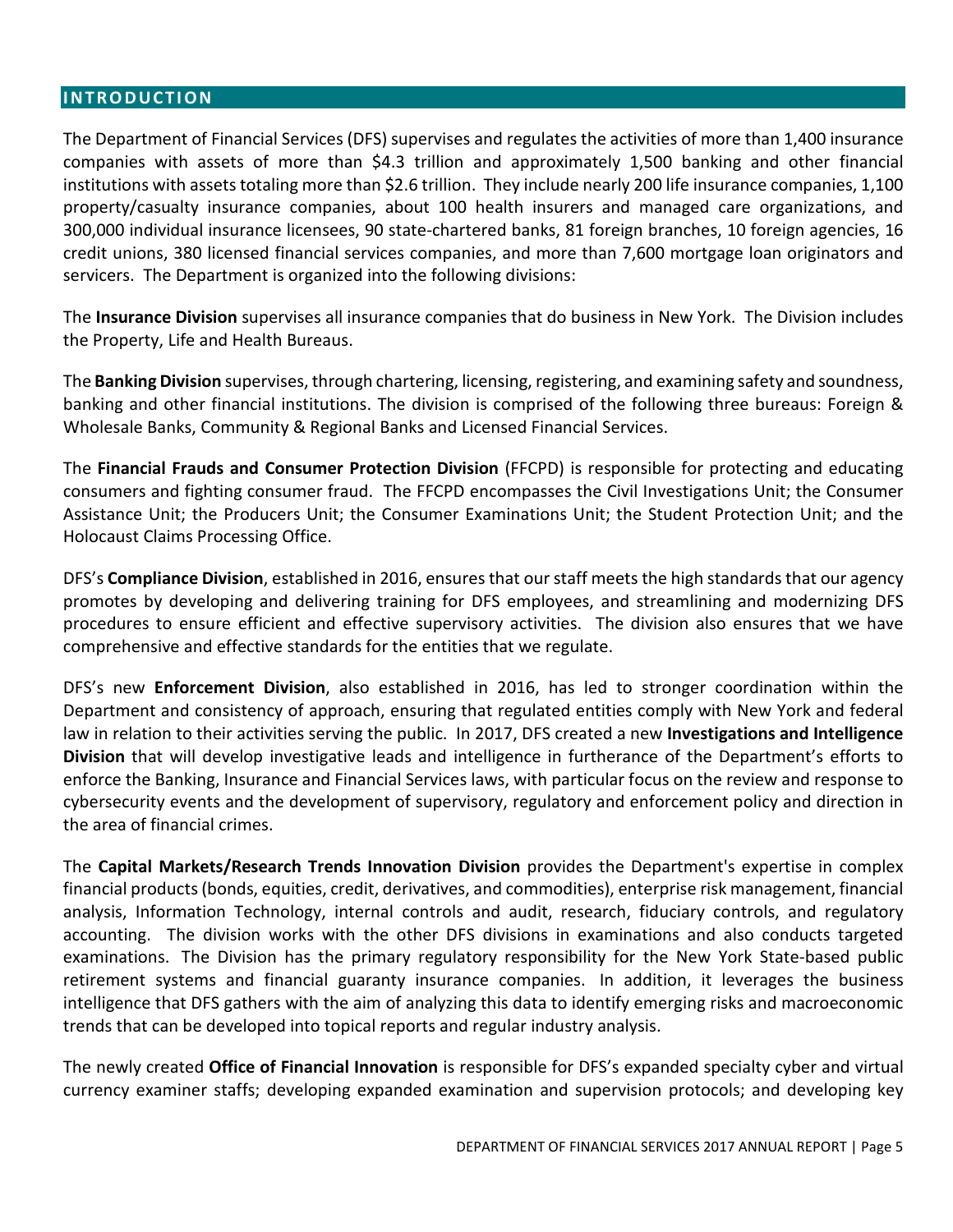initiatives and compliance measures, including increasing challenges posed by the continued emergence of the virtual currency marketplace, as well as other innovations.

The **Real Estate Finance Division** is responsible for regulating all real estate and homeowner issues, as well as oversight and enforcement of New York's Vacant and Abandoned Properties Law. The division is also responsible for managing the DFS registry of "zombie" properties. The division also includes Mortgage Banking, the Mortgage Assistance Unit and the Mobile Command Center (MCC). The MCC has been an important tool to inform, engage and support communities throughout New York State, particularly during times of crisis, such as the flooding in the Lake Ontario region. In addition, DFS staff provide information and assist homeowners, business owners and residents with questions and concerns relating to mortgage loans, or refinancing of loans, as well as those relating to insurance issues.

All data in this report is for the year 2017, unless stated otherwise. Financial data for the Department is for the fiscal year 2016-2017.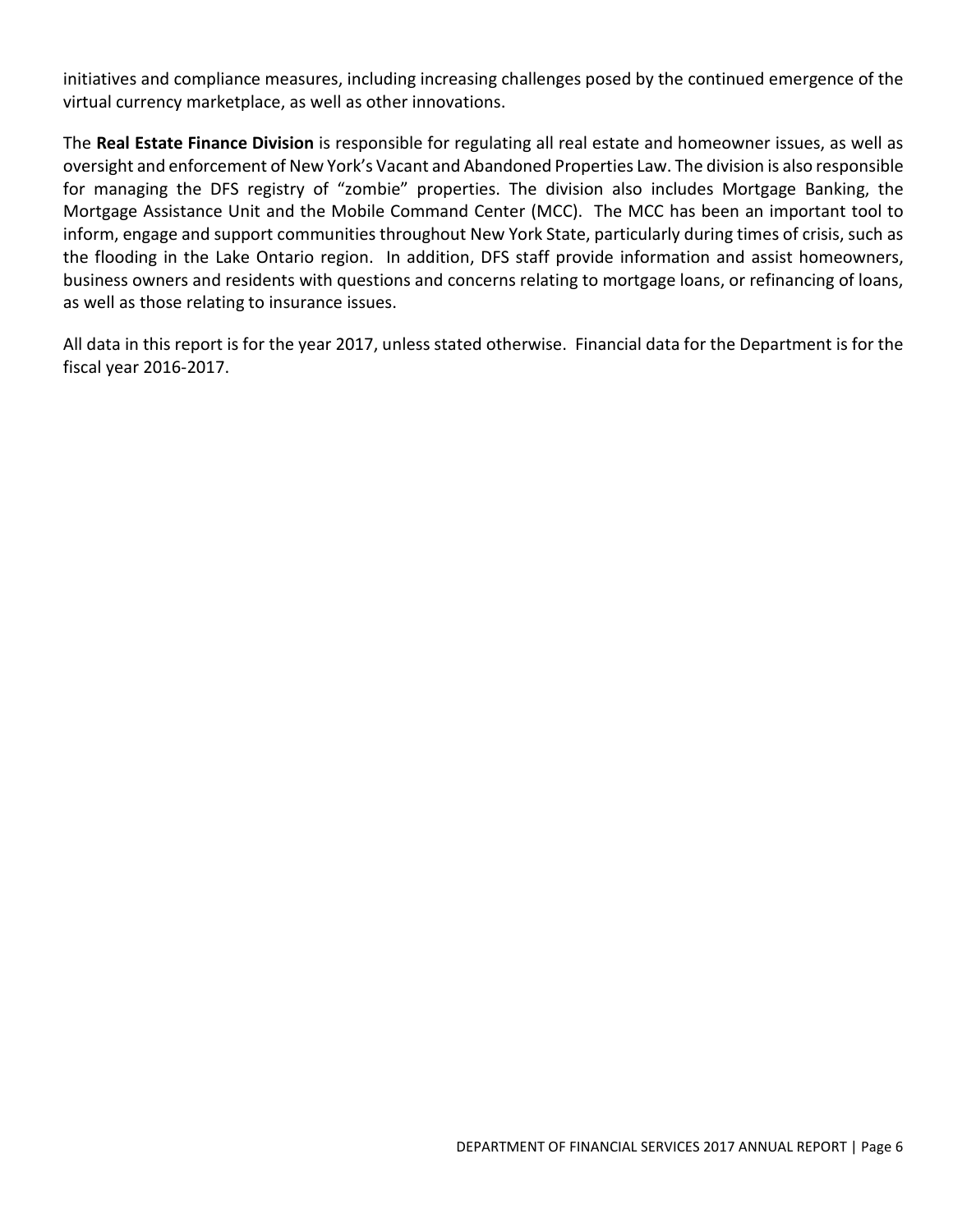#### <span id="page-6-0"></span>**MAJOR ACCOMPLISHMENTS**

The Department continues to work to protect consumers, safeguard markets and promote a thriving and sustainable financial services sector for the long term. The highlights of some of our work in 2017 are below.

#### **ENCOURAGING GROWTH, SAFEGUARDING MARKETS AND ENFORCING THE FINANCIAL SERVICES LAWS**

#### **Leading Efforts to Strengthen Cyber Security Across the Financial Sector**

DFS's first-in-the-nation regulation to protect New York State's financial services industry from the ever-growing threat of cyber-attacks became effective March 1, 2017. The regulation requires banks, insurance companies, and other financial services institutions regulated by the Department to establish and maintain a cybersecurity program designed to protect personal data and ensure the safety and soundness of New York State's financial services industry. In addition, the regulation requires regulated institutions to provide notice of any breaches, and annually to submit a board resolution or senior officer compliance finding confirming steps taken to ascertain compliance with the regulation. As a result of DFS's leadership, in October 2017, the National Association of Insurance Commissioners (NAIC) adopted a model law modelled after DFS's regulation. In 2017, DFS also designed and launched a training program for examiners on the new cybersecurity regulation.

#### **Preventing Terrorism Financing**

DFS's landmark risk-based anti-terrorism and anti-money laundering regulation took effect January 5, 2017, requiring regulated institutions to maintain programs to monitor and filter transactions for potential Bank Secrecy Act (BSA) and anti-money laundering (AML) violations and prevent transactions with sanctioned entities. The regulation requires regulated institutions annually to submit a board resolution or senior officer compliance finding confirming steps taken to ascertain compliance with the regulation. In 2017, DFS trained its examiners in the new anti-money laundering and Bank Secrecy Act laws, and DFS's new transaction monitoring regulation.

#### **Regulating and Licensing Virtual Currencies**

The emergence of virtual currency, distributed ledger, and blockchain technologies present both opportunities and challenges for industry as well as regulators. Building innovative platforms for conducting commerce can help improve the efficiency of financial transactions, record-keeping and clearing. Easier facilitation of payments and anonymous movements of funds can present risks that can be mitigated by strong compliance systems and regulatory oversight designed to safeguard consumers, and to prevent money laundering and funding illegal activities. Like other regulated financial services entities, virtual currency companies are subject to periodic examinations by DFS.

DFS granted two new virtual currency licenses in 2017 in accordance with the Department's 2015 regulation requiring a license to engage in the virtual currency business. DFS authorized Bitflyer to offer an online digital currency exchange and trading platform, and to provide custodial wallet services for the Bitcoin digital currency. The Department also approved the application of Coinbase to offer Ethereum and Litecoin for New York customers, as well as to offer users in New York access to "Shift Card," a Coinbase-linked debit card service. As of the date of this report, DFS also has granted a new virtual currency license to Genesis Global Trading Inc. and granted the applications of Gemini Trust Company and Paxos Trust Company (formerly itBit) to provide additional services.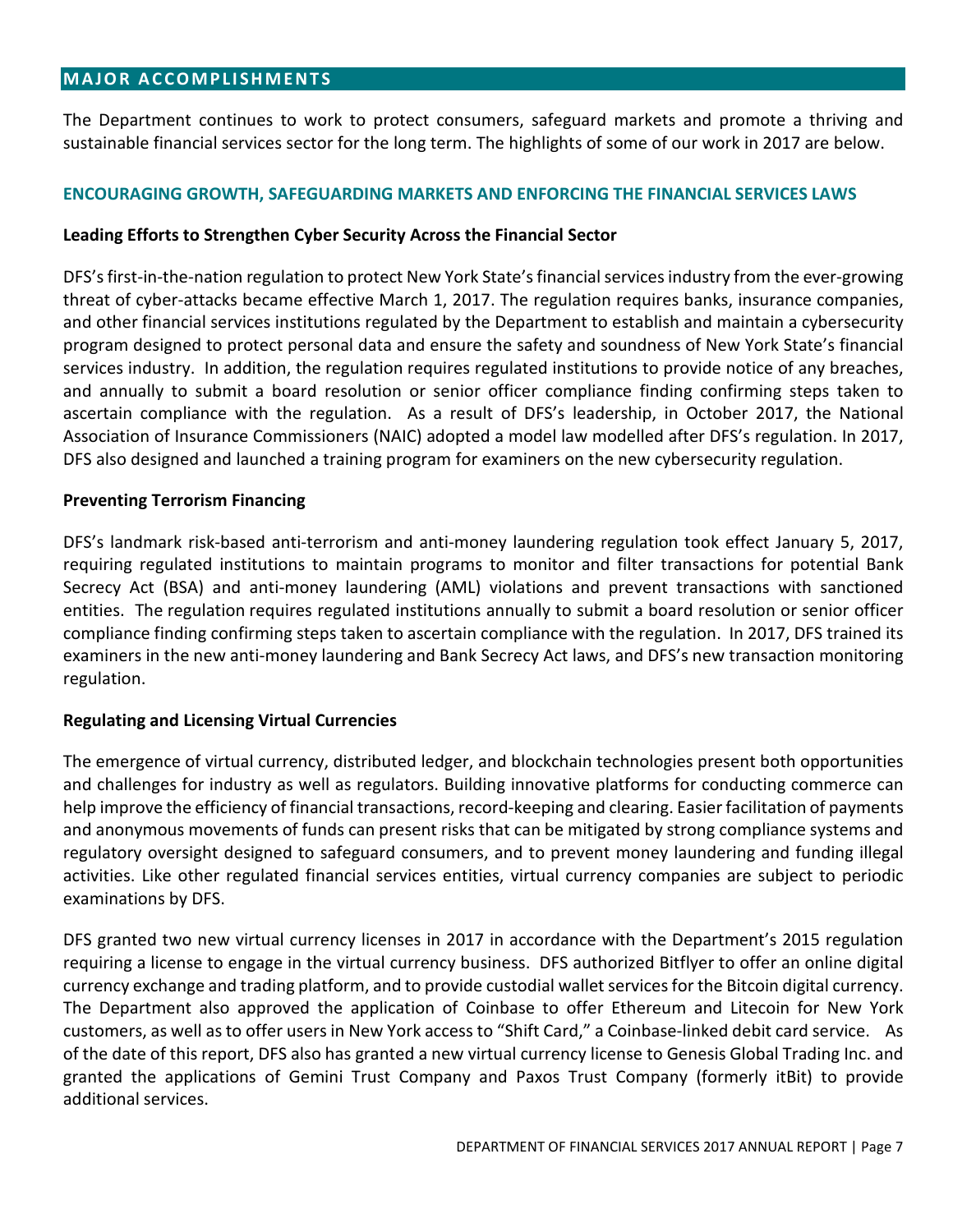Earlier this year, DFS issued guidance reminding all virtual currency entities licensed by New York State, including those that hold a money transmitter license, that they are required to implement measures designed to effectively detect, prevent, and respond to fraud, attempted fraud, and similar wrongdoing. In addition, DFS reminded virtual currency companies that they must be especially vigilant against efforts at market manipulation.

DFS recently has established a new Office of Financial Innovation to address the increasing challenges posed by the continued emergence of the virtual currency marketplace, as well as other innovations.

# **Encouraging the Growth of the Banking Industry**

In 2017, DFS continued its disciplined effort to promote its state banking charter, and the results show that the New York State banking system is strong and growing. In 2017, there were 124 branch openings of New York State-chartered banking institutions, compared with 43 in 2016. This brought the total number of New York State-chartered banking institutions and branches to 1,498 in 2018, up from 1,485 in 2017. In addition, DFS granted one federal-to-state charter conversion in 2017. On November 20, 2017, DFS approved Bridgehampton National Bank's application to convert its charter to conduct business to a New York State banking charter, effective December 31, 2017. Bridgehampton, now known as BNP Bank, is the 13th federal bank to convert to a New York State charter since DFS was formed in October 2011.

# **Modernizing Operations and Enhancing Financial Services Regulation**

DFS modernized operations and enhanced regulation with the launch of a new online portal to securely transmit in real time all notifications required under New York's cybersecurity regulation, as well as a new online application process to speed the re-licensing of agents and brokers whose original licenses have been expired for more than two years. In addition, in 2017, DFS began the transition of its nondepository licenses to the Nationwide Multistate Licensing System and Registry, a secure, web-based, nationwide licensing system providing enhanced supervision of regulated entities by linking with other states to provide more efficient regulation.

# **Combatting Anti-Money Laundering and Foreign Exchange Violations**

Enforcement actions ensure that regulated entities comply with New York and federal law in relation to their activities serving the public. In 2017, DFS announced several consent orders with banks for violations of New York's anti-money laundering laws (AML), following the centralization of the Department's enforcement actions under a new Enforcement Division in 2016. In addition, a DFS investigation of foreign exchange trading by several global banks uncovered illegal, unsafe and unsound practices in violation of New York Banking Law. Monetary penalties for these violations totaled more than \$1.1 billion in 2017. They include:

• **Deutsche Bank:** On January 30, 2017, DFS fined Deutsche Bank \$425 million for violations of New York anti-money laundering laws involving a "mirror trading" scheme among the bank's Moscow, London and New York offices that laundered \$10 billion out of Russia. Under the scheme, certain companies that were clients of the Moscow equities desk issued orders to purchase Russian blue chip stocks, always paying in rubles. Shortly thereafter, sometimes on the same day, a related counterparty would sell the identical Russian blue chip stock in the same quantity and at the same price through Deutsche Bank's London branch. DFS's investigation found that the bank missed numerous opportunities to detect,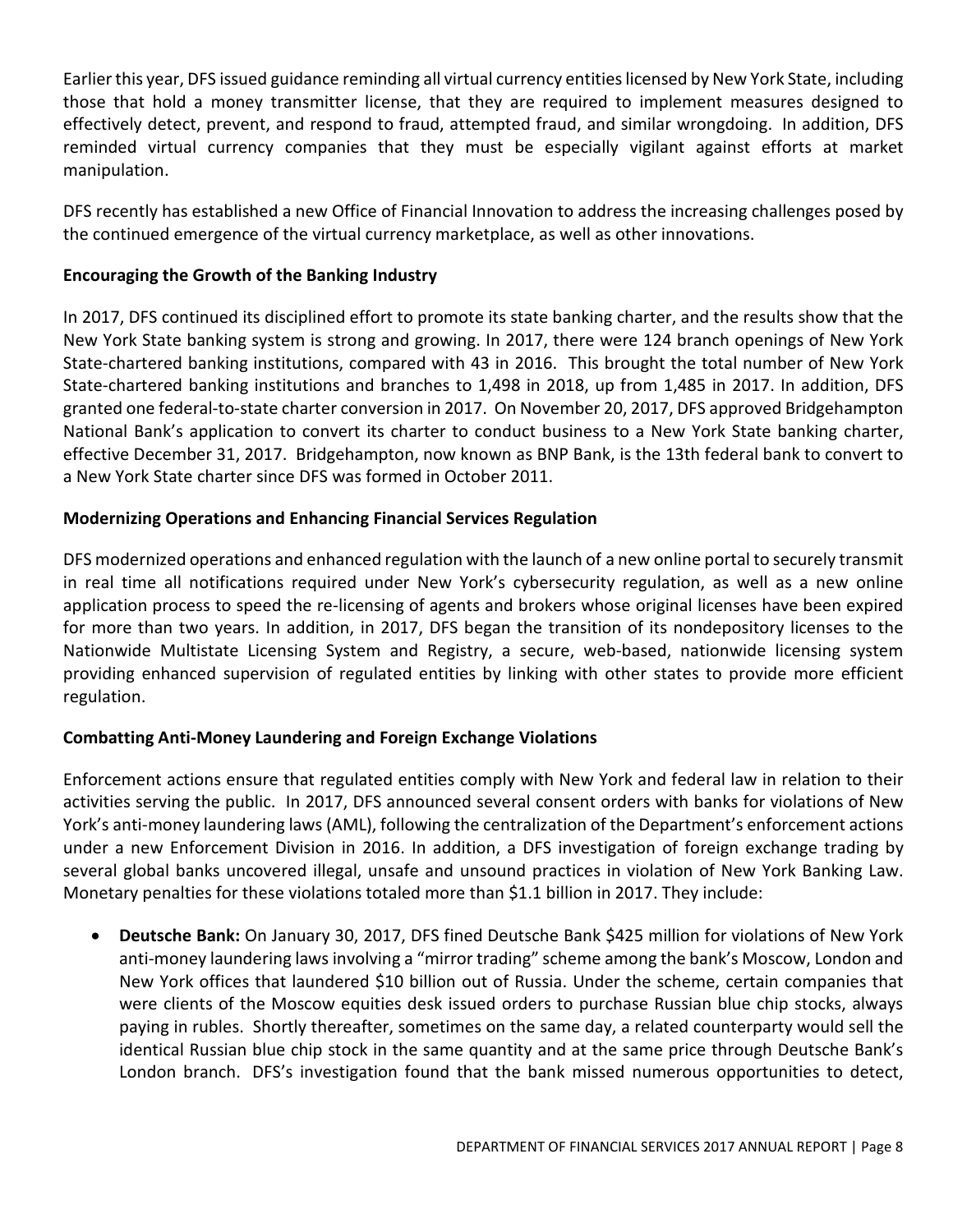investigate and stop the scheme due to extensive compliance failures, allowing the scheme to continue for years.

- **BNP Paribas S.A.:** DFS fined BNP Paribas (BNPP) and its New York branch \$350 million on May 24, 2017, for violations of New York banking law arising out of the bank's global foreign-exchange business. The violations included major deficiencies in the bank's oversight that allowed nearly unfettered misconduct by more than a dozen BNPP traders and salespeople, including collusive activity to manipulate foreign exchange currency prices and foreign exchange benchmark rates; executing fake trades to influence the exchange rates of emerging market currencies; and improperly sharing confidential customer information with traders at other large banks.
- **Habib Bank:** On September 7, 2017, as part of a consent order with DFS, Habib Bank and its New York branch were fined \$225 million for failure to comply with New York laws and regulations designed to combat money laundering, terrorist financing, and other illicit financial transactions. This consent order followed a 2016 DFS examination that found serious weaknesses in the bank's risk management and compliance and the bank's failure to undertake extensive remedial actions required by a 2015 consent order. As a result, Habib Bank agreed to surrender its license to operate the New York branch upon fulfillment of conditions outlined in a separate surrender order to ensure the orderly wind down of the New York branch.
- **Credit Suisse AG:** On November 13, 2017, Credit Suisse agreed to pay a \$135 million fine as part of a consent order with DFS for improper efforts with other global banks, front-running client orders, and additional unlawful conduct that disadvantaged customers. DFS's investigation found that Credit Suisse foreign exchange traders participated in multi-party electronic chat rooms, where traders, sometimes using code names to discreetly share confidential customer information, discussed coordinating trading activity and attempted to manipulate currency prices or benchmark rates. The DFS consent order also required Credit Suisse to engage a consultant to review and report to the Department about the bank's remedial efforts with regards to its foreign exchange business.

# **PROTECTING CONSUMERS**

#### **Filling the Federal Regulatory Void**

DFS has stepped into the regulatory void created by the federal government's continued attempts to strip away important consumer protections and reverse regulatory reforms stemming from the financial crisis of 2008. In addition to protecting New York's health insurance markets from federal attacks, DFS opposed the rollback of protections by the new leadership of the Consumer Financial Protection Bureau; provided insights into these actions to consumers on its website; and protected consumers through targeted regulation, consumer outreach and enforcement actions.

#### **Safeguarding Homeowners and Communities**

• **Addressing Zombie Properties:** In 2017, DFS launched a series of information sessions for local government officials about legislation signed by Governor Cuomo and effective in December 2016 to combat the blight of vacant and abandoned properties. DFS also issued new guidance to ensure that banks and mortgage servicers comply with their obligations to maintain vacant and abandoned properties. DFS's statewide outreach and education program is designed to provide local government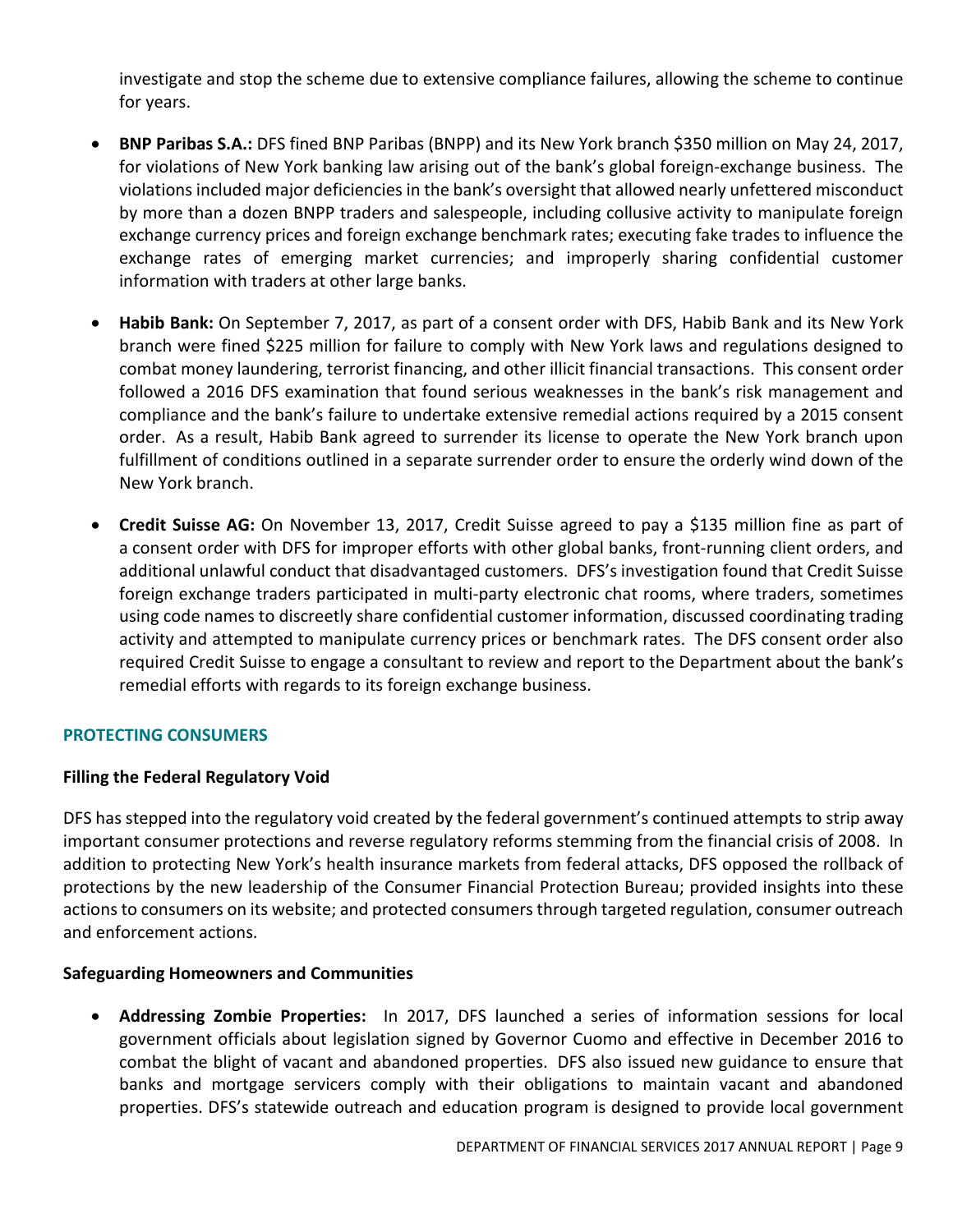officials with a clear understanding of the new legislation so they can inform and support their constituents. Under the law, New Yorkers can report vacant and abandoned properties in their communities through the DFS hotline or online through the Department's website. To ensure broad coverage, information sessions were held in Western New York, the Capital Region, Central New York, the Finger Lakes, Mid-Hudson, the Southern Tier, the North Country, Mohawk Valley, and Long Island.

- **PHH Mortgage Corp.:** As part of DFS's aggressive strategy to combat the blight of "zombie" properties, on December 14, 2017, DFS fined PHH Mortgage \$119,000 for failing to maintain a vacant and abandoned property under DFS's Vacant and Abandoned Property Law, which took effect in 2016 and requires banks and mortgage servicers to fulfill certain maintenance obligations at such properties. In addition, DFS issued guidance to remind banks and mortgage servicers of their responsibilities to maintain vacant and abandoned properties across the state, which includes reporting applicable properties to the DFS registry within 30 days of any material change to the status of a registered property.
- **Mortgage Research Center LLC:** Under a consent order with DFS, Mortgage Research Center, LLC, doing business as VAMortgage Center and/or Veterans United Home Loans, agreed to pay approximately \$604,000 in restitution to New York consumers, primarily veterans. A DFS examination of Veterans United found that, in at least 322 cases, the company did not refund surplus "lender credits" to New York borrowers who had obtained from Veterans United a credit to cover estimated closing costs by agreeing to a higher interest rate (known as a "lender credit"), when the ultimate closing costs were lower than such estimated costs, (resulting in what is known as a "surplus lender credit"). Veterans United did not adjust down the interest rate, reduce the principal balance of the loan, reduce the down payment, provide a cash refund, or pursue any other means of refunding the surplus to the borrower. The DFS consent order rectifies these failures.
- **Lloyd's of London, Clements & Company, and United Federal Credit Union:** On November 28, 2017, DFS entered into a consent order with Clements & Company, Underwriters at Lloyd's of London, and the United Nations Federal Credit Union (UNFCU) for offering, marketing and underwriting an unlicensed credit and debit card-based life insurance program for UNFCU members. The order required the parties to pay a total of \$1.47 million in fines for unlicensed life insurance business and to establish an insurance program with a DFS-licensed insurer. The insurance program offered guaranteed-issue term life insurance to UNFCU's members in more than 210 countries and territories. A total of more than 4,300 policies were sold, including to 804 members listing New York as their primary location.

#### **Protecting Consumers in an Era of Data Breaches**

DFS remains vigilant about the growing problem of data breaches, as demonstrated by our continued consumer outreach, industry guidance and strong regulation. DFS's consumer representatives partner with local organizations and visit local communities to educate consumers about identity theft and provide ways they can protect their sensitive information. DFS has also developed a brochure that is distributed throughout the State and is included on the DFS website, along with the number to the DFS Consumer Hotline.

In 2017, in response to the massive data breach at Equifax, DFS issued an alert advising consumers of steps to take to protect their data. DFS also issued guidance urging New York State-chartered and licensed financial institutions to take immediate steps to protect consumer data, as well as longer term precautions in light of the breach. These included ensuring that all information technology and information security patches are installed,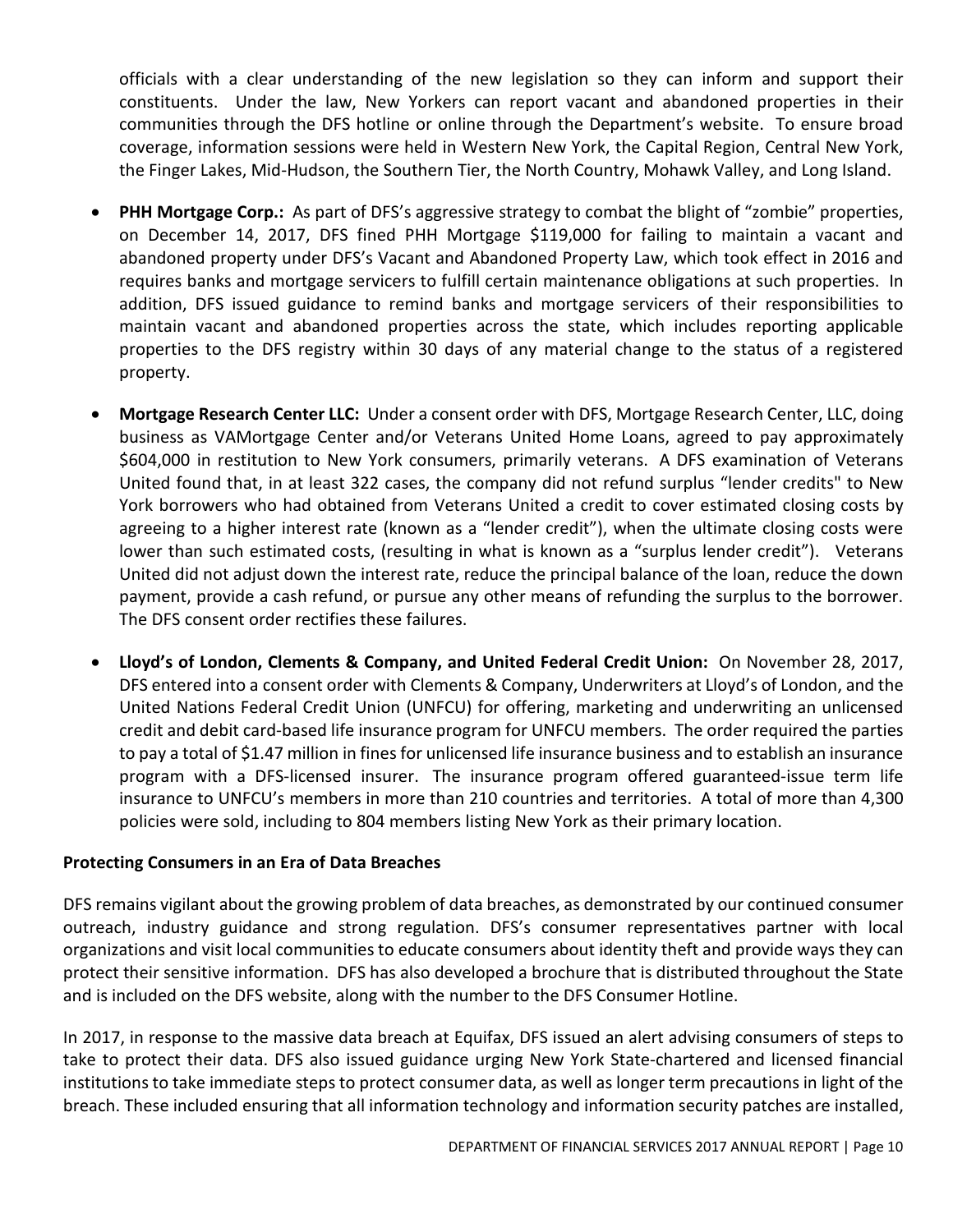and that appropriate ID theft and fraud prevention programs are in place. Significantly, DFS also proposed a new regulation requiring credit reporting agencies to register with DFS and to comply with New York State's first-in-the-nation cybersecurity regulation.

# **Combatting Unscrupulous Practices in the Title Insurance Industry**

In 2017, DFS adopted two new regulations to protect New Yorkers and crack down on unscrupulous practices in the title insurance industry. These new final regulations followed a DFS investigation revealing that title insurance companies and agents have spent millions of dollars on inducements that the industry has charged back to consumers as "marketing costs."

The first regulation clarifies rules about marketing expenses including meals and entertainment, and ancillary fees that title agents or title insurers may charge the insured at closing. The second regulation requires title insurance companies or agents that generate a portion of their business from affiliates to function separately and independently from any affiliate and be open for business from other sources.

### **Monitoring Premium Increases and Protecting Consumers' Best Interests**

To protect senior citizens from rising insurance and annuity premiums, DFS adopted a new final regulation in 2017 that gives the Department the ability to review insurance and annuity premium increases at least 120 days before they are implemented. This important regulation protects seniors who have paid premiums for years and can least afford increased costs to maintain insurance coverage. The final regulation requires life insurers to notify DFS at least 120 days prior to an adverse change in non-guaranteed elements of an in-force life insurance policy.

On December 27, 2017, DFS also proposed new consumer protections including a "best interest" standard for those licensed to sell life insurance and annuity products  $-$  a new requirement that would require that the product recommended by the producer to the customer must be in the customer's best interest and not be impacted by the producer's compensation. This standard is similar to the U.S. Department of Labor's Fiduciary Rule adopted in the Obama Administration.

# **Prohibiting Illegal Online Payday Lending**

Payday loans are illegal short-term loans, typically an advance on a paycheck, with extremely high interest rates that violate New York's criminal and civil usury law, which limit interest to 25 and 16 percent respectively. Considering the fees on an annual basis, the interest rates for payday loans can be as high as 400 to 1,000 percent.

DFS has worked for years to enforce the State's prohibition on high-interest loans to protect consumers and promote a thriving, sustainable financial services sector. In 2017, DFS opposed the Protecting Consumers' Access to Credit Act of 2017, which would enable non-banks, including payday lenders, to evade state usury laws by partnering, briefly, with national banks. DFS also strongly opposed the resolution of disapproval of the CFPB's final rule entitled "Payday, Vehicle Title, and Certain High-Cost Installment Loans. The resolution proposed by the CFPB's new leadership would weaken the consumer safeguards provided by the rule. DFS supports the rule because it provides common sense protections for consumers in all states and seeks to curb abusive lending practices that trap borrowers in unsustainable cycles of debt.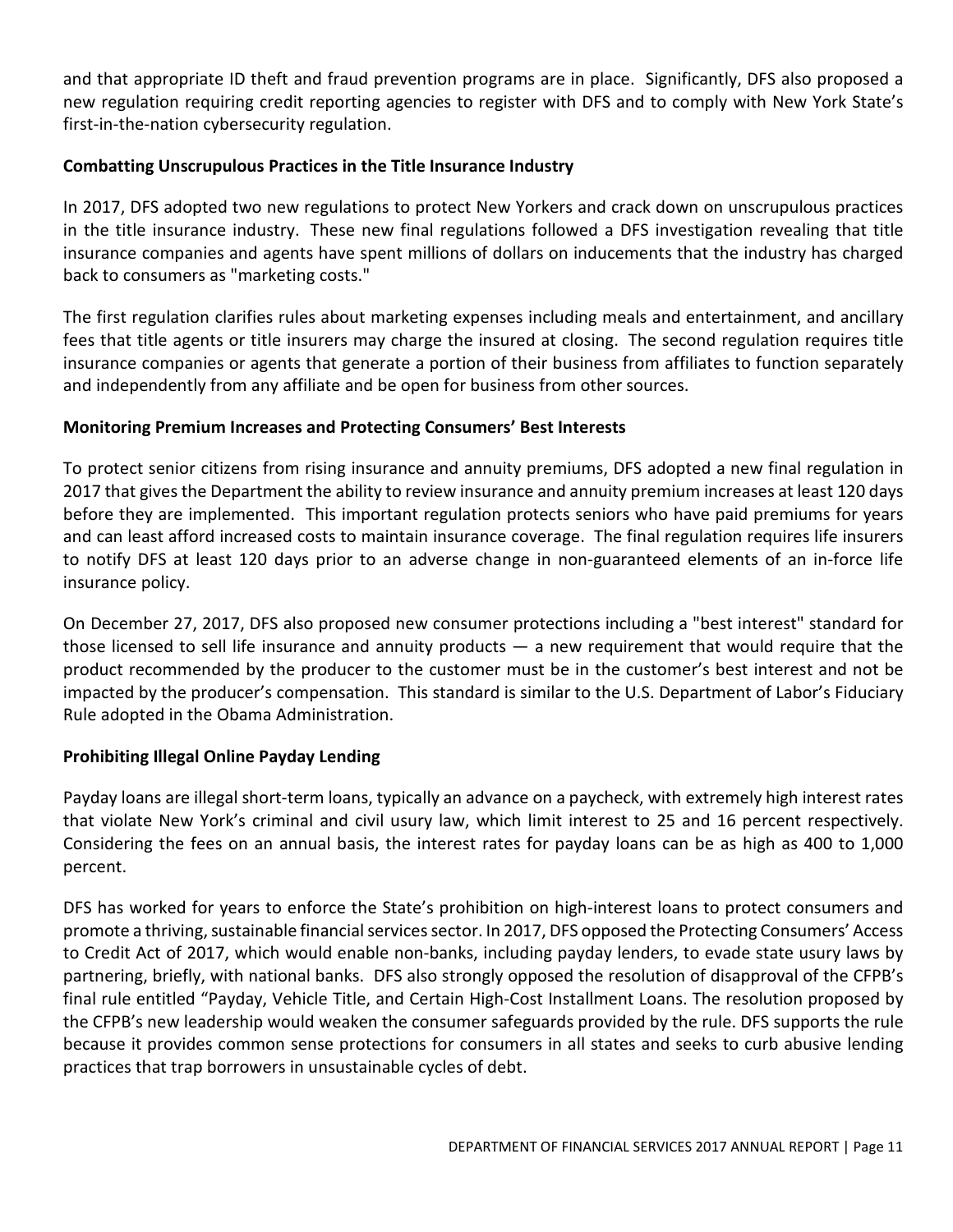The Department also continued to pursue illegal payday loan debt collectors and "lead generators" that market and collect applications for illegal payday loans. In September 2017, DFS announced a settlement with a payday loan debt collector, Total Account Recovery (TAR), and a payday loan servicer, E-Finance Call Center Support (E-Finance), under which TAR and E-Finance, which have both ceased to operate, forgave more than \$11.8 million in New York consumers' payday loan debts and paid a \$45,000 penalty. A DFS investigation uncovered that TAR had attempted to collect on more than 20,000 payday loan debts of New York consumers and successfully collected payments on over 2,000 of those debts. The DFS investigation also found that TAR and E-Finance repeatedly called consumers at home and at work in attempts to collect on usurious payday loans, in violation of federal and state debt collection practices laws.

In 2017, DFS also continued its opposition to the Office of the Comptroller of the Currency's (OCC) proposal of special-purpose national bank charters to a boundless class of undefined financial technology companies. This opposition, outlined in a various comment letters and letters to federal officials, culminated in May 2017 with the filing of a lawsuit by the DFS Superintendent challenging the OCC's decision. DFS, which has experience in regulating emerging financial services technology firms, took this action to protect the interests of consumers and to ensure the stability of New York's financial service market. DFS remains watchful of the OCC's decisionmaking and will pursue litigation where necessary.

# **Prohibiting Unfairly Discriminatory Auto Insurance Rates**

In December 2017, DFS finalized a regulation that protects New York drivers from unfairly discriminatory auto insurance rates. The new regulation prohibits insurers from using an individual's occupational status or educational level as factors in setting rates, unless the insurer demonstrates to the satisfaction of the Superintendent that the use of these factors does not result in rates that are unfairly discriminatory. Since issuing the regulation, DFS has reached agreements with major auto insurers representing nearly 90% of New York's auto insurance market to comply with the regulation; the insurers already have taken steps to eliminate any continuing impact of their prior use of education level attained and/or occupational status in initial tier placement.

#### **Protecting Students from Misleading and Improper Practices**

The DFS Student Protection Unit (SPU) is dedicated to investigating potential consumer protection violations and distributing clear information that students and their families can use to help them make informed, longterm financial choices.

In 2017, SPU conducted 72 workshops at schools, libraries, and community centers across the state. The workshops provided vital information to students, parents, and student loan borrowers about the best way to finance an education and available student loan repayment options. In addition, together with other DFS units, SPU attended the New York State Fair in August and answered questions and distributed brochures to help New York consumers better understand student loans.

SPU also maintains and regularly updates a comprehensive ["Student Lending Resource Center"](http://www.dfs.ny.gov/consumer/student_protection/dfs_student_protection.htm) on the Department's webpage. The Student Lending Resource Center includes tips for prospective college students, their families, and graduates already in repayment to help them navigate decisions relating to financing college education.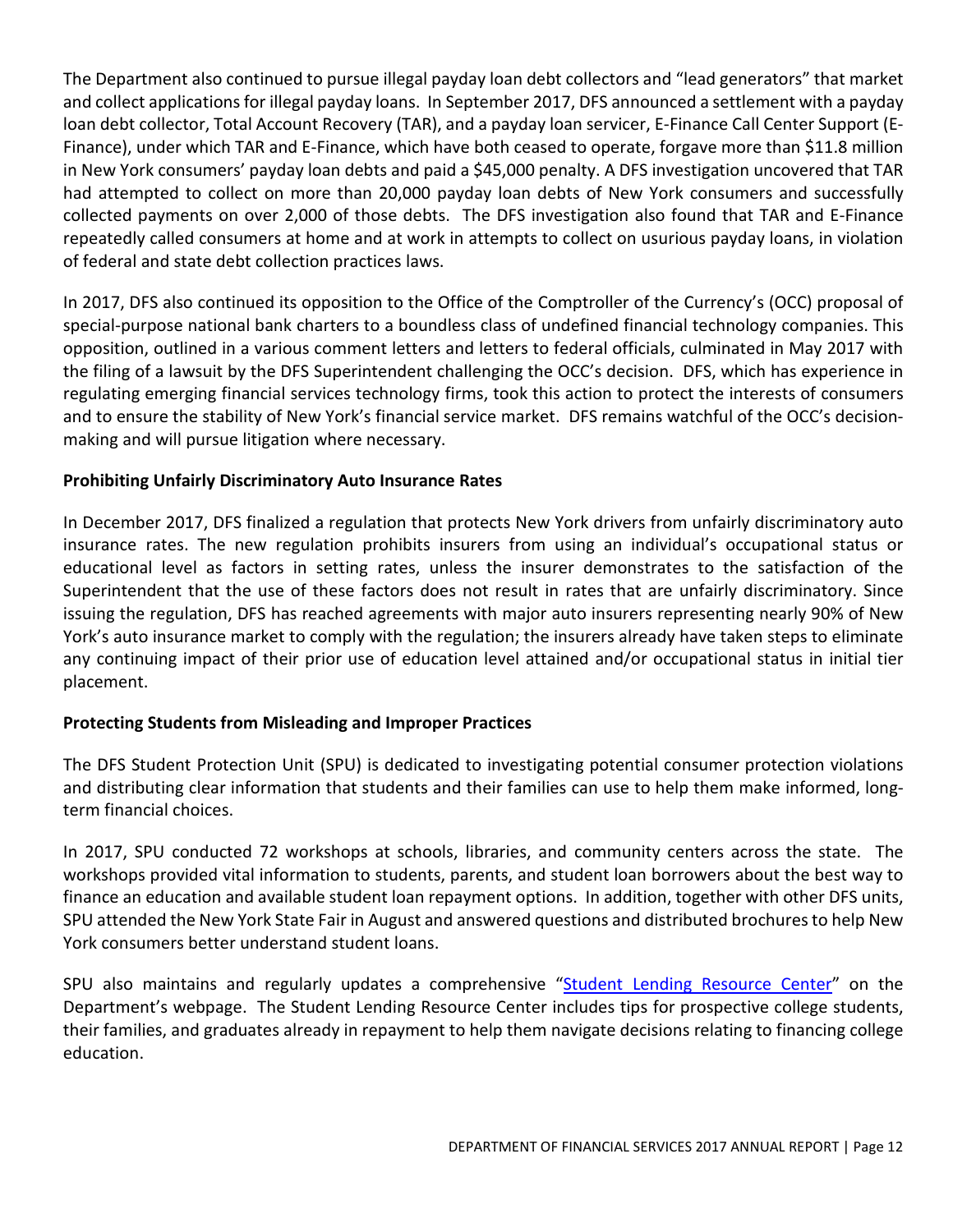SPU reviews and successfully resolves complaints regarding student financial products and services, including student loans, student banking products, student debt relief services, and student health insurance. SPU accepts complaints through DFS's [online complaint portal](http://www.dfs.ny.gov/consumer/fileacomplaint.htm) and by mail.

DFS has also proposed bills that would allow the Department to license and regulate student loan servicers, and to prohibit predatory practices of student debt consultants. DFS also opposed the U.S. Department of Education's attempt to preempt states from regulating student loan servicers and debt collectors. DFS will continue to advocate for students in the face of weakened federal protections.

# **Protecting Consumers from Deceptive Loan Practices Targeting Pensions**

Pension loan companies solicit pensioners over the internet, seeking pensioners who will "sell" their pensions for a set period of time -- anywhere from three to 10 years -- in exchange for lump sum amounts. Such companies recruit investors to provide the lump sum amounts and pensioners to provide the monthly payments out of their pensions. While these transactions are marketed as "pension advances" or "sales" of pension income, under New York law they are in actuality high-interest loans that can cost pensioners hard-earned income that was intended to sustain them in their later years. DFS combatted this issue in 2017 to protect consumers, with the following results:

• **Future Income Payments, LLC:** On May 15, 2017, refund checks totaling \$541,835, as well as loan forgiveness information, were issued to 115 retirees deceived by pension advance company Future Income Payments (FIP), as required by DFS's 2016 consent order with FIP and its owner Scott Kohn. FIP also agreed to revise the total amount owed by New York pensioners to the actual value of the lump sum they were loaned and to forgive amounts due over that amount. The amount of loan forgiveness obtained through the settlement totaled more than \$6.3 million. FIP agreed to refund pensioners who paid more than the lump sums they originally borrowed or who paid late fees or insufficient fund fees. A third-party administrator, selected by DFS, oversaw administration of this settlement.

The consent order and refunds are the result of a DFS investigation that found that FIP had deceptively represented that its transactions were "sales of assets," rather than loans, and that FIP had loaned and transmitted money without the required licenses from DFS. The investigation further found the company had violated Financial Services Law prohibitions against misrepresentation by calling interest charges "discounts" and failing to disclose annual percentage rates to pensioners. FIP also violated New York's usury laws; some pensioners were charged annual interest rates of more than 130 percent, well beyond New York's interest rate caps.

#### **Protecting Seniors from Financial Exploitation**

In 2017, DFS championed new legislation to protect senior homeowners with reverse mortgages, which are marketed to senior citizens age 62 and older with a significant amount of equity in their homes. Under the terms of many reverse mortgage agreements, failure to comply with what seem to be minor obligations can put seniors at risk of foreclosure. The new legislation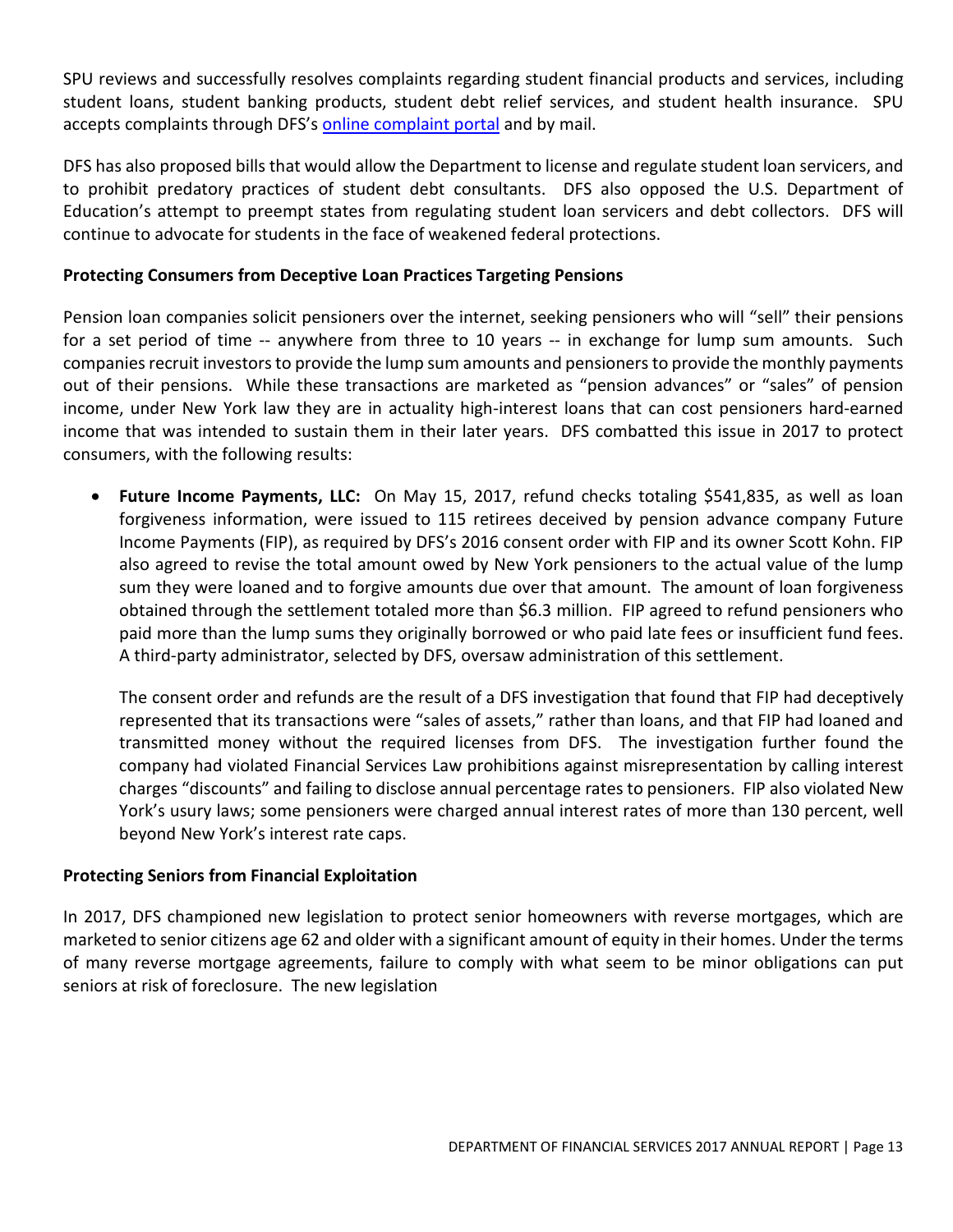#### **Bail Initiative**

In 2016, DFS investigated complaints that alleged that certain bail agents were retaining premiums when the criminal defendants had not been released from custody. In some instances, the practice was occurring even though the bail surety companies with which the agents were associated have standardized bail bond agreements that include express provisions making it clear that premiums are not earned until a defendant is released from custody.

On June 27, 2017, the New York Court of Appeals issued its unanimous opinion in *Gevorkyan v. Judelson*, **−** NY3d **−**, 2017 N.Y. Slip Op. 05176 (June 27, 2017), a case in which DFS submitted an amicus brief. The *Gevorkyan* Court confirmed the Department's view that, under New York Insurance Law, neither a bail surety company – the insurer – nor its bail agent earns a premium for a bail bond if a court refuses to accept the bond following a bail source or bail sufficiency hearing.

Following the decision, on August 29, 2017, DFS issued a circular letter to all insurers authorized to write surety in New York and all licensed bail agents stating that the premium or compensation on a bail bond for any defendant who is not released from custody after a criminal court does not accept a bail bond as the result of a bail sufficiency hearing must be returned to the persons who provided it as soon as possible after the criminal court's determination in the bail sufficiency hearing.

DFS is continuing its efforts to regulate the bail bond industry and provide fairness to all New Yorkers accused of a crime.

### **Combatting Contestable Claims Abuses**

Following examinations and targeted investigations, DFS identified disturbing practices among some insurers related to small face value life insurance policies marketed to low- and middle-income consumers for funeral, burial and other final expenses. In 2016, DFS took action against one life insurance company after it improperly denied coverage and rescinded life insurance policies for 257 deceased policy holders.

On January 27, 2017, the Department issued guidance informing life insurers that they must make prompt payments to beneficiaries within the two-year period after a policyholder dies. The guidance explains New York Insurance Law, under which an insurance company may contest a life insurance claim made during the "twoyear contestable period" only if the insurer establishes that there was a material misrepresentation on an application for life insurance to induce the insurer to issue the life insurance policy. Life insurers may not contest claims filed by beneficiaries within the two-year contestability period without actual evidence of misrepresentation, nor may they require beneficiaries to bear the burden of providing proof regarding an alleged misrepresentation simply because the covered policyholder dies within the two-year contestable period.

#### **Reaching the Unbanked and Under-Banked**

DFS administers New York State's signature access to banking program, the Banking Development District (BDD) program, designed to encourage the establishment of bank branches in areas across New York State where there is a demonstrated need for banking services. The Superintendent has encouraged New York-chartered banks to participate in the program to encourage financial inclusion. DFS approved the designation of three new Banking Development Districts in 2017. On July 13, 2017, DFS approved two new Banking Development Districts (BDDs) in New York City: Community District 4, encompassing Concourse Village, East Concourse,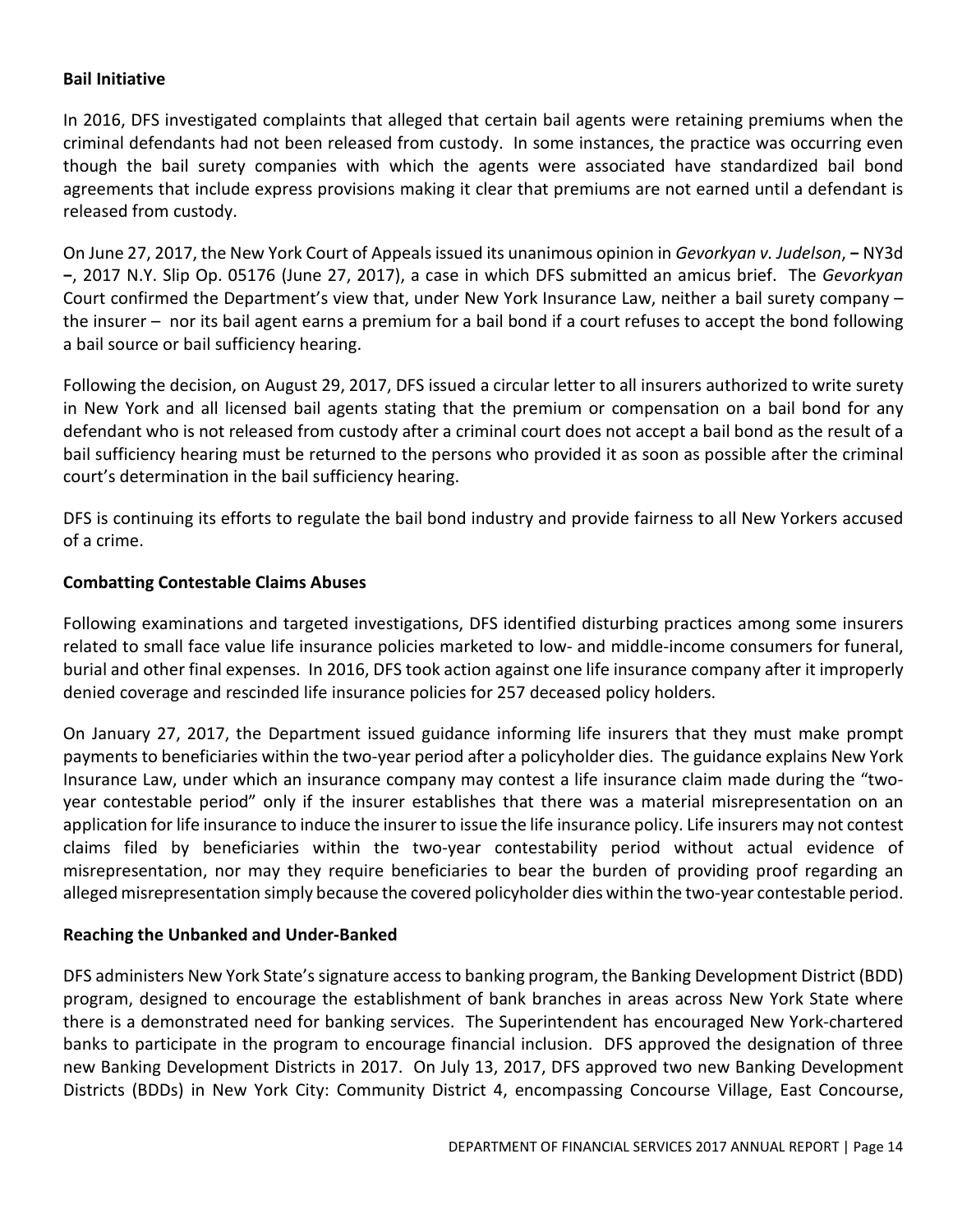Highbridge, Mt. Eden and West Concourse in the Bronx, and portions of Community Districts 2, 3 and 8, comprising parts of Clinton Hill and Prospect Heights in Brooklyn. The approved districts, involving two statechartered banks, Spring Bank and Ridgewood Savings Bank, are expanding access to retail banking services and products for unbanked and underbanked consumers, as well as small businesses, in the Bronx and Brooklyn.

On September 26, 2017, DFS approved a BDD in upstate New York: the Village of Sylvan Beach in the Town of Vienna, Oneida County. The approved district, involving an existing branch of New York State-chartered Adirondack Bank, preserves access to retail banking services and products for local businesses and residents, including many retirees, as well as tourists to the area. The Village of Sylvan Beach has a tourism-based economy and a lower median income and higher unemployment rate compared to the Town of Vienna and Oneida County, and the Adirondack Bank branch is the village's only full-service bank.

DFS has also received inquiries on behalf of 11 communities seeking to establish at BDD; as of December 31, 2017, these inquiries resulted in five communities beginning the application process for BDD designation. In 2017, DFS reviewed 15 applications requesting renewal of deposits, resulting in 13 recommendations for renewal with no reservations and two recommendations for non-renewal of deposits. The Department also reviewed two BDD progress reports for which it issued responses noting satisfactory progress.

### **Preventing Discrimination in Healthcare**

DFS took several steps to prevent discriminatory practices in healthcare during 2017. In June 2017, DFS promulgated new emergency regulations mandating that health insurance providers do not discriminate against New Yorkers with preexisting conditions or based on age or gender, in addition to safeguarding the 10 categories of protections guaranteed by the Affordable Care Act. The new, first-in-the-nation measures ensure that essential health services are protected and covered for all New Yorkers regardless of efforts at the federal level to strip millions of Americans of their healthcare.

In August 2017, DFS reminded health insurers that they cannot discriminate or deny coverage based on gender identity to ensure that transgender or gender nonconforming individuals receive coverage regardless of whether they present as the gender to whom the service is typically or exclusively provided. In a DFS circular letter, DFS instructed health insurers to take reasonable steps, including requesting additional information, to determine whether the insured is eligible for the services prior to denying a claim. The circular letter followed reports received by DFS that some health insurance companies may be denying claims of transgender individuals because the gender with which the individual identifies does not match the gender of someone to whom those services are typically provided.

In December 2017, DFS issued guidance to insurers to ensure that insurance coverage for pre-exposure prophylaxis (PrEP), a prescription drug used for the prevention of HIV infection, is available to all covered New Yorkers and that insurance companies cannot deny coverage of PrEP for discriminatory reasons. The guidance followed consumer complaints that some insurers may be imposing unreasonable barriers to access PrEP. The guidelines make clear that insurance companies cannot discriminate against those requesting PrEP based on lifestyle or behavior. Health service providers generally prescribe PrEP, which has been shown to be highly effective in stopping HIV infection when taken as prescribed, for HIV-negative people who are at high risk for HIV.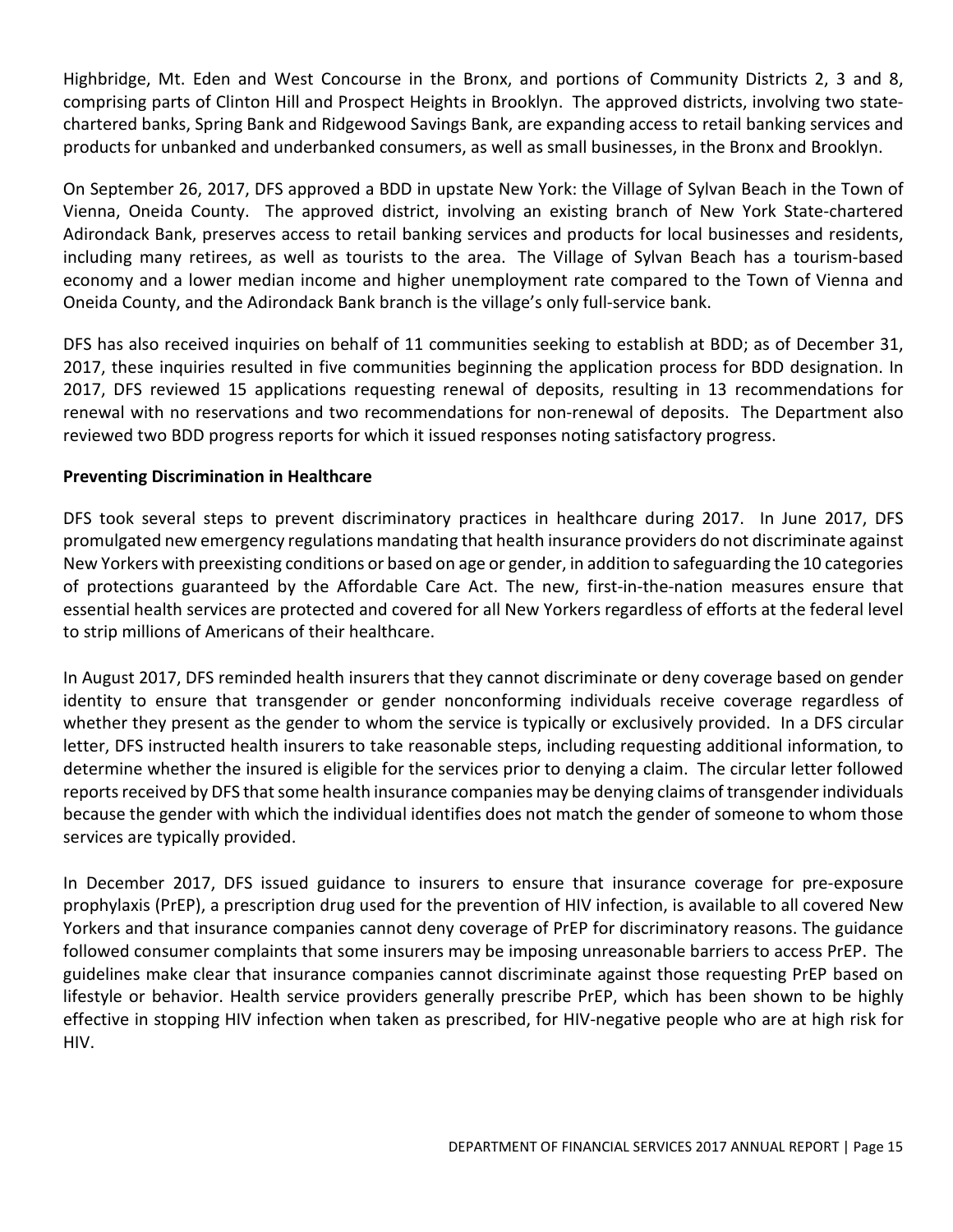#### **Protecting Women and Families**

The Department took several steps to protect women's access to comprehensive and affordable reproductive health services regardless of efforts at the federal level to limit or curtail access. First, the Department issued a circular letter in January 2017 reminding insurers of their obligations to provide coverage for reproductive health services under state law. Next, DFS promulgated a regulation in August 2017 that codified requirements that an insurer must cover at least one form of contraception within each of the FDA-approved methods of contraception without cost-sharing. The regulation also specifically requires coverage for services related to the follow-up and management of side effects from contraceptives, counseling for continued adherence, and device removal, without cost-sharing. The regulation further permits a woman to receive an initial three-month supply of contraceptives, followed by the entire prescribed supply of up to 12 months. The Department also promulgated a regulation in August 2017 to mandate that women have health insurance coverage for medically necessary abortions without cost-sharing. These actions guarantee women will continue to have vital access to important health care services despite any actions take on the federal level.

DFS took further action in February 2017 to enhance coverage for breast cancer screening. The Department issued a circular letter providing that tomosynthesis, or 3D mammograms, must be covered without costsharing. DFS also further encouraged insurers to use the latest scientific evidence when developing medical necessity criteria and when making determinations regarding coverage for tomosynthesis, including considering the patient's physical condition and family history. The Legislature passed a statute codifying this guidance in late 2017.

Also in 2017, the Department began implementing Governor Cuomo's landmark family leave benefits legislation. The law provides New Yorkers with paid leave to bond with a new child, care for a family member with a serious health condition or to help relieve family pressures when someone is called to active military service. DFS set the rate for family leave benefits and maximum employee contribution as a percentage of an employee's income, and promulgated a regulation that provides for community rating of the family leave benefits coverage, a risk-adjustment mechanism, rules relating to the content and sale of policy forms, and data collection. DFS also drafted a model insurance rider and checklist for insurers to use when providing the paid family leave coverage. Through the Department's efforts, in concert with other agencies, the Paid Family Leave Program was successfully rolled out on January 1, 2018.

Other DFS efforts to protect women and families include:

- **Contraceptive Sting:** In February 2017, the Department commenced a comprehensive investigation of health insurer compliance with contraceptive coverage requirements under New York Insurance Law, following an undercover sting of 15 insurers. The DFS sting identified 11 New York health insurers that provided consumers with incorrect information about contraceptive coverage. Some health insurers incorrectly told callers that the consumer must pay for contraceptive drugs and devices, when both New York law and the Affordable Care Act mandate such coverage. In addition, several health insurers incorrectly stated that a particular contraceptive drug or device is not covered, or that co-payments are required when they are not.
- **Holding Health Insurers Accountable:** On April 17, 2017, DFS fined one health insurer \$1 million, following a DFS examination that found that the insurer wrongly denied contraceptive coverage due to internal system and process errors, failed to promptly pay or deny claims, and failed to acknowledge or resolve consumer grievances within time frames required by law.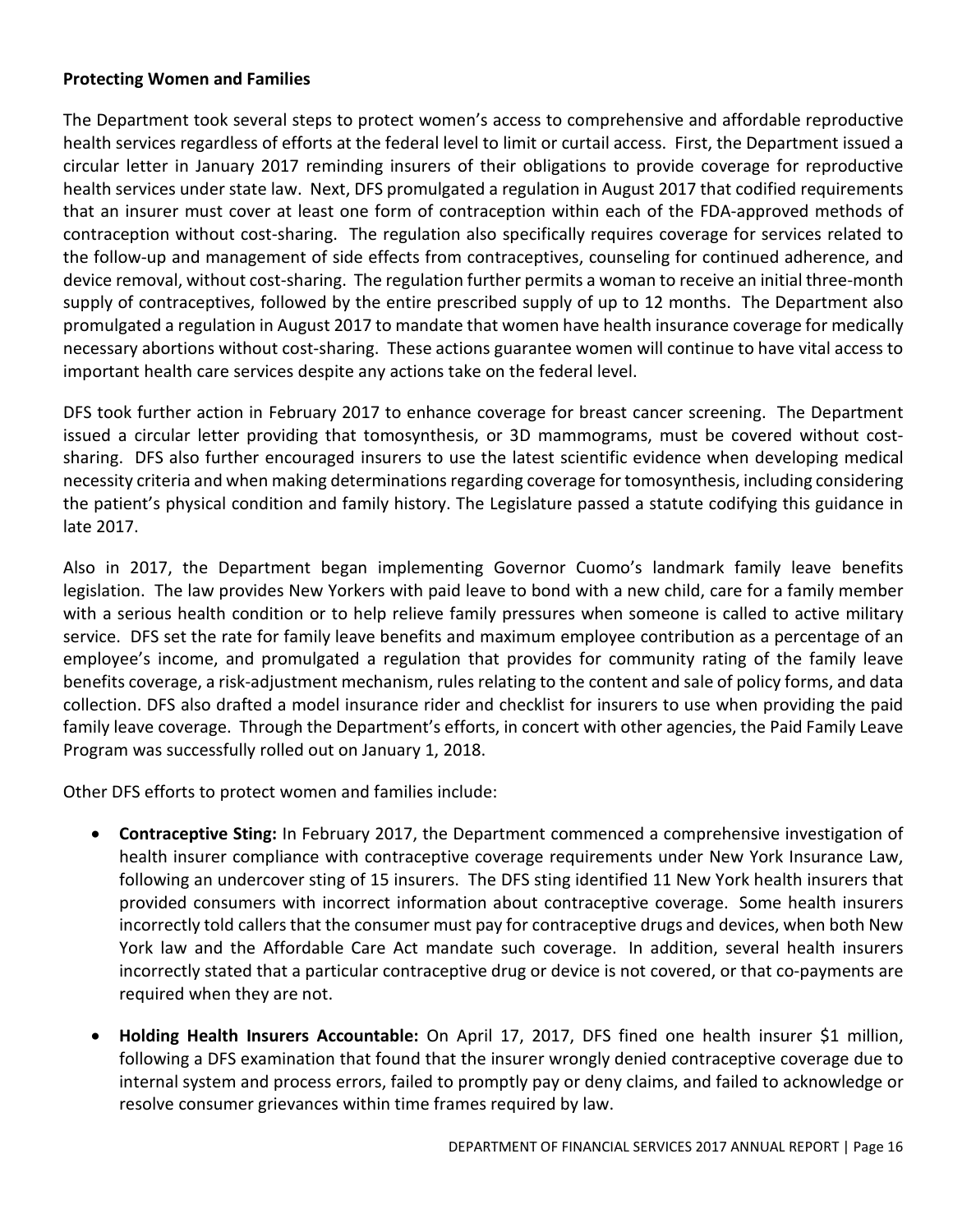- **Securing Coverage of Fertility Treatment:** In April of 2017, DFS issued guidance reminding insurers of their responsibility to provide coverage for fertility treatment to all individuals, regardless of sexual orientation or marital status.
- **Protecting Infants and Children with Disabilities:** To ensure that infants and toddlers with disabilities receive benefits for New York's Early Intervention Program (EIP), on September 21, 2017, DFS directed insurers to provide municipalities with information on accident and health insurance policy benefits for children participating in EIP within 15 days of a request, so that insurance coverage is obtained before public funds are utilized. New York law requires that providers of evaluations and EIP services are required to seek payment for EIP services from all third-party payors, including insurers, prior to claiming payment from a municipality.

In addition, the DFS Superintendent serves on Governor Cuomo's first-ever New York State Council on Women and Girls, launched August 2, 2017. The council's work broadly focuses on multiple areas of impact: education, economic opportunity, workforce equity, leadership, healthcare, child care, safety and STEM (science, technology, engineering and mathematics).

# **Protecting Healthcare and Reducing Health Insurance Costs**

The strength and vibrancy of New York's commercial health insurance market is a priority for DFS. In order to protect the healthcare of New Yorkers, DFS has opposed the federal government's sustained attacks on the Affordable Care Act, attempts to repeal and later to weaken it by withholding Cost Share Reduction payments, which drove up premiums; proposing regulations to permit "skimpy' so-called short-term plans and association health plans; and shortening the ACA enrollment period.

DFS has also advanced initiatives to address rising medical costs, including proposed legislation to authorize the Drug Utilization Review Board, on which the Superintendent serves, to examine high-cost drugs for their appropriate value to be applicable to commercial health insurance, in addition to Medicaid, as well as legislation to provide DFS with the authority to ensure necessary regulatory oversight of pharmacy benefit managers, to help control ever growing drug spending.

Other DFS efforts include:

- **Fair Rate Setting for Health Insurance Premiums.** For the 2017 individual market, insurers requested, on average, a 17.7 percent increase in health insurance rates for 2017. The Department reduced that average increase to 13.9 percent. For the small group market, insurers, on average, requested a 11.7 percent increase in health insurance rates for 2017. The Department reduced that average increase to 9.3 percent. DFS reduced insurers' requested 2017 rate increases by more than 28 percent overall, saving policyholders more than \$302 million.
- **Premium Refunds.** Under the prior approval law, health insurers must spend at least 82 percent of premiums for individual and small group business and 85 percent for large group business on medical claims in order to meet minimum loss ratio requirements. If insurers spend less than that percentage, they are required to return the difference to policyholders. In 2017, the Department required insurers that did not meet the minimum loss ratio requirements to refund \$31.6 million to policyholders.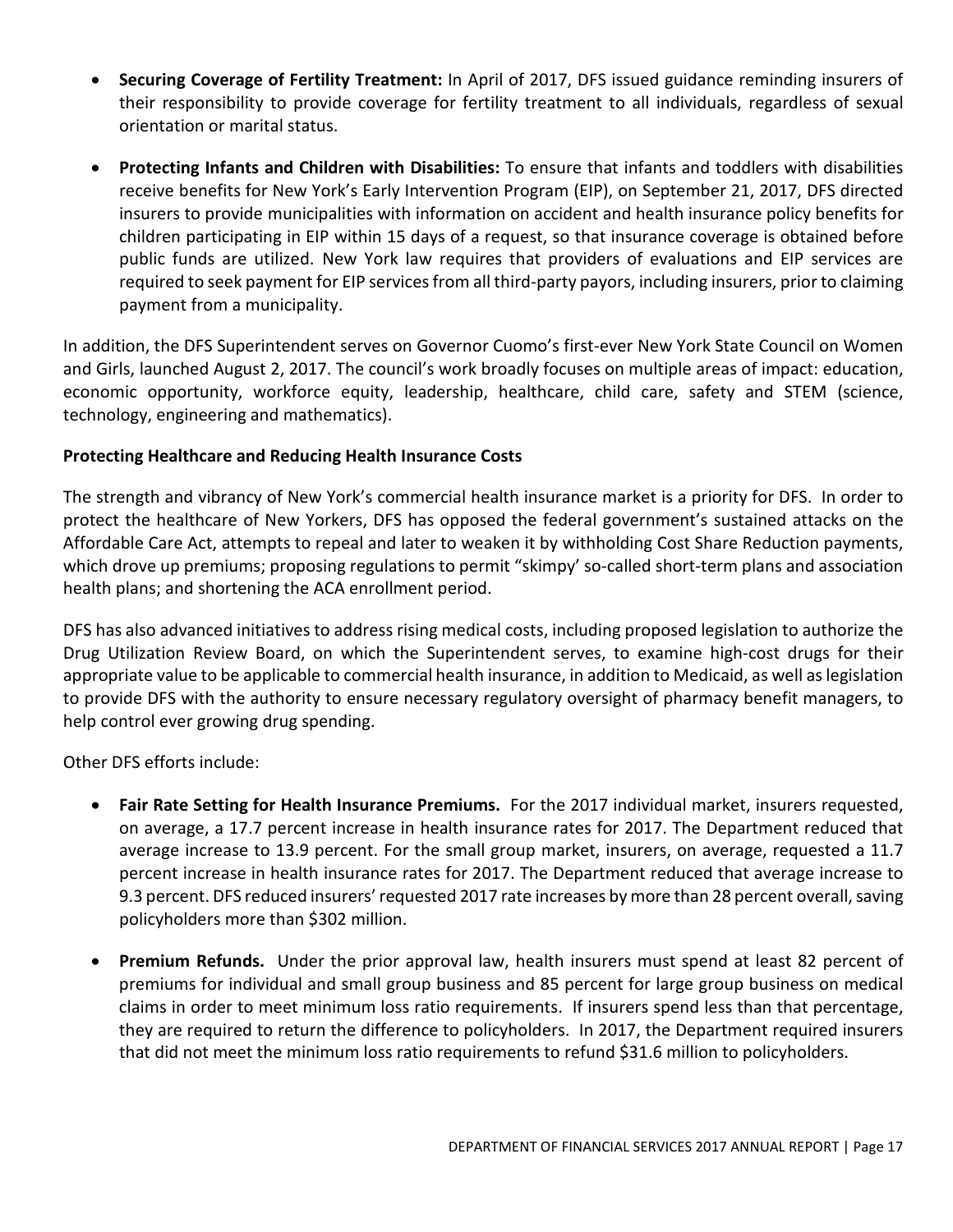#### **State Insurance Advisory Board**

On December 12, 2017, Superintendent Vullo announced the membership of the new DFS State Insurance Advisory Board. The diverse 10-member board is charged with working with the Superintendent to further DFS's goals as they relate to the insurance industry. Membership consists of seven representatives of domestic insurance companies; one insurance producer; and two consumer representatives. The board's members, each appointed by the Superintendent to a three-year term, serve without compensation.

#### **Assisting During Natural Disasters**

DFS undertook several efforts to protect communities during emergency situations, including urging disaster preparedness, and assisting in relief and recovery efforts after disasters. In March of 2017, DFS issued a circular letter encouraging property/casualty insurance companies to submit disaster preparedness courses for approval by DFS so that homeowners and renters who enroll in such courses may seek appropriate DFSapproved policy discounts from their insurance providers.

DFS also supported the Governor's efforts to assist New Yorkers affected by flooding along the southern shore of Lake Ontario. Employees staffed the MCC for 103 straight days from May 2017 to August 2017, in communities throughout upstate New York to provide one-stop disaster relief assistance to local residents and businesses. DFS was the first New York State agency on the ground, helping the State of New York simplify and centralize the essential components of relief and recovery: insurance concerns, safety, assessment, general information, application intake, as well as coordinated communication by responding agencies. The MCC was also dispatched to assist the City of Cohoes after a fire swept through downtown in December 2017, damaging more than 20 buildings and displacing about 20 people.

In addition, in the aftermath of Hurricanes Maria and Irma, DFS supported the Governor's efforts to bring relief to the island. In guidance issued to insurers and state-chartered banks, DFS requested that all reasonable and prudent efforts be undertaken to assist customers affected by the hurricanes, including fair and speedy resolution of claims; provision of emergency aid information and resources for remediating damage; waiving ATM and overdraft fees, increasing ATM daily cash withdrawal limits; easing restrictions on cashing out-of-state and non-customer checks, and increasing credit card limits for creditworthy customers. Further, two bilingual DFS examiners also spent two weeks each in Puerto Rico in early 2018, working with the island's insurance regulator to help consumers with claims and resolving issues.

#### **Battling the Opioid Epidemic**

The Superintendent served as a member of the Governor's Heroin and Opioid Task Force in 2017, and assisted with implementing landmark legislation to increase access to addiction treatment, expand community prevention strategies, and combat the over-prescription of opioids. In addition, as part of Governor Cuomo's initiatives to combat the opioid crisis, DFS issued a new regulation in 2017, requiring insurers who offer large group coverage to allow consumers to appeal coverage denials for medically necessary addiction medications when they are not on the list of covered drugs. Insurers will be issued a checklist to ensure their compliance with new rules for reviewing the medical necessity of substance use disorder medications.

DFS also instructed health insurers to help expedite medical necessity reviews in non-hospital facilities, to prevent insurers from excessively reviewing the medical necessity of opioid treatment, and to bar the inappropriate delay of coverage. This is intended to eliminate impediments to coverage of addiction services.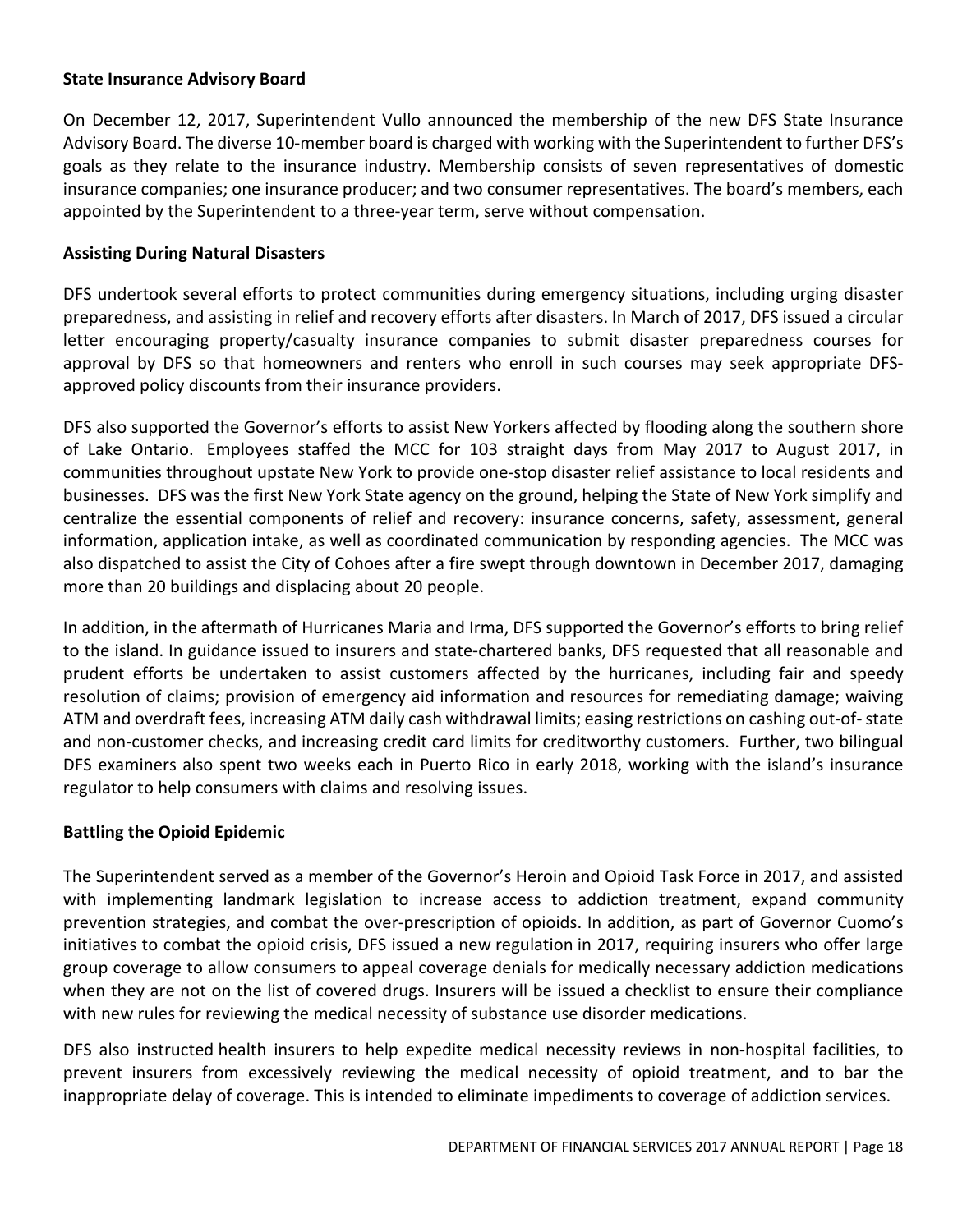Given the continuing epidemic of opioid addiction and deaths related to opioid overdose, DFS also issued guidance encouraging issuers to broaden their coverage of non-opioid alternatives to pain management, such as acupuncture, massage therapy, and yoga, or to provide rewards or incentives to insureds who participate in such alternatives to pain management, such as full or partial reimbursement of costs, through a wellness program set forth in the policy or contract.

In addition, DFS advised insurers against placing arbitrary limits on the number of naloxone doses covered by an insurance plan. As fentanyl can be up to 50 times more powerful than heroin and it can take multiple doses of naloxone to reverse a fentanyl overdose, this measure ensures access to adequate doses of overdose reversal medication and save lives.

# **Fighting Insurance Fraud and Financial Fraud**

DFS has a longstanding commitment to combating financial fraud. It is responsible for the detection and investigation of insurance and financial fraud and the referral for prosecution of persons or entities that commit those frauds. DFS investigations led to 292 arrests for insurance fraud and related crimes in 2017, including 105 for healthcare fraud, as well as mortgage fraud investigations resulting in nine arrests and nine convictions. DFS's criminal investigations resulted in \$4.7 million in court-ordered restitution in 2017. DFS referred 34 cases to prosecutorial agencies in 2017, and prosecutors have obtained 226 convictions in these cases.

### **SUMMARY**

DFS continues to fulfill its mission to reform the regulation of financial services in New York to keep pace with the rapid and dynamic evolution of these industries, to guard against financial crises and to protect consumers and markets from fraud. DFS fosters New York's nation-leading efforts to safeguard the financial markets while encouraging financial innovations and ensuring consumer protections through strong, targeted regulation. Through well-considered industry guidance, supervision and regulation, DFS protects and fosters a compliant safe and sound banking industry, and the rights of New Yorkers as they relate to health insurance, property/casualty insurance and life insurance. In addition, the Department continues to hold regulated entities accountable for violations of New York Law. As the regulatory void in Washington continues to widen, DFS will continue its efforts to combat unwise and destructive actions taking place on the federal level, and protect New York consumers.

We look forward to continuing DFS's thoughtful and aggressive actions on behalf of New Yorkers in 2018.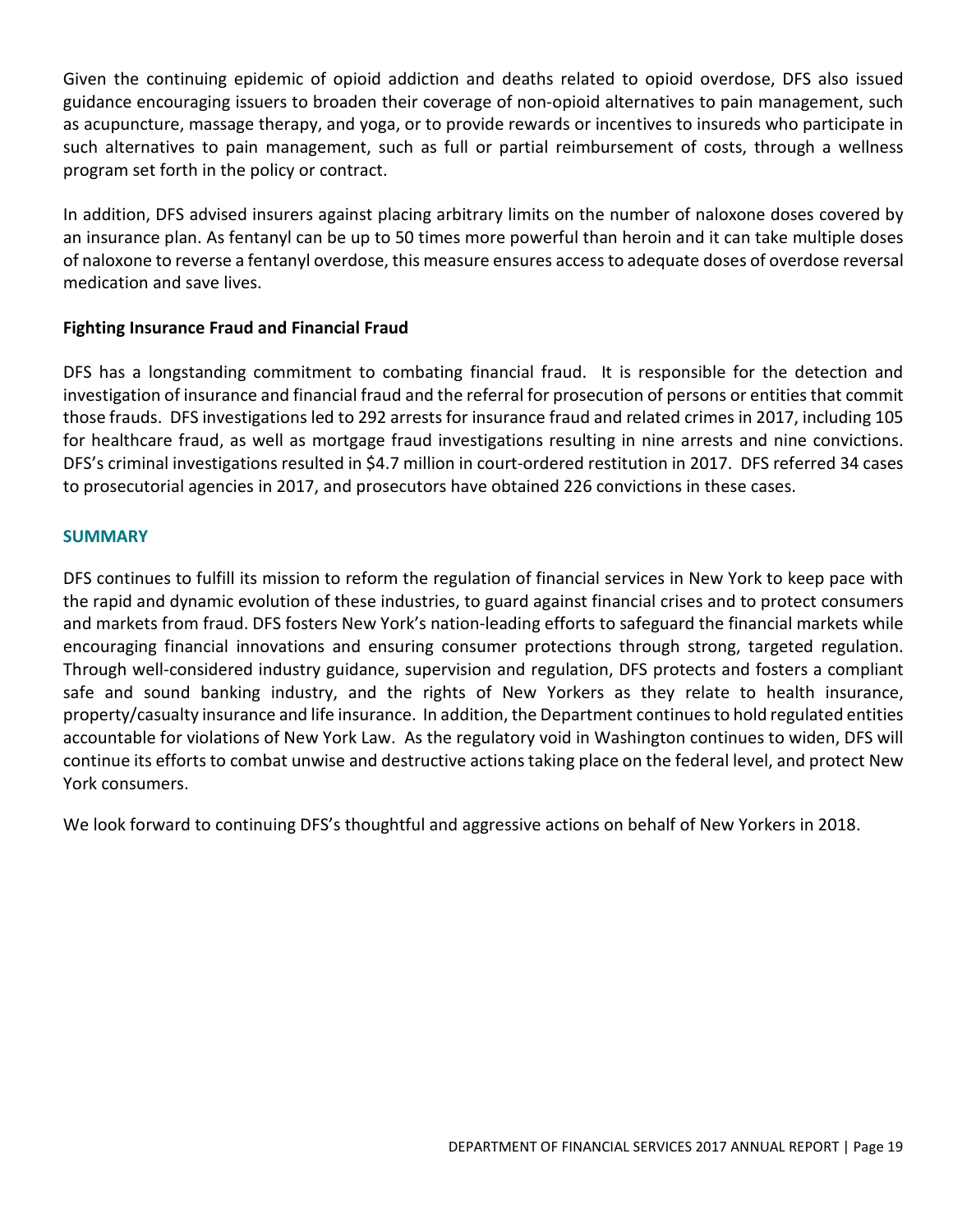#### **Property Bureau**

The Property Bureau oversees the financial condition and market conduct of property and casualty insurance companies in order to monitor the financial solvency of licensees and maintain an equitable marketplace for policyholders. It supervises more than 870 regulated entities with total assets of \$1.4 trillion writing net premiums totaling more than \$397 billion.

The Property Bureau's Financial Section conducts examinations and analyses, which include reviewing and monitoring the financial condition of regulated entities, reviewing mergers, acquisitions and transactions within holding company systems and reviewing applications for the licensing of domestic and foreign insurers, accreditation of foreign and alien reinsurers, to qualify as a certified reinsurer and for registration as a service contract provider.

The Property Bureau Market Section reviews policy forms and rate filings for all lines of insurance, including workers' compensation, private passenger and public automobile and medical malpractice insurance rates. In addition, the Market Section oversees the American Arbitration Association's (AAA) administration of conciliation and arbitration of no-fault auto insurance claims disputes and monitors the excess and surplus lines insurance market, as well as risk retention groups and purchasing groups organized pursuant to the Federal Risk Retention Act.

The Property Bureau also conducts investigations of property and casualty insurers' underwriting, rating and claims practices to determine compliance with New York statutes and Department Regulations. The findings of these investigations may result in disciplinary action. Where appropriate, the Bureau seeks the return of improperly charged premiums and interest to New York policyholders and claimants.

#### **Health Bureau**

The Health Bureau regulates health insurers with total assets of \$42.9 billion and premiums totaling \$46.8 billion. The Health Bureau has responsibility for all aspects of health insurance regulation.

The Health Bureau regulates the fiscal solvency of accident and health insurance companies, Article 43 not-forprofit health plans, health maintenance organizations (HMOs), municipal cooperative health benefits plans, student health plans and continuing care retirement communities, including the review of financial statements and holding company transactions.

The Health Bureau reviews and approves health insurance premium rates and policy forms, and reviews provider networks for adequacy. The Health Bureau also reviews discontinuances of health insurance coverage.

The Health Bureau conducts financial and market conduct examinations to ensure compliance with statutory and financial solvency requirements, as well as proper treatment of policyholders. The financial examinations focus on high-risk areas of an entity's operations and include corporate governance, internal controls, current and prospective risk assessment, and review of material transactions.

The Health Bureau administers the Healthy NY program and the COBRA program which provide insurance coverage to vulnerable small businesses and individuals meeting certain eligibility criteria. In addition, the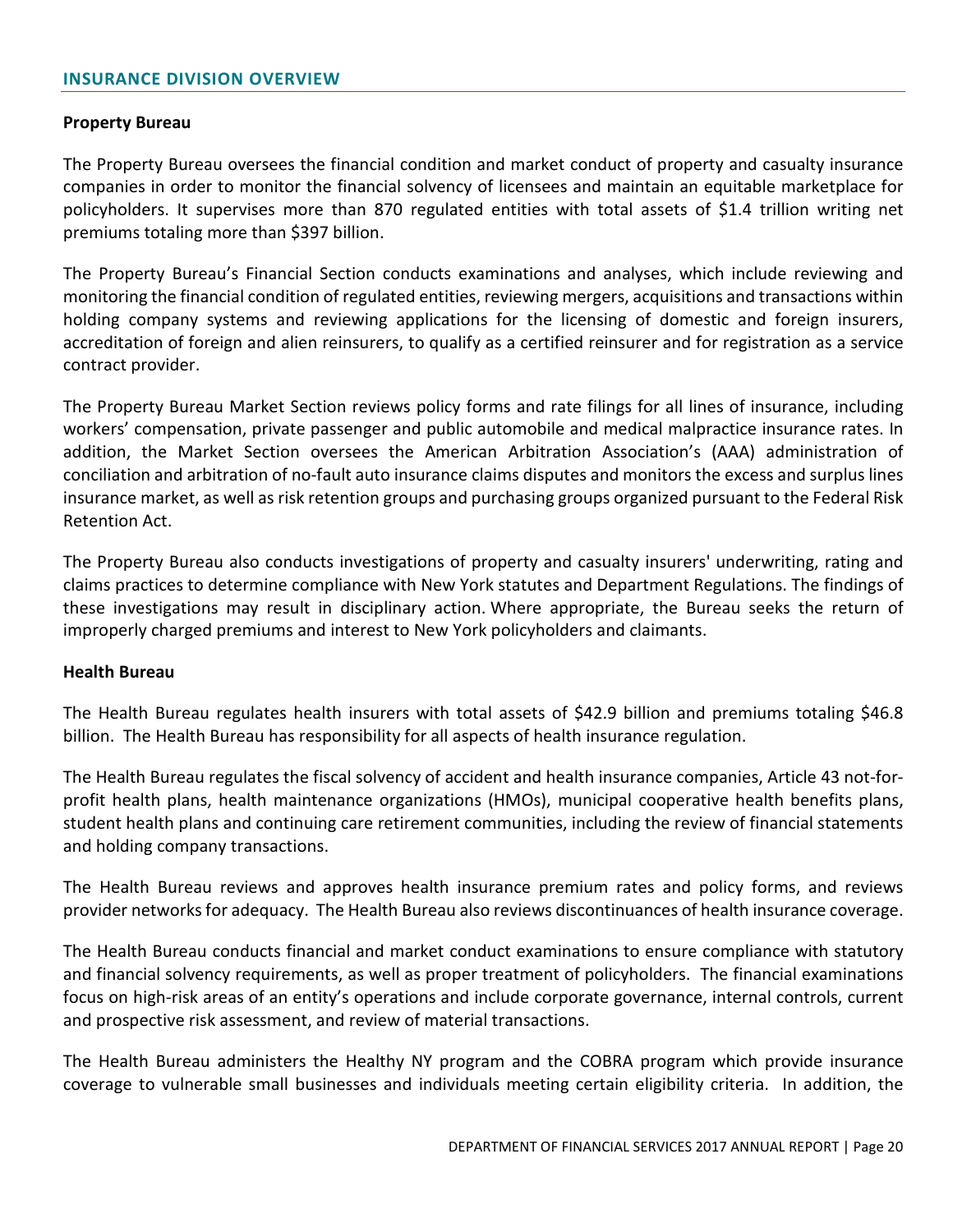Health Bureau oversees the Healthy NY Stop Loss Funds and the Market Stabilization Pool, which is a risk adjustment mechanism for Medicare Supplement coverage.

In conjunction with the Department of Health, the Health Bureau oversees the NYS Medical Indemnity Fund which covers the cost of qualifying health care services, home, and vehicle modifications for enrollees with neurological impairments resulting from birth-related medical injuries.

The Health Bureau implements health insurance legislation and drafts regulations and guidance. In 2017, the Bureau issued guidance and established requirements in a number of important areas including: coverage for naloxone; implementing protections and timeframes for prescription drug step-therapy determinations; coverage for screening and diagnostic imaging for the detection of breast cancer without cost-sharing; coverage for infertility treatment regardless of sexual orientation or marital status; coverage for health services provided to transgender individuals; and coverage for pre-exposure prophylaxis for HIV prevention. The Bureau also issued guidance on permissible incidental benefits in disability and accident policies, insurer requirements to provide information under the Early Intervention Program, and producer compensation for comprehensive medical policies and contracts. Additionally, the Bureau issued a proposed regulation requiring insurers to have a formulary exception process that permits an insured to access a medication for the treatment of substance use disorder when it is determined to be medically necessary, even if the medication is not on the insurer's drug formulary.

### **Life Bureau**

The Life Bureau supervises more than 650 regulated entities, including 133 licensed life insurance companies with assets of \$3.1 trillion and premiums of more than \$256 billion.

The 133 life insurers supervised by the bureau include 82 domiciled in New York and 51 foreign domiciled insurers. In addition, the bureau supervises: 34 fraternal benefit societies; 12 retirement systems, including four private pension funds and eight governmental systems; nine governmental variable supplements funds; 381 charitable annuity funds; 22 employee welfare funds; 23 life settlement providers; 25 accredited reinsurers and 11 certified reinsurers.

The Life Bureau regulates financial condition through: the establishment and application of financial standards (risk-based capital, reserves, accounting, etc.); the periodic examination of insurance companies' financial activities; the evaluation of reserve adequacy and liquidity and other risks; the review of life products for selfsupport and potentially excessive risk; and the analysis of financial statements and actuarial reports and opinions submitted by regulated entities. Such Bureau processes are performed to verify that statutory and regulatory financial standards are met and to ensure that insurers can meet their financial and contractual obligations.

The Life Bureau regulates market conduct through: the establishment of market conduct standards (product provisions, replacements, claims practices, etc.); the periodic examination of insurance companies' sales and marketing practices and treatment of policyholders; the investigation of specific or targeted market activities; and the analysis of market data. These processes are performed to: ensure compliance with statutory and regulatory requirements; ensure that policyholders are treated fairly and equitably by insurers in accordance with prescribed standards of conduct; and protect the marketplace by preventing and/or limiting practices that constitute unfair trade practices or unfair methods of competition.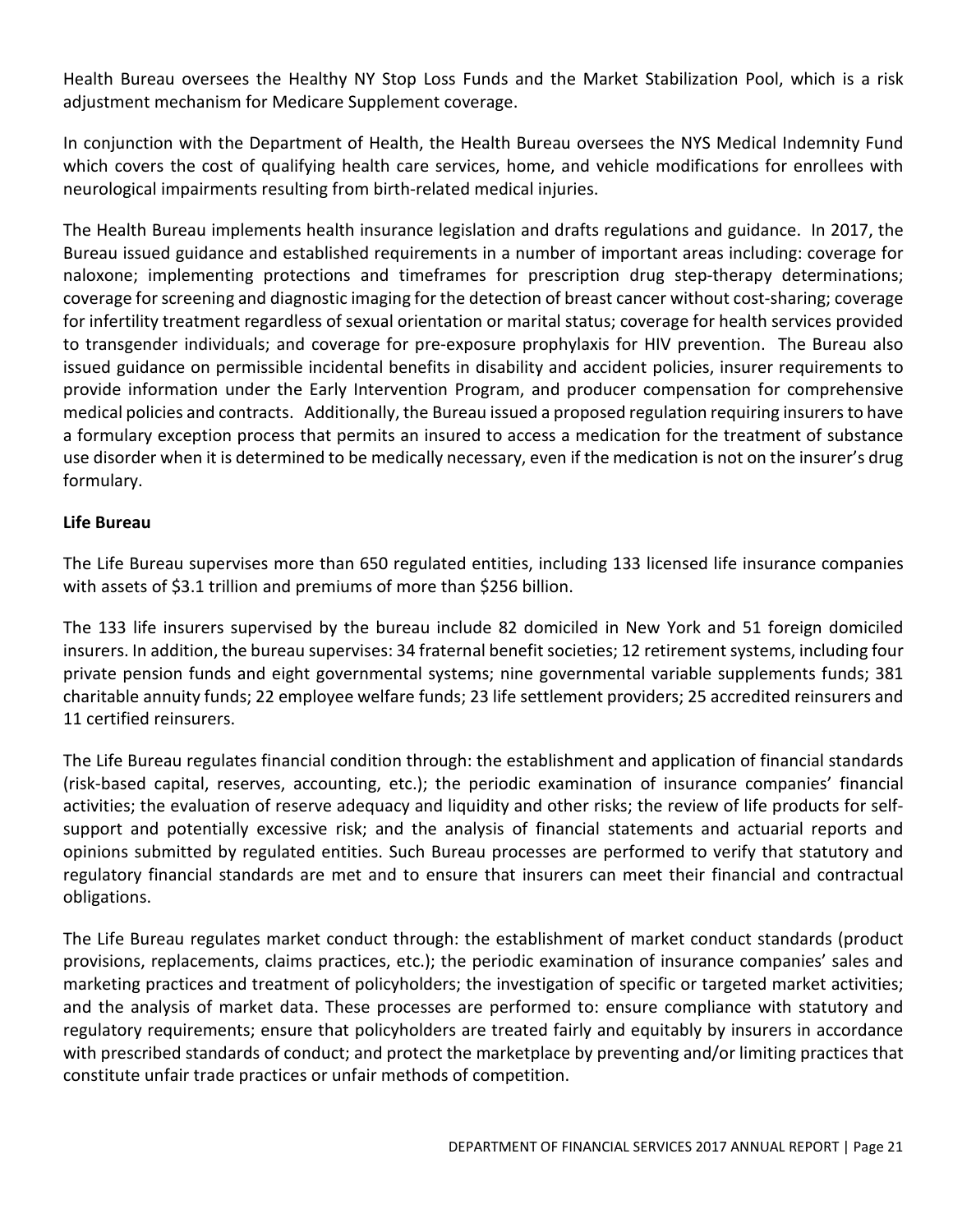The Life Bureau reviews and approves life insurance policies, annuity contracts, funding agreements, and all other agreements and policy forms relating thereto submitted by authorized life insurers and other regulated entities for sale in New York to individual or group consumers for compliance with applicable laws, rules and regulations. Legal and actuarial reviews are performed to ensure that New York consumers receive the protection afforded by New York law and regulations and to ensure that such consumers are treated in a fair and equitable manner by authorized life insurers and other regulated entities.

The Life Bureau regulates the corporate conduct of authorized insurers through: the establishment of corporate standards (corporate governance, holding company, licensing requirements, etc.); the enforcement of statutory and regulatory corporate governance standards; and the review and approval of activities including licensing, corporate reorganizations, mergers, acquisitions, demutualization and holding company transactions. In so doing, the Bureau verifies that statutory and regulatory requirements are met; ensures the prudent conduct of insurers; and protects policyholder interests.

### <span id="page-21-0"></span>**BANKING DIVISION OVERVIEW**

The entities regulated and supervised within the Banking Division provide for a healthy, highly competitive financial center, that enhances the liquidity of the local and national financial markets. These entities are also key contributors to New York State's labor force and economic vitality.

### **Community and Regional Banks**

The Community and Regional Banks (CRB) Unit is responsible for the prudential regulation of community and regional banks, credit unions, and other depository institutions through annual and periodic target examinations and continuous supervision. CRB staff review the compliance of the supervised institutions with applicable New York State and Federal laws and regulations. CRB partners with the Federal Deposit Insurance Corporation, the Federal Reserve Bank of New York, and the National Credit Union Administration (NCUA) in joint supervision.

In 2017, CRB had supervisory oversight of a total of 83 banking and savings institutions, including 44 commercial banks, 22 trust companies, 19 savings banks, and two savings and loan associations. CRB also provides regulatory supervision for 16 credit unions with total assets \$7.4 million, charitable foundations, bank holding companies, and three New York State-regulated corporations. The aggregate assets of institutions supervised by CRB are more than \$346 billion.

On November 20, 2017, DFS approved Bridgehampton National Bank's application to convert its charter to conduct business to a New York State banking charter, effective December 31, 2017. Bridgehampton, operating after the conversion as BNB Bank, is the 13<sup>th</sup> federal bank to convert to a New York State charter since DFS was formed in October 2011.

#### **Foreign and Wholesale Banks**

Foreign and Wholesale Banks (FWB) is responsible for the regulatory oversight of branches, agencies, and representative offices of Foreign Banking Organizations, wholesale domestic banks, Article XII investment companies and one private bank. Given the global nature of bank regulation, the Department maintains strong relationships with foreign banks' home country bank supervisory authorities.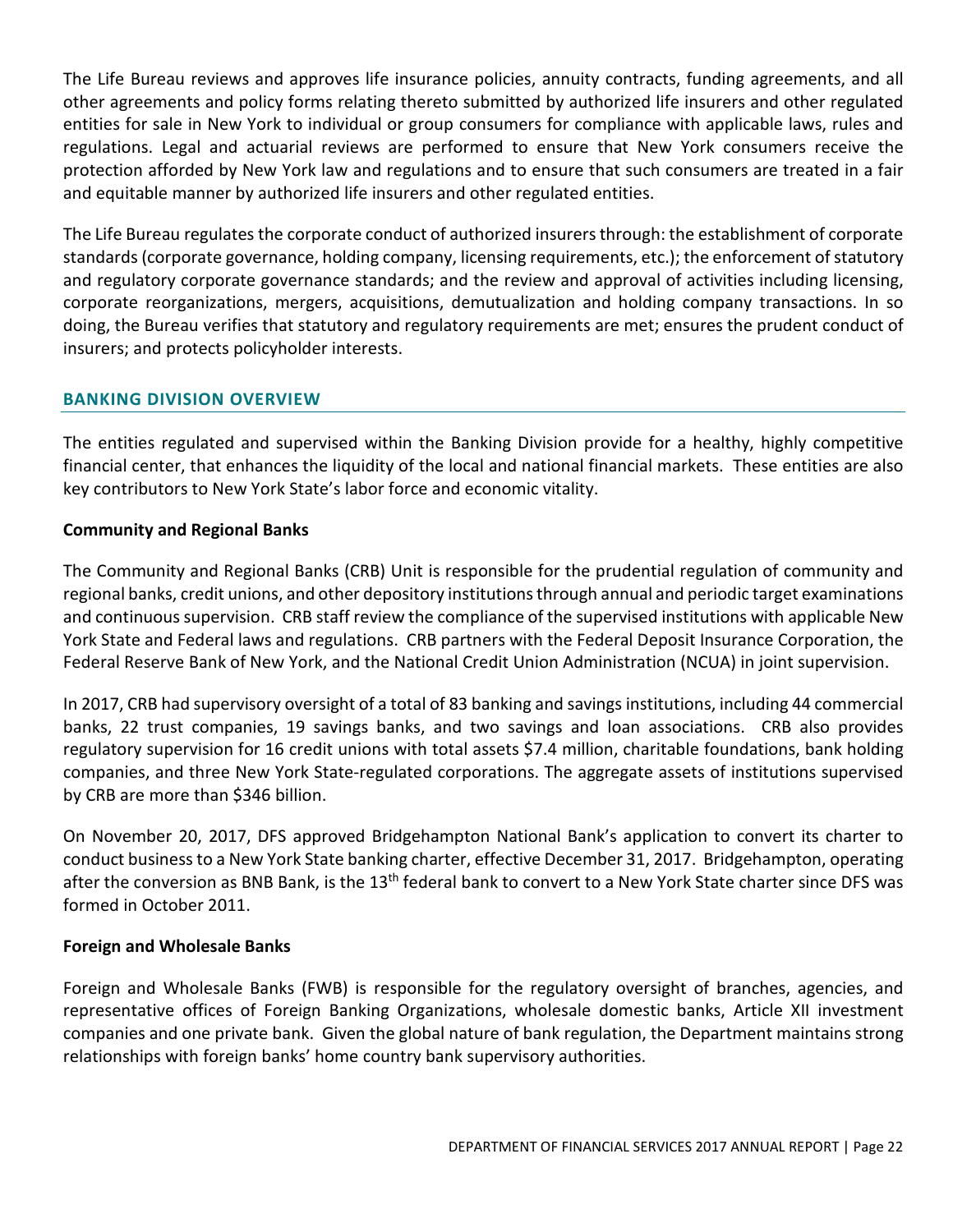During 2017, a total of 204 institutions with assets of more than \$2.3 trillion were subject to the division's regulatory oversight. This included 85 branches, 10 agencies and 28 representative offices of Foreign Banking Organizations as well as three Article XII institutions, four trust companies and two limited purpose trust companies, two commercial banks and one private bank.

#### **Licensed Financial Services**

Licensed Financial Services (LFS) supervises budget planners, check cashers, licensed lenders, money transmitters, premium finance agencies, and sales finance companies. At year-end 2017, the Department had regulatory oversight of 31 budget planners, 110 check cashers, 16 licensed lenders, 104 money transmitters, 38 premium finance agencies, and 95 sales finance companies.

# <span id="page-22-0"></span>**REAL ESTATE FINANCE DIVISION OVERVIEW**

The Real Estate Finance Division is responsible for regulating all real estate and homeowner issues, ranging from mortgage origination and servicing to the foreclosure crisis. It is also responsible for the Governor's Vacant and Abandoned Properties Law. The Division oversees three operating units: the Mortgage Banking Unit, the Mortgage Assistance Unit, and the Mobile Command Center.

### **Mortgage Banking**

The Mortgage Banking Unit is responsible for the licensing and supervision of mortgage bankers, mortgage brokers, mortgage loan servicers, and mortgage loan originators conducting business in New York State. At year-end 2017, Mortgage Banking supervised 539 registered mortgage brokers and 172 licensed mortgage bankers operating through 100 and 960 branch offices, respectively. Mortgage Banking also has supervisory authority for 37 registered mortgage loan servicers and 7,612 licensed mortgage loan originators.

#### **Mortgage Assistance Unit**

The mission of the Mortgage Assistance Unit (MAU) is to ensure that mortgage bankers, brokers, servicers, and loan originators licensed by the Department are in compliance with applicable laws and regulations in providing financial services to New York residents. To achieve this end, the MAU acts as an intermediary between consumers and financial institutions to resolve requests for assistance and answer inquiries concerning real estate-related financial products. The MAU works to identify patterns of non-compliance and advise the Superintendent on emerging policy issues. The MAU is also responsible for handling the DFS registry of vacant and abandoned properties.

# **Mobile Command Center**

The Mobile Command Center (MCC) is a mobile office staffed with Department specialists who assist homeowners at various stages of pre-foreclosure and foreclosure. The MCC travels statewide to communities hardest hit by the foreclosure crisis to help homeowners obtain mortgage loan modifications or other alternatives short of foreclosure, to take complaints from homeowners who believe that they have been subjected to lender or mortgage servicer abuses, and to provide information to homeowners about other New York State resources that may be available. The MCC also deploys statewide in response to emergencies and natural disasters to assist victims with homeowner and insurance-related issues.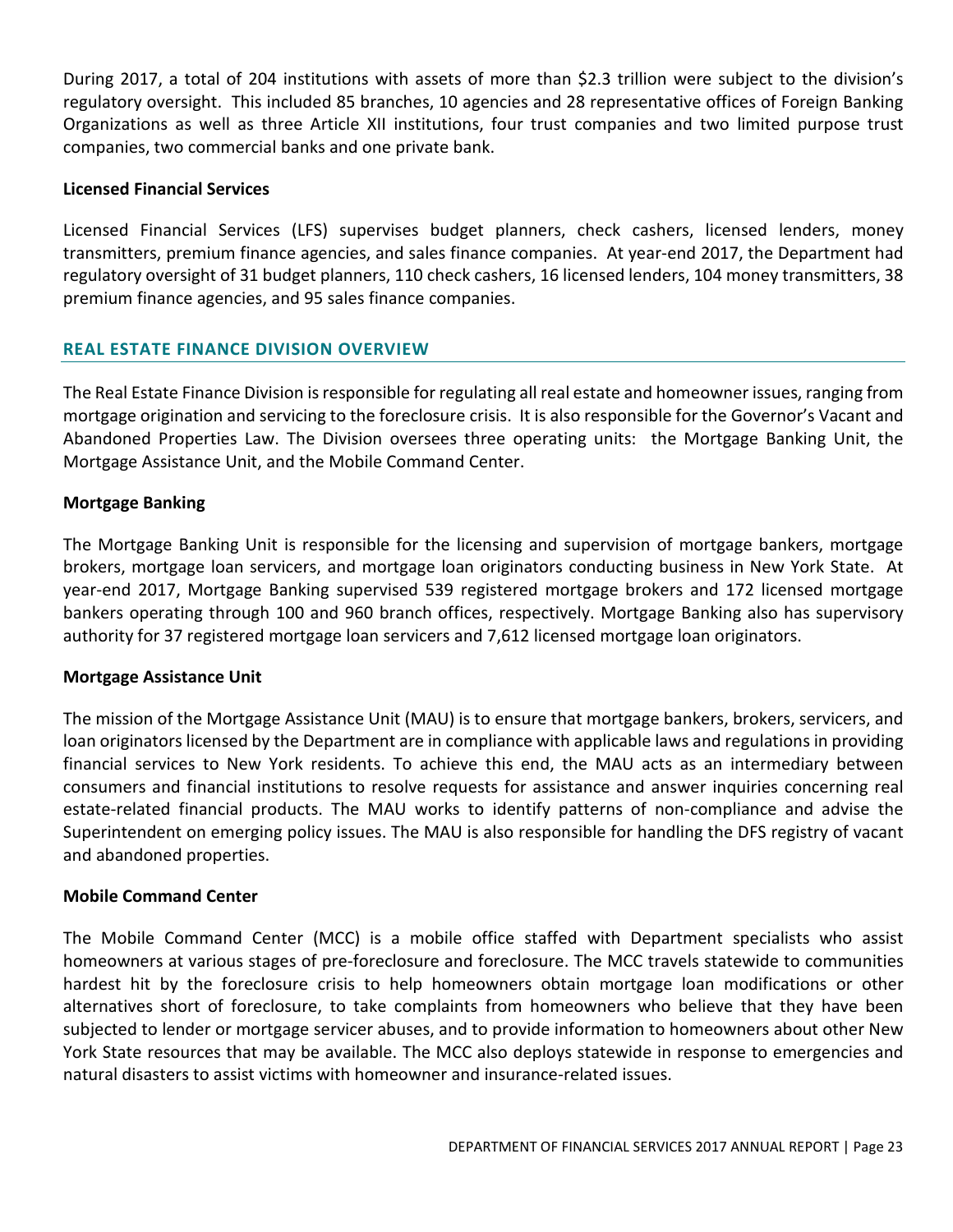<span id="page-23-0"></span>The Department's Financial Frauds and Consumer Protection Division (FFCPD) is responsible for combating insurance and banking fraud, as well as frauds against users of financial products and services including consumers and investors.

As required by the Financial Services Law, the FFCPD submitted its 2017 Annual Financial Fraud and Consumer Protection Division Report on March 15, 2017.

The FFCPD encompasses the Civil Investigations Unit, the Criminal Investigations Unit; the Consumer Assistance Unit; the Consumer Examinations Unit; the Disciplinary Unit; the Student Protection Unit; and the Holocaust Claims Processing Office.

#### **Civil Investigations Unit**

The Civil Investigations Unit includes a staff of attorneys who investigate civil financial fraud and misconduct, including violations of the financial services law, other consumer and fair lending laws, the banking law and the insurance law. In 2017, the Civil Investigations Unit conducted investigations in a number of areas including payday loan debt collectors and loan servicers, the bail bond industry, the title insurance industry, unfair insurance claims settlement practices, and pursued a number of initiatives including preventing elder financial abuse and combatting improper contestable claims practices.

#### **Criminal Investigations Unit**

The Criminal Investigations Unit, comprising the Insurance Frauds Bureau (IFB) and the Criminal Investigations Bureau (CIB), conducts specialized investigations into criminal conduct involving the financial services industry and works cooperatively with law enforcement and regulatory agencies at the federal, state, county and local levels. IFB investigates and combats healthcare fraud, which affects three major types of insurance: accident and health, private disability, and no-fault. CIB investigates violations of the New York Banking Law, certain enumerated misdemeanors and/or felonies under the New York Penal Law, as well as violations of anti-money laundering laws, terrorist financing and crimes relating to residential mortgage fraud. CIB also reviews the criminal histories of applicants for mortgage loan originator licenses to assist the Mortgage Banking and Legal Divisions in their determinations of whether applicants meet the statutory requirements to be licensed or registered as a mortgage loan originators, and conducts due diligence on applicants for a variety of licenses issued by the Department, including money transmitter, check casher and BitLicenses.

#### **Consumer Assistance Unit**

The Consumer Assistance Unit (CAU) is responsible for receiving, investigating and resolving consumer complaints involving insurance, banking and other financial issues through informal mediation and negotiation. CAU also includes a unit that investigates complaints against licensed insurance producers. In 2017, the CAU recovered \$42,629,934 for 7,353 consumers, which included refunds from insurers, reinstatement of lapsed coverage, payment for denied medical claims, and coverage of disaster-related claims that had been previously denied.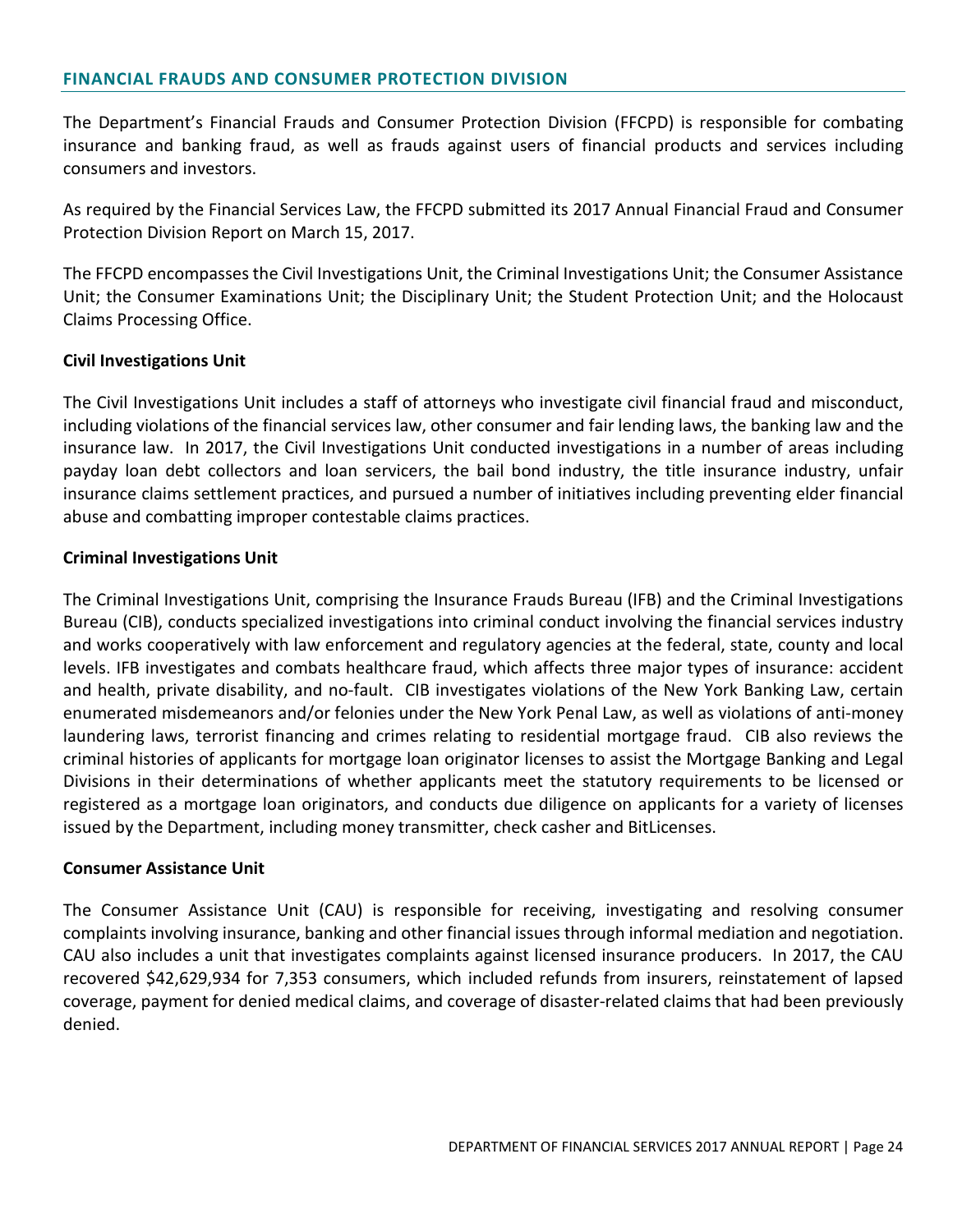Within CAU, the Producer Licensing Unit reviews applications, issues licenses and processes renewals for insurance companies as well as licensed producers, including agents, brokers, adjusters, bail bond agents, life settlement brokers, providers and intermediaries. In 2017, the Producer Licensing Unit issued 179,140 licenses.

# **Producers Unit**

The Producers Unit oversees the activities of licensed individuals and entities who conduct insurance business in New York State, including producers (agents and brokers), limited lines producers, independent and public adjusters, reinsurance intermediaries, bail bond agents, and viatical settlement brokers. The goals of the unit are to protect the public and ensure that licensees act in accordance with applicable insurance laws and Department regulations.

In collaboration with the Producer Licensing and Producer Investigations Units of CAU, the Disciplinary Unit monitors the insurance marketplace to determine if unlicensed activity is occurring and, if necessary, takes steps to ensure that individuals or entities either achieve compliance or cease activities. The attorneys in the Disciplinary Unit bring disciplinary proceedings against licensees for violations of the Insurance Law. When a violation of the Insurance Law is proven, an administrative sanction may be imposed resulting in license revocation or suspension, the denial of pending applications, or monetary penalties imposed with corrective actions to address violations.

### **Consumer Examinations and Community Development Unit**

The mission of the Consumer Examination Unit (CEU) is to maintain and enhance consumer confidence in New York's banking system by ensuring that regulated institutions abide by the State's consumer protection, Fair Lending and Community Reinvestment Act (CRA) laws and regulations; increase consumer access to traditional banking services in under-served communities by effectively administering the Department's Banking Development District program and conducting outreach; and harmonize the timing of FFCPD's examination and enforcement activities with those of the Department's federal counterparts.

#### **Student Protection Unit**

The mission of the Student Protection Unit (SPU) within FFCPD is to serve as consumer watchdog for New York's students. SPU is dedicated to investigating potential consumer protection violations and distributing clear information that students and their families can use to help them make informed, long-term financial choices.

In addition to conducting investigations, the SPU reviews and successfully resolves complaints regarding student financial products and services, including student loans, student banking products, student debt relief services, and student health insurance. The SPU accepts complaints through the DFS onlin[e complaint portal](http://www.dfs.ny.gov/consumer/fileacomplaint.htm) and by mail.

The SPU also maintains and regularly updates a comprehensive [Student Lending Resource Center](http://www.dfs.ny.gov/studentprotection) on the Department's website, available. The Student Lending Resource Center includes tips for prospective college students, their families, and graduates already in repayment to help them navigate the financial decisions surrounding paying for college.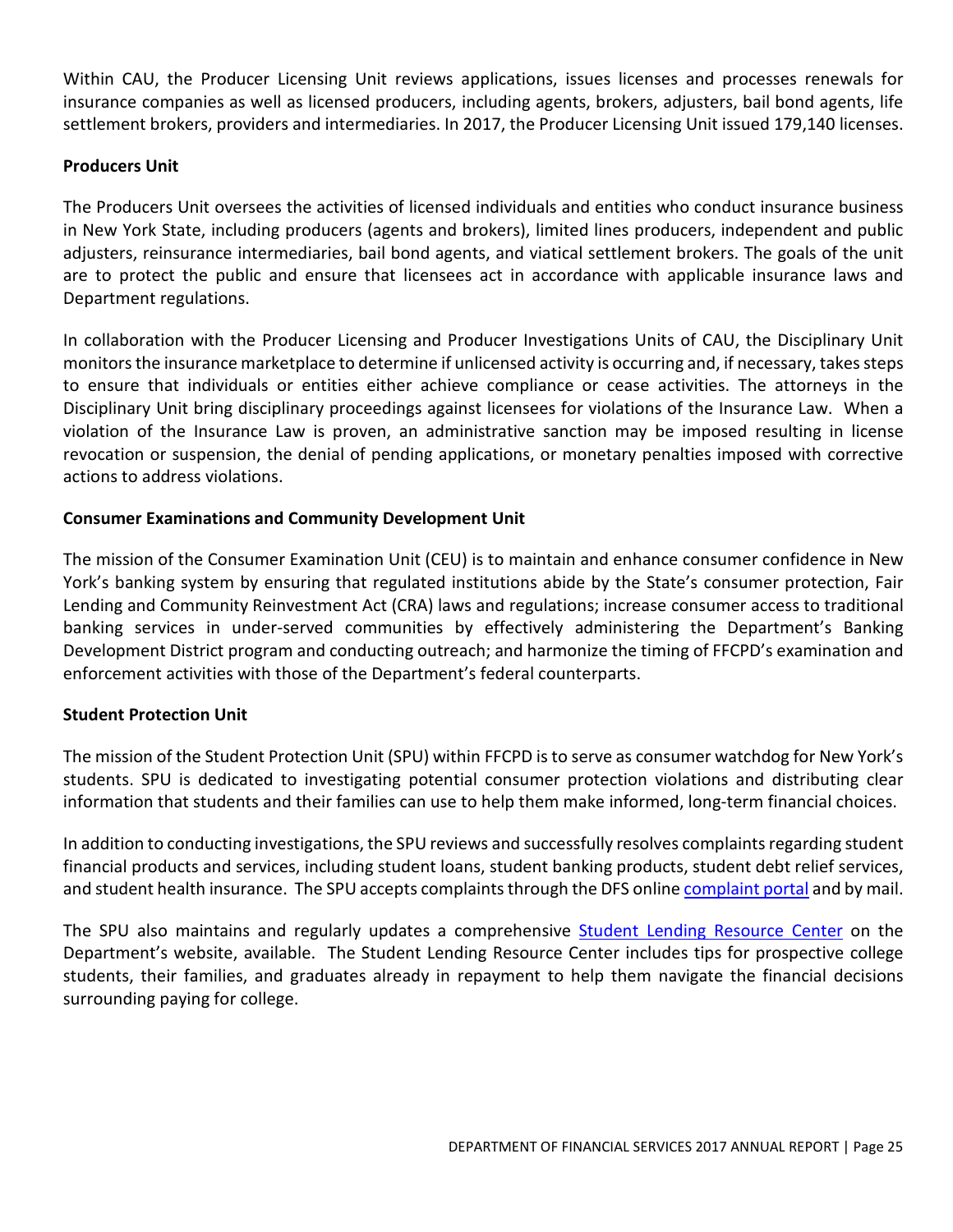#### **Holocaust Claims Processing Office**

The Holocaust Claims Processing Office (HCPO) helps Holocaust victims and their heirs recover assets deposited in banks, unpaid proceeds of insurance policies, and artworks that were lost, looted or sold under duress. The HCPO accepts claims for Holocaust-era looted assets from anywhere in the world and charges no fees for its services. The year 2017 marked the 20<sup>th</sup> anniversary of HCPO, which successfully resolved 2,338 claims of 73 individuals in which either an offer was accepted, or the asset was deemed non-compensable, up from 49 in 2016. To date, the HCPO has successfully resolved 15,455 claims of 5,252 individuals in which either an offer was accepted, or the asset was deemed non-compensable.

The combined total of offers extended to HCPO claimants for bank, insurance, and other asset losses amounts to \$176,929,962 in 2017. A total of 141 cultural objects have been restituted, with 10 works of art returned in 2017. The 2017 [HCPO Annual Report](https://www.dfs.ny.gov/reportpub/hcpo/hcporeport17.pdf) is available on the Department website.

#### **COMPLIANCE DIVISION OVERVIEW**

DFS established a new Compliance Division in 2016 to improve processes, move decision-making forward, and analyze possible compliance failures at regulated institutions. DFS's Compliance Division has undertaken several large projects aimed at streamlining and modernizing DFS procedures to ensure efficient and effective supervisory activities.

The Compliance Division oversaw the implementation of DFS's first-in-the-nation cybersecurity regulation, which became effective March 1, 2017. As part of implementation of the regulation, the Compliance Division assisted in the rollout of a new web portal that allows regulated entities to securely report cybersecurity events and other required filings. As key dates of the regulation approach, the division continues to monitor compliance by DFS regulated entities with regulation.

The Compliance Division includes a team devoted to development and delivery of training for DFS staff. This team has designed and launched training programs to further build internal capabilities and organization-wide activities, including training examiners on DFS's new cybersecurity regulation, Anti Money Laundering and Bank Secrecy Act laws, and DFS's new transaction monitoring regulation. In addition, the team continues to train DFS staff on existing and new developments in the financial markets, as well as provide management training.

#### **ENFORCEMENT DIVISION OVERVIEW**

DFS's new Enforcement Division, also established in 2016, has led to stronger coordination within the Department and consistency of approach, ensuring that regulated entities comply with New York and federal law in relation to their activities serving the public. In 2017, these actions resulted in significant consent orders and monetary penalties of more than \$1.1 billion against global banks for violations of AML and BSA laws.

#### **CAPITAL MARKETS/RESEARCH TRENDS DIVISION OVERVIEW**

The Capital Markets/Research Trends Division provides the Department's expertise in complex financial products (bonds, equities, credit, derivatives, and commodities), enterprise risk management, financial analysis, information technology, internal controls and audit, research, fiduciary controls, regulatory accounting, and new financial products. The division works with the other DFS divisions in examinations and also conducts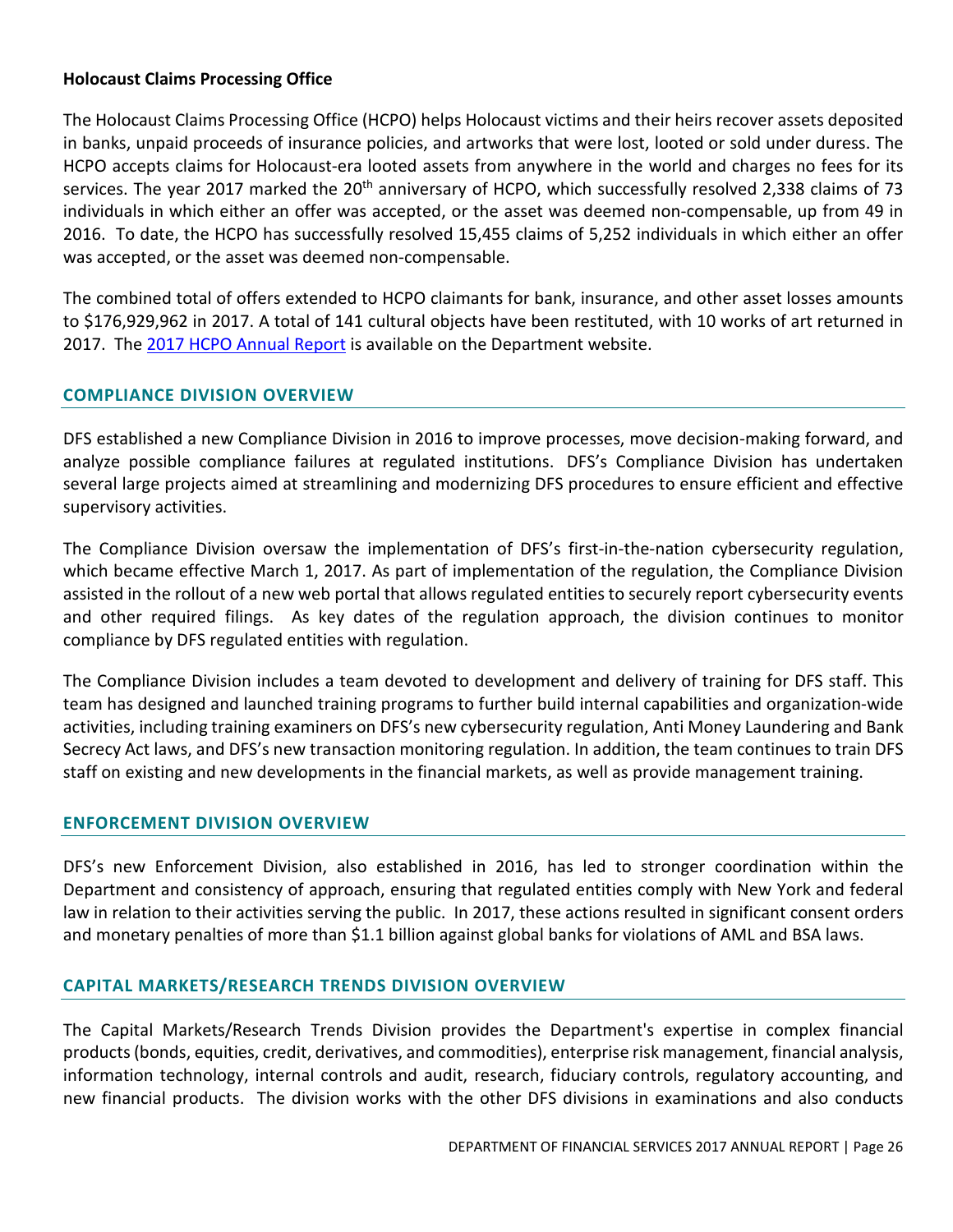targeted examinations independently. The Division has the primary regulatory responsibility for the New York State-based public retirement systems and financial guaranty insurance companies. In addition, it leverages the business intelligence that DFS gathers with the aim of analyzing this data to identify emerging risks and macroeconomic trends that can be developed into topical reports and regular industry analysis.

As the supervisor of New York State's actuarially funded public retirement systems, Capital Markets continued its examinations of the New York State and Local Employee Retirement System, the New York City Employee Retirement System, New York City Teachers' Retirement System, the New York City Fire Department Pension Fund, and the New York City Board of Education Retirement System.

# **OFFICE OF FINANCIAL INNOVATIONS OVERVIEW**

The newly created Office of Financial Innovation monitors developments concerning the cybersecurity practices of regulated companies and is responsible for DFS's expanded specialty cyber and virtual currency examiner staffs; developing expanded examination and supervision protocols; and developing key initiatives and compliance measures, including increasing challenges posed by the continued emergency of the virtual currency marketplace, as well as other innovations.

DFS granted two new virtual currency licenses in 2017 in accordance with the Department's 2015 regulation requiring a license to engage in the virtual currency business.

# **LIQUIDATION BUREAU OVERVIEW**

The New York Liquidation Bureau (NYLB) carries out the duties of the New York Superintendent in her capacity as receiver of impaired or insolvent insurance companies (estates) under New York Insurance Law Article 74.

The NYLB receives no funding from the State budget; rather, its expenses are paid from the assets of the estates under receivership, and reimbursements from the New York Property/Casualty Insurance Security Fund and the Public Motor Vehicle Liability Security Fund, established under Insurance Law Article 76, and the Workers' Compensation Security Fund, established under New York Workers' Compensation Law Article 6-A, which are paid from assessments on industry.

For each estate, the Superintendent is appointed Receiver by the Supreme Court of the State of New York. Thereafter, the Court supervises the Receivership and, by extension, the NYLB. Acting on behalf of the Receiver, the NYLB maximizes the assets and resolves the liabilities of the estates. The goal of a receivership is either to rehabilitate the insurer by removing the causes and conditions of the receivership or, if that is not possible, to liquidate it in order to distribute the assets to policyholders and creditors. In addition, the NYLB performs claims-handling and certain payment functions relating to the Security Funds. The Security Funds pay eligible claims remaining unpaid due to the inability of an insolvent insurer to meet its obligations to policyholders.

At year-end of 2017, the NYLB managed 17 domestic insurance companies and 13 fraternal benefit societies in liquidation. The Receiver also managed 10 ancillary receiverships for insurance companies in liquidation in other states for the purpose of making eligible payments from the security funds. The combined number of receiverships (including domestic, fraternal and ancillary estates) managed by the Superintendent totaled 40 in 2017.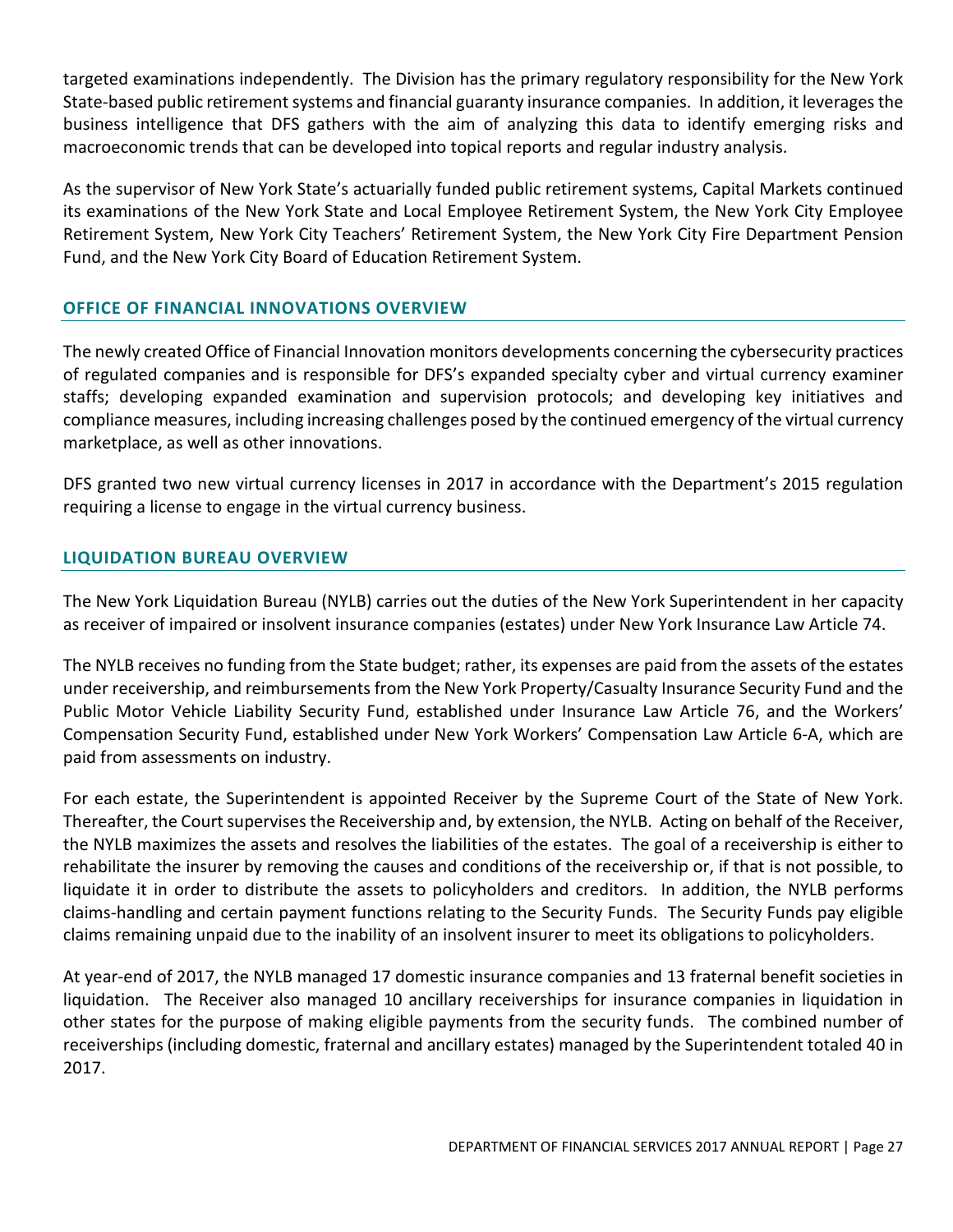The NYLB closed two domestic receiverships (Cosmopolitan Insurance Company and ICM Insurance Company) and four ancillary receiverships (American Mutual Liability Company, American Mutual Insurance Company of Boston, Lumbermen's Underwriting Alliance and Villanova Insurance Company). In addition, the Superintendent was appointed liquidator of one new receivership in 2017 (Fiduciary Insurance Company).

# <span id="page-27-0"></span>**REGULATORY AND LEGISLATIVE ACTIVITIES**

#### <span id="page-27-1"></span>**REGULATIONS**

[Proposed, adopted on an emergency basis, and final adoptions of regulations](http://www.dfs.ny.gov/legal/regulations.htm) completed during 2017 can be found on our website.

#### **INDUSTRY AND CIRCULAR LETTERS**

[Banking Industry Letters](http://www.dfs.ny.gov/legal/industry/il.htm) an[d Insurance Circular Letters](http://www.dfs.ny.gov/insurance/circindx.htm) for 2017, as well as the current and prior years can be found on our website.

#### **CHANGES TO THE BANKING, INSURANCE AND FINANCIAL SERVICES LAWS**

[Legislative Summaries](http://www.dfs.ny.gov/legal/leg_summ/leg_summ.htm) regarding changes to Insurance, Banking, Financial Services and related laws can be found on our website.

#### **STATEMENTS, RECOMMENDATIONS OR DECISIONS OF THE SUPERINTENDENT**

In 2017, the Superintendent issued several public statements, including support of the Affordable Care Act, as well as opposition to the House Republicans' passage of a bill to dismantle the Wall Street Reform and Consumer Protection Act. They can be found on the DFS website under [Superintendent's Statements.](https://www.dfs.ny.gov/about/stmt_2017.htm)

In addition, the Superintendent exercised her Wild Card Authority, granted under Banking Law, twice in 2017, as discussed below. The Wild Card authority allows the Superintendent to react quickly to evolving federal banking regulations. When changes in federal statutes, regulations or interpretations grant powers to federally chartered institutions that state-chartered institutions do not enjoy, the Superintendent may authorize one or more state-chartered banking organizations of the same type to exercise the same powers. Additional information can be found in the 2017 Wild Card annual report, available on the DFS website.

2017 Wild Card authorizations:

• **Student Branches Order:** This order allows New York State-chartered credit unions that intend to open a student branch to exercise the federally permitted power of (i) retaining student membership after students are no longer enrolled at the school in which the student branch is located; and (ii) allowing faculty and staff of the school in which the student branch is located to become members of the credit union.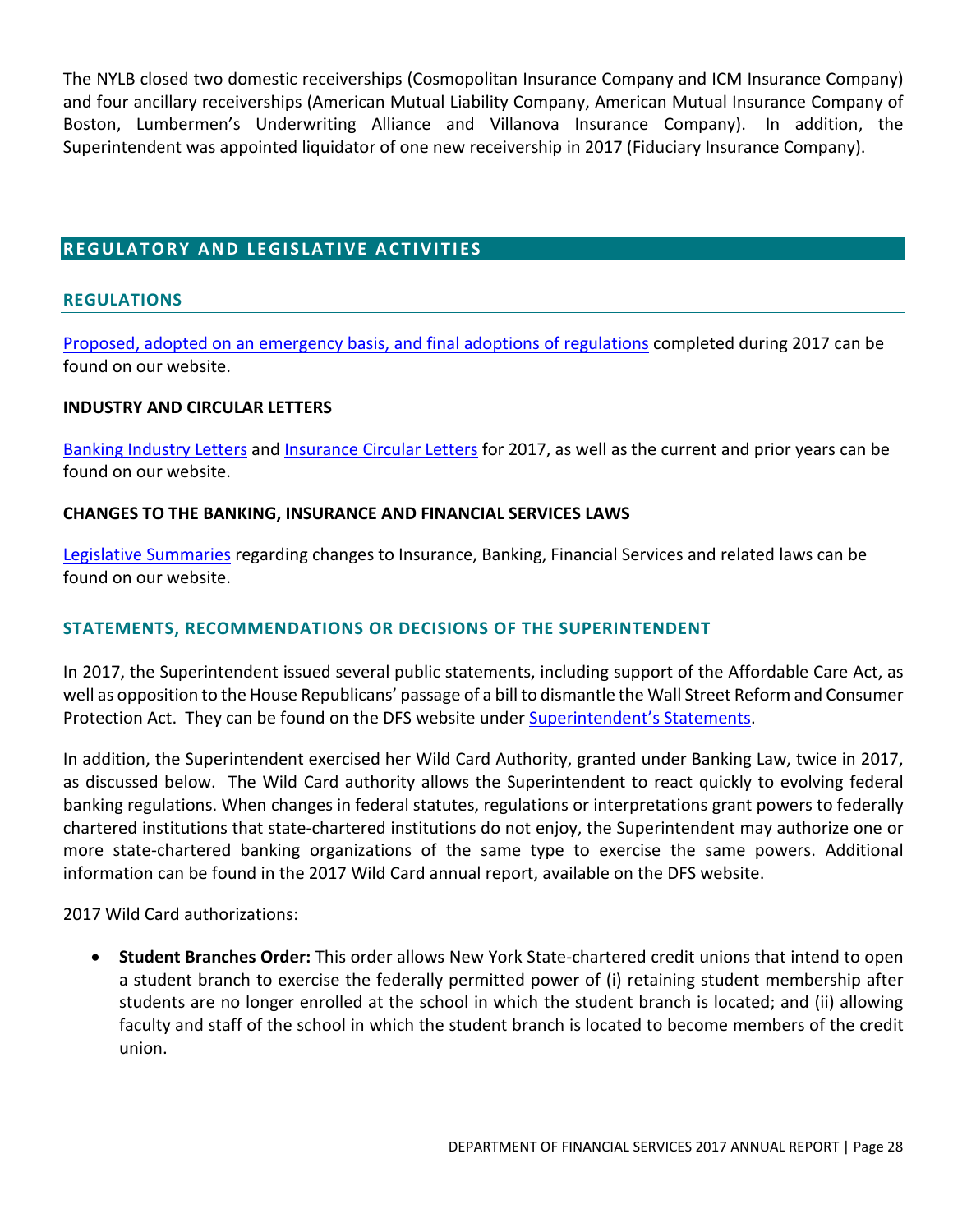• **Oaths of Office by Officers, Directors and Committee Members of New York State Chartered Credit Unions:** The Department approved an application to relieve all officers, directors and committee members of New York State-chartered credit unions of the need to take and file oaths of office, as required under Section 468 of the Banking Law. The Law required each director, officer and member of a committee to take an oath of office when first appointed or elected. This approval provides parity between New York State-chartered credit unions and federal credit unions.

#### **LEGISLATIVE RECOMMENDATIONS FOR 2018**

**Early Intervention services:** This bill would enhance appropriate third-party health insurance reimbursement for covered Early Intervention program services by requiring the timely disclosure of third-party insurance coverage, streamlining coverage determinations, requiring providers to appeal coverage denials and authorizing audit recoveries by county governments.

**High-Cost Pharmaceuticals**: This bill would establish a required supplemental rebate on the sale of certain drugs sold to the State's Medicaid program at prices over a benchmark amount determined by the Drug Utilization Review Board. It would also establish a surcharge on the first sale of such drugs in New York State. The revenue collected from the surcharge would be held in a dedicated revenue fund and disbursed to health insurers in New York State to lower insurance premiums.

**Pharmacy Benefit Manager Registration and Disclosure:** This bill would make statutory changes necessary to regulate non-Medicaid Pharmacy Benefit Manager services through PBM registration and disclosure requirements in order to prohibit business practices that contribute to high prescription drug costs.

**Administrative Supervision Proceedings for Failing Insurers:** This bill would empower the Superintendent of Financial Services to order a troubled insurer into an administrative supervision proceeding, which would restrict the insurer from engaging in certain activities during the period the supervision was in place.

**Enhance Enforcement Powers over Illegal and Unlicensed Activities:** This bill would amend the Insurance Law, the Banking Law and the Financial Services Law to augment the Department of Financial Services' enforcement authority in the banking and insurance industries.

**Licensing and Regulation of Student Loan Servicers:** Student loan servicers provide billing and other services related to federal student loans. This proposal would empower the Department of Financial Services to license and regulate the student loan servicer industry.

**Protection of Vulnerable Adults from Financial Exploitation**: This proposal would amend the Banking Law to place a hold on the bank account of a vulnerable adult if there is a reasonable basis to believe that the adult is a victim of actual or attempted financial exploitation.

**Banning Bad Actors from the Banking and Insurance Industries:** This bill would amend the Financial Services Law to disqualify an individual operating under a DFS license, or employed by a DFS licensee, from serving as an owner, director, trustee, officer, employee, member or partner of a DFS-regulated business or from holding a DFS-issued license if, after a hearing, the Superintendent finds that the individual has committed a disqualifying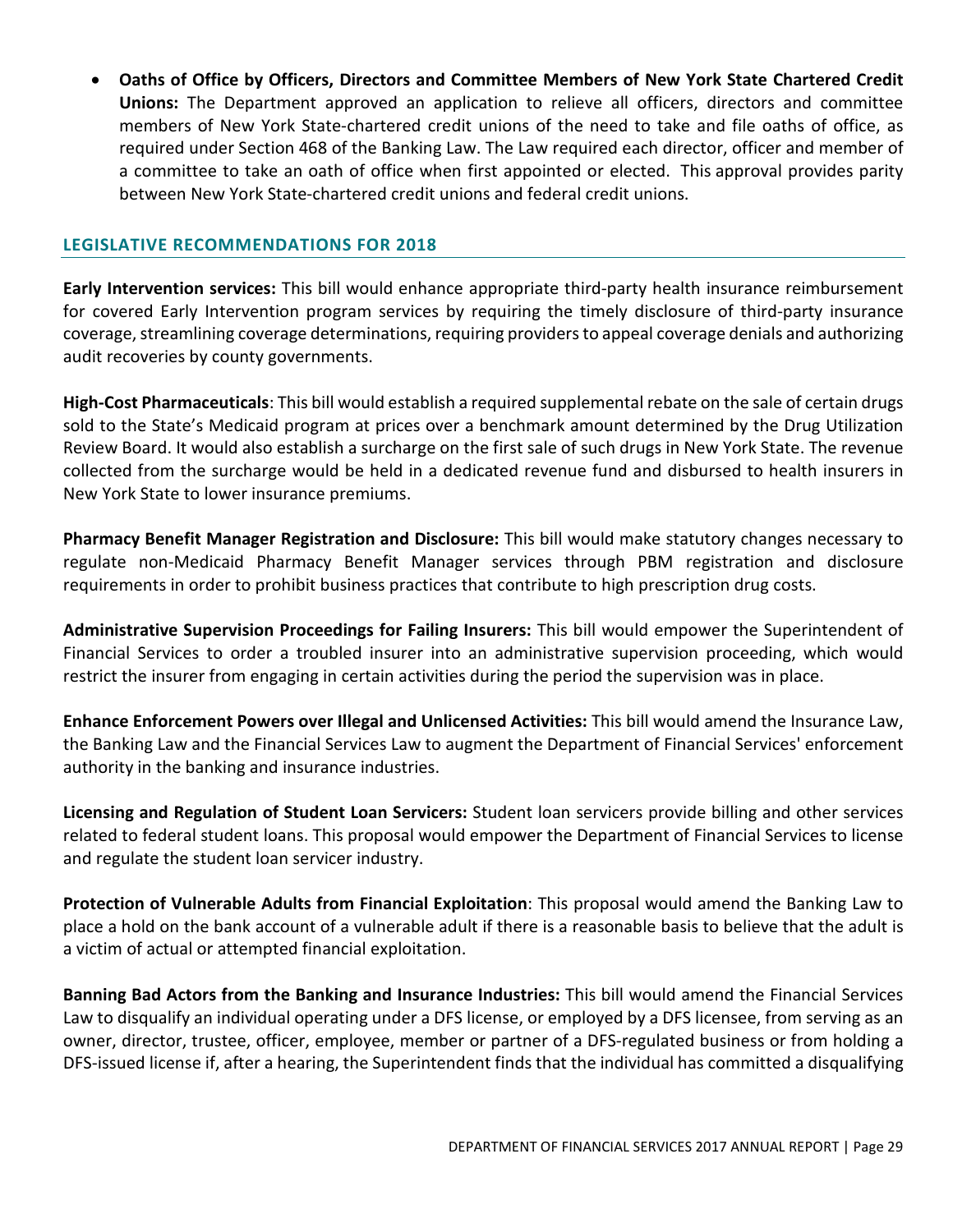event that is of such severity as to have a direct bearing on the individual's fitness or ability to continue to participate in the financial services industry.

**Registration of "Lending Circles":** This legislation would amend the Banking Law to create a limited exception to licensing requirements, such that nonprofit organizations that exclusively facilitate zero-interest, no-fee, and credit building loans may operate in New York.

**Risk Adjustment Paid Family Leave Fund:** This bill would establish a fund to facilitate the Superintendent of Financial Services ability to implement a risk adjustment mechanism if such a mechanism is included in the rating structure for paid family leave benefits coverage.

**Regulation of Online Lenders:** This bill would amend the Banking Law to require any online lender making nonbusiness loans of less than \$25,000 or business loans of less than \$50,000 to be licensed by the Department of Financial Services (DFS). It would also clarify the meaning of the phrase "making loans in New York" to more closely track the business practices of online lenders.

**Protection of Consumers Utilizing Reverse Mortgages:** This bill would expand to users of reverse mortgages consumer protections that are already afforded to users of more traditional mortgage products.

**Insurer Reserve Standards:** The bill would make conforming changes and clarify the applicability of certain provisions in the Financial Services Law and the Insurance Law relating to DFS assessments and distribution rules for insurance companies and insurer reserve standards.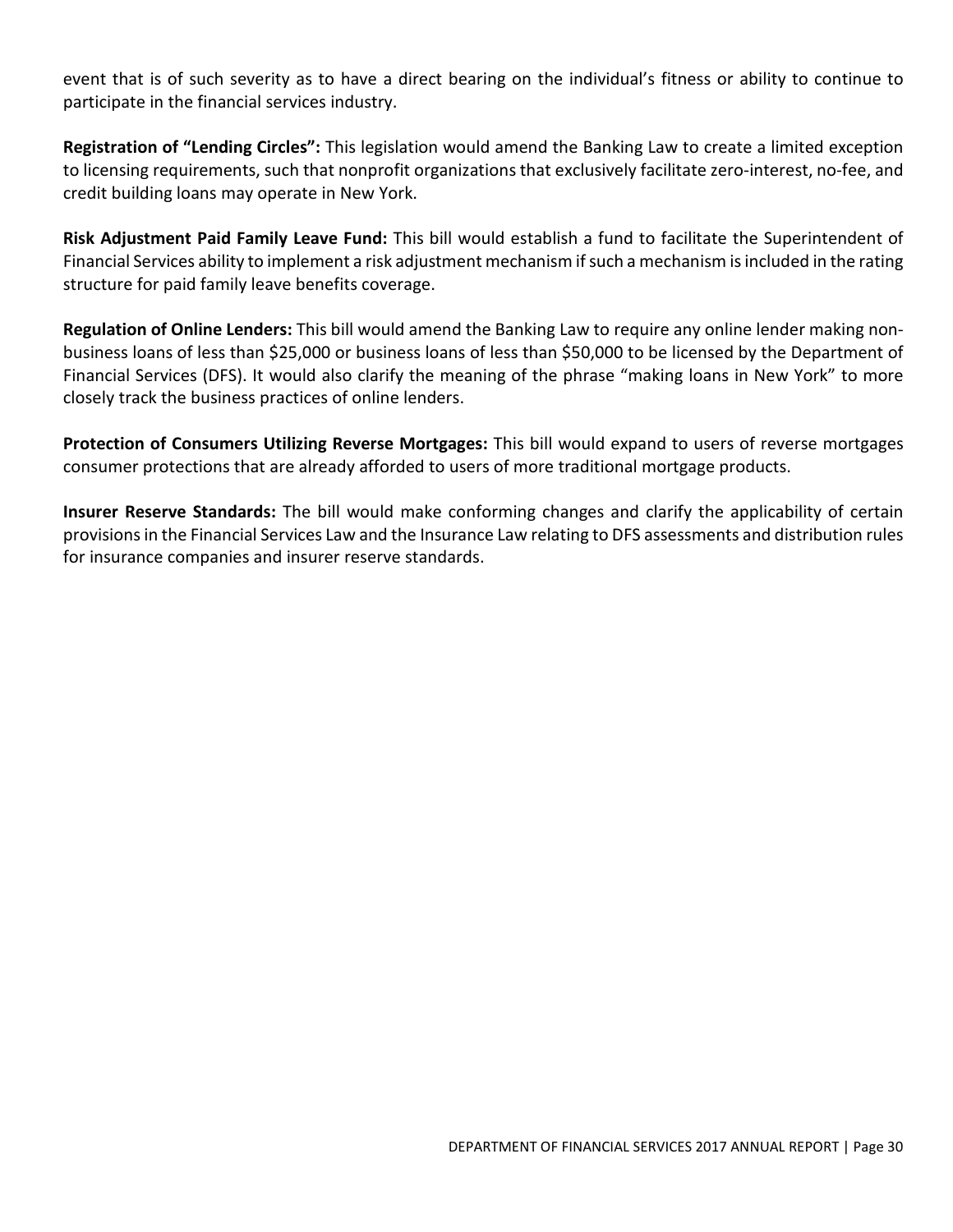# **BANKING STATISTICS**

#### **SUMMARY OF SUPERVISED INSTITUTIONS**

#### **CONDITION OF ALL PRINCIPAL BANKING AND LENDING FACILITIES IN NEW YORK**

<span id="page-30-0"></span>

|                                    | <b>Number of Institutions</b> |                |                      |                       | <b>Assets</b>               |                      |  |  |
|------------------------------------|-------------------------------|----------------|----------------------|-----------------------|-----------------------------|----------------------|--|--|
|                                    |                               |                |                      |                       | <b>Dollars in Thousands</b> |                      |  |  |
|                                    | <b>New York State</b>         | <b>NYC</b>     | <b>Rest of State</b> | <b>New York State</b> | <b>NYC</b>                  | <b>Rest of State</b> |  |  |
| All Institutions *                 | 664                           | 270            | 384                  | 3,340,693,656         | 2,906,450,631               | 433,226,181          |  |  |
| <b>Commercial Banks **</b>         | 124                           | 58             | 66                   | 915,701,479           | 627,335,445                 | 288,366,034          |  |  |
| Savings Banks                      | 34                            | 12             | 22                   | 99,363,883            | 25,145,656                  | 74,218,227           |  |  |
| Savings & Loan Associations        | 9                             | $\mathbf{1}$   | 8                    | 3,472,491             | 1,806,946                   | 1,665,545            |  |  |
| <b>Credit Unions</b>               | 355                           | 74             | 281                  | 80,899,878            | 13,238,581                  | 67,661,297           |  |  |
| Safe Deposit Companies             | $\overline{2}$                | $\mathbf 0$    | $\overline{2}$       | 588                   | 0                           | 588                  |  |  |
| Investment Companies (Article XII) | 3                             | 3              | 0                    | 1,568,823             | 1,568,823                   | $\Omega$             |  |  |
| Licensed Lenders ***               | 16                            | $\overline{2}$ | 4                    | 1,100,136             | 47,899                      | 35,393               |  |  |
| Foreign Branches                   | 110                           | 110            | 0                    | 2,122,820,962         | 2,122,820,962               | $\Omega$             |  |  |
| <b>Foreign Agencies</b>            | 11                            | 10             | $\mathbf{1}$         | 115,765,416           | 114,486,319                 | 1,279,097            |  |  |
| <b>State Charter *</b>             | 229                           | 141            | 78                   | 2,595,651,753         | 2,365,376,679               | 229,258,230          |  |  |
| Commercial Banks **                | 80                            | 39             | 41                   | 766,872,373           | 610,062,719                 | 156,809,654          |  |  |
| Savings Banks                      | 19                            | 4              | 15                   | 85,024,481            | 18,349,925                  | 66,674,556           |  |  |
| Savings and Loan Associations      | $\overline{2}$                | $\mathbf 0$    | $\overline{2}$       | 188,470               | $\mathbf 0$                 | 188,470              |  |  |
| <b>Credit Unions</b>               | 16                            | 3              | 13                   | 7,447,117             | 3,176,645                   | 4,270,472            |  |  |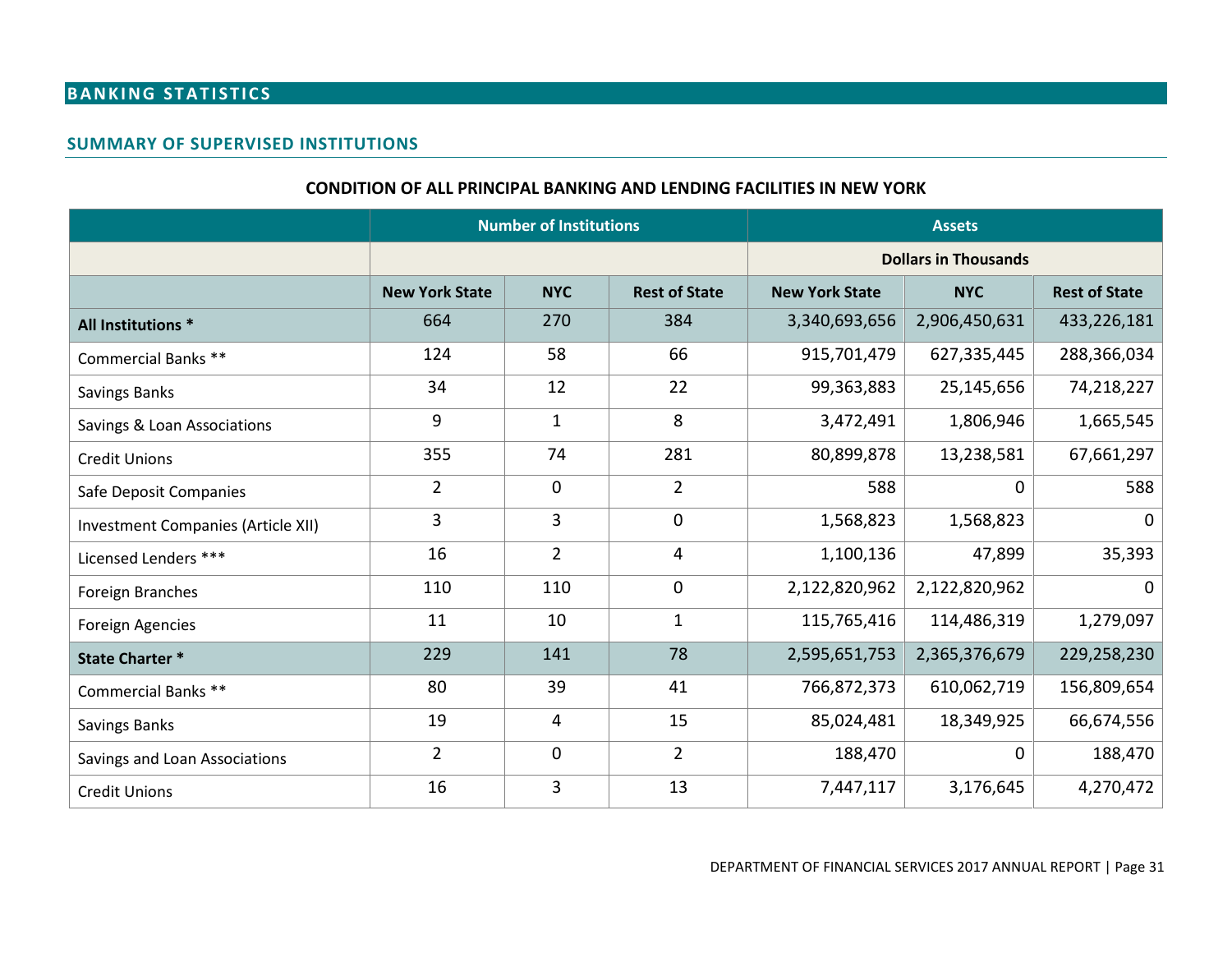|                                                                                 | <b>Number of Institutions</b>                  |                | <b>Assets</b>  |                             |               |             |  |
|---------------------------------------------------------------------------------|------------------------------------------------|----------------|----------------|-----------------------------|---------------|-------------|--|
|                                                                                 |                                                |                |                | <b>Dollars in Thousands</b> |               |             |  |
| Safe Deposit Companies                                                          | $\overline{2}$                                 | 0              | $\overline{2}$ | 588                         | 0             | 588         |  |
| <b>Investment Companies (Article XII)</b>                                       | 3                                              | $\overline{3}$ | $\mathbf 0$    | 1,568,823                   | 1,568,823     | $\mathbf 0$ |  |
| Licensed Lenders ***                                                            | 16                                             | $\overline{2}$ | 4              | 1,100,136                   | 47,899        | 35,393      |  |
| Foreign Branches                                                                | 81                                             | 81             | $\mathbf 0$    | 1,618,113,664               | 1,618,113,664 | $\Omega$    |  |
| <b>Foreign Agencies</b>                                                         | 10                                             | 9              | 1              | 115,336,101                 | 114,057,004   | 1,279,097   |  |
|                                                                                 |                                                |                |                |                             |               |             |  |
| <b>Federal Charter*</b>                                                         | 435                                            | 129            | 306            | 745,041,903                 | 541,073,952   | 203,967,951 |  |
| Commercial Banks **                                                             | 44                                             | 19             | 25             | 148,829,106                 | 17,272,726    | 131,556,380 |  |
| Savings Banks                                                                   | 15                                             | 8              | 7              | 14,339,402                  | 6,795,731     | 7,543,671   |  |
| Savings and Loan Associations                                                   | $\overline{7}$<br>$\mathbf{1}$                 |                | 6              | 3,284,021                   | 1,806,946     | 1,477,075   |  |
| <b>Credit Unions</b>                                                            | 339                                            |                | 268            | 73,452,761                  | 10,061,936    | 63,390,825  |  |
| Safe Deposit Companies                                                          | $\mathbf 0$<br>$\mathbf 0$<br>$\mathbf 0$<br>0 |                | 0              | $\mathbf 0$                 |               |             |  |
| <b>Investment Companies (Article XII)</b>                                       | 0                                              | $\mathbf 0$    | $\mathbf 0$    | $\pmb{0}$                   | $\mathbf 0$   | $\mathbf 0$ |  |
| <b>Licensed Lenders</b>                                                         | $\mathbf 0$                                    | 0              | $\mathbf 0$    | $\mathbf 0$                 | $\mathbf 0$   | $\mathbf 0$ |  |
| Foreign Branches                                                                | 29                                             | 29             | $\mathbf 0$    | 504,707,298                 | 504,707,298   | $\mathbf 0$ |  |
| Foreign Agencies                                                                | $\mathbf{1}$                                   | $\mathbf{1}$   | 0              | 429,315                     | 429,315       | $\mathbf 0$ |  |
| *Dollars may not add to total due to rounding.                                  |                                                |                |                |                             |               |             |  |
| **Banks, trust companies, limited purpose trust companies, and private bankers. |                                                |                |                |                             |               |             |  |
| *** 9 licensed institutions located outside New York State                      |                                                |                |                |                             |               |             |  |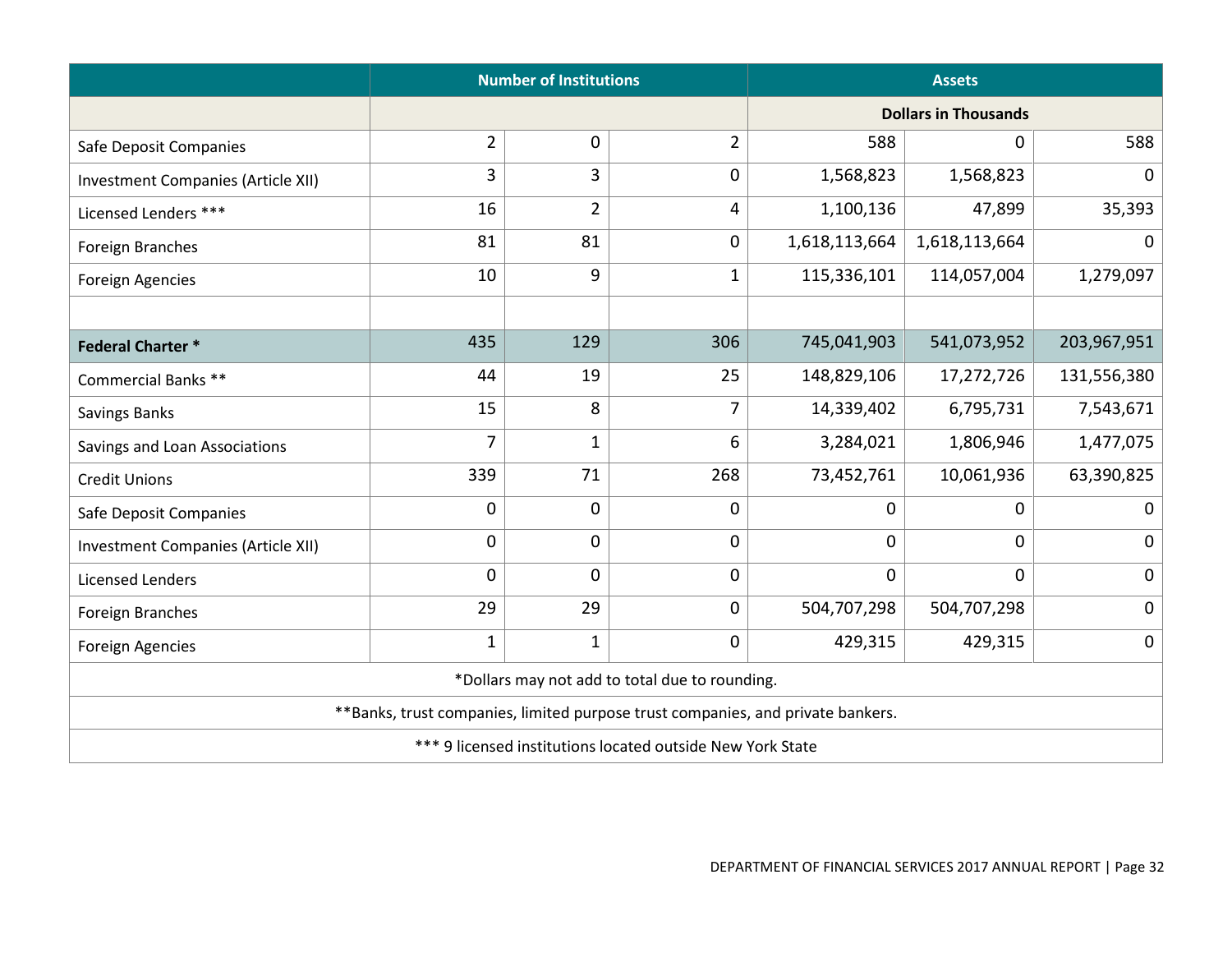| <b>Type of Institution</b>                  | <b>Number of Institutions</b> | <b>Number of Domestic Offices</b> |
|---------------------------------------------|-------------------------------|-----------------------------------|
| <b>Banks</b>                                | 44                            | 342                               |
| <b>Trust Companies</b>                      | 22                            | 1195                              |
| <b>Limited Purpose Trust Companies</b>      | 13                            | 15                                |
| <b>Private Bankers</b>                      | $\mathbf 1$                   | 9                                 |
| <b>Savings Banks</b>                        | 19                            | 557                               |
| Savings & Loans                             | $\overline{2}$                | $\overline{4}$                    |
| <b>Credit Unions</b>                        | 16                            | 47                                |
| Safe Deposit Companies                      | $\overline{2}$                | $\overline{2}$                    |
| <b>Investment Companies (Article XII)</b>   | 3                             | 8                                 |
| <b>Licensed Lenders</b>                     | 16                            | 73                                |
| <b>Foreign Branches</b>                     | 81                            | 97                                |
| <b>Foreign Agencies</b>                     | 10                            | 10                                |
| Holding Companies - One Bank                | 37                            | 37                                |
| Holding Companies - Multi Bank              | 9                             | 9                                 |
| <b>Mutual Holding Companies</b>             | $\mathbf{1}$                  | $\mathbf{1}$                      |
| Foreign Representative Offices              | 28                            | 28                                |
| <b>Sales Finance Companies</b>              | 95                            | 139                               |
| <b>Premium Finance Agencies</b>             | 38                            | 70                                |
| <b>Check Cashers (including Commercial)</b> | 110                           | 599                               |
| <b>Money Transmitters</b>                   | 104                           | 371                               |
| <b>Budget Planners</b>                      | 31                            | 76                                |
| Mortgage Bankers                            | 172                           | 1132                              |
| Mortgage Brokers                            | 539                           | 639                               |
| Mortgage Loan Servicers                     | 37                            | 115                               |
| <b>Common Trust Funds</b>                   | 46                            | 46                                |
| <b>NYS Regulated Corporations</b>           | 3                             | 3                                 |
| <b>Charitable Foundations</b>               | $\overline{2}$                | $\overline{2}$                    |
| <b>Virtual Currency</b>                     | 4                             | $\overline{4}$                    |

### **NEW YORK STATE CHARTERED AND LICENSED BANKING, LENDING AND FINANCIAL SERVICES INSTITUTIONS**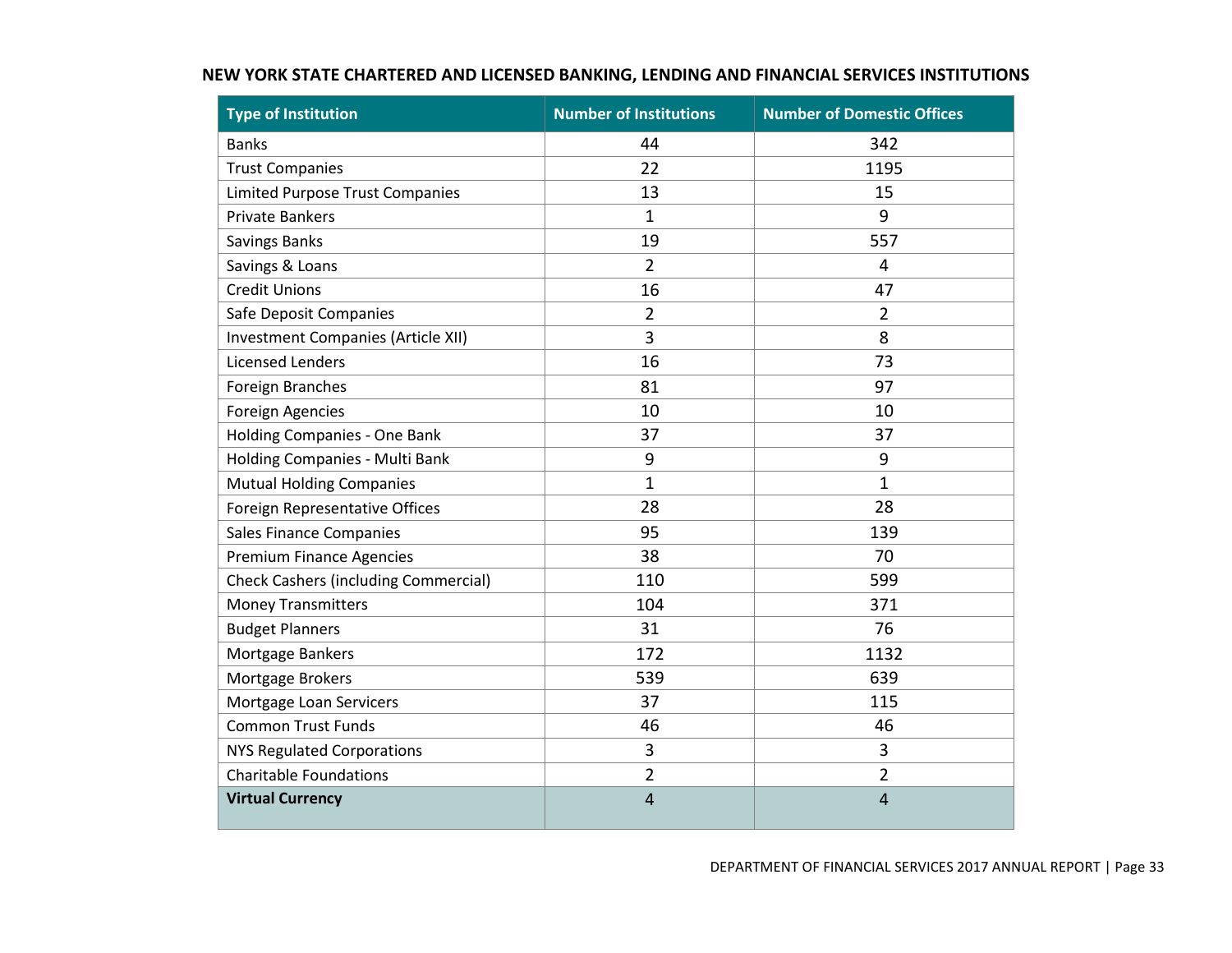#### **CONVERSION FROM STATE CHARTER TO FEDERAL CHARTER**

| Name | Location | Name After Change | <b>Effective Date</b> |
|------|----------|-------------------|-----------------------|
| None |          |                   |                       |

#### **CONVERSION FROM FEDERAL CHARTER TO STATE CHARTER**

| l Name                          | Location          | Name After Change | Effective Date    |
|---------------------------------|-------------------|-------------------|-------------------|
| The Bridgehampton National Bank | Bridgehampton, NY | <b>BNB Bank</b>   | December 31, 2017 |

#### **BANK MERGERS AND ACQUISITIONS**

| l Name                           | <b>Institution Type</b> | Location     | <b>Acquiring Bank</b> | <b>Effective Date</b> |
|----------------------------------|-------------------------|--------------|-----------------------|-----------------------|
| Mizuho Trust & Banking Co. (USA) | <b>Trust Company</b>    | New York, NY | Mizuho Bank (USA)     | December 31, 2017     |

#### **LIQUIDATIONS**

| <b>Name</b>                                  | <b>Institution Type</b> | Location                                                    | <b>Effective Date</b> |
|----------------------------------------------|-------------------------|-------------------------------------------------------------|-----------------------|
| Jamestown Post Office Employees Credit Union | Credit Union            | <sub>1</sub> 300 East 3 <sup>rd</sup> Street, Jamestown, NY | November 27, 2017     |
|                                              |                         | 104701                                                      |                       |

#### **CONDITION OF SUPERVISED INSTITUTIONS**

### **CONDITION OF COMMERCIAL BANKS, TRUSTS AND PRIVATE BANKERS**

| COMMERCIAL BANKS, TRUSTS<br><b>AND PRIVATE BANKERS</b><br>Assets | <b>Cash and Due</b><br>from Banks | <b>Total</b><br><b>Securities</b> | <b>Federal Funds</b><br>Sold and<br><b>Repos</b> | Loans and<br><b>Leases Net</b> | <b>Premises and</b><br><b>Equipment</b> | <b>All Other</b><br>Assets* | <b>Total Assets</b> |
|------------------------------------------------------------------|-----------------------------------|-----------------------------------|--------------------------------------------------|--------------------------------|-----------------------------------------|-----------------------------|---------------------|
|                                                                  | <b>Dollars in Thousands</b>       |                                   |                                                  |                                |                                         |                             |                     |
| <b>Commercial Banks</b>                                          |                                   |                                   |                                                  |                                |                                         |                             |                     |
| <b>Adirondack Bank</b>                                           | 12,541                            | 257,954                           | 1,127                                            | 481,374                        | 5,071                                   | 28,189                      | 786,256             |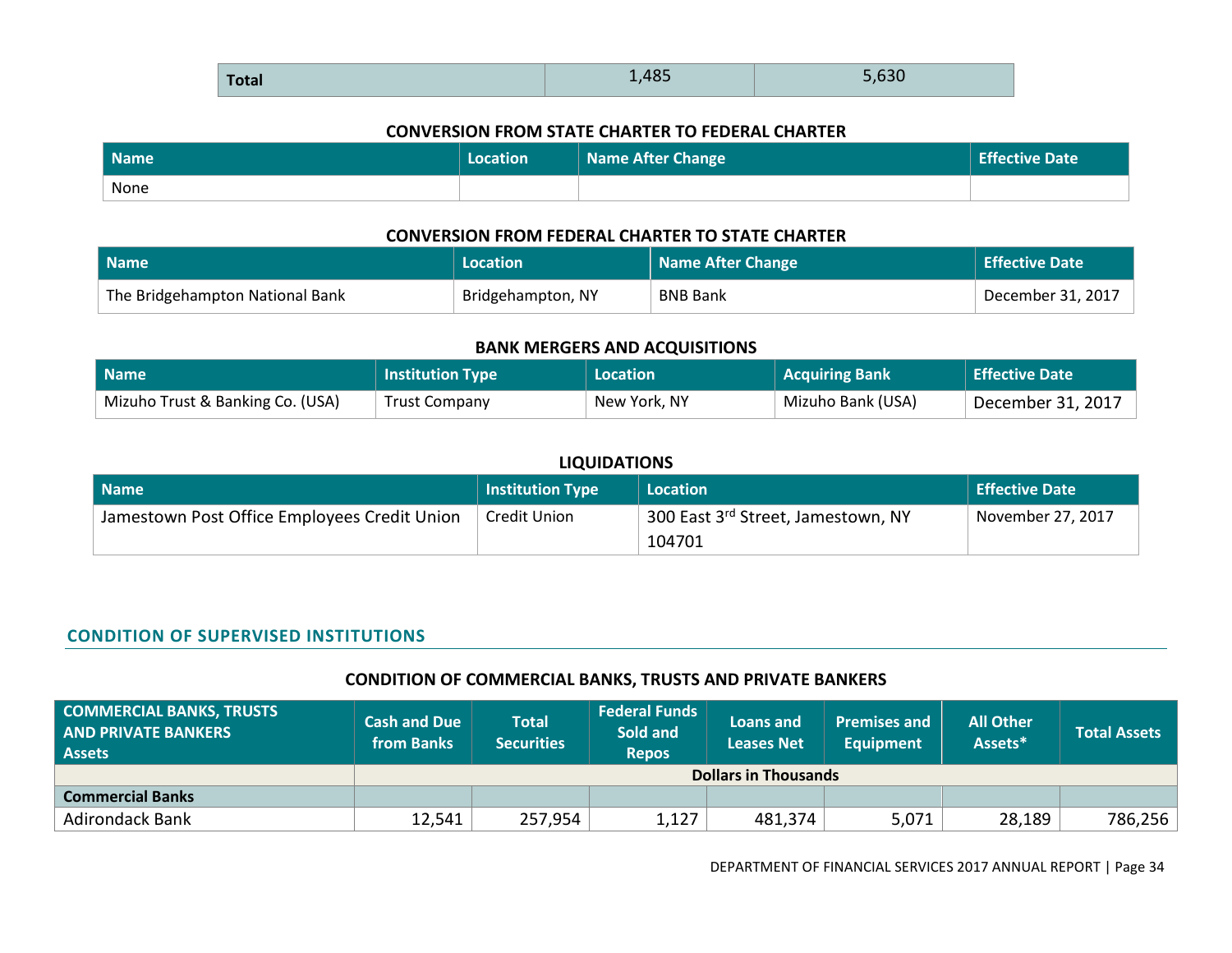| <b>COMMERCIAL BANKS, TRUSTS</b><br><b>AND PRIVATE BANKERS</b><br><b>Assets</b> | <b>Cash and Due</b><br>from Banks | <b>Total</b><br><b>Securities</b> | <b>Federal Funds</b><br>Sold and<br><b>Repos</b> | <b>Loans and</b><br><b>Leases Net</b> | <b>Premises and</b><br><b>Equipment</b> | <b>All Other</b><br>Assets* | <b>Total Assets</b> |
|--------------------------------------------------------------------------------|-----------------------------------|-----------------------------------|--------------------------------------------------|---------------------------------------|-----------------------------------------|-----------------------------|---------------------|
| Alden State Bank                                                               | 13,714                            | 67,942                            | 1,172                                            | 229,878                               | 2,044                                   | 12,209                      | 326,959             |
| Alma Bank                                                                      | 85,498                            | 37,847                            | 143                                              | 929,564                               | 7,992                                   | 16,828                      | 1,077,872           |
| Alpine Capital Bank                                                            | 140,476                           | 31,493                            | 0                                                | 109,430                               | 261                                     | 1,715                       | 283,375             |
| Amerasia Bank                                                                  | 42,046                            | 1,738                             | $\pmb{0}$                                        | 528,339                               | 8,579                                   | 4,889                       | 585,591             |
| <b>American Community Bank</b>                                                 | 12,927                            | 30,806                            | 0                                                | 143,892                               | 793                                     | 8,436                       | 196,854             |
| <b>Bank Leumi USA</b>                                                          | 320,266                           | 1,413,285                         | $\pmb{0}$                                        | 4,924,842                             | 75,167                                  | 293,043                     | 7,026,603           |
| <b>Bank of Akron</b>                                                           | 7,844                             | 40,313                            | 0                                                | 256,099                               | 5,264                                   | 10,303                      | 319,823             |
| <b>Bank of Cattaraugus</b>                                                     | 1,638                             | 8,352                             | $\mathbf 0$                                      | 8,574                                 | 334                                     | 608                         | 19,506              |
| <b>Bank of Holland</b>                                                         | 4,978                             | 37,803                            | 1,694                                            | 73,999                                | 2,484                                   | 3,513                       | 124,471             |
| Catskill Hudson Bank                                                           | 30,507                            | 128,993                           | 0                                                | 273,365                               | 2,843                                   | 6,513                       | 442,221             |
| <b>Cattaraugus County Bank</b>                                                 | 11,844                            | 23,996                            | $\mathbf 0$                                      | 179,087                               | 5,266                                   | 12,670                      | 232,863             |
| <b>Citizens Bank of Cape Vincent</b>                                           | 4,783                             | 28,369                            | 0                                                | 32,714                                | 961                                     | 1,271                       | 68,098              |
| <b>Country Bank</b>                                                            | 18,693                            | 150,541                           | $\mathbf 0$                                      | 505,914                               | 2,072                                   | 9,120                       | 686,340             |
| <b>Emigrant Mercantile Bank</b>                                                | 3,435                             | $\Omega$                          | 0                                                | $\mathbf 0$                           | $\Omega$                                | $\mathbf{1}$                | 3,436               |
| <b>Empire State Bank</b>                                                       | 15,745                            | 9,543                             | 0                                                | 253,737                               | 2,963                                   | 6,568                       | 288,556             |
| First American International Bank                                              | 94,050                            | 43,833                            | 781                                              | 705,097                               | 6,356                                   | 22,845                      | 872,962             |
| <b>Genesee Regional Bank</b>                                                   | 30,249                            | 89,391                            | 0                                                | 420,840                               | 1,877                                   | 6,764                       | 549,121             |
| <b>Global Bank</b>                                                             | 10,246                            | 9,071                             | 0                                                | 136,666                               | 2,087                                   | 2,871                       | 160,941             |
| <b>Gold Coast Bank</b>                                                         | 20,964                            | 65,397                            | 379                                              | 377,553                               | 1,778                                   | 4,478                       | 470,549             |
| <b>Greater Hudson Bank</b>                                                     | 20,698                            | 120,989                           | $\boldsymbol{0}$                                 | 318,760                               | 1,502                                   | 20,918                      | 482,867             |
| <b>Greene County Commercial Bank</b>                                           | 47,464                            | 330,634                           | $\mathbf 0$                                      | 0                                     | $\Omega$                                | 1,930                       | 380,028             |
| <b>Hanover Community Bank</b>                                                  | 3,333                             | 13,866                            | 32,169                                           | 469,325                               | 13,781                                  | 8,733                       | 541,207             |
| Interaudi Bank                                                                 | 672,583                           | 344,980                           | 0                                                | 816,934                               | 2,961                                   | 11,648                      | 1,849,106           |
| Jeff Bank                                                                      | 70,450                            | 107,265                           | $\pmb{0}$                                        | 286,800                               | 6,306                                   | 24,462                      | 495,283             |
| Mahopac Bank                                                                   | 15,681                            | 337,808                           | 0                                                | 935,767                               | 14,752                                  | 58,063                      | 1,362,071           |
| Metropolitan Commercial Bank                                                   | 261,231                           | 37,585                            | $\pmb{0}$                                        | 1,405,304                             | 6,268                                   | 48,058                      | 1,758,446           |
| <b>New York Commercial Bank</b>                                                | 540,400                           | 253,582                           | $\overline{7}$                                   | 2,480,418                             | 24,918                                  | 352,458                     | 3,651,783           |
| <b>NewBank</b>                                                                 | 130,504                           | 1,060                             | $\mathbf 0$                                      | 211,846                               | 2,423                                   | 2,809                       | 348,642             |
| Pathfinder Bank                                                                | 20,837                            | 236,537                           | 1,150                                            | 573,724                               | 16,117                                  | 32,054                      | 880,419             |
| <b>PCSB Commercial Bank</b>                                                    | 5,017                             | 36,215                            | 270                                              | 0                                     | 0                                       | 178                         | 41,680              |

DEPARTMENT OF FINANCIAL SERVICES 2017 ANNUAL REPORT | Page 35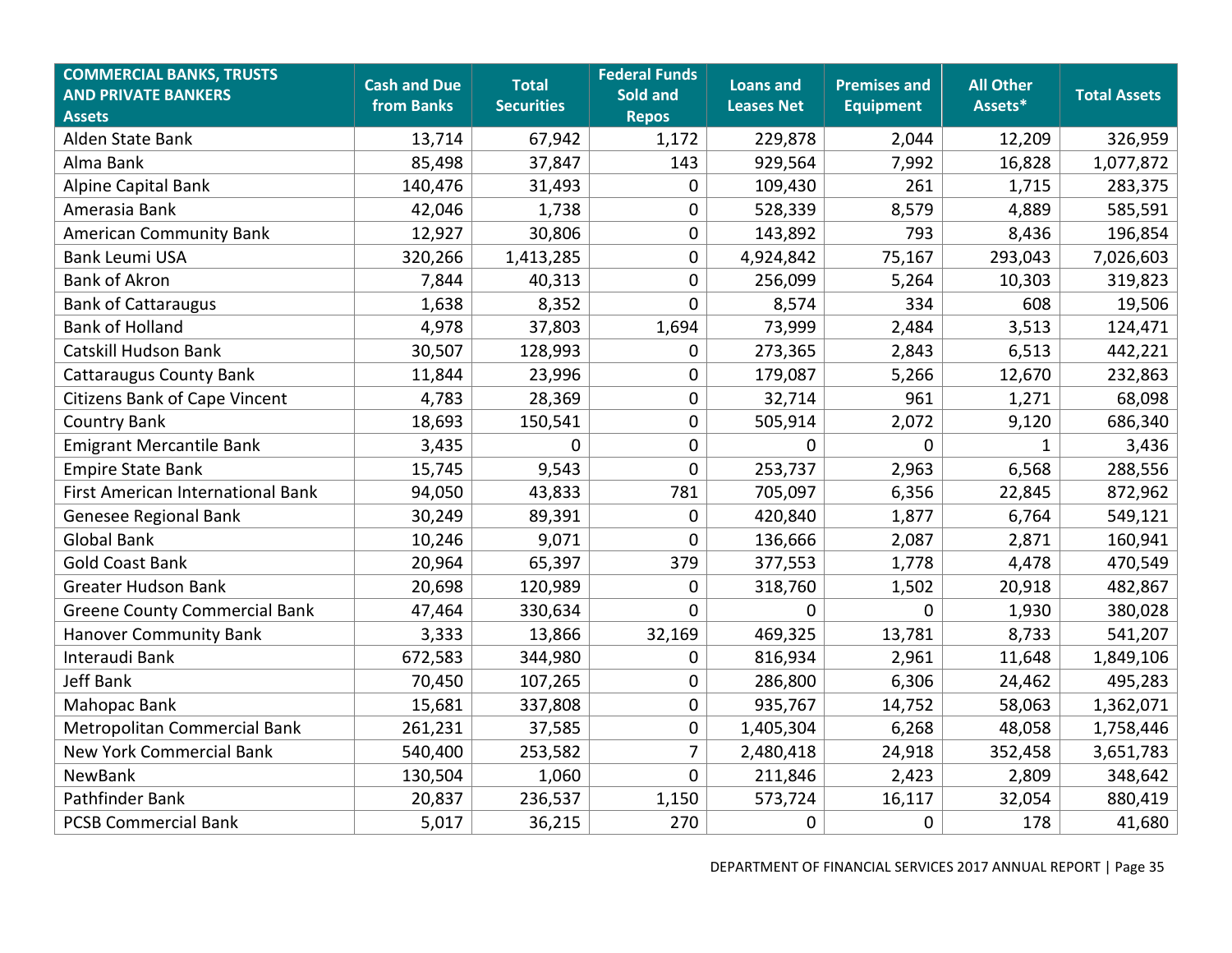| <b>COMMERCIAL BANKS, TRUSTS</b><br><b>AND PRIVATE BANKERS</b><br><b>Assets</b> | <b>Cash and Due</b><br>from Banks | <b>Total</b><br><b>Securities</b> | <b>Federal Funds</b><br>Sold and<br><b>Repos</b> | <b>Loans and</b><br><b>Leases Net</b> | <b>Premises and</b><br><b>Equipment</b> | <b>All Other</b><br>Assets* | <b>Total Assets</b> |
|--------------------------------------------------------------------------------|-----------------------------------|-----------------------------------|--------------------------------------------------|---------------------------------------|-----------------------------------------|-----------------------------|---------------------|
| <b>Pioneer Commercial Bank</b>                                                 | 188,818                           | 27,286                            | 301                                              | $\mathbf 0$                           | $\mathbf 0$                             | 297                         | 216,702             |
| Savoy Bank                                                                     | 38,106                            | 2,802                             | 0                                                | 247,058                               | 379                                     | 5,051                       | 293,396             |
| Shinhan Bank America                                                           | 55,135                            | 46,979                            | 0                                                | 1,214,702                             | 9,315                                   | 11,274                      | 1,337,405           |
| Signature Bank                                                                 | 457,824                           | 8,863,657                         | $\pmb{0}$                                        | 32,848,856                            | 50,368                                  | 898,997                     | 43,119,702          |
| <b>Spring Bank</b>                                                             | 7,434                             | 24,844                            | 0                                                | 152,661                               | 287                                     | 2,296                       | 187,522             |
| The Berkshire Bank                                                             | 89,250                            | 191,620                           | $\pmb{0}$                                        | 372,166                               | 1,825                                   | 10,253                      | 665,114             |
| The Westchester Bank                                                           | 24,539                            | 71,709                            | $\pmb{0}$                                        | 675,323                               | 2,139                                   | 32,914                      | 806,624             |
| Tioga State Bank                                                               | 7,546                             | 143,805                           | 0                                                | 291,425                               | 3,561                                   | 24,853                      | 471,190             |
| <b>United Orient Bank</b>                                                      | 6,017                             | 1,999                             | 1,000                                            | 86,094                                | 79                                      | 1,557                       | 96,746              |
| <b>USNY Bank</b>                                                               | 17,249                            | 16,018                            | 0                                                | 317,722                               | 5,390                                   | 5,710                       | 362,089             |
| <b>Victory State Bank</b>                                                      | 15,004                            | 191,934                           | 170                                              | 135,797                               | 1,001                                   | 8,206                       | 352,112             |
| Woori America Bank                                                             | 137,698                           | 202,494                           | 0                                                | 1,412,073                             | 9,015                                   | 55,517                      | 1,816,797           |
| <b>WSB Municipal Bank</b>                                                      | 22,700                            | 101,391                           | $\pmb{0}$                                        | 0                                     | $\mathbf 0$                             | 913                         | 125,004             |
|                                                                                |                                   |                                   |                                                  |                                       |                                         |                             |                     |
| <b>Trust Companies</b>                                                         |                                   |                                   |                                                  |                                       |                                         |                             |                     |
| <b>Amalgamated Bank</b>                                                        | 124,766                           | 952,960                           | $\pmb{0}$                                        | 2,784,726                             | 22,422                                  | 164,610                     | 4,049,484           |
| <b>Banco Popular North America</b>                                             | 308,388                           | 1,833,299                         | 0                                                | 6,142,838                             | 51,022                                  | 832,618                     | 9,168,165           |
| <b>Bank of Millbrook</b>                                                       | 33,138                            | 93,140                            | 1,399                                            | 93,036                                | 2,657                                   | 5,721                       | 229,091             |
| <b>Bank of Richmondville</b>                                                   | 10,063                            | 38,750                            | 566                                              | 86,451                                | 826                                     | 5,322                       | 141,978             |
| <b>Bank of Utica</b>                                                           | 6,913                             | 956,800                           | $\pmb{0}$                                        | 65,745                                | 23,212                                  | 9,858                       | 1,062,528           |
| <b>BNB Bank</b>                                                                | 94,719                            | 940,782                           | 0                                                | 3,071,045                             | 33,505                                  | 288,921                     | 4,428,972           |
| Chemung Canal Trust Company                                                    | 30,345                            | 295,118                           | 0                                                | 1,295,148                             | 26,653                                  | 59,927                      | 1,707,191           |
| Deutsche Bank Trust Company                                                    | 24,984,000                        | 0                                 | 7500000                                          | 9356000                               | 14,000                                  | 1,536,000                   | 43,390,000          |
| Americas                                                                       |                                   |                                   |                                                  |                                       |                                         |                             |                     |
| <b>Five Star Bank</b>                                                          | 95,306                            | 1,041,439                         | 0                                                | 2,703,063                             | 41,122                                  | 188,156                     | 4,069,086           |
| <b>Flushing Bank</b>                                                           | 51,175                            | 754,964                           | 0                                                | 5,156,648                             | 30,836                                  | 306,465                     | 6,300,088           |
| Goldman Sachs Bank USA                                                         | 51,285,000                        | 2,688,000                         | 18,312,000                                       | 59,080,000                            | 31,000                                  | 33,143,000                  | 164,539,000         |
| Habib American Bank                                                            | 448,489                           | 63,408                            | 0                                                | 864,016                               | 2,178                                   | 26,904                      | 1,404,995           |
| <b>Israel Discount Bank of New York</b>                                        | 554,713                           | 2,478,321                         | 0                                                | 5,881,077                             | 21,826                                  | 385,853                     | 9,321,790           |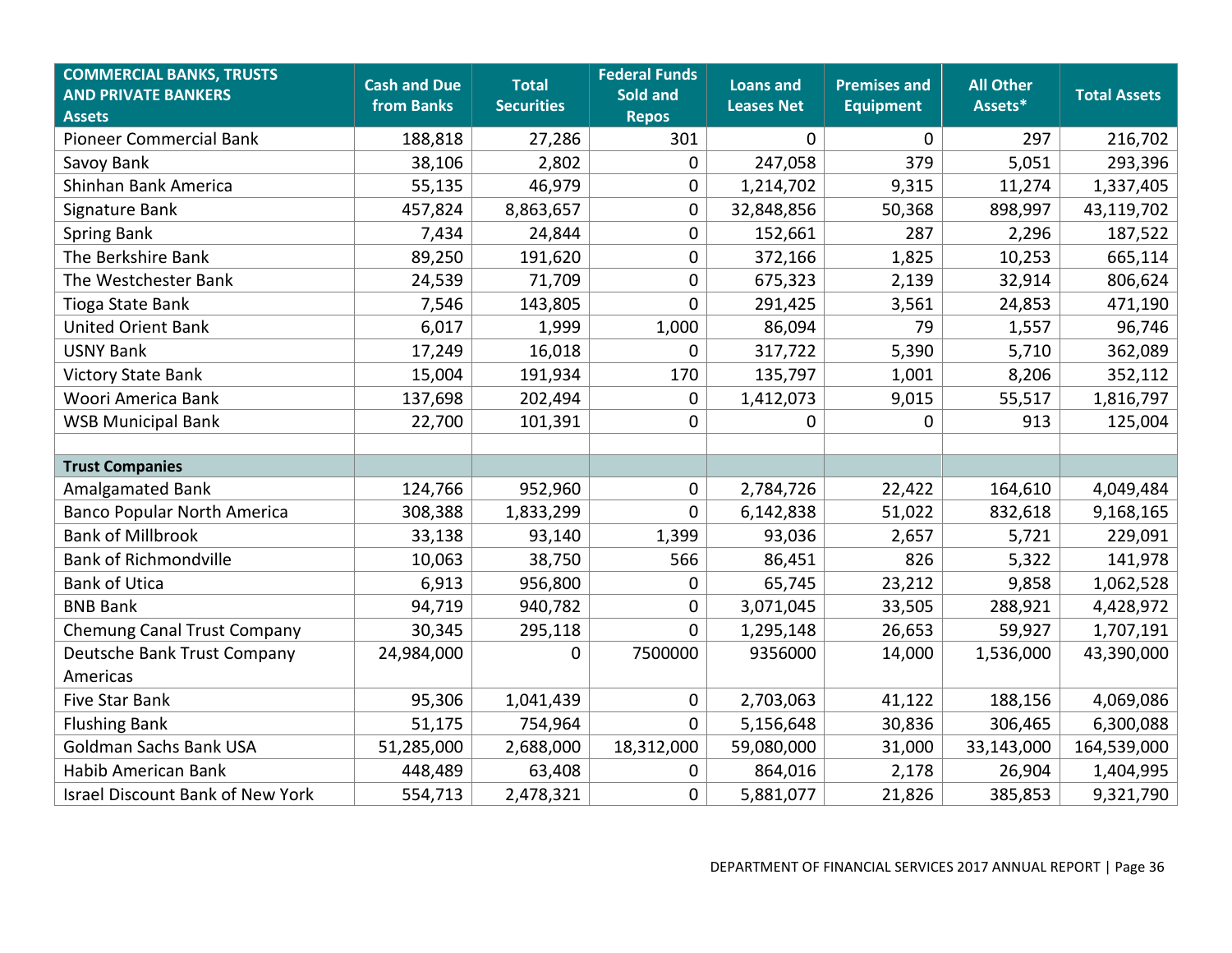| <b>COMMERCIAL BANKS, TRUSTS</b><br><b>AND PRIVATE BANKERS</b><br><b>Assets</b> | <b>Cash and Due</b><br>from Banks | <b>Total</b><br><b>Securities</b> | <b>Federal Funds</b><br>Sold and<br><b>Repos</b> | <b>Loans and</b><br><b>Leases Net</b> | <b>Premises and</b><br><b>Equipment</b> | <b>All Other</b><br>Assets* | <b>Total Assets</b> |
|--------------------------------------------------------------------------------|-----------------------------------|-----------------------------------|--------------------------------------------------|---------------------------------------|-----------------------------------------|-----------------------------|---------------------|
| <b>Manufacturers and Traders Trust</b>                                         | 6,438,931                         | 14,224,156                        | $\mathbf 0$                                      | 86,754,024                            | 615,641                                 | 10,039,424                  | 118,072,176         |
| Company                                                                        |                                   |                                   |                                                  |                                       |                                         |                             |                     |
| Mizuho Bank (USA)                                                              | 2,224,200                         | 26,442                            | $\mathbf 0$                                      | 4,182,817                             | 2,823                                   | 310,895                     | 6,747,177           |
| Orange Bank & Trust Company                                                    | 30,217                            | 297,699                           | $\mathbf 0$                                      | 569,246                               | 14,358                                  | 41,039                      | 952,559             |
| Solvay Bank                                                                    | 20,370                            | 271,613                           | 194                                              | 541,923                               | 7,907                                   | 25,085                      | 867,092             |
| <b>Steuben Trust Company</b>                                                   | 10,438                            | 177,393                           | 0                                                | 314,016                               | 6,441                                   | 18,547                      | 526,835             |
| The Adirondack Trust Company                                                   | 169,902                           | 246,947                           | $\mathbf 0$                                      | 726,928                               | 25,328                                  | 42,157                      | 1,211,262           |
| The Bank of Castile                                                            | 19,325                            | 311,455                           | $\mathbf 0$                                      | 1,077,530                             | 14,288                                  | 31,926                      | 1,454,524           |
| The Bank of New York Mellon                                                    | 107,713,000                       | 116,258,000                       | 14,998,000                                       | 29,358,000                            | 1,388,000                               | 27,590,000                  | 297,305,000         |
| <b>Tompkins Trust Company</b>                                                  | 28,193                            | 640,988                           | $\mathbf 0$                                      | 1,316,122                             | 48,022                                  | 84,950                      | 2,118,275           |
|                                                                                |                                   |                                   |                                                  |                                       |                                         |                             |                     |
| <b>Limited Purpose Trust Companies</b>                                         |                                   |                                   |                                                  |                                       |                                         |                             |                     |
| American Stock Transfer & Trust                                                | 4,094                             |                                   |                                                  | 0                                     | 39,520                                  | 520,633                     | 564,247             |
| Company, LLC                                                                   |                                   |                                   |                                                  |                                       |                                         |                             |                     |
| Anthos Trust Company, LLC                                                      | 275                               | 5,118                             | $\mathbf 0$                                      | 0                                     | $\mathbf 0$                             | 128                         | 5,521               |
| Continental Stock Transfer & Trust                                             | 2713                              | 730                               | $\mathbf 0$                                      | 0                                     | 4,305                                   | 3,995                       | 11,743              |
| Company                                                                        |                                   |                                   |                                                  |                                       |                                         |                             |                     |
| <b>Fiduciary Trust Company</b>                                                 | 109,426                           | 151362                            | $\mathbf 0$                                      | 0                                     | 841                                     | 54,306                      | 315,935             |
| International                                                                  |                                   |                                   |                                                  |                                       |                                         |                             |                     |
| <b>Gemini Trust Company</b>                                                    | 31,763                            | 246508                            | $\mathbf 0$                                      | 0                                     | 360                                     | 467                         | 279,098             |
| <b>Genesee Valley Trust Company</b>                                            | 9778                              | 0                                 | $\pmb{0}$                                        | 0                                     | 26                                      | 9487                        | 19,291              |
| Law Debenture Trust Company of                                                 | 52240                             | $\mathbf 0$                       | $\mathbf 0$                                      | 0                                     | $\mathbf 0$                             | 720                         | 52,960              |
| <b>New York</b>                                                                |                                   |                                   |                                                  |                                       |                                         |                             |                     |
| Market Street Trust Company                                                    | 189                               | 4,051                             | $\mathbf 0$                                      | 0                                     | 1710                                    | 532                         | 6,482               |
| New York Life Trust Company                                                    | 1                                 | 14391                             | $\pmb{0}$                                        | $\pmb{0}$                             | $\pmb{0}$                               | 2,066                       | 16,458              |
| <b>OFI Global Trust Company</b>                                                | 0                                 | 10674                             | $\pmb{0}$                                        | $\pmb{0}$                             | 0                                       | 6,615                       | 17,289              |
| Paxos Trust Company LLC (ITBIT TR                                              | 5,343                             | 48,522                            | $\mathbf 0$                                      | 0                                     | 137                                     | 17,157                      | 71,159              |
| CO LLC)                                                                        |                                   |                                   |                                                  |                                       |                                         |                             |                     |
| Depository Trust Company, The                                                  | 3,079,879                         | $\mathbf 0$                       | $\mathbf 0$                                      | 0                                     | 43,278                                  | 99,836                      | 3,222,993           |
| The Warehouse Trust Company                                                    | 0                                 | $\mathbf 0$                       | $\mathbf 0$                                      | 0                                     | 0                                       | 0                           | $\pmb{0}$           |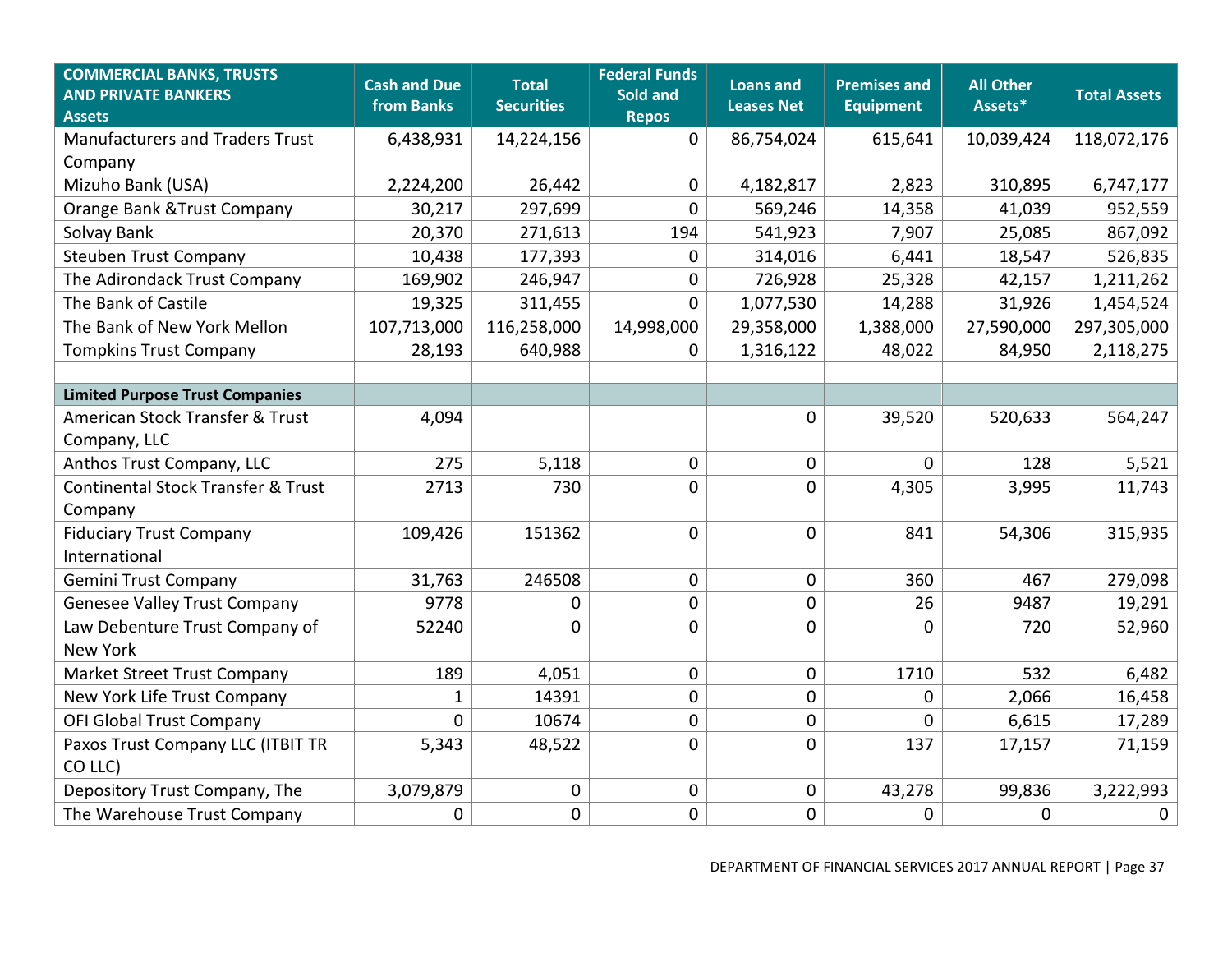| <b>COMMERCIAL BANKS, TRUSTS</b><br><b>AND PRIVATE BANKERS</b><br><b>Assets</b>                                             | <b>Cash and Due</b><br>from Banks | <b>Total</b><br><b>Securities</b> | <b>Federal Funds</b><br>Sold and<br><b>Repos</b> | Loans and<br><b>Leases Net</b> | <b>Premises and</b><br>Equipment | <b>All Other</b><br>Assets* | <b>Total Assets</b> |  |
|----------------------------------------------------------------------------------------------------------------------------|-----------------------------------|-----------------------------------|--------------------------------------------------|--------------------------------|----------------------------------|-----------------------------|---------------------|--|
| <b>Private Bankers</b>                                                                                                     |                                   |                                   |                                                  |                                |                                  |                             |                     |  |
| Brown Brothers Harriman & Co.                                                                                              | 3,210,723                         | 930,072                           |                                                  | 1,879,647                      | 59,544                           | 977,611                     | 7,057,597           |  |
| <b>Total</b>                                                                                                               | 204,925,977                       | 160,186,828                       | 40,852,522                                       | 279,123,765                    | 2,880,367                        | 78,902,914                  | 766,872,373         |  |
| *Includes FDIC Call Report items: other assets, trading assets, goodwill and intangible assets and other real estate owned |                                   |                                   |                                                  |                                |                                  |                             |                     |  |

| <b>COMMERCIAL BANKS, TRUSTS</b><br><b>AND PRIVATE BANKERS</b><br><b>Liabilities And Equity</b> | <b>Total Deposits</b> | <b>Federal</b><br><b>Funds</b><br><b>Bought and</b><br><b>Sold</b> | <b>Trading</b><br><b>Other</b><br><b>Borrowed</b><br><b>Money</b> | Liabilities & Subordinated<br>Notes &<br><b>Debentures</b> | <b>All Other</b><br><b>Liabilities</b> | <b>Total</b><br><b>Liabilities</b> | <b>Total Equity</b><br><b>Capital</b> | <b>Total</b><br><b>Liabilities</b><br>and Capital |
|------------------------------------------------------------------------------------------------|-----------------------|--------------------------------------------------------------------|-------------------------------------------------------------------|------------------------------------------------------------|----------------------------------------|------------------------------------|---------------------------------------|---------------------------------------------------|
|                                                                                                |                       |                                                                    |                                                                   | <b>Dollars in Thousands</b>                                |                                        |                                    |                                       |                                                   |
| <b>Commercial Banks</b>                                                                        |                       |                                                                    |                                                                   |                                                            |                                        |                                    |                                       |                                                   |
| <b>Adirondack Bank</b>                                                                         | 659,298               | 28,067                                                             | 33,333                                                            | 0                                                          | 4,981                                  | 725,679                            | 60,577                                | 786,256                                           |
| Alden State Bank                                                                               | 283,877               | 0                                                                  | 4,000                                                             | 0                                                          | 834                                    | 288,711                            | 38,248                                | 326,959                                           |
| Alma Bank                                                                                      | 910,420               | 0                                                                  | 54,335                                                            | 0                                                          | 2,747                                  | 967,502                            | 110,370                               | 1,077,872                                         |
| Alpine Capital Bank                                                                            | 235,510               | 0                                                                  | 0                                                                 | 0                                                          | 2,384                                  | 237,894                            | 45,481                                | 283,375                                           |
| Amerasia Bank                                                                                  | 510,412               | 0                                                                  | 10,000                                                            | 0                                                          | 3,713                                  | 524,125                            | 61,466                                | 585,591                                           |
| <b>American Community Bank</b>                                                                 | 157,799               | 0                                                                  | 10,500                                                            | 0                                                          | 2,193                                  | 170,492                            | 26,362                                | 196,854                                           |
| Bank Leumi USA                                                                                 | 5,285,550             | 0                                                                  | 861,601                                                           | 90,000                                                     | 111,796                                | 6,348,947                          | 677,656                               | 7,026,603                                         |
| <b>Bank of Akron</b>                                                                           | 277,704               | 0                                                                  | 8,759                                                             | 0                                                          | 3,344                                  | 289,807                            | 30,016                                | 319,823                                           |
| <b>Bank of Cattaraugus</b>                                                                     | 17,657                | 0                                                                  | 0                                                                 | 0                                                          | 19                                     | 17,676                             | 1,830                                 | 19,506                                            |
| <b>Bank of Holland</b>                                                                         | 109,542               | 0                                                                  | 5,000                                                             | 0                                                          | 301                                    | 114,843                            | 9,628                                 | 124,471                                           |
| Catskill Hudson Bank                                                                           | 408,371               | 0                                                                  | 0                                                                 | 0                                                          | 586                                    | 408,957                            | 33,264                                | 442,221                                           |
| <b>Cattaraugus County Bank</b>                                                                 | 207,398               | 0                                                                  | 0                                                                 | 0                                                          | 4,736                                  | 212,134                            | 20,729                                | 232,863                                           |
| Citizens Bank of Cape Vincent                                                                  | 61,638                | 0                                                                  | 0                                                                 | 0                                                          | 327                                    | 61,965                             | 6,133                                 | 68,098                                            |
| <b>Country Bank</b>                                                                            | 572,672               | 0                                                                  | 37,500                                                            | 0                                                          | 5,001                                  | 615,173                            | 71,167                                | 686,340                                           |
| <b>Emigrant Mercantile Bank</b>                                                                | 500                   | 0                                                                  | 0                                                                 | 0                                                          | 1                                      | 501                                | 2,935                                 | 3,436                                             |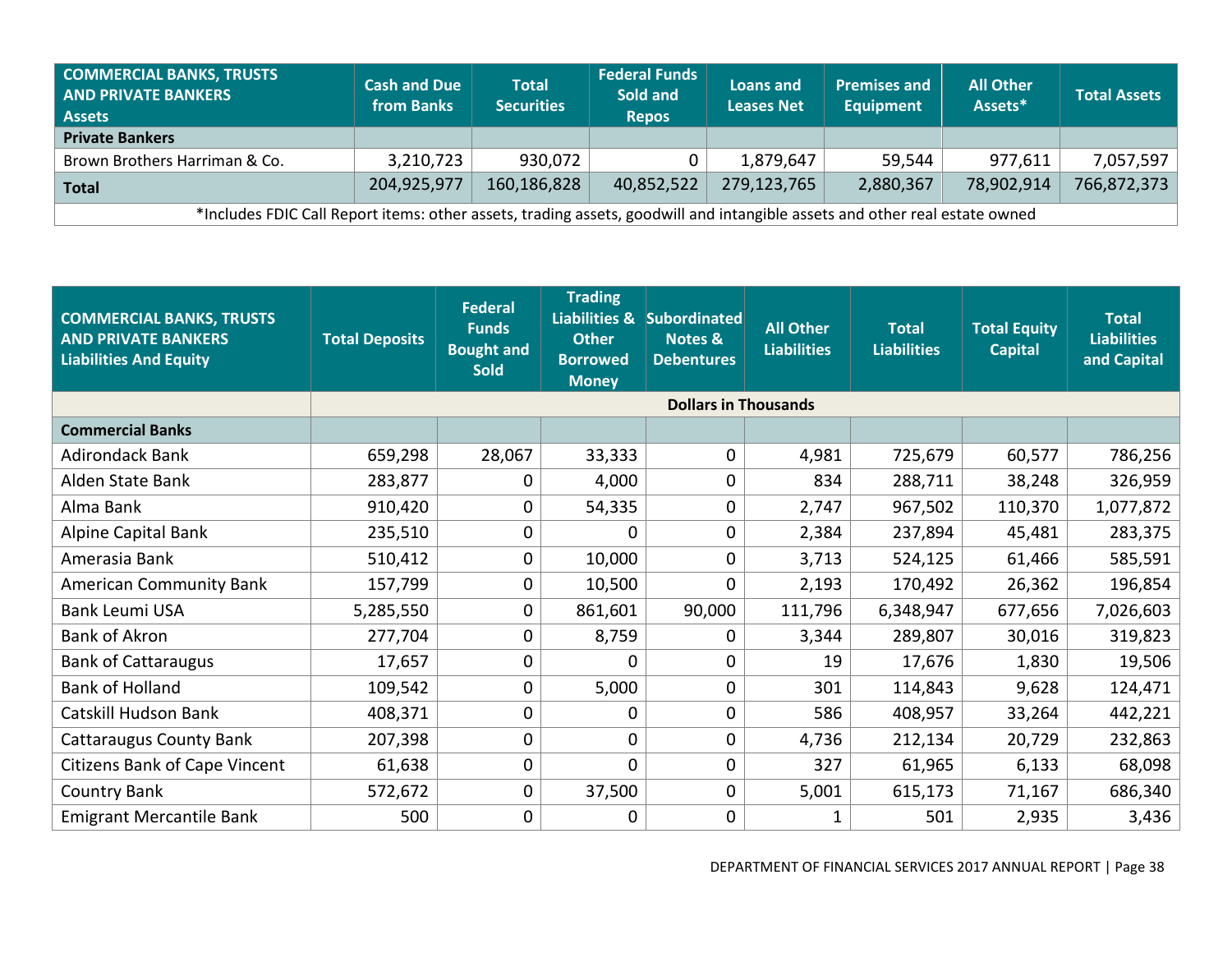| <b>COMMERCIAL BANKS, TRUSTS</b><br><b>AND PRIVATE BANKERS</b><br><b>Liabilities And Equity</b> | <b>Total Deposits</b> | <b>Federal</b><br><b>Funds</b><br><b>Bought and</b><br><b>Sold</b> | <b>Trading</b><br><b>Other</b><br><b>Borrowed</b><br><b>Money</b> | Liabilities & Subordinated<br><b>Notes &amp;</b><br><b>Debentures</b> | <b>All Other</b><br><b>Liabilities</b> | <b>Total</b><br><b>Liabilities</b> | <b>Total Equity</b><br><b>Capital</b> | <b>Total</b><br><b>Liabilities</b><br>and Capital |
|------------------------------------------------------------------------------------------------|-----------------------|--------------------------------------------------------------------|-------------------------------------------------------------------|-----------------------------------------------------------------------|----------------------------------------|------------------------------------|---------------------------------------|---------------------------------------------------|
| <b>Empire State Bank</b>                                                                       | 218,551               | 0                                                                  | 41,000                                                            | 0                                                                     | 2,157                                  | 261,708                            | 26,848                                | 288,556                                           |
| <b>First American International</b><br><b>Bank</b>                                             | 630,530               | 0                                                                  | 150,000                                                           | 0                                                                     | 6,970                                  | 787,500                            | 85,462                                | 872,962                                           |
| Genesee Regional Bank                                                                          | 476,628               | 0                                                                  | 15,000                                                            | 0                                                                     | 2,004                                  | 493,632                            | 55,489                                | 549,121                                           |
| <b>Global Bank</b>                                                                             | 122,617               | 0                                                                  | 19,500                                                            | 0                                                                     | 854                                    | 142,971                            | 17,970                                | 160,941                                           |
| <b>Gold Coast Bank</b>                                                                         | 395,529               | 0                                                                  | 20,000                                                            | 0                                                                     | 822                                    | 416,351                            | 54,198                                | 470,549                                           |
| <b>Greater Hudson Bank</b>                                                                     | 381,764               | 0                                                                  | 39,276                                                            | 0                                                                     | 4,212                                  | 425,252                            | 57,615                                | 482,867                                           |
| <b>Greene County Commercial</b><br><b>Bank</b>                                                 | 329,455               | 0                                                                  | 17,668                                                            | 0                                                                     | 107                                    | 347,230                            | 32,798                                | 380,028                                           |
| <b>Hanover Community Bank</b>                                                                  | 397,564               | 0                                                                  | 83,767                                                            | 0                                                                     | 2,890                                  | 484,221                            | 56,986                                | 541,207                                           |
| Interaudi Bank                                                                                 | 1,620,036             | 0                                                                  | 88,300                                                            | 0                                                                     | 1,820                                  | 1,710,156                          | 138,950                               | 1,849,106                                         |
| <b>Jeff Bank</b>                                                                               | 437,283               | 0                                                                  | 0                                                                 | 0                                                                     | 6,162                                  | 443,445                            | 51,838                                | 495,283                                           |
| Mahopac Bank                                                                                   | 972,436               | 0                                                                  | 258,500                                                           | 0                                                                     | 7,079                                  | 1,238,015                          | 124,056                               | 1,362,071                                         |
| Metropolitan Commercial Bank                                                                   | 1,421,525             | 0                                                                  | 42,198                                                            | 0                                                                     | 20,120                                 | 1,483,843                          | 274,603                               | 1,758,446                                         |
| <b>New York Commercial Bank</b>                                                                | 2,760,953             | 0                                                                  | 275,101                                                           | 0                                                                     | 9,156                                  | 3,045,210                          | 606,573                               | 3,651,783                                         |
| NewBank                                                                                        | 297,093               | 0                                                                  | 3,000                                                             | 0                                                                     | 4,299                                  | 304,392                            | 44,250                                | 348,642                                           |
| Pathfinder Bank                                                                                | 729,380               | 0                                                                  | 73,888                                                            | 0                                                                     | 5,380                                  | 808,648                            | 71,771                                | 880,419                                           |
| <b>PCSB Commercial Bank</b>                                                                    | 33,351                | 0                                                                  | 0                                                                 | 0                                                                     | 390                                    | 33,741                             | 7,939                                 | 41,680                                            |
| <b>Pioneer Commercial Bank</b>                                                                 | 199,066               | 0                                                                  | 0                                                                 | 0                                                                     | 790                                    | 199,856                            | 16,846                                | 216,702                                           |
| Savoy Bank                                                                                     | 257,358               | 0                                                                  | 5,250                                                             | 0                                                                     | 1,313                                  | 263,921                            | 29,475                                | 293,396                                           |
| Shinhan Bank America                                                                           | 1,167,141             | 0                                                                  | 0                                                                 | 0                                                                     | 8,705                                  | 1,175,846                          | 161,559                               | 1,337,405                                         |
| Signature Bank                                                                                 | 33,442,086            | 790,000                                                            | 4,195,000                                                         | 257,381                                                               | 403,544                                | 39,088,011                         | 4,031,691                             | 43,119,702                                        |
| <b>Spring Bank</b>                                                                             | 166,382               | 0                                                                  | 0                                                                 | 0                                                                     | 764                                    | 167,146                            | 20,376                                | 187,522                                           |
| The Berkshire Bank                                                                             | 549,298               | 0                                                                  | 0                                                                 | 0                                                                     | 4,390                                  | 553,688                            | 111,426                               | 665,114                                           |
| The Westchester Bank                                                                           | 658,736               | 0                                                                  | 48,875                                                            | 0                                                                     | 4,012                                  | 711,623                            | 95,001                                | 806,624                                           |
| Tioga State Bank                                                                               | 366,074               | 10,339                                                             | 38,636                                                            | 0                                                                     | 4,398                                  | 419,447                            | 51,743                                | 471,190                                           |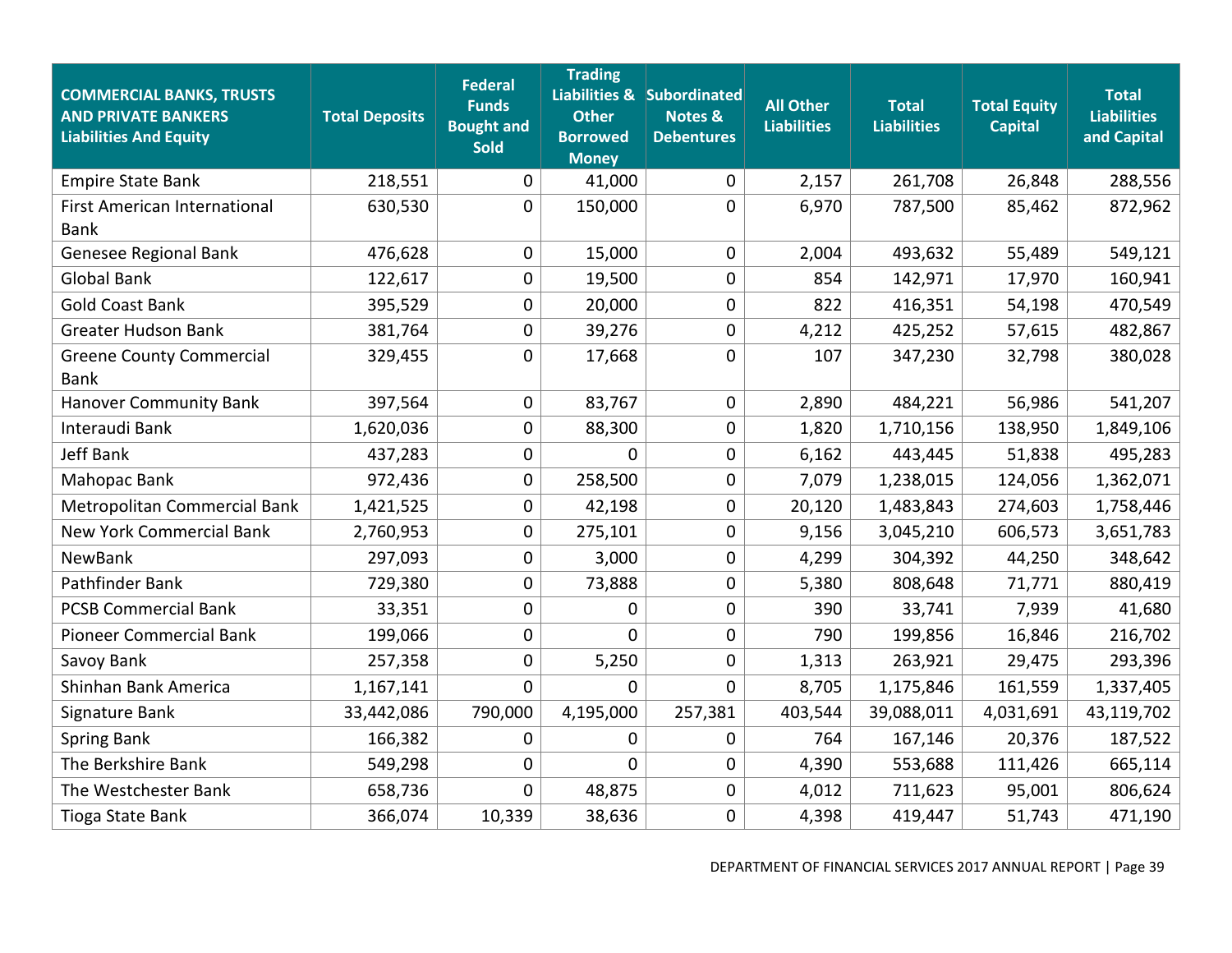| <b>COMMERCIAL BANKS, TRUSTS</b><br><b>AND PRIVATE BANKERS</b><br><b>Liabilities And Equity</b> | <b>Total Deposits</b> | <b>Federal</b><br><b>Funds</b><br><b>Bought and</b><br><b>Sold</b> | <b>Trading</b><br><b>Other</b><br><b>Borrowed</b><br><b>Money</b> | Liabilities & Subordinated<br><b>Notes &amp;</b><br><b>Debentures</b> | <b>All Other</b><br><b>Liabilities</b> | <b>Total</b><br><b>Liabilities</b> | <b>Total Equity</b><br><b>Capital</b> | <b>Total</b><br><b>Liabilities</b><br>and Capital |
|------------------------------------------------------------------------------------------------|-----------------------|--------------------------------------------------------------------|-------------------------------------------------------------------|-----------------------------------------------------------------------|----------------------------------------|------------------------------------|---------------------------------------|---------------------------------------------------|
| <b>United Orient Bank</b>                                                                      | 71,561                | 0                                                                  | 12,000                                                            | 0                                                                     | 558                                    | 84,119                             | 12,627                                | 96,746                                            |
| <b>USNY Bank</b>                                                                               | 319,433               | 0                                                                  | 6,063                                                             | 0                                                                     | 1,289                                  | 326,785                            | 35,304                                | 362,089                                           |
| <b>Victory State Bank</b>                                                                      | 318,401               | 0                                                                  | $\mathbf 0$                                                       | 0                                                                     | 1,454                                  | 319,855                            | 32,257                                | 352,112                                           |
| Woori America Bank                                                                             | 1,543,881             | 0                                                                  | 0                                                                 | 0                                                                     | 23,440                                 | 1,567,321                          | 249,476                               | 1,816,797                                         |
| <b>WSB Municipal Bank</b>                                                                      | 102,520               | 0                                                                  | 0                                                                 | 0                                                                     | 11,627                                 | 114,147                            | 10,857                                | 125,004                                           |
|                                                                                                |                       |                                                                    |                                                                   |                                                                       |                                        |                                    |                                       |                                                   |
| <b>Trust Companies</b>                                                                         |                       |                                                                    |                                                                   |                                                                       |                                        |                                    |                                       |                                                   |
| <b>Amalgamated Bank</b>                                                                        | 3,241,353             | 5                                                                  | 402,600                                                           | 0                                                                     | 60,246                                 | 3,704,204                          | 345,280                               | 4,049,484                                         |
| <b>Banco Popular North America</b>                                                             | 6,690,837             | 251,313                                                            | 512,951                                                           | 0                                                                     | 54,427                                 | 7,509,528                          | 1,658,637                             | 9,168,165                                         |
| <b>Bank of Millbrook</b>                                                                       | 204,922               | 0                                                                  | 0                                                                 | 0                                                                     | 1,535                                  | 206,457                            | 22,634                                | 229,091                                           |
| <b>Bank of Richmondville</b>                                                                   | 118,340               | 0                                                                  | 6,500                                                             | 0                                                                     | 747                                    | 125,587                            | 16,391                                | 141,978                                           |
| <b>Bank of Utica</b>                                                                           | 823,067               | 0                                                                  | $\Omega$                                                          | 0                                                                     | 16,667                                 | 839,734                            | 222,794                               | 1,062,528                                         |
| <b>BNB Bank</b>                                                                                | 3,342,373             | 50,877                                                             | 501,374                                                           | 0                                                                     | 33,333                                 | 3,927,957                          | 501,015                               | 4,428,972                                         |
| Chemung Canal Trust Company                                                                    | 1,471,400             | 10,000                                                             | 64,217                                                            | 0                                                                     | 15,754                                 | 1,561,371                          | 145,820                               | 1,707,191                                         |
| Deutsche Bank Trust Company<br>Americas                                                        | 31,619,000            | 1,030,000                                                          | 170,000                                                           | 0                                                                     | 1,513,000                              | 34,332,000                         | 9,058,000                             | 43,390,000                                        |
| <b>Five Star Bank</b>                                                                          | 3,220,310             | 0                                                                  | 446,200                                                           | 0                                                                     | 20,105                                 | 3,686,615                          | 382,471                               | 4,069,086                                         |
| <b>Flushing Bank</b>                                                                           | 4,392,635             | 0                                                                  | 1,198,968                                                         | 0                                                                     | 74,429                                 | 5,666,032                          | 634,056                               | 6,300,088                                         |
| <b>Goldman Sachs Bank USA</b>                                                                  | 115,679,000           | 56,000                                                             | 15,966,000                                                        | 2,000,000                                                             | 5,254,000                              | 138,955,000                        | 25,584,000                            | 164,539,000                                       |
| Habib American Bank                                                                            | 1,257,072             | 0                                                                  | 10,000                                                            | 0                                                                     | 15,294                                 | 1,282,366                          | 122,629                               | 1,404,995                                         |
| <b>Israel Discount Bank of New</b>                                                             | 7,753,995             | 558,750                                                            | 10,600                                                            | 0                                                                     | 103,999                                | 8,427,344                          | 894,446                               | 9,321,790                                         |
| York                                                                                           |                       |                                                                    |                                                                   |                                                                       |                                        |                                    |                                       |                                                   |
| <b>Manufacturers and Traders</b>                                                               | 94,418,502            | 899,370                                                            | 5,737,287                                                         | 1,398,966                                                             | 1,305,905                              | 103,760,030                        | 14,312,146                            | 118,072,176                                       |
| <b>Trust Company</b>                                                                           |                       |                                                                    |                                                                   |                                                                       |                                        |                                    |                                       |                                                   |
| Mizuho Bank (USA)                                                                              | 4,536,212             | 0                                                                  | 733,800                                                           | 0                                                                     | 124,488                                | 5,394,500                          | 1,352,677                             | 6,747,177                                         |
| Orange Bank & Trust Company                                                                    | 834,679               | 0                                                                  | 20,000                                                            | 0                                                                     | 12,549                                 | 867,228                            | 85,331                                | 952,559                                           |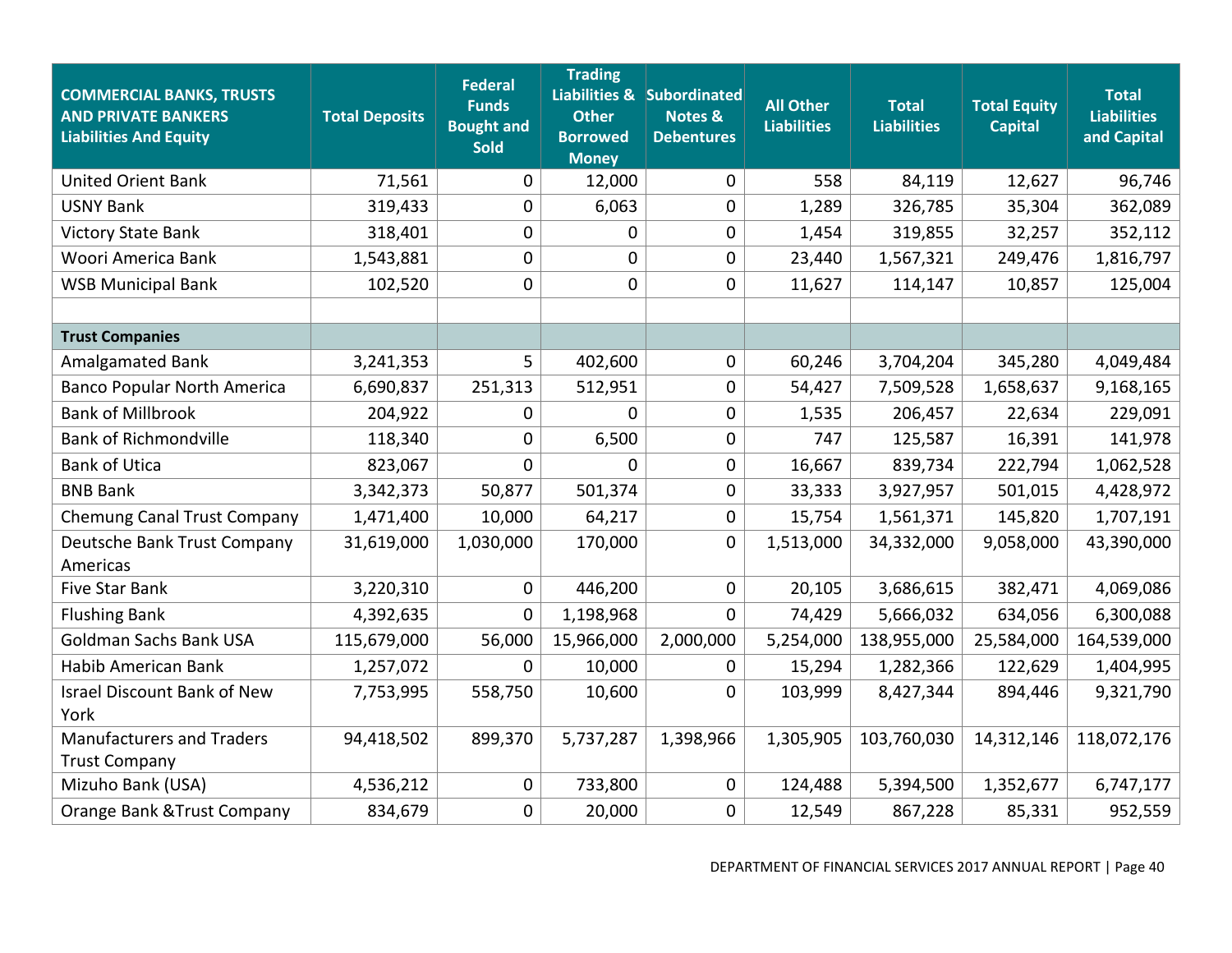| <b>COMMERCIAL BANKS, TRUSTS</b><br><b>AND PRIVATE BANKERS</b><br><b>Liabilities And Equity</b> | <b>Total Deposits</b> | <b>Federal</b><br><b>Funds</b><br><b>Bought and</b><br><b>Sold</b> | <b>Trading</b><br><b>Other</b><br><b>Borrowed</b><br><b>Money</b> | Liabilities & Subordinated<br>Notes &<br><b>Debentures</b> | <b>All Other</b><br><b>Liabilities</b> | <b>Total</b><br><b>Liabilities</b> | <b>Total Equity</b><br><b>Capital</b> | <b>Total</b><br><b>Liabilities</b><br>and Capital |
|------------------------------------------------------------------------------------------------|-----------------------|--------------------------------------------------------------------|-------------------------------------------------------------------|------------------------------------------------------------|----------------------------------------|------------------------------------|---------------------------------------|---------------------------------------------------|
| Solvay Bank                                                                                    | 763,532               | 0                                                                  | 23,000                                                            | 0                                                          | 3,239                                  | 789,771                            | 77,321                                | 867,092                                           |
| <b>Steuben Trust Company</b>                                                                   | 428,887               | 0                                                                  | 36,000                                                            | 0                                                          | 5,045                                  | 469,932                            | 56,903                                | 526,835                                           |
| The Adirondack Trust Company                                                                   | 1,063,873             | 11,320                                                             | 0                                                                 | 0                                                          | 22,559                                 | 1,097,752                          | 113,510                               | 1,211,262                                         |
| The Bank of Castile                                                                            | 1,250,701             | 7,261                                                              | 77,200                                                            | $\Omega$                                                   | 9,135                                  | 1,344,297                          | 110,227                               | 1,454,524                                         |
| The Bank of New York Mellon                                                                    | 249,890,000           | 6,318,000                                                          | 7,317,000                                                         | 515,000                                                    | 6,284,000                              | 270,324,000                        | 26,981,000                            | 297,305,000                                       |
| <b>Tompkins Trust Company</b>                                                                  | 1,529,752             | 67,916                                                             | 346,000                                                           | 0                                                          | 44,937                                 | 1,988,605                          | 129,670                               | 2,118,275                                         |
|                                                                                                |                       |                                                                    |                                                                   |                                                            |                                        |                                    |                                       |                                                   |
| <b>Limited Purpose Trust Companies</b>                                                         |                       |                                                                    |                                                                   |                                                            |                                        |                                    |                                       |                                                   |
| American Stock Transfer &                                                                      | 0                     | 0                                                                  | 1,974                                                             |                                                            | 17,987                                 | 19,961                             | 544,286                               | 564,247                                           |
| Trust Company, LLC                                                                             |                       |                                                                    |                                                                   |                                                            |                                        |                                    |                                       |                                                   |
| Anthos Trust Company, LLC                                                                      | $\mathbf 0$           | 0                                                                  |                                                                   | 0                                                          | 324                                    | 324                                | 5,197                                 | 5,521                                             |
| Continental Stock Transfer &                                                                   | 0                     | 0                                                                  | $\mathbf 0$                                                       | 0                                                          | 1,826                                  | 1,826                              | 9,917                                 | 11,743                                            |
| <b>Trust Company</b>                                                                           |                       |                                                                    |                                                                   |                                                            |                                        |                                    |                                       |                                                   |
| <b>Fiduciary Trust Company</b><br>International                                                | 0                     | 0                                                                  | 0                                                                 | 0                                                          | 27,804                                 | 27,804                             | 288,131                               | 315,935                                           |
| <b>Gemini Trust Company</b>                                                                    | $\mathbf 0$           | 0                                                                  |                                                                   | 0                                                          | 6,040                                  | 6,040                              | 273,058                               | 279,098                                           |
| <b>Genesee Valley Trust Company</b>                                                            | 0                     | 0                                                                  | $\mathbf 0$                                                       | 0                                                          | 1,757                                  | 1,757                              | 17,534                                | 19,291                                            |
| Law Debenture Trust Company<br>of New York                                                     | 0                     | 0                                                                  | 0                                                                 | 0                                                          | 2,345                                  | 2,345                              | 50,615                                | 52,960                                            |
| Market Street Trust Company                                                                    | $\mathbf 0$           | 0                                                                  | 465                                                               | 0                                                          | 2,157                                  | 2,622                              | 3,860                                 | 6,482                                             |
| New York Life Trust Company                                                                    | $\mathbf 0$           | 0                                                                  | 0                                                                 | 0                                                          | 8,992                                  | 8,992                              | 7,466                                 | 16,458                                            |
| <b>OFI Global Trust Company</b>                                                                | 0                     | 0                                                                  | $\mathbf 0$                                                       | 0                                                          | 2,162                                  | 2,162                              | 15,127                                | 17,289                                            |
| Paxos Trust Company LLC (ITBIT<br>TR CO LLC)                                                   | 0                     | 0                                                                  | 0                                                                 | 0                                                          | 745                                    | 745                                | 70,414                                | 71,159                                            |
| Depository Trust Company, The                                                                  | 0                     | 0                                                                  | 0                                                                 | 0                                                          | 2,664,336                              | 2,664,336                          | 558,657                               | 3,222,993                                         |
| The Warehouse Trust Company                                                                    | 0                     | 0                                                                  | 0                                                                 | 0                                                          | 0                                      | 0                                  | 0                                     | 0                                                 |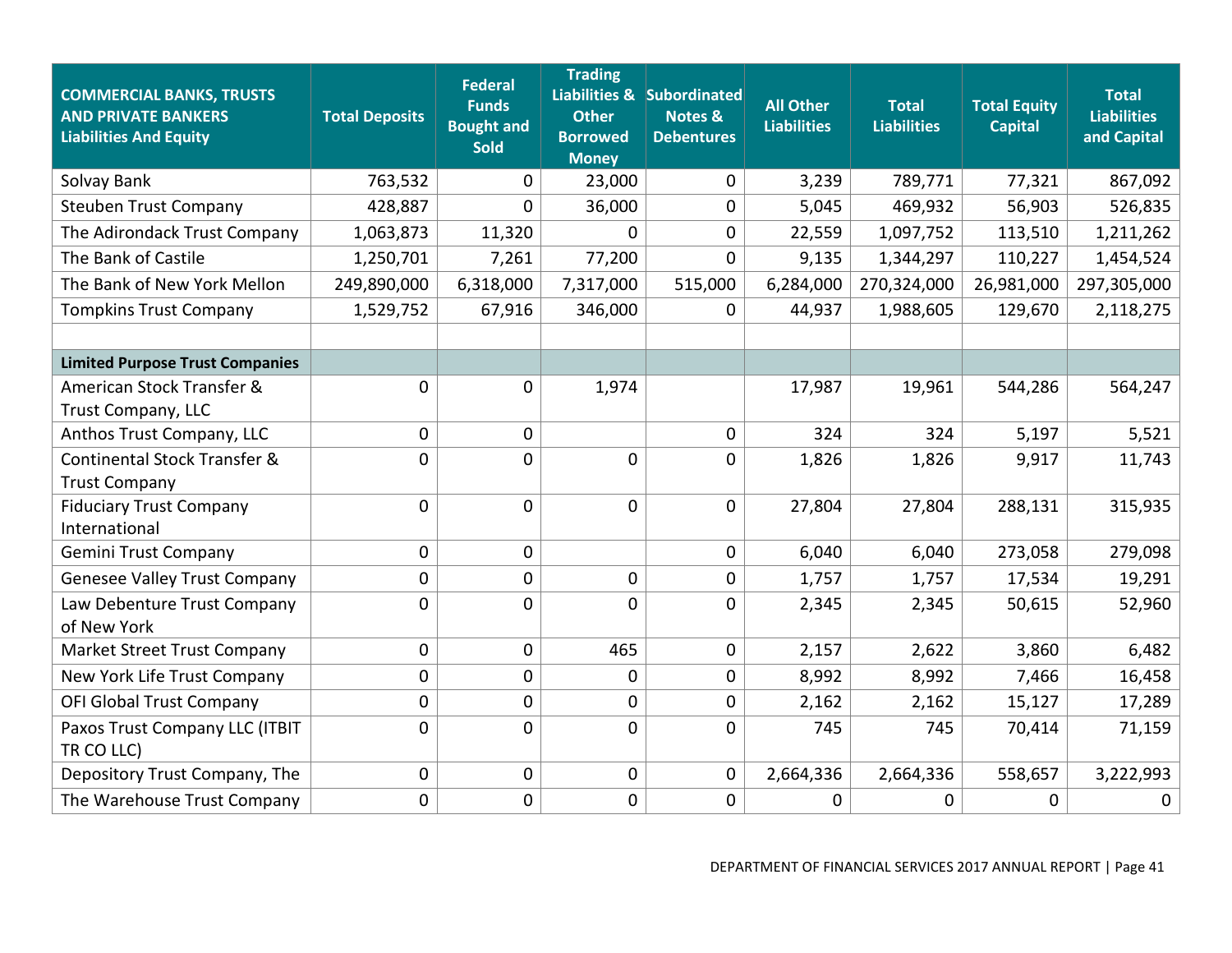| <b>COMMERCIAL BANKS, TRUSTS</b><br><b>AND PRIVATE BANKERS</b><br>Liabilities And Equity | <b>Total Deposits</b> | <b>Federal</b><br><b>Funds</b><br><b>Bought and</b><br><b>Sold</b> | <b>Trading</b><br><b>Other</b><br><b>Borrowed</b><br><b>Money</b> | Liabilities & Subordinated<br>Notes &<br><b>Debentures</b> | <b>All Other</b><br><b>Liabilities</b> | <b>Total</b><br><b>Liabilities</b> | <b>Total Equity</b><br><b>Capital</b> | <b>Total</b><br><b>Liabilities</b><br>and Capital |
|-----------------------------------------------------------------------------------------|-----------------------|--------------------------------------------------------------------|-------------------------------------------------------------------|------------------------------------------------------------|----------------------------------------|------------------------------------|---------------------------------------|---------------------------------------------------|
| <b>Private Bankers</b>                                                                  |                       |                                                                    |                                                                   |                                                            |                                        |                                    |                                       |                                                   |
| Brown Brothers Harriman & Co.                                                           | 5,047,048             |                                                                    | 412,266                                                           |                                                            | 620,062                                | 6,079,376                          | 978,221                               | 7,057,597                                         |
| Total                                                                                   | 599,662,470           | 10,089,218                                                         | 40,452,452                                                        | 4,261,347                                                  | 19,015,599                             | 673,481,086                        | 93,391,287                            | 766,872,373                                       |

# **CONDITION OF SAVINGS BANKS AND THRIFTS**

| <b>SAVINGS BANKS AND THRIFTS</b><br><b>Assets</b> | <b>Cash and Due</b><br>from Banks | <b>Total</b><br><b>Securities &amp;</b><br><b>Trading Assets</b> | <b>Federal</b><br><b>Funds Sold</b><br>and Repos | <b>Loans and</b><br><b>Leases Net</b> | <b>Premises &amp;</b><br><b>Equipment</b> | <b>All Other</b><br>Assets* | <b>Total Assets</b> |
|---------------------------------------------------|-----------------------------------|------------------------------------------------------------------|--------------------------------------------------|---------------------------------------|-------------------------------------------|-----------------------------|---------------------|
|                                                   |                                   |                                                                  |                                                  | <b>Dollars in Thousands</b>           |                                           |                             |                     |
| <b>Savings Banks</b>                              |                                   |                                                                  |                                                  |                                       |                                           |                             |                     |
| Apple Bank for Savings                            | 1,078,384                         | 1,201,547                                                        | 0                                                | 9,830,341                             | 33,955                                    | 664,717                     | 12,808,944          |
| <b>Cross County Savings Bank</b>                  | 32,563                            | 33,783                                                           | 0                                                | 291,654                               | 20,195                                    | 13,333                      | 391,528             |
| <b>Dime Community Bank</b>                        | 169,145                           | 351,063                                                          | 0                                                | 5,581,083                             | 24,326                                    | 267,145                     | 6,392,762           |
| Elmira Savings Bank                               | 7,800                             | 32,095                                                           | 97                                               | 456,312                               | 16,651                                    | 41,731                      | 554,686             |
| <b>Emigrant Bank</b>                              | 87,415                            | 1,068,479                                                        | 0                                                | 4,316,298                             | 145,826                                   | 555,671                     | 6,173,689           |
| <b>Fairport Savings Bank</b>                      | 8,680                             | 24,889                                                           | 0                                                | 265,486                               | 3,064                                     | 10,794                      | 312,913             |
| <b>First Central Savings Bank</b>                 | 37,296                            | 63,218                                                           | 0                                                | 465,541                               | 677                                       | 23,818                      | 590,550             |
| <b>Fulton Savings Bank</b>                        | 71,143                            | 142,037                                                          | 1,112                                            | 131,046                               | 777                                       | 30,437                      | 376,552             |
| New York Community Bank                           | 1,735,137                         | 3,277,845                                                        | 253,079                                          | 35,790,983                            | 343,737                                   | 4,056,986                   | 45,457,767          |
| <b>NorthEast Community Bank</b>                   | 42,098                            | 13,962                                                           | $\Omega$                                         | 695,743                               | 14,680                                    | 38,359                      | 804,842             |
| <b>PCSB Bank</b>                                  | 75,779                            | 477,795                                                          | 1,328                                            | 830,668                               | 12,625                                    | 43,952                      | 1,442,147           |
| <b>Pioneer Savings Bank</b>                       | 113,828                           | 77,094                                                           | 1,662                                            | 971,401                               | 43,025                                    | 39,072                      | 1,246,082           |
| <b>Rhinebeck Bank</b>                             | 10,460                            | 115,216                                                          | 0                                                | 566,178                               | 16,929                                    | 33,165                      | 741,948             |
| <b>Ridgewood Savings Bank</b>                     | 66,456                            | 1,510,003                                                        | 0                                                | 3,538,887                             | 14,845                                    | 261,755                     | 5,391,946           |
| <b>Rondout Savings Bank</b>                       | 16,106                            | 62,355                                                           | 0                                                | 256,473                               | 6,781                                     | 9,336                       | 351,051             |
| Sawyer Savings Bank                               | 4,631                             | 72,802                                                           | 0                                                | 160,041                               | 3,633                                     | 7,557                       | 248,664             |
| The North Country Savings Bank                    | 14,416                            | 2,355                                                            | 100                                              | 206,236                               | 4,890                                     | 16,599                      | 244,596             |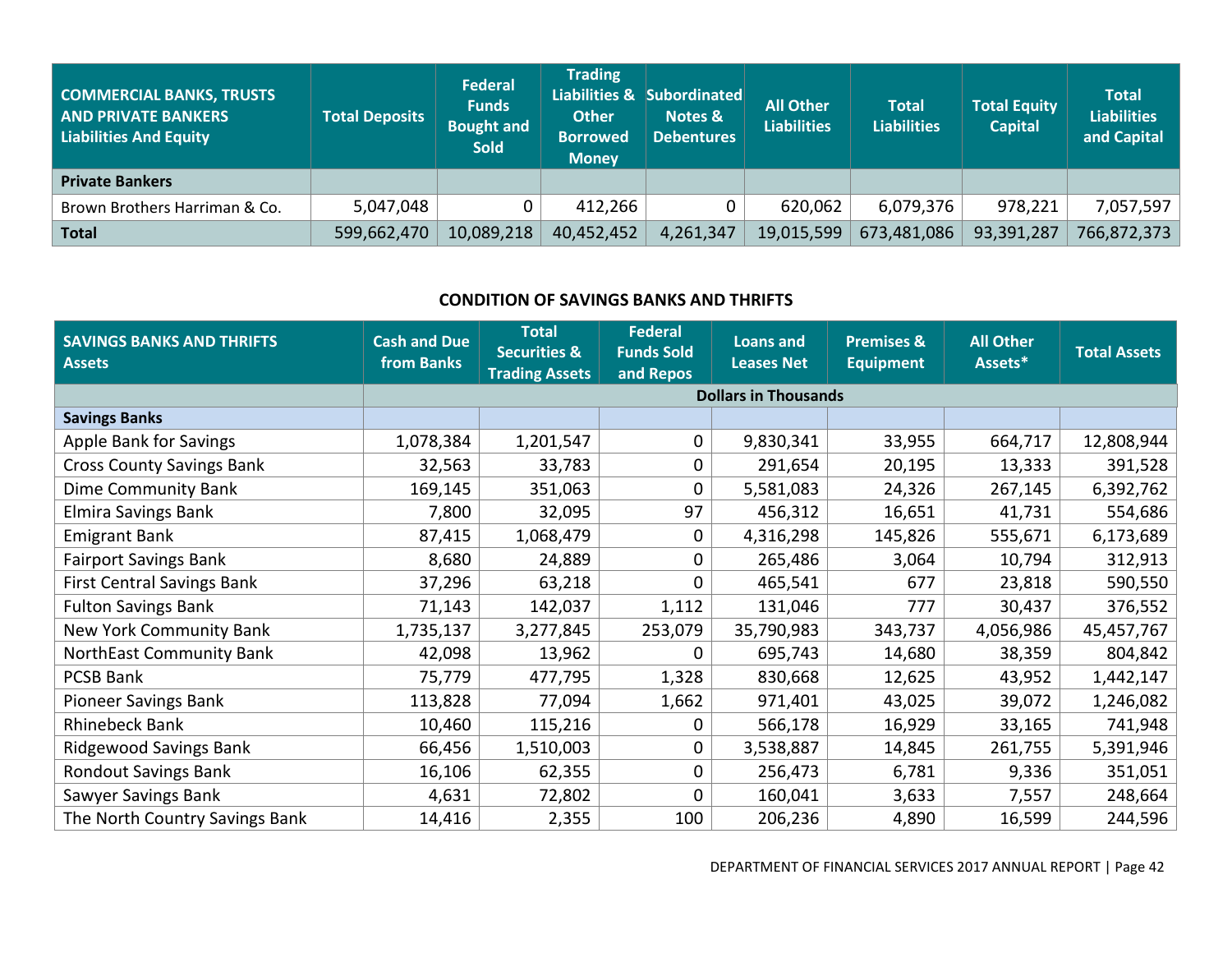| <b>Ulster Savings Bank</b>                                                                                                 | 24,028    | 72,748    |         | 669,078    | 20,692  | 54,715    | 841,261    |  |  |  |
|----------------------------------------------------------------------------------------------------------------------------|-----------|-----------|---------|------------|---------|-----------|------------|--|--|--|
| <b>Watertown Savings Bank</b>                                                                                              | 41,300    | 135,032   |         | 420,121    | 13,356  | 42,744    | 652,553    |  |  |  |
|                                                                                                                            |           |           |         |            |         |           |            |  |  |  |
| <b>Savings &amp; Loans</b>                                                                                                 |           |           |         |            |         |           |            |  |  |  |
| Gouverneur Savings and Loan Association                                                                                    | 3,880     | 17,803    |         | 99,217     | 2,413   | 11,232    | 134,545    |  |  |  |
| Medina Savings and Loan Association                                                                                        | 13,586    | 11,906    | 376     | 26,565     | 756     | 736       | 53,925     |  |  |  |
| <b>Total</b>                                                                                                               | 3,654,131 | 8,764,027 | 257,754 | 65,569,352 | 743,833 | 6,223,854 | 85,212,951 |  |  |  |
| *Includes FDIC Call Report items: other assets, trading assets, goodwill and intangible assets and other real estate owned |           |           |         |            |         |           |            |  |  |  |

# **CONDITION OF SAVINGS BANKS AND THRIFTS**

| <b>SAVINGS</b><br><b>BANKS AND</b><br><b>THRIFTS</b><br><b>Liabilities And</b><br><b>Equity</b> | <b>Total Deposits</b> | <b>Federal Funds</b><br><b>Bought &amp;</b><br><b>Repos</b> | <b>Other Borrowed</b><br><b>Money</b> | <b>All Other</b><br><b>Liabilities</b> | <b>Total Liabilities</b> | <b>Total Equity</b><br><b>Capital</b> | <b>Total Liabilities</b><br>and Capital |
|-------------------------------------------------------------------------------------------------|-----------------------|-------------------------------------------------------------|---------------------------------------|----------------------------------------|--------------------------|---------------------------------------|-----------------------------------------|
|                                                                                                 |                       |                                                             |                                       | <b>Dollars in Thousands</b>            |                          |                                       |                                         |
| <b>Savings Banks</b>                                                                            |                       |                                                             |                                       |                                        |                          |                                       |                                         |
| Apple Bank                                                                                      | 11,598,830            | 0                                                           | 10,093                                | 72,157                                 | 11,681,080               | 1,127,864                             | 12,808,944                              |
| for Savings                                                                                     |                       |                                                             |                                       |                                        |                          |                                       |                                         |
| <b>Cross County</b>                                                                             | 340,180               | 0                                                           | $\mathbf 0$                           | 4,375                                  | 344,555                  | 46,973                                | 391,528                                 |
| Savings Bank                                                                                    |                       |                                                             |                                       |                                        |                          |                                       |                                         |
| Dime                                                                                            | 4,544,069             | 0                                                           | 1,170,000                             | 35,433                                 | 5,749,502                | 643,260                               | 6,392,762                               |
| Community                                                                                       |                       |                                                             |                                       |                                        |                          |                                       |                                         |
| Bank                                                                                            |                       |                                                             |                                       |                                        |                          |                                       |                                         |
| Elmira                                                                                          | 457,660               | 2,000                                                       | 33,000                                | 5,345                                  | 498,005                  | 56,681                                | 554,686                                 |
| Savings Bank                                                                                    |                       |                                                             |                                       |                                        |                          |                                       |                                         |
| Emigrant                                                                                        | 4,639,588             | 58,000                                                      | 110,000                               | 113,641                                | 4,921,229                | 1,252,460                             | 6,173,689                               |
| Bank                                                                                            |                       |                                                             |                                       |                                        |                          |                                       |                                         |
| Fairport                                                                                        | 216,696               | 0                                                           | 64,447                                | 2,598                                  | 283,741                  | 29,172                                | 312,913                                 |
| Savings Bank                                                                                    |                       |                                                             |                                       |                                        |                          |                                       |                                         |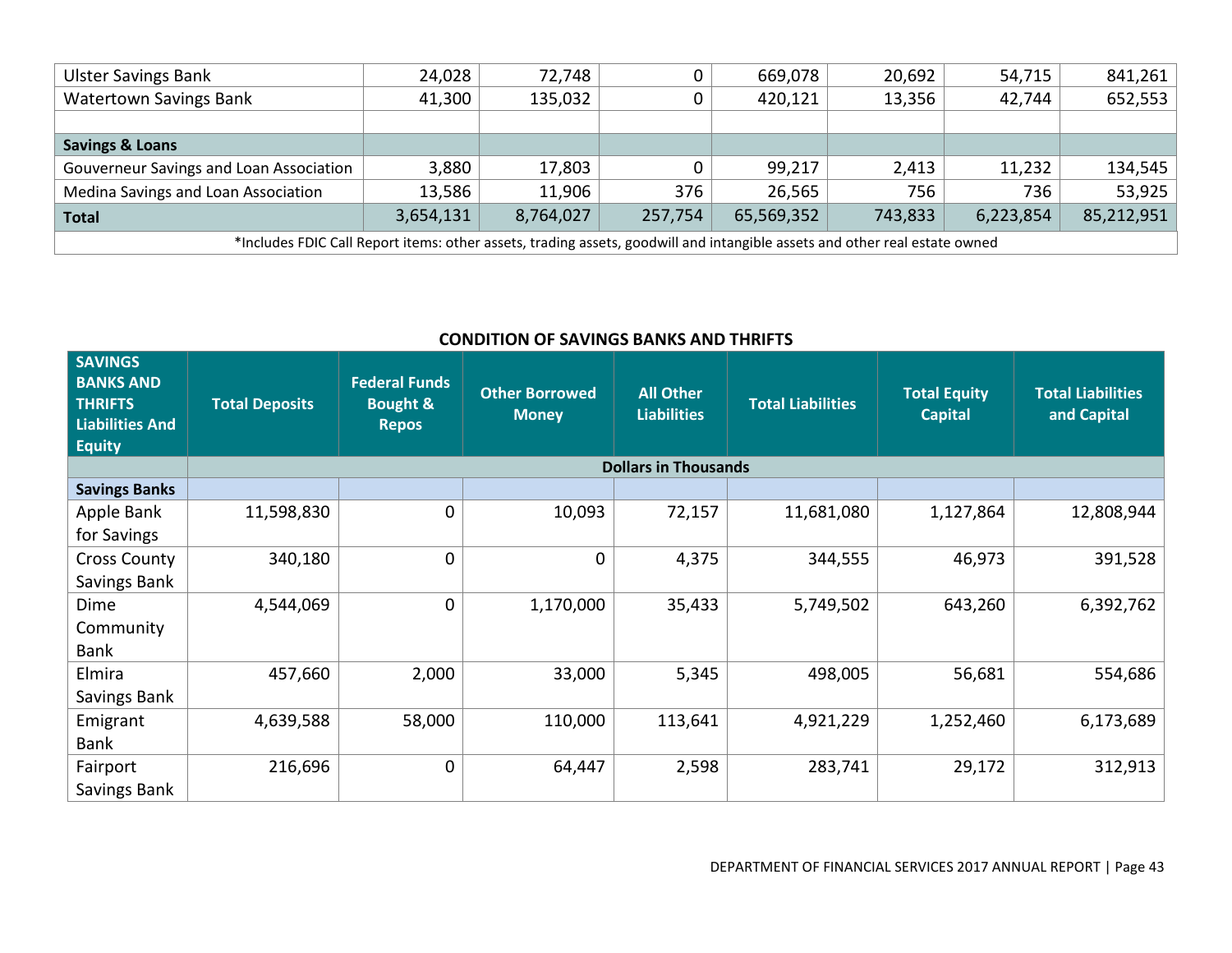| <b>First Central</b> | 522,283    | 0           | 10,000     | 3,093   | 535,376    | 55,174    | 590,550    |
|----------------------|------------|-------------|------------|---------|------------|-----------|------------|
| Savings Bank         |            |             |            |         |            |           |            |
| Fulton               | 248,987    | 0           | 14,200     | 9,576   | 272,763    | 103,789   | 376,552    |
| Savings Bank         |            |             |            |         |            |           |            |
| New York             | 26,432,331 | 450,000     | 11,840,367 | 291,633 | 39,014,331 | 6,443,436 | 45,457,767 |
| Community            |            |             |            |         |            |           |            |
| <b>Bank</b>          |            |             |            |         |            |           |            |
| NorthEast            | 628,504    | 0           | 65,813     | 6,453   | 700,770    | 104,072   | 804,842    |
| Community            |            |             |            |         |            |           |            |
| <b>Bank</b>          |            |             |            |         |            |           |            |
| <b>PCSB Bank</b>     | 1,196,718  | 0           | 44,283     | 6,262   | 1,247,263  | 194,884   | 1,442,147  |
| Pioneer              | 1,118,594  | 0           | 6,861      | 12,626  | 1,138,081  | 108,001   | 1,246,082  |
| Savings Bank         |            |             |            |         |            |           |            |
| Rhinebeck            | 659,834    | 0           | 14,900     | 9,229   | 683,963    | 57,985    | 741,948    |
| <b>Bank</b>          |            |             |            |         |            |           |            |
| Ridgewood            | 4,194,966  | 0           | 396,020    | 97,024  | 4,688,010  | 703,936   | 5,391,946  |
| Savings Bank         |            |             |            |         |            |           |            |
| Rondout              | 297,711    | $\mathbf 0$ | 14,563     | 2,859   | 315,133    | 35,918    | 351,051    |
| Savings Bank         |            |             |            |         |            |           |            |
| Sawyer               | 192,885    | $\pmb{0}$   | 27,000     | 3,681   | 223,566    | 25,098    | 248,664    |
| Savings Bank         |            |             |            |         |            |           |            |
| The North            | 190,134    | 0           | 20,288     | 1,891   | 212,313    | 32,283    | 244,596    |
| Country              |            |             |            |         |            |           |            |
| Savings Bank         |            |             |            |         |            |           |            |
| Ulster               | 723,309    | $\pmb{0}$   | 21,000     | 2,123   | 746,432    | 94,829    | 841,261    |
| Savings Bank         |            |             |            |         |            |           |            |
| Watertown            | 545,852    | 0           | 9,000      | 3,408   | 558,260    | 94,293    | 652,553    |
| Savings Bank         |            |             |            |         |            |           |            |
|                      |            |             |            |         |            |           |            |
|                      |            |             |            |         |            |           |            |
|                      |            |             |            |         |            |           |            |
|                      |            |             |            |         |            |           |            |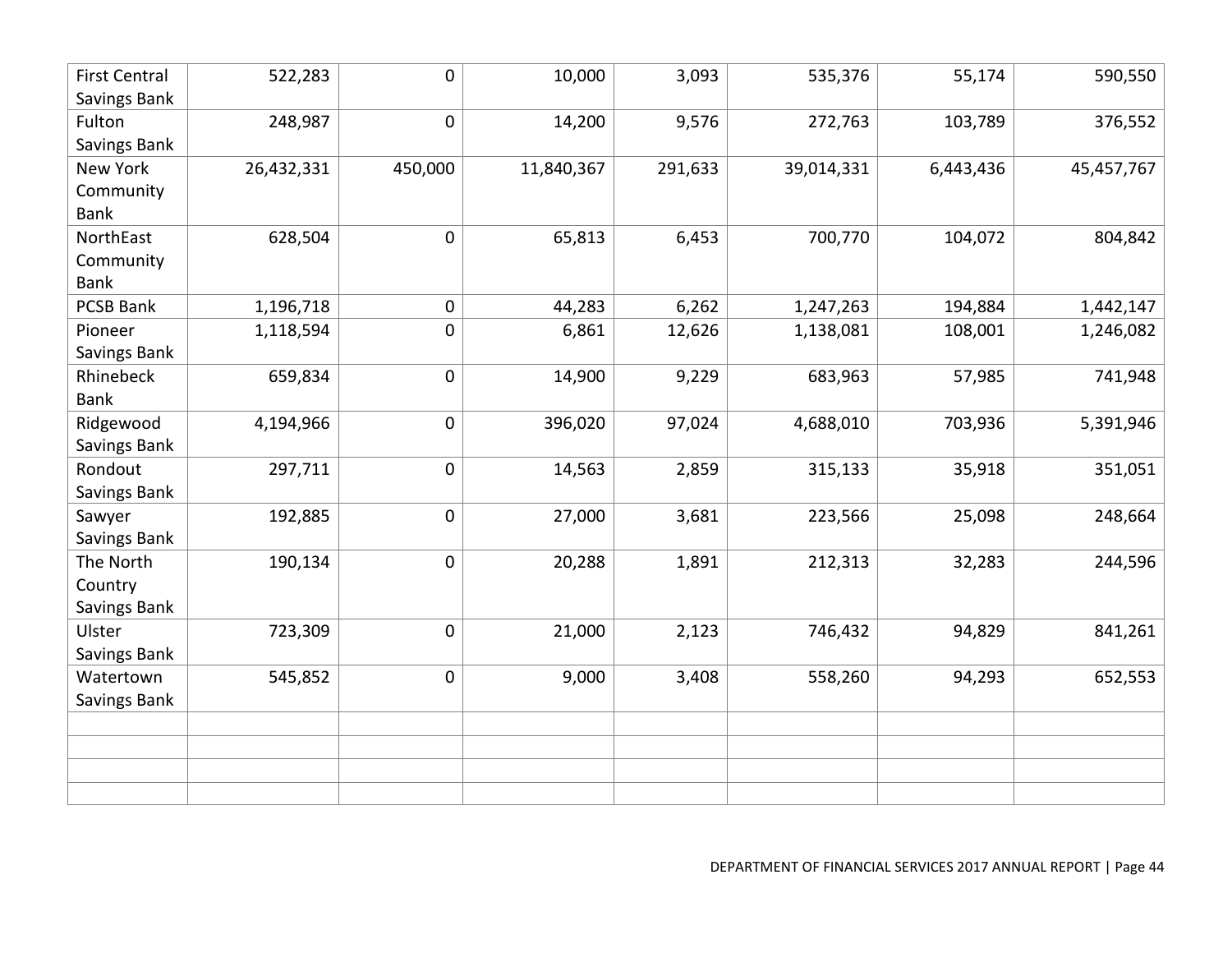| <b>Savings &amp;</b> |            |         |            |         |            |            |            |
|----------------------|------------|---------|------------|---------|------------|------------|------------|
| Loans                |            |         |            |         |            |            |            |
| Gouverneur           | 84,216     | 0       | 15,750     | 4,774   | 104,740    | 29,805     | 134,545    |
| Savings and          |            |         |            |         |            |            |            |
| Loan Assoc.          |            |         |            |         |            |            |            |
| Medina               | 49,514     | 0       | 300        | 390     | 50,204     | 3,721      | 53,925     |
| Savings and          |            |         |            |         |            |            |            |
| Loan                 |            |         |            |         |            |            |            |
| Association          |            |         |            |         |            |            |            |
| <b>Total</b>         | 58,882,861 | 510,000 | 13,887,885 | 688,571 | 73,969,317 | 11,243,634 | 85,212,951 |

# **CONDITION OF SAFE DEPOSIT COMPANIES**

| <b>SAFE DEPOSIT COMPANIES</b><br><b>Assets</b> | <b>Cash and</b><br>Due from<br><b>Banks</b> | <b>Total</b><br><b>Securities</b> | <b>Federal</b><br><b>Funds Sold</b><br>and Repos | Loans and<br><b>Leases Net</b> | Customers'<br><b>Liability on</b><br><b>Acceptances</b> | <b>Premises</b><br><b>Vault and</b><br><b>Equipment</b> | Investment in<br><b>Unconsolidated</b><br><b>Subsidiaries</b> | <b>Other</b><br><b>Assets</b> | Total<br><b>Assets</b> |
|------------------------------------------------|---------------------------------------------|-----------------------------------|--------------------------------------------------|--------------------------------|---------------------------------------------------------|---------------------------------------------------------|---------------------------------------------------------------|-------------------------------|------------------------|
|                                                |                                             | <b>Dollars in Thousands</b>       |                                                  |                                |                                                         |                                                         |                                                               |                               |                        |
| Akron Safe Deposit Company                     | 232                                         | 306                               |                                                  |                                |                                                         | 50                                                      |                                                               |                               | 588                    |
| Zurich Depository Corporation*                 |                                             |                                   |                                                  |                                |                                                         |                                                         |                                                               |                               | 0 <sup>1</sup>         |

\*In the final stage of liquidation

| <b>SAFE DEPOSIT COMPANIES</b><br>Liabilities And Equity | Key &<br><b>Box</b><br><b>Deposits</b> | <b>Unearned</b><br><b>Deferred</b><br><b>Income</b> | <b>Other</b><br><b>Borrowed</b><br><b>Money</b> | <b>Acceptances</b><br><b>Outstanding</b> | <b>Subordinated</b><br><b>Notes and</b><br><b>Debentures</b> | <b>All</b><br><b>Other</b><br><b>Liabilities</b> | <b>Total</b><br><b>Liabilities</b> | Total<br><b>Equity</b><br><b>Capital</b> | Total<br><b>Liabilities</b><br>and<br><b>Capital</b> |  |  |
|---------------------------------------------------------|----------------------------------------|-----------------------------------------------------|-------------------------------------------------|------------------------------------------|--------------------------------------------------------------|--------------------------------------------------|------------------------------------|------------------------------------------|------------------------------------------------------|--|--|
|                                                         |                                        | <b>Dollars in Thousands</b>                         |                                                 |                                          |                                                              |                                                  |                                    |                                          |                                                      |  |  |
| Akron Safe Deposit Company                              |                                        |                                                     |                                                 |                                          |                                                              |                                                  |                                    | 588                                      | 588                                                  |  |  |
| Zurich Depository Corporation*                          |                                        |                                                     | 0                                               |                                          | 0                                                            |                                                  |                                    |                                          | $\mathbf 0$                                          |  |  |

\*In the final stage of liquidation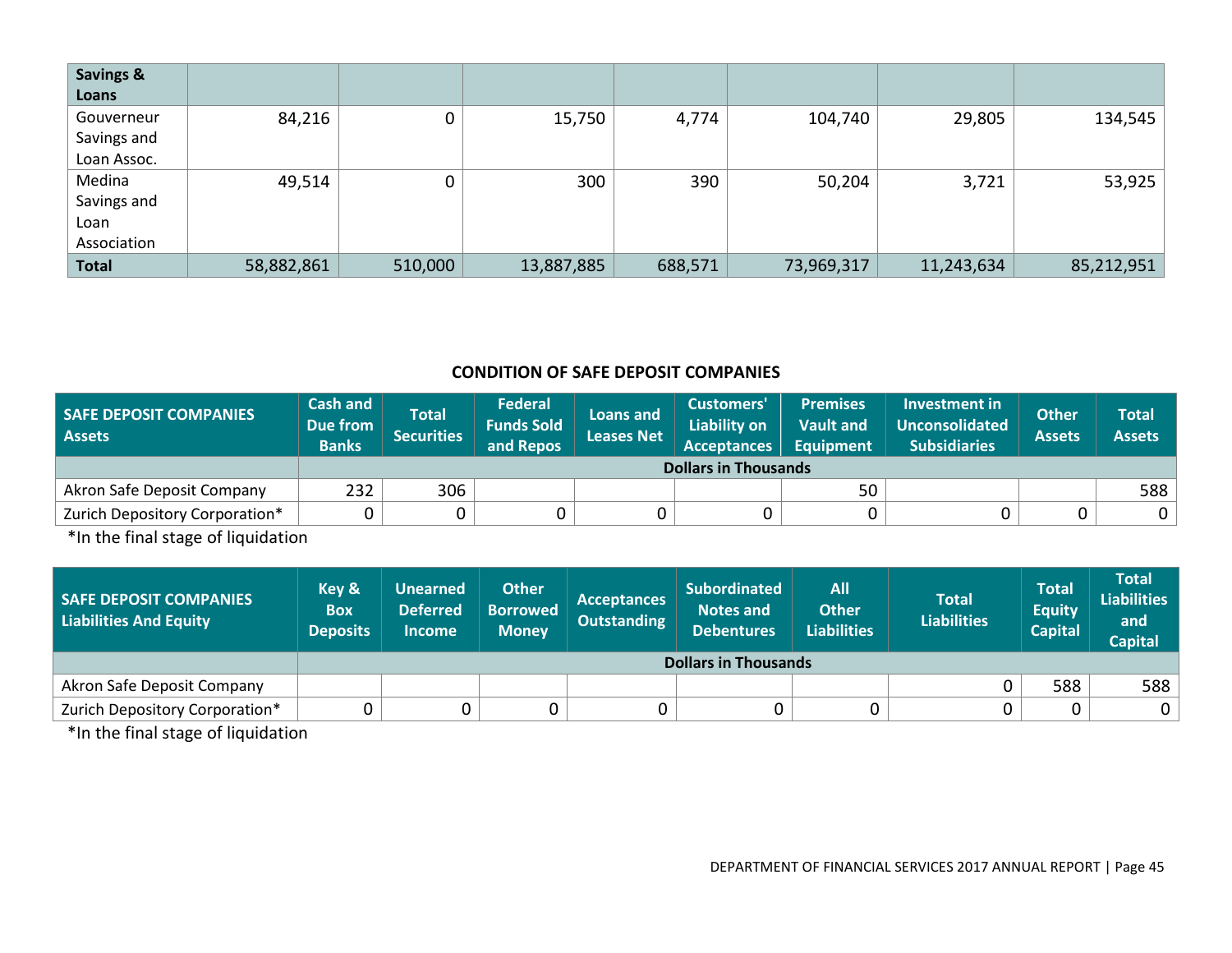### **CONDITION OF CREDIT UNIONS**

| <b>CREDIT UNIONS</b><br><b>Assets</b>                                           | <b>Cash and Due</b><br>from Banks | <b>Total</b><br><b>Investments</b> | <b>Loans</b><br><b>Held For</b><br><b>Sale</b> | <b>Loans and</b><br><b>Leases Net</b> | <b>Bank</b><br><b>Premises &amp;</b><br><b>Equipment</b> | <b>NCUSIF</b><br><b>Deposit</b> | <b>Other</b><br><b>Assets</b> | <b>Total Assets</b> |
|---------------------------------------------------------------------------------|-----------------------------------|------------------------------------|------------------------------------------------|---------------------------------------|----------------------------------------------------------|---------------------------------|-------------------------------|---------------------|
|                                                                                 |                                   |                                    |                                                | <b>Dollars in Thousands</b>           |                                                          |                                 |                               |                     |
| <b>AmeriCU Credit Union</b>                                                     | 56,126                            | 24,636                             | 866                                            | 1,313,614                             | 30,658                                                   | 12,201                          | 43,991                        | 1,482,092           |
| Branch 6000 NALC Credit Union                                                   | 1,282                             | 3,698                              | 0                                              | 3,265                                 | $\overline{7}$                                           | 84                              | 523                           | 8,859               |
| <b>Buffalo Service Credit Union</b>                                             | 5,139                             | 27,015                             | 0                                              | 22,571                                | 43                                                       | 483                             | 477                           | 55,728              |
| <b>CFCU Community Credit Union</b>                                              | 168,215                           | 129,057                            | 413                                            | 732,766                               | 8,911                                                    | 8,187                           | 9,287                         | 1,056,836           |
| Directors Choice Credit Union                                                   | 246                               | 1,249                              | 0                                              | 6,292                                 | $\mathbf 0$                                              | 70                              | 1,723                         | 9,580               |
| <b>Empire Branch 36 National Association</b><br>of Letter Carriers Credit Union | 796                               | 1,491                              | 0                                              | 2,615                                 | 8                                                        | 46                              | 31                            | 4,987               |
| Erie County Employees Credit Union                                              | 1,684                             | 14,375                             | 0                                              | 9,219                                 | 13                                                       | 229                             | 927                           | 26,447              |
| Hudson River Community Credit Union                                             | 17,174                            | 1,916                              | 0                                              | 217,162                               | 10,281                                                   | 1,999                           | 2,317                         | 250,849             |
| Jamestown Post Office Employees'<br><b>Credit Union</b>                         | 18                                | $\mathbf 0$                        | $\mathbf 0$                                    | 0                                     | 0                                                        | 0                               | 0                             | 18                  |
| <b>Melrose Credit Union</b>                                                     | 42,017                            | 54,749                             | 0                                              | 1,193,359                             | 20,666                                                   | 14,868                          | 36,109                        | 1,361,768           |
| <b>Municipal Credit Union</b>                                                   | 416,723                           | 296,346                            | $\mathbf 0$                                    | 1,762,795                             | 30,358                                                   | 24,733                          | 154,833                       | 2,685,788           |
| Newspaper Employees Credit Union                                                | 142                               | 250                                | 0                                              | 282                                   | $\mathbf 0$                                              | 5                               | 2                             | 681                 |
| The Niagara Frontier Federal Employees<br><b>Credit Union</b>                   | 523                               | 996                                | $\mathbf 0$                                    | 1,390                                 | $\Omega$                                                 | 23                              | 17                            | 2,949               |
| Norton-Troy Employees Credit Union                                              | 411                               | 4,511                              | 0                                              | 1,859                                 | $\mathbf 0$                                              | 70                              | 13                            | 6,864               |
| Progressive Credit Union                                                        | 39,011                            | 17,070                             | $\mathbf 0$                                    | 361,840                               | 10,710                                                   | 2,477                           | 54,762                        | 485,870             |
| Yonkers Postal Employees Credit Union                                           | 624                               | 5,185                              | 0                                              | 1,912                                 | 5                                                        | 66                              | 9                             | 7,801               |
|                                                                                 |                                   |                                    |                                                |                                       |                                                          |                                 |                               |                     |
|                                                                                 |                                   |                                    |                                                |                                       |                                                          |                                 |                               |                     |
| <b>Total</b>                                                                    | 750,131                           | 582,544                            | 1,279                                          | 5,630,941                             | 111,660                                                  | 65,541                          | 305,021                       | 7,447,117           |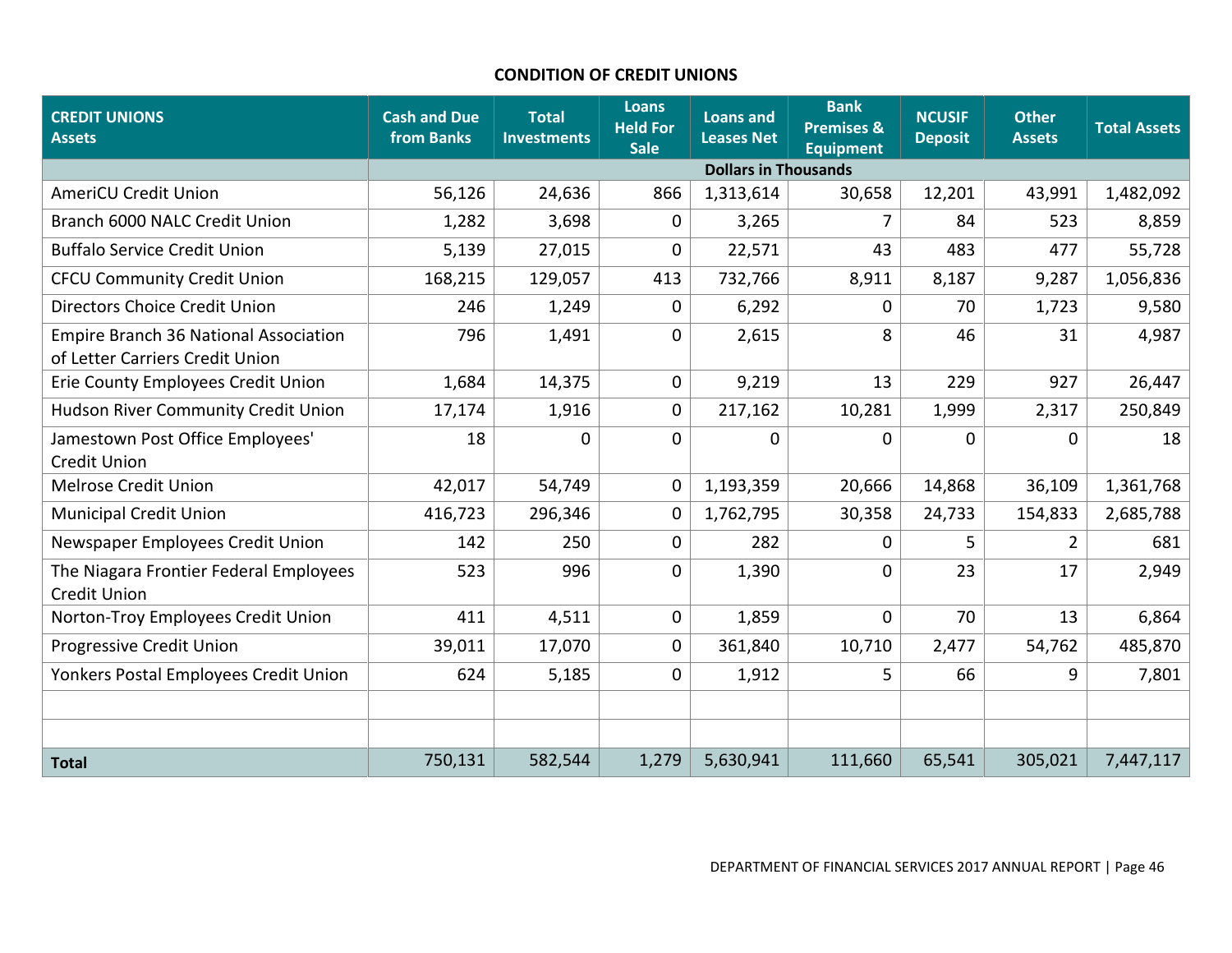# **CONDITION OF CREDIT UNIONS**

| <b>CREDIT UNIONS</b><br><b>Liabilities and Equity</b>                    | <b>Total</b><br><b>Shares and</b><br><b>Deposits</b> | <b>Federal</b><br><b>Funds</b><br><b>Bought</b><br>and<br><b>Repos</b> | <b>Borrowin</b><br>gs Plus<br><b>Interest</b><br><b>Payable</b> | Subordin<br>ated<br><b>Notes</b><br>and<br><b>Debentu</b><br><b>res</b> | <b>All Other</b><br><b>Liabilities</b> | <b>Total</b><br><b>Liabilities</b> | <b>Total</b><br><b>Equity</b><br><b>Capital</b> | <b>Total</b><br><b>Liabilities</b><br>and<br><b>Capital</b> |
|--------------------------------------------------------------------------|------------------------------------------------------|------------------------------------------------------------------------|-----------------------------------------------------------------|-------------------------------------------------------------------------|----------------------------------------|------------------------------------|-------------------------------------------------|-------------------------------------------------------------|
| <b>AmeriCU Credit Union</b>                                              | 1,301,895                                            | 0                                                                      | 20,000                                                          | $\mathbf 0$                                                             | 15,596                                 | 1,337,491                          | 144,601                                         | 1,482,092                                                   |
| Branch 6000 NALC Credit Union                                            | 8,312                                                | 0                                                                      | 0                                                               | 0                                                                       | 4                                      | 8,316                              | 543                                             | 8,859                                                       |
| <b>Buffalo Service Credit Union</b>                                      | 49,312                                               | 0                                                                      | 0                                                               | 0                                                                       | 176                                    | 49,488                             | 6,240                                           | 55,728                                                      |
| <b>CFCU Community Credit Union</b>                                       | 910,420                                              | 0                                                                      | 0                                                               | 0                                                                       | 6,710                                  | 917,130                            | 139,706                                         | 1,056,836                                                   |
| Directors Choice Credit Union                                            | 8,204                                                | 0                                                                      | $\mathbf 0$                                                     | 0                                                                       | $\overline{2}$                         | 8,206                              | 1,374                                           | 9,580                                                       |
| Empire Branch 36 National Association of<br>Letter Carriers Credit Union | 4,550                                                | 0                                                                      | 0                                                               | $\mathbf 0$                                                             | 79                                     | 4,629                              | 358                                             | 4,987                                                       |
| Erie County Employees Credit Union                                       | 23,175                                               | 0                                                                      | 0                                                               | 0                                                                       | 138                                    | 23,313                             | 3,134                                           | 26,447                                                      |
| Hudson River Community Credit Union                                      | 216,851                                              | 0                                                                      | 0                                                               | 0                                                                       | 3,685                                  | 220,536                            | 30,313                                          | 250,849                                                     |
| Jamestown Post Office Employees' Credit<br>Union                         | 0                                                    | 0                                                                      | 0                                                               | $\mathbf 0$                                                             | $\Omega$                               | $\Omega$                           | 18                                              | 18                                                          |
| <b>Melrose Credit Union</b>                                              | 1,418,227                                            | 0                                                                      | 141,000                                                         | 0                                                                       | 2,293                                  | 1,561,520                          | (199, 752)                                      | 1,361,768                                                   |
| <b>Municipal Credit Union</b>                                            | 2,492,768                                            | 0                                                                      | 0                                                               | 0                                                                       | 77,174                                 | 2,569,942                          | 115,846                                         | 2,685,788                                                   |
| Newspaper Employees Credit Union                                         | 384                                                  | 0                                                                      | $\mathbf 0$                                                     | 0                                                                       | 0                                      | 384                                | 297                                             | 681                                                         |
| The Niagara Frontier Federal Employees<br><b>Credit Union</b>            | 2,522                                                | 0                                                                      | $\mathbf 0$                                                     | 0                                                                       | 6                                      | 2,528                              | 421                                             | 2,949                                                       |
| Norton-Troy Employees Credit Union                                       | 5,898                                                | 0                                                                      | $\mathbf 0$                                                     | $\mathbf 0$                                                             | 9                                      | 5,907                              | 957                                             | 6,864                                                       |
| Progressive Credit Union                                                 | 289,186                                              | 0                                                                      | 84,250                                                          | 0                                                                       | 4,524                                  | 377,960                            | 107,910                                         | 485,870                                                     |
| Yonkers Postal Employees Credit Union                                    | 6,281                                                | 0                                                                      | $\mathbf 0$                                                     | 0                                                                       | 51                                     | 6,332                              | 1,469                                           | 7,801                                                       |
|                                                                          |                                                      |                                                                        |                                                                 |                                                                         |                                        |                                    |                                                 |                                                             |
| <b>Total</b>                                                             | 6,737,985                                            | $\mathbf 0$                                                            | 245,250                                                         | $\overline{0}$                                                          | 110,447                                | 7,093,682                          | 353,435                                         | 7,447,117                                                   |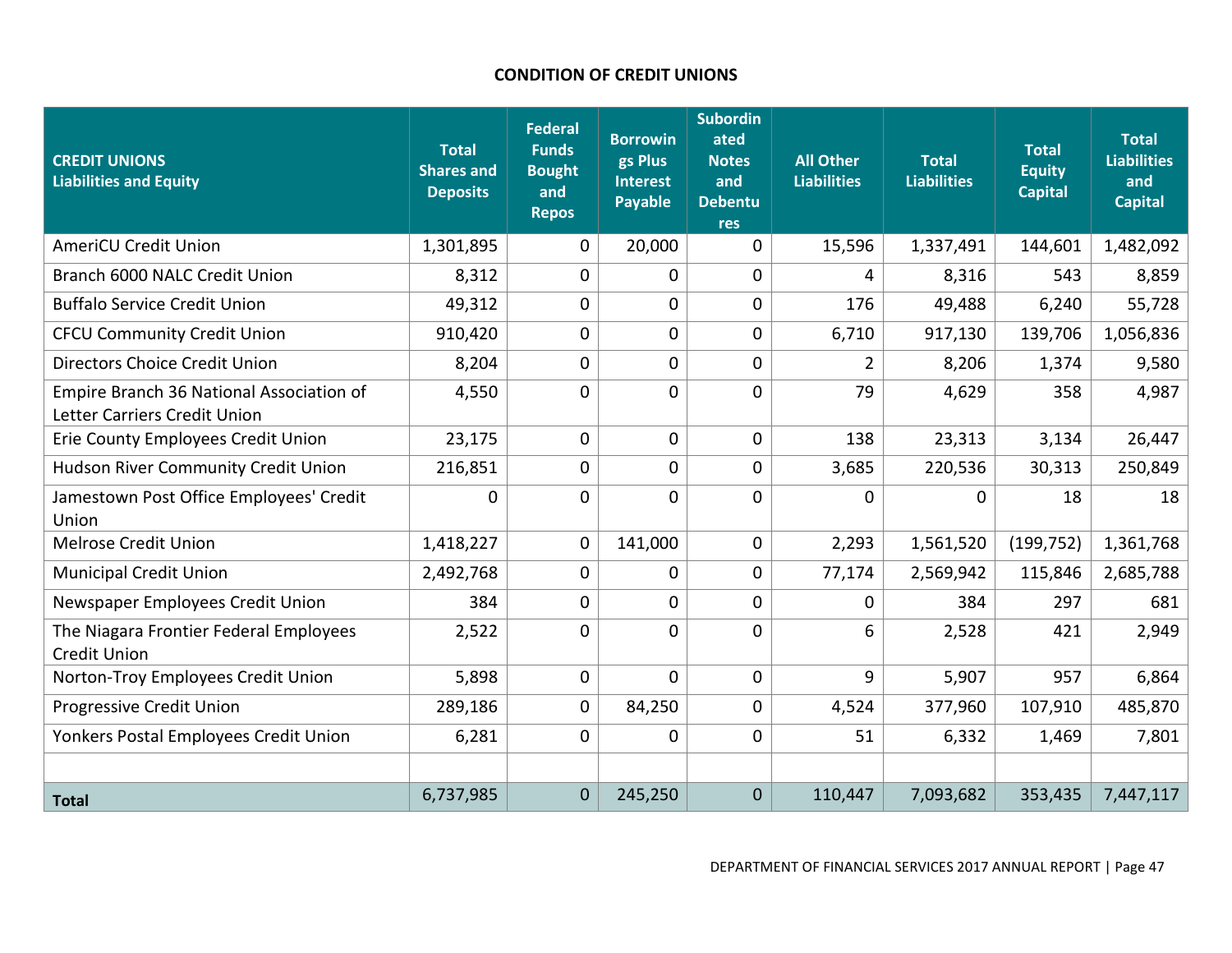# **CONDITION OF ARTICLE XII INVESTMENT COMPANIES**

| <b>ARTICLE XII INVESTMENT COMPANIES</b><br><b>Assets</b> | Cash and<br>Due from<br><b>Banks</b> | <b>Total</b><br><b>Securities</b> | Federal<br><b>Funds Sold</b><br>& Repos | <b>Loans and</b><br><b>Leases Net</b> | Customer's<br>Liability on  | <b>Premises</b><br>&<br><b>Acceptance Equipment</b> | <b>Investment in</b><br><b>Unconsolidated</b><br><b>Subsidiaries</b> | <b>Other Assets</b> | <b>Total Assets</b> |
|----------------------------------------------------------|--------------------------------------|-----------------------------------|-----------------------------------------|---------------------------------------|-----------------------------|-----------------------------------------------------|----------------------------------------------------------------------|---------------------|---------------------|
|                                                          |                                      |                                   |                                         |                                       | <b>Dollars in Thousands</b> |                                                     |                                                                      |                     |                     |
| American Express Banking Corp                            | 9,070                                | $\mathbf 0$                       | 292,902                                 | 690,785                               |                             | 3,712                                               |                                                                      | 97,646              | 1,094,115           |
| <b>Community Building Fund, LLC</b>                      | 0                                    | 0                                 | 0                                       |                                       | 0                           | 0                                                   |                                                                      |                     | 0                   |
| <b>Western Union Financial</b><br>Holdings, L.L.C.       | 245,242                              | 74,407                            | $\mathbf 0$                             | 22,682                                |                             | 5,751                                               |                                                                      | 126,626             | 474,708             |
|                                                          |                                      |                                   |                                         |                                       |                             |                                                     |                                                                      |                     |                     |
|                                                          |                                      |                                   |                                         |                                       |                             |                                                     |                                                                      |                     |                     |
| <b>Total</b>                                             | 254,312                              | 74,407                            | 292,902                                 | 713,467                               | $\mathbf 0$                 | 9,463                                               |                                                                      | 224,272             | 1,568,823           |

| <b>ARTICLE XII INVESTMENT COMPANIES</b><br>Liabilities And Equity | <b>Total</b><br><b>Deposits</b> | Federal<br><b>Funds</b><br>Sold and<br><b>Repos</b> | <b>Other</b><br><b>Borrowed</b><br><b>Money</b> | Due to<br><b>Affiliates</b> | <b>Subordinated</b><br><b>Notes and</b><br><b>Debentures</b> | <b>All Other</b><br><b>Liabilities</b> | <b>Total</b><br><b>Liabilities</b> | <b>Total Equity</b><br><b>Capital</b> | <b>Total</b><br><b>Liabilities</b><br>and Capital |
|-------------------------------------------------------------------|---------------------------------|-----------------------------------------------------|-------------------------------------------------|-----------------------------|--------------------------------------------------------------|----------------------------------------|------------------------------------|---------------------------------------|---------------------------------------------------|
|                                                                   |                                 |                                                     |                                                 |                             | <b>Dollars in Thousands</b>                                  |                                        |                                    |                                       |                                                   |
| American Express Banking Corp                                     | 280,504                         | 0                                                   | 293,854                                         |                             | 0                                                            | 393,037                                | 967,395                            | 126,720                               | 1,094,115                                         |
| <b>Community Building Fund, LLC</b>                               | $\Omega$                        | $\Omega$                                            | 0                                               | 0                           | 0                                                            | $\Omega$                               | 0                                  |                                       | $\mathbf{0}$                                      |
| Western Union Financial Holdings,<br>L.L.C.                       | 0                               | 0                                                   | 90,237                                          |                             | 0                                                            | 205,598                                | 295,835                            | 178,873                               | 474,708                                           |
|                                                                   |                                 |                                                     |                                                 |                             |                                                              |                                        |                                    |                                       |                                                   |
|                                                                   |                                 |                                                     |                                                 |                             |                                                              |                                        |                                    |                                       |                                                   |
| <b>Total</b>                                                      | 280,504                         | $\bf{0}$                                            | 384,091                                         | $\bf{0}$                    | $\mathbf 0$                                                  | 598,635                                | 1,263,230                          | 305,593                               | 1,568,823                                         |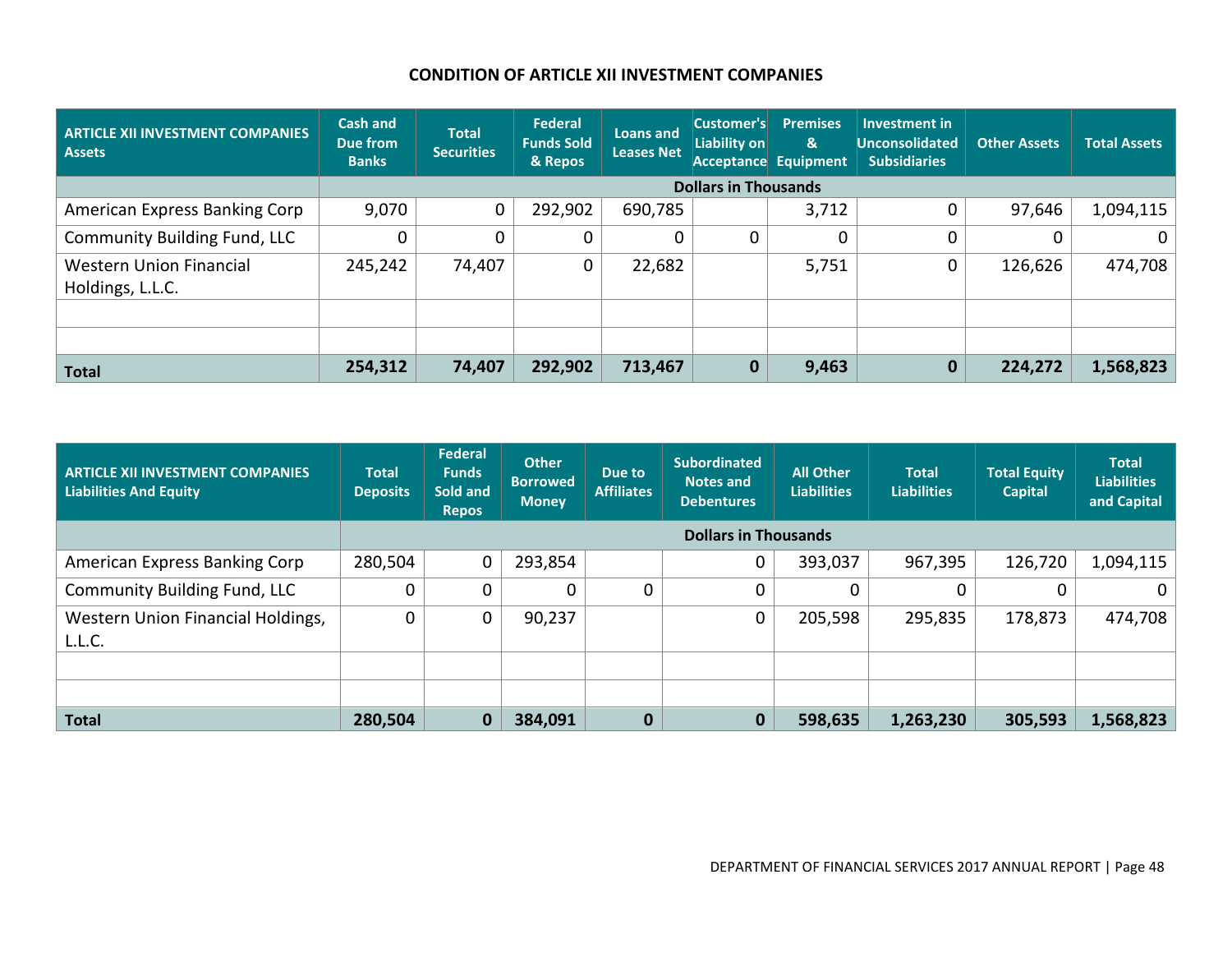#### **CONDITION OF LICENSED LENDERS**

|                                                |                                       |                                                    | <b>Applicable to NY Business</b>                        |                     |                     | <b>Total Assets Not</b>                    |                     |
|------------------------------------------------|---------------------------------------|----------------------------------------------------|---------------------------------------------------------|---------------------|---------------------|--------------------------------------------|---------------------|
| <b>LICENSED LENDERS</b><br><b>Assets</b>       | <b>Loans and</b><br><b>Leases Net</b> | <b>Cash and</b><br><b>Due From</b><br><b>Banks</b> | Furniture,<br><b>Fixtures &amp;</b><br><b>Equipment</b> | <b>Other Assets</b> | <b>Total Assets</b> | <b>Applicable to NY</b><br><b>Business</b> | <b>Total Assets</b> |
|                                                |                                       |                                                    | <b>Dollars in Thousands</b>                             |                     |                     |                                            |                     |
| AmeriCredit Consumer Loan<br>Company, Inc.     | 123                                   | 17                                                 | 188                                                     | 55                  | 383                 | 1,085                                      | 1,468               |
| CarFinance Capital LLC U/A/N<br>CarFinance.com | $\mathbf 0$                           | $\mathbf 0$                                        | $\mathbf 0$                                             | $\mathbf 0$         | $\mathbf 0$         | 26,256                                     | 26,256              |
| Grameen America, Inc.                          | 34,632                                | 1,665                                              | $\mathbf 0$                                             | 11,059              | 47,356              | 40,871                                     | 88,227              |
| JCB International Credit Card Co., Ltd.        | 309                                   | 487                                                | 7                                                       | 1,273               | 2,076               | 61,156                                     | 63,232              |
| LendingClub Corporation                        | $\overline{0}$                        | $\overline{0}$                                     | $\mathbf 0$                                             | 0                   | $\Omega$            | 4,640,831                                  | 4,640,831           |
| Mariner Finance, LLC                           | 43,057                                | 29                                                 | 105                                                     | $-2,313$            | 40,878              | 551,558                                    | 592,436             |
| New City Funding Corporation                   | 28,895                                | 1,071                                              | 1,266                                                   | 171                 | 31,403              | 17,600                                     | 49,003              |
| Omni Financial of New York, Inc.               | 2,896                                 | 69                                                 | 3                                                       | 11                  | 2,979               | $\Omega$                                   | 2,979               |
| OneMain Consumer Loan, Inc.                    | $\mathbf 0$                           | $\overline{0}$                                     | $\mathbf 0$                                             | 0                   | 0                   | 62,530                                     | 62,530              |
| OneMain Financial Group, LLC                   | 114,168                               | 8,545                                              | 1,635                                                   | 1,734               | 126,082             | 3,046,034                                  | 3,172,116           |
| OneMain Financial of New York Inc.             | 219                                   | 152                                                | $\overline{2}$                                          | 7,574               | 7,947               | 0                                          | 7,947               |
| Retail Charge Financial Services Corp.         | 81                                    | 54                                                 | $\mathbf 0$                                             | 624                 | 759                 | 0                                          | 759                 |
| Santander Consumer USA Inc.                    | 832,213                               | 150                                                | $\mathbf 0$                                             | 0                   | 832,363             | 38,589,942                                 | 39,422,305          |
| <b>Stones Funding LLC</b>                      | 112                                   | 429                                                | $\pmb{0}$                                               | $\overline{2}$      | 543                 | 0                                          | 543                 |
| Sunrise Capital Management, Inc.               | 95                                    | 137                                                | $\mathbf 0$                                             | 20                  | 252                 | 0                                          | 252                 |
| TMG Financial Services, Inc.                   | 6,480                                 | 28                                                 | 9                                                       | 598                 | 7,115               | 228,050                                    | 235,165             |
| <b>Total</b>                                   | 1,063,280                             | 12,833                                             | 3,215                                                   | 20,808              | 1,100,136           | 47,265,913                                 | 48,366,049          |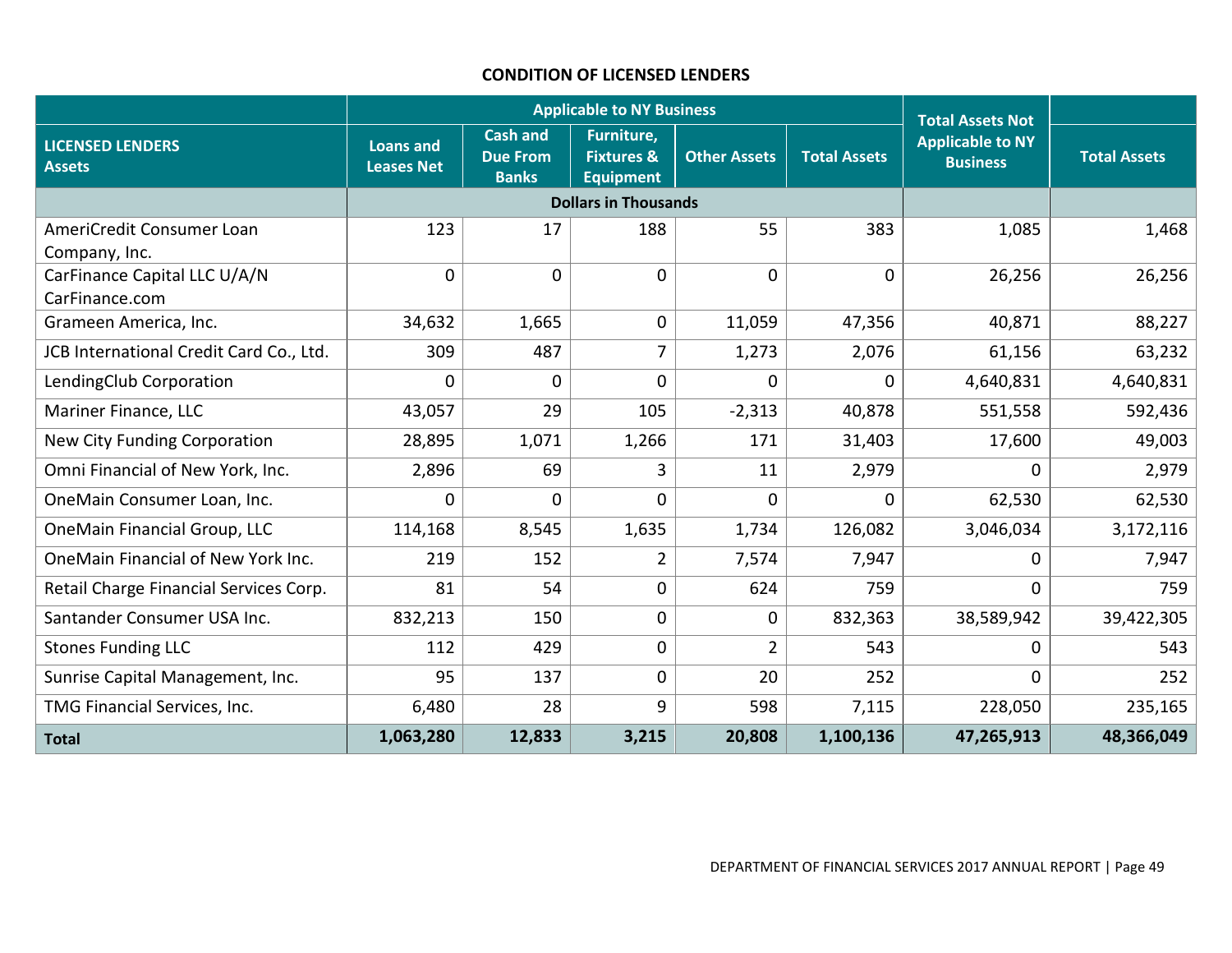| <b>LICENSED LENDERS</b><br><b>Liabilities and Equity</b> | <b>Other</b><br><b>Borrowed</b><br><b>Money</b> | <b>All Other Liabilities</b> | <b>Total Liabilities</b>    | <b>Valuation</b><br><b>Reserves</b> | <b>Capital Stock</b><br><b>Surplus</b> | <b>Total Liabilities</b><br>and Capital |
|----------------------------------------------------------|-------------------------------------------------|------------------------------|-----------------------------|-------------------------------------|----------------------------------------|-----------------------------------------|
|                                                          |                                                 |                              | <b>Dollars in Thousands</b> |                                     |                                        |                                         |
| AmeriCredit Consumer Loan<br>Company, Inc.               | 0                                               | 1,368                        | 1,368                       | $\mathbf 0$                         | 100                                    | 1,468                                   |
| CarFinance Capital LLC U/A/N<br>CarFinance.com           | 0                                               | 3,951                        | 3,951                       | $\mathbf 0$                         | 22,305                                 | 26,256                                  |
| Grameen America, Inc.                                    | 0                                               | 48,934                       | 48,934                      | $\mathbf 0$                         | 39,293                                 | 88,227                                  |
| JCB International Credit Card Co.,<br>Ltd.               | 28,002                                          | 24,846                       | 52,848                      | $\mathbf 0$                         | 10,384                                 | 63,232                                  |
| LendingClub Corporation                                  | 3,216,140                                       | 496,934                      | 3,713,074                   | $\mathbf 0$                         | 927,757                                | 4,640,831                               |
| Mariner Finance, LLC                                     | 503                                             | 363,108                      | 363,611                     |                                     | 228,825                                | 592,436                                 |
| <b>New City Funding Corporation</b>                      | 7,674                                           | 30,908                       | 38,582                      | $\mathbf 0$                         | 10,421                                 | 49,003                                  |
| Omni Financial of New York, Inc.                         | 0                                               | 2,861                        | 2,861                       | $\mathbf 0$                         | 118                                    | 2,979                                   |
| OneMain Consumer Loan, Inc.                              | 0                                               | 36,766                       | 36,766                      | $\Omega$                            | 25,764                                 | 62,530                                  |
| OneMain Financial Group, LLC                             | 0                                               | 1,902,785                    | 1,902,785                   | $\mathbf 0$                         | 1,269,331                              | 3,172,116                               |
| OneMain Financial of New York<br>Inc.                    | 0                                               | 233                          | 233                         | $\mathbf 0$                         | 7,714                                  | 7,947                                   |
| <b>Retail Charge Financial Services</b><br>Corp.         | $\Omega$                                        | $\mathbf 0$                  | $\mathbf{0}$                | $\Omega$                            | 759                                    | 759                                     |
| Santander Consumer USA Inc.                              | 4,223                                           | 32,893,159                   | 32,897,382                  | 0                                   | 6,524,923                              | 39,422,305                              |
| <b>Stones Funding LLC</b>                                | 0                                               | 0                            | 0                           | 0                                   | 543                                    | 543                                     |
| Sunrise Capital Management, Inc.                         | 0                                               | $\mathbf 0$                  | $\mathbf 0$                 | $\mathbf 0$                         | 252                                    | 252                                     |
| TMG Financial Services, Inc.                             | 0                                               | 223,342                      | 223,342                     | $\mathbf 0$                         | 11,823                                 | 235,165                                 |
| <b>Total</b>                                             | 3,256,542                                       | 36,029,195                   | 39,285,737                  | $\mathbf 0$                         | 9,080,312                              | 48,366,049                              |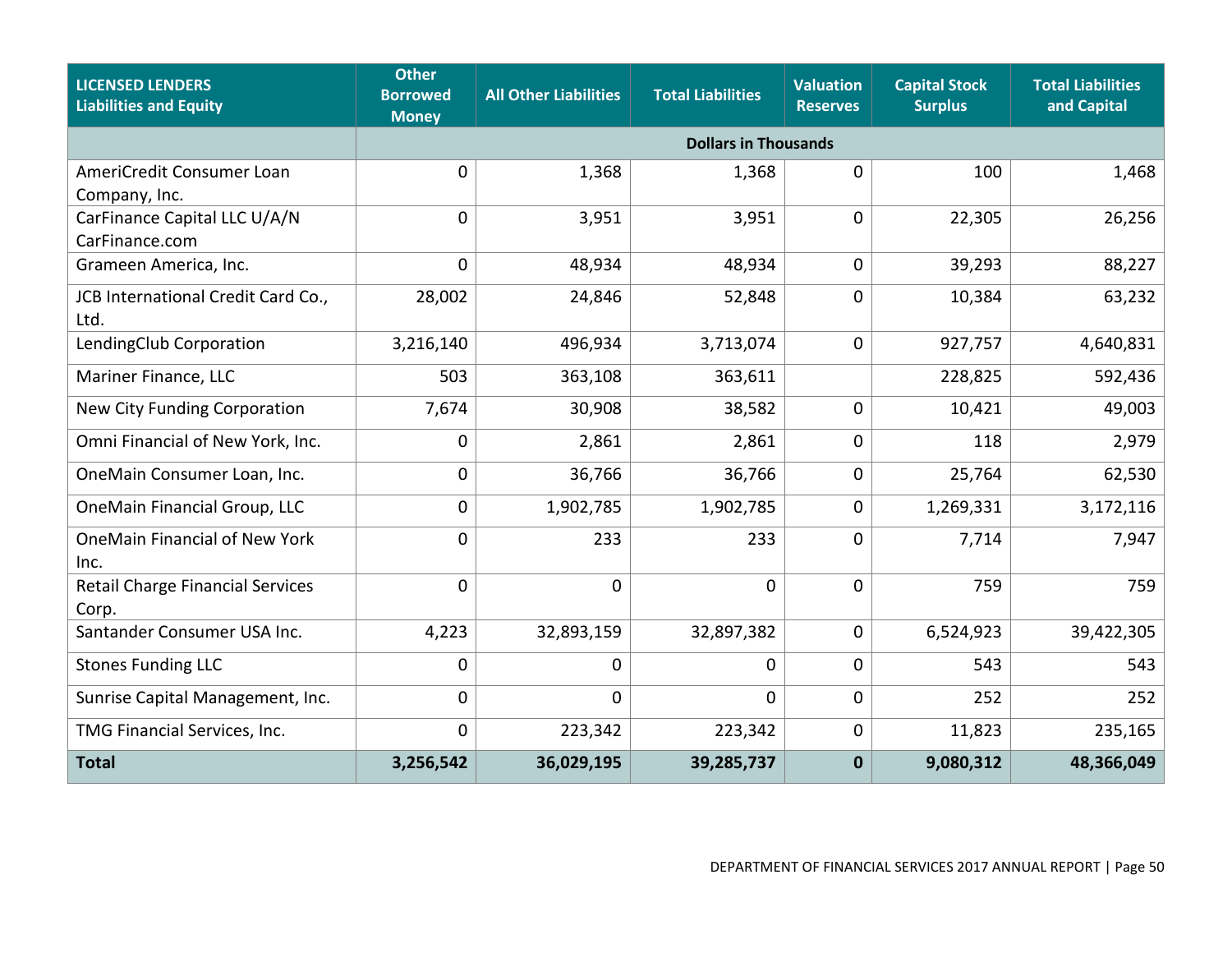# **GENERAL INSURANCE COMPANY STATISTICS**

#### **LICENSES ISSUED DURING YEAR**

|                                        | 2017          | 2016    |
|----------------------------------------|---------------|---------|
| <b>Total</b>                           | 179,116       | 196,262 |
| <b>Adjusters</b>                       |               |         |
| Independent                            | 5,344         | 15,576  |
| Public                                 | 313           | 422     |
| <b>Temporary Permits</b>               | $\Omega$      | 13      |
| <b>Agents</b>                          |               |         |
| Life/Accident and Health               | 97,660        | 89,697  |
| <b>Property and Casualty</b>           | 38,955        | 46,986  |
| Limited Rental/Wireless Communications | 21            | 121     |
| Mortgage Guaranty Insurance            | $\mathcal{P}$ | 6       |
| <b>Bail Bond</b>                       | 102           | 206     |
| <b>Limited Lines</b>                   | 3             | 7       |
| Title                                  | 2,088         | 871     |
| <b>Brokers</b>                         |               |         |
| Life                                   | 10,533        | 11,236  |
| <b>Property and Casualty</b>           | 21,814        | 27,769  |
| Excess Line (Regular and Limited)      | 1,579         | 2,750   |
| Life Settlement                        | 165           | 100     |
| <b>Consultants</b>                     |               |         |
| Life                                   | 124           | 88      |
| General                                | 161           | 225     |
| <b>Other</b>                           |               |         |
| Reinsurance Intermediaries             | 37            | 176     |
| Service Contract Registrants           | 215           | 13      |

A list of general insurance license [terms of issuance and renewal requirements](http://dfsdev.banking.nysb.gov/reportpub/annualrep_license_renewal.htm) can be found on our website.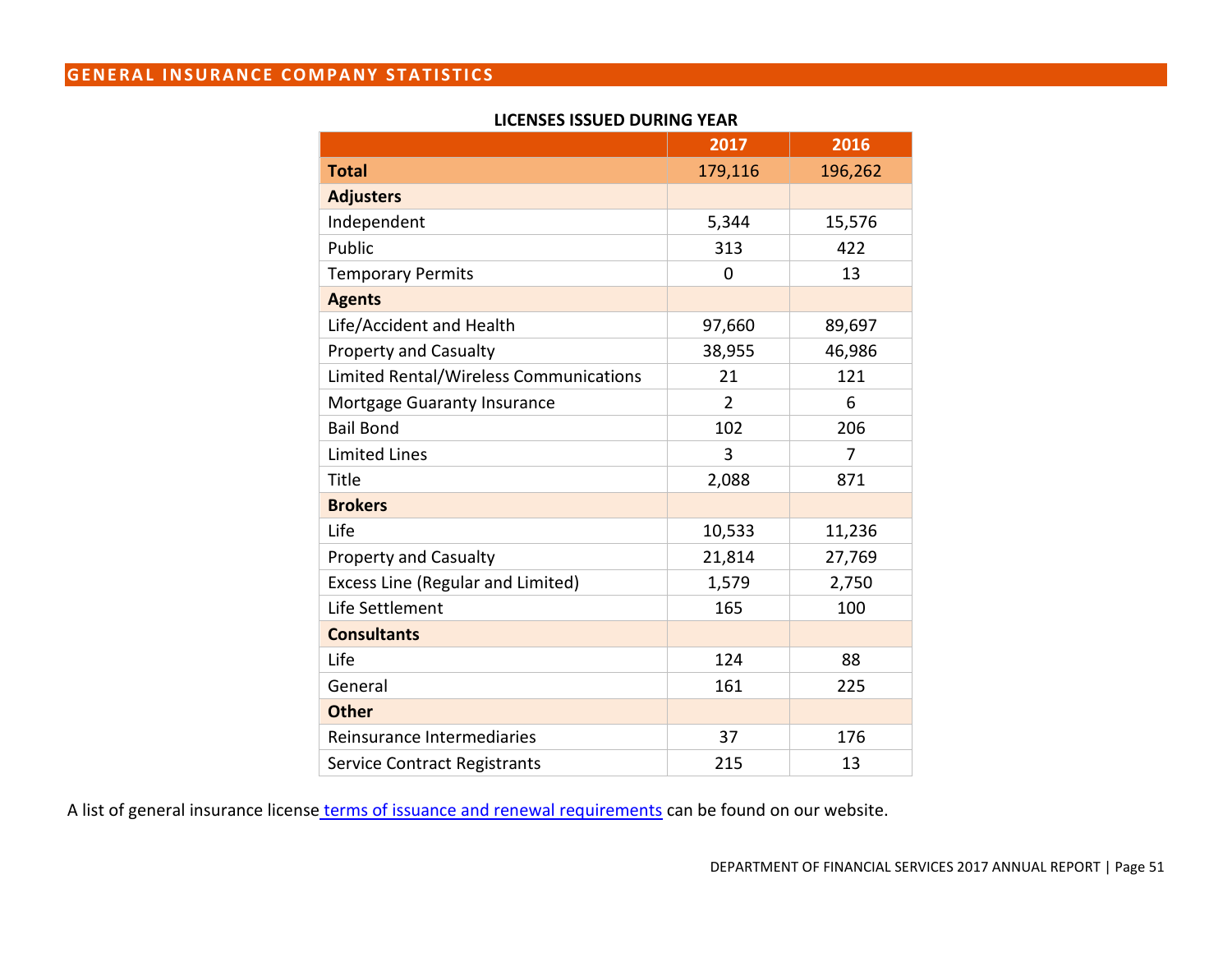| <b>2017 CHANGES IN AUTHORIZED INSURERS</b>                                                                      |         |
|-----------------------------------------------------------------------------------------------------------------|---------|
| <b>Life Insurance Companies</b>                                                                                 |         |
|                                                                                                                 |         |
| Incorporated                                                                                                    |         |
| Lumico Life Insurance Company of New York                                                                       | Mar. 28 |
|                                                                                                                 |         |
| <b>Name Changes</b>                                                                                             |         |
| "First United American Life Insurance Company" to "Globe Life Insurance Company of New York"                    | Jan. 1  |
| "First Metlife Investors Insurance Company" to "Brighthouse Life Insurance Company of NY"                       | Mar. 6  |
| "Commercial Travelers Insurance Company" to "Commercial Travelers Life Insurance Company"                       | June 30 |
|                                                                                                                 |         |
| Withdrawn                                                                                                       |         |
| Resource Life Insurance Company                                                                                 | Aug. 25 |
|                                                                                                                 |         |
| <b>Accident and Health Insurance Companies</b>                                                                  |         |
|                                                                                                                 |         |
| Incorporated                                                                                                    |         |
| Bright Health Insurance Company of New York                                                                     | May 31  |
|                                                                                                                 |         |
| <b>Name Changes</b>                                                                                             |         |
| "Commercial Travelers Mutual Insurance Company" to "Commercial Travelers Insurance Company"                     | May 1   |
| "Renaissance Health Insurance Company of New York" to "Renaissance Life & Health Insurance Company of New York" | Dec. 18 |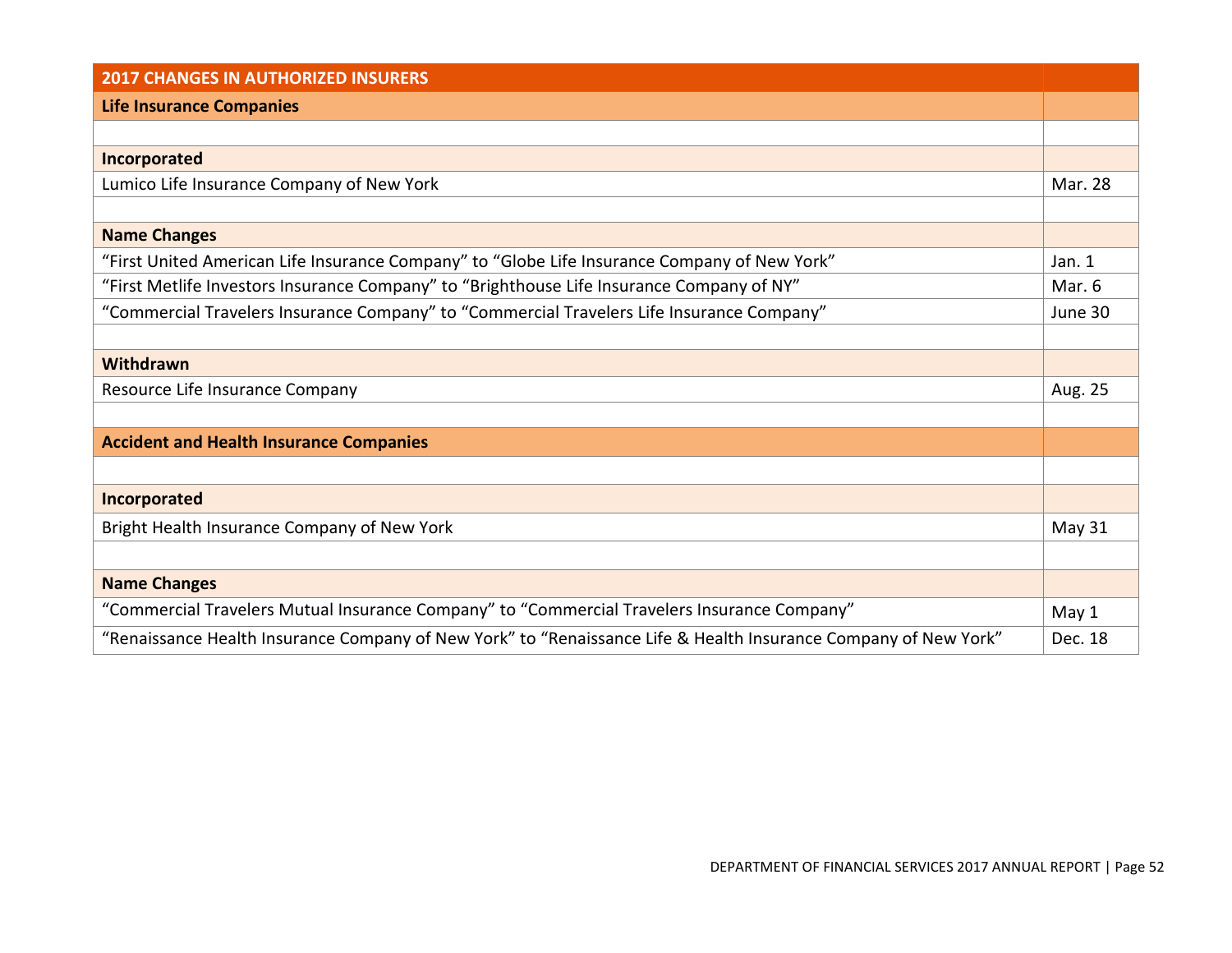| <b>Property and Casualty Insurance Companies</b>                                                                             |               |
|------------------------------------------------------------------------------------------------------------------------------|---------------|
|                                                                                                                              |               |
| <b>Domestic Company Licensed</b>                                                                                             |               |
| Transit General Insurance Company of New York, Long Island City, NY                                                          | Sept. 12      |
|                                                                                                                              |               |
| <b>Foreign Companies Licensed</b>                                                                                            |               |
| Spinnaker Insurance Company, Chicago, IL                                                                                     | Feb. 21       |
| Vantapro Specialty Insurance Company, Little Rock, AR                                                                        | May 4         |
| Explorer Insurance Company, San Diego, CA                                                                                    | <b>May 19</b> |
| OBI America Insurance Company, Harrisburg, PA                                                                                | Nov. 16       |
| Farmers Mutual Hail Insurance Company of Iowa, West Des Moines, IA (from Accredited Reinsurer to Property Casualty)          | Dec. 6        |
|                                                                                                                              |               |
| <b>Name Changes</b>                                                                                                          |               |
| "Sompo Japan Insurance Company of America" to "Sompo America Insurance Company," New York, NY                                | Jan. $1$      |
| "Sompo Japan Fire & Marine Insurance Company of America" to "Sompo America Fire & Marine Insurance Company,"<br>New York, NY | Jan. 1        |
| "Underwriter for the Professions Insurance Company" to "TDC National Assurance Company," Lake Oswego, OR                     | Jan. 4        |
| "United National Specialty Insurance Company" to "City National Insurance Company," Bedford, TX                              | Feb. 21       |
| "Mosaic Insurance Company" to "Metromile Insurance Company," Wilmington, DE                                                  | Mar. 22       |
| "Professionals Direct Insurance Company" to "Watford Insurance Company," Morristown, NJ                                      | Apr. 4        |
| "Quanta Indemnity Company" to "Greyhawk Insurance Company," Denver, CO                                                       | Aug. 8        |
|                                                                                                                              |               |
| <b>Redomestications Filed</b>                                                                                                |               |
| Commonwealth Insurance Company of America (from Washington to Delaware)                                                      | Jan. 9        |
| National Casualty Company (from Wisconsin to Ohio)                                                                           | Jan. 30       |
| Ashmere Insurance Company (from Illinois to Florida)                                                                         | Mar. 29       |
| The Insurance Company of the State of Pennsylvania (from Pennsylvania to Illinois)                                           | Mar. 29       |
| Watford Insurance Company (from Michigan to New Jersey)                                                                      | Apr. 4        |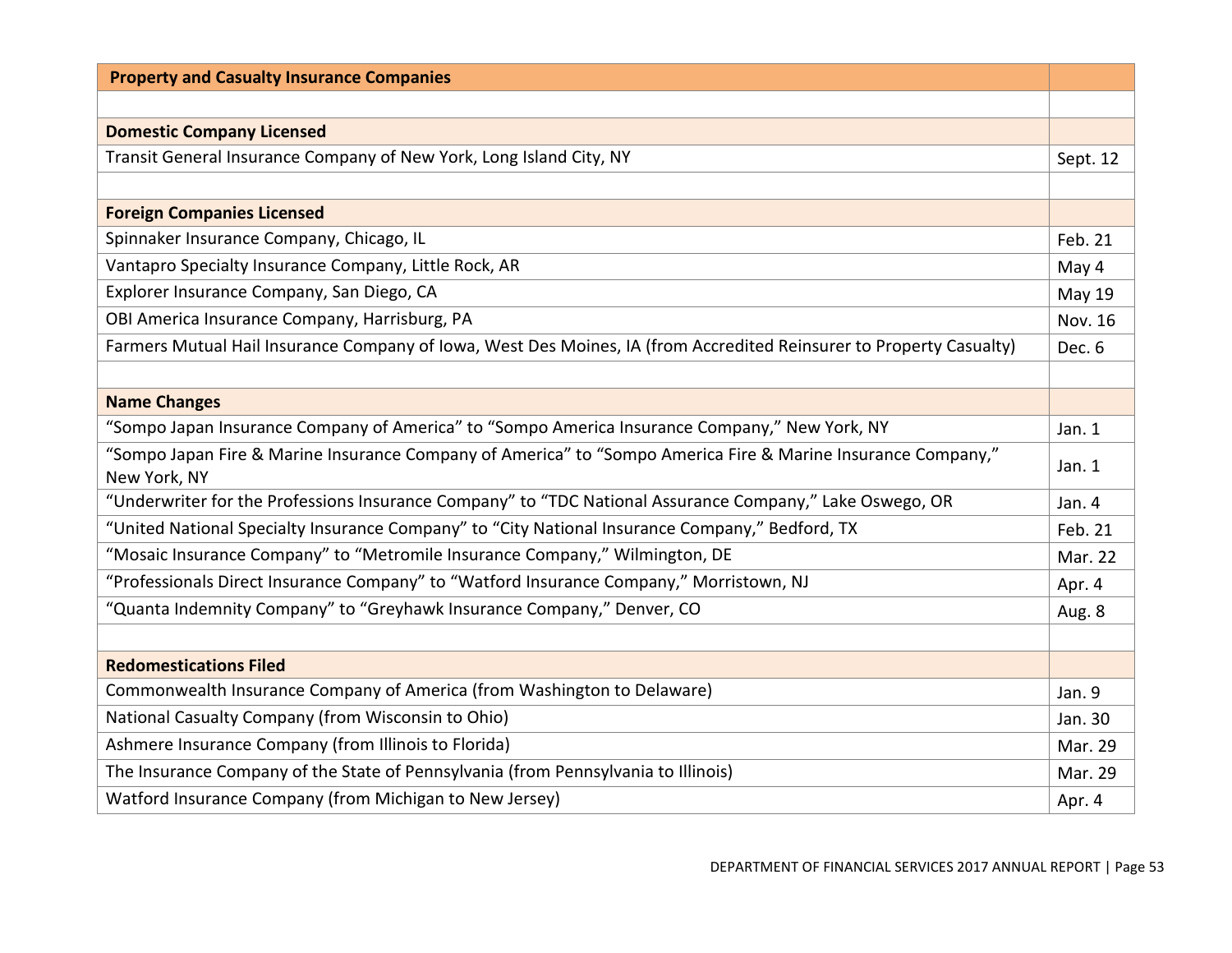| Technology Insurance Company (from New Hampshire to Delaware)                    | Apr. 20       |
|----------------------------------------------------------------------------------|---------------|
| Maxum Casualty Insurance Company (from Delaware to Connecticut)                  | June 8        |
| CorePointe Insurance Company (from Michigan to Delaware)                         | Nov. 3        |
|                                                                                  |               |
| <b>Merger Agreements Filed</b>                                                   |               |
| Middlesex Mutual Assurance Company into COUNTRY Mutual Insurance Company         | Jan. 1        |
| Holyoke Mutual Insurance Company into COUNTRY Mutual Insurance Company           | Mar. 29       |
| American Plan Insurance Company into Tri-State Consumer Insurance Company        | May 25        |
|                                                                                  |               |
| Withdrawn                                                                        |               |
| Green Mountain Insurance Company, Inc.                                           | Aug. 7        |
|                                                                                  |               |
| <b>Liquidated</b>                                                                |               |
| <b>Excalibur Reinsurance Company</b>                                             | May 25        |
| Fiduciary Insurance Company of America                                           | July 25       |
|                                                                                  |               |
| <b>Accredited Reinsurers</b>                                                     |               |
|                                                                                  |               |
| <b>Certificate of Recognition</b>                                                |               |
| Houston Specialty Insurance Company, Houston, TX                                 | Feb. 22       |
| River Thames Insurance Company Limited, England                                  | Apr. 7        |
| United National Insurance Company, Bala Cynwyd, PA                               | <b>May 19</b> |
|                                                                                  |               |
| <b>Name Change</b>                                                               |               |
| "Maiden Specialty Insurance Company" to "Clear Blue Specialty Insurance Company" | Sept. 7       |
|                                                                                  |               |
| <b>Redomestications Filed</b>                                                    |               |
| Homesite Insurance Company of the Midwest (from North Dakota to Wisconsin)       | Jan. 10       |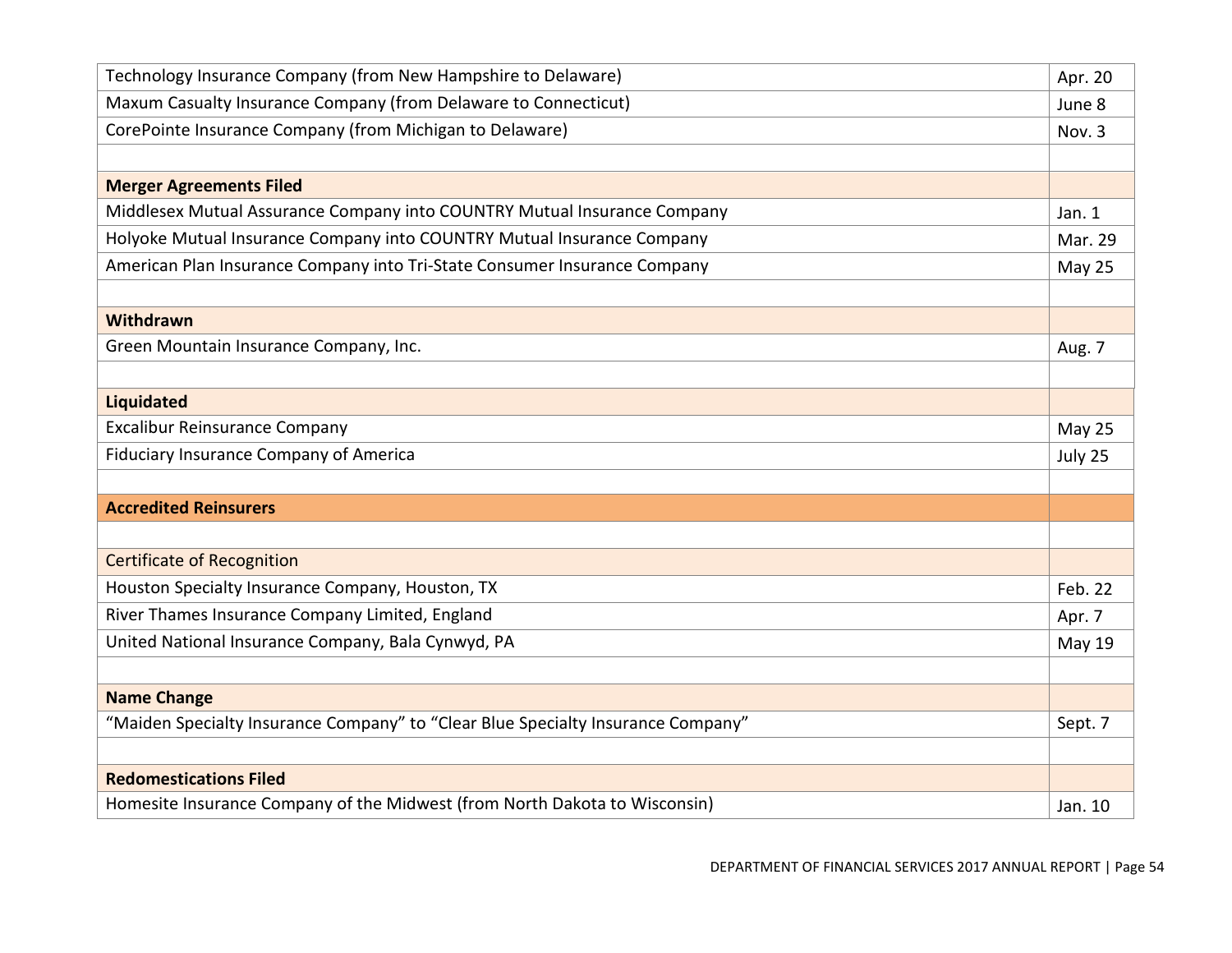| Maxum Indemnity Company (from Delaware to Connecticut)                                              | Mar. 6  |
|-----------------------------------------------------------------------------------------------------|---------|
|                                                                                                     |         |
| Withdrawn                                                                                           |         |
| Unionamerica Insurance Company Limited                                                              | June 6  |
| Madison National Life Insurance Company, Inc.                                                       | July 1  |
| <b>Clear Blue Specialty Insurance Company</b>                                                       | Sept. 7 |
|                                                                                                     |         |
| <b>Charitable Annuity Societies</b>                                                                 |         |
|                                                                                                     |         |
| <b>Permits Issued</b>                                                                               |         |
| Blair Academy, Blairstown, NJ                                                                       | Jan. 5  |
| Shepherds Baptist Ministries Inc., Union Grove, WI                                                  | Jan. 30 |
| The Ohio State University Foundation, Columbus, OH                                                  | Mar. 23 |
| National Catholic Community Foundation, Crownsville, MD                                             | Mar. 23 |
| Temple University, Philadelphia, PA                                                                 | July 31 |
| Rowan University Foundation, Incorporated, Glassboro, NJ                                            | July 31 |
| AMG International, Inc., Chattanooga, TN                                                            | Aug. 4  |
| The Pingry Corporation, Basking Ridge, NJ                                                           | Aug. 24 |
| American Diabetes Association, Arlington, VA                                                        | Aug. 24 |
| Carroll Petrie Foundation, Wilmington, DE                                                           | Aug. 24 |
| Chosen People Ministries, Inc., New York, NY                                                        | Oct. 11 |
|                                                                                                     |         |
| <b>Name Change</b>                                                                                  |         |
| "Centenary College" to "Centenary University, a New Jersey Nonprofit Corporation," Hackettstown, NJ | Feb. 17 |
|                                                                                                     |         |
| <b>Merger Agreement Filed</b>                                                                       |         |
| Nature Conservancy of Connecticut into The Nature Conservancy                                       | Oct. 16 |
|                                                                                                     |         |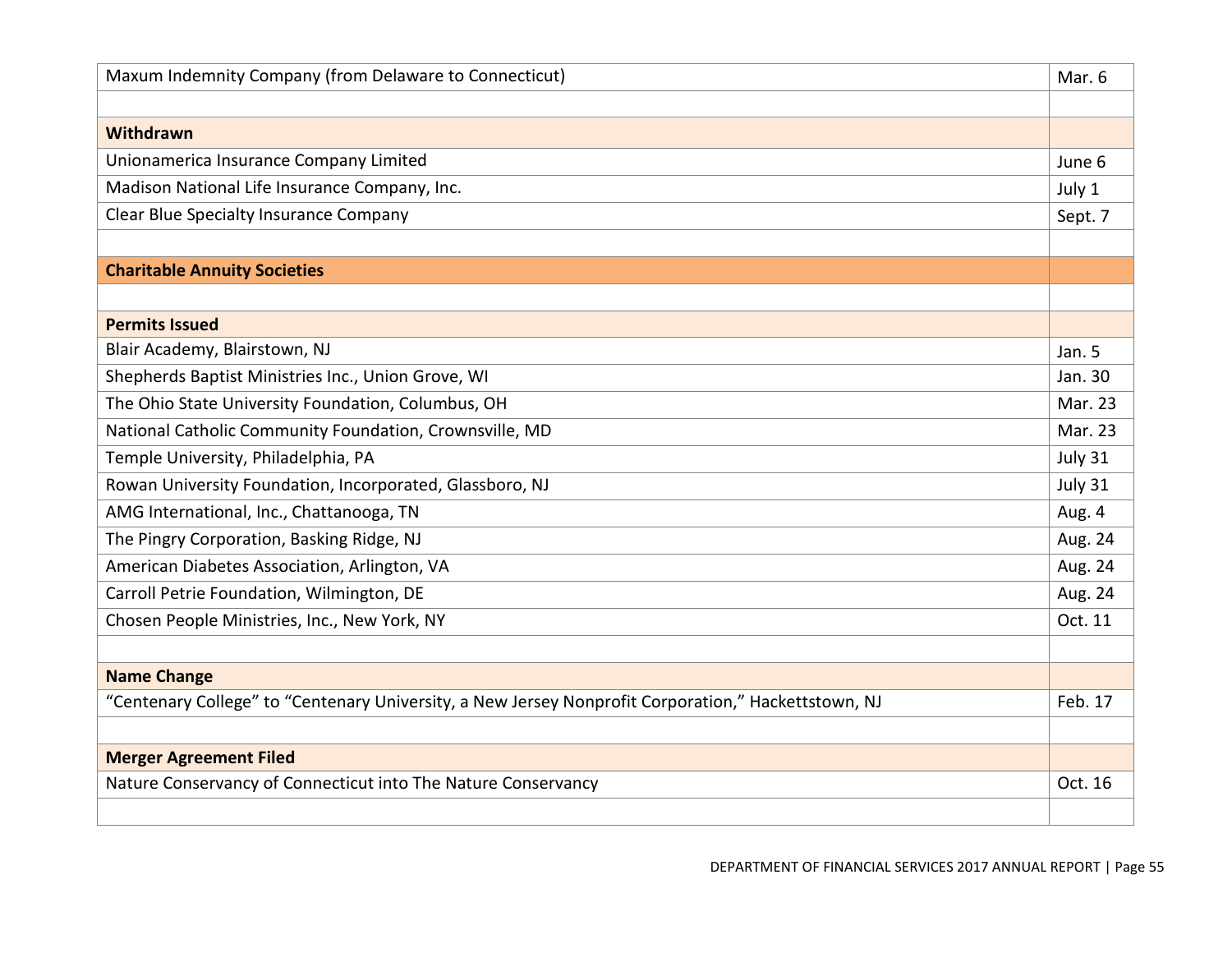| Withdrawn                                                                                 |          |
|-------------------------------------------------------------------------------------------|----------|
| The Ronald Reagan Presidential Foundation                                                 | July 7   |
| Daemen College                                                                            | July 19  |
| Volunteers of America, Inc.                                                               | Aug. 29  |
| Cortland Memorial Foundation, Inc.                                                        | Sept. 7  |
| Young Men's Christian Association Buffalo Niagara                                         | Oct. 30  |
|                                                                                           |          |
| <b>Captive Insurance Companies</b>                                                        |          |
|                                                                                           |          |
| <b>Merger Agreements Filed</b>                                                            |          |
| Columbus Circle Indemnity, Inc. into Spectrum Communications Indemnity, Inc.              | Aug. 4   |
| Barclays Insurance U.S., Inc. into BIUS, Inc.                                             | Sept. 22 |
| Wall and Broad Insurance Company into Intercontinental Exchange Property Protection, Inc. | Aug. 18  |
|                                                                                           |          |
| <b>Title Insurance Companies</b>                                                          |          |
|                                                                                           |          |
| <b>Name Change</b>                                                                        |          |
| "New Jersey Title Insurance Company" to "CATIC Title Insurance Company"                   | Sept. 12 |
|                                                                                           |          |
| <b>Redomestications Filed</b>                                                             |          |
| Commonwealth Land Title Insurance Company (from Nebraska to Florida)                      | Aug. 31  |
| Fidelity National Title Insurance Company (from California to Florida)                    | Aug. 31  |
| Chicago Title Insurance Company (from Nebraska to Florida)                                | Aug. 31  |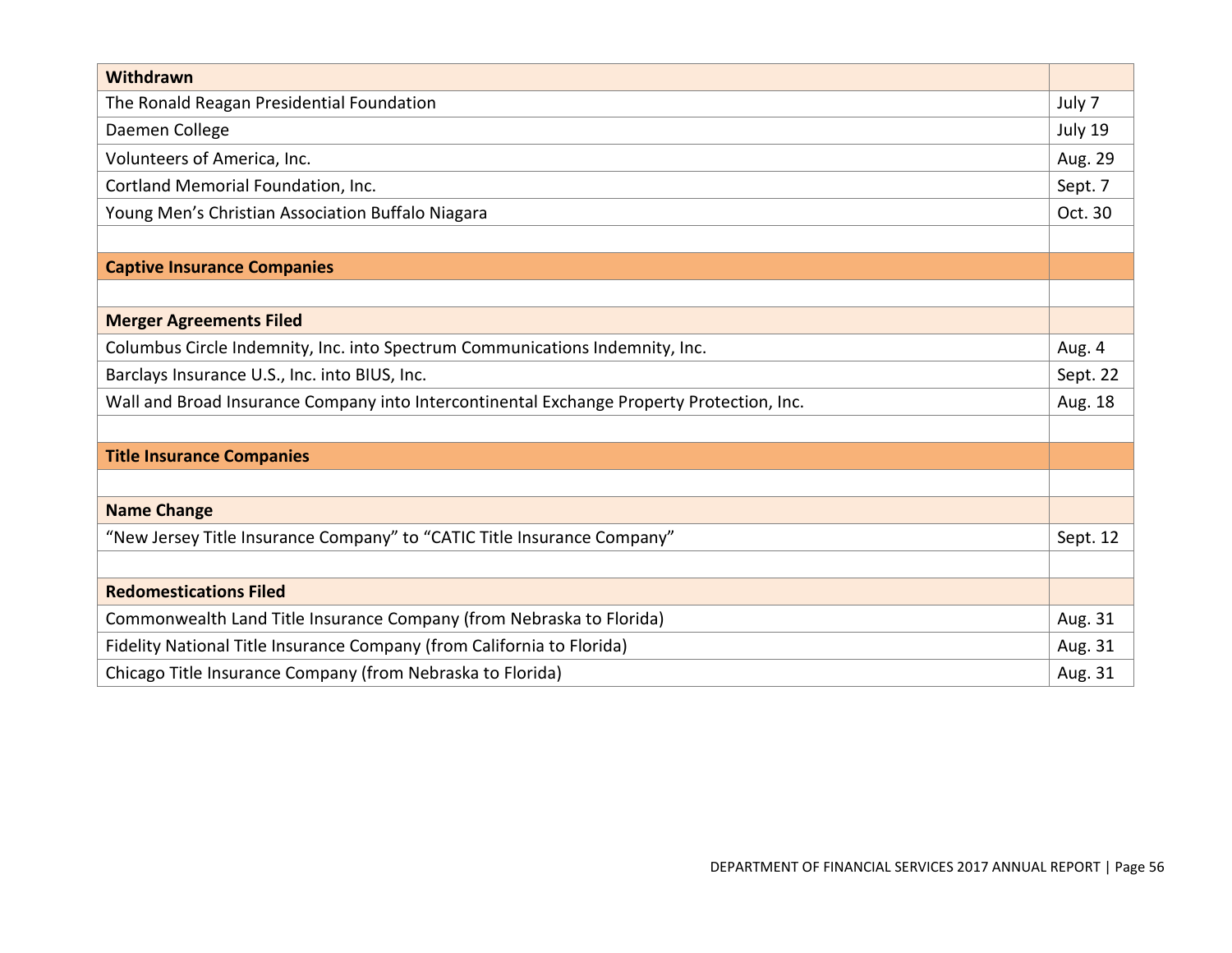### **REPORTS FILED ON EXAMINATION OF AUTHORIZED INSURERS**

Reports on Examinations can be found on our website in the [Examination Reports section.](http://www.dfs.ny.gov/insurance/ex_index.htm)

|                                                                             | <b>INSURANCE COMPANY PROCEEDINGS</b> |                 |
|-----------------------------------------------------------------------------|--------------------------------------|-----------------|
| Domestic Estates in Liquidation                                             |                                      | 17              |
| Domestic Estates in Rehabilitation                                          |                                      | 0               |
| <b>Conservation Estates</b>                                                 |                                      | 0               |
| <b>Ancillary Receivership Estates</b>                                       |                                      | 10              |
| Shell Estates in Liquidation                                                |                                      | 0               |
| <b>Total</b>                                                                |                                      | 27              |
| <b>DOMESTIC ESTATES AND CONSERVATION ESTATES - ASSETS &amp; LIABILITIES</b> |                                      |                 |
| <b>Total Assets</b>                                                         |                                      | \$811,914,619   |
| <b>Total Liabilities</b>                                                    |                                      | \$6,181,908,383 |
| <b>Total Insolvency</b>                                                     |                                      | \$5,369,993,764 |
| DOMESTIC ESTATES IN REHABILITATION - ASSETS & LIABILITIES                   |                                      |                 |
| <b>Total Assets</b>                                                         |                                      | \$0             |
| <b>Total Liabilities</b>                                                    |                                      | \$0             |
| <b>Total Insolvency/(Surplus)</b>                                           |                                      | \$0             |
| HOHIDATION AND REHARIHTATION ACTIVITIES                                     |                                      |                 |

# **LIQUIDATION, CONSERVATION AND REHABILITATION PROCEEDINGS**

| LIQUIDATION AND NETIADIEITATION ACTIVITIES  |
|---------------------------------------------|
| <b>Domestic Estates</b>                     |
| <b>Commenced in 2017</b>                    |
| <b>Fiduciary Insurance Company</b>          |
|                                             |
| <b>Continued Liquidations</b>               |
| American Medical and Life Insurance Company |
| <b>Atlantic Mutual Insurance Company</b>    |
|                                             |

Centennial Insurance Company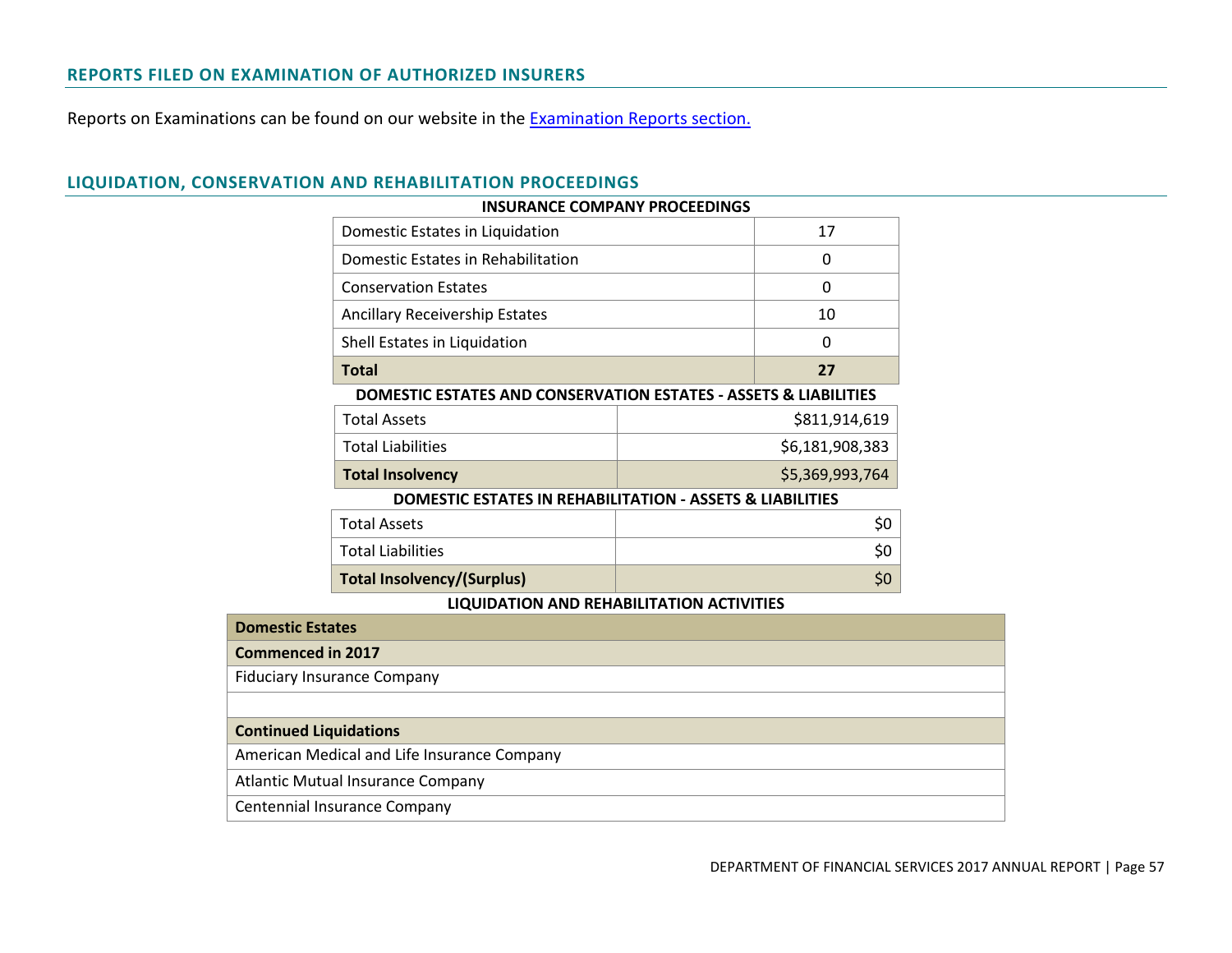| <b>Drivers Insurance Company</b>                    |
|-----------------------------------------------------|
| <b>Eveready Insurance Company</b>                   |
| Executive Life Insurance Company of New York        |
| <b>Fiduciary Insurance Company</b>                  |
| First Central Insurance Company                     |
| Frontier Insurance Company                          |
| Group Council Mutual Insurance Company              |
| Health Republic Insurance of New York, Corp.        |
| <b>Ideal Mutual Insurance Company</b>               |
| Midland Insurance Company                           |
| Professional Liability Insurance Company of America |
| Realm National Insurance Company                    |
| The Insurance Corporation of New York               |
| Union Indemnity Insurance Company of New York       |
| <b>Completed</b>                                    |
| Cosmopolitan Insurance Company                      |
| ICM Insurance Company                               |
| <b>Shell Estates</b>                                |
| <b>Commenced</b>                                    |
| None                                                |
| <b>Completed</b>                                    |
| None                                                |
| <b>Domestic Estates in Rehabilitation</b>           |
| <b>Commenced</b>                                    |
| None                                                |
| <b>Continued</b>                                    |
| None                                                |
| <b>Converted</b>                                    |
| None                                                |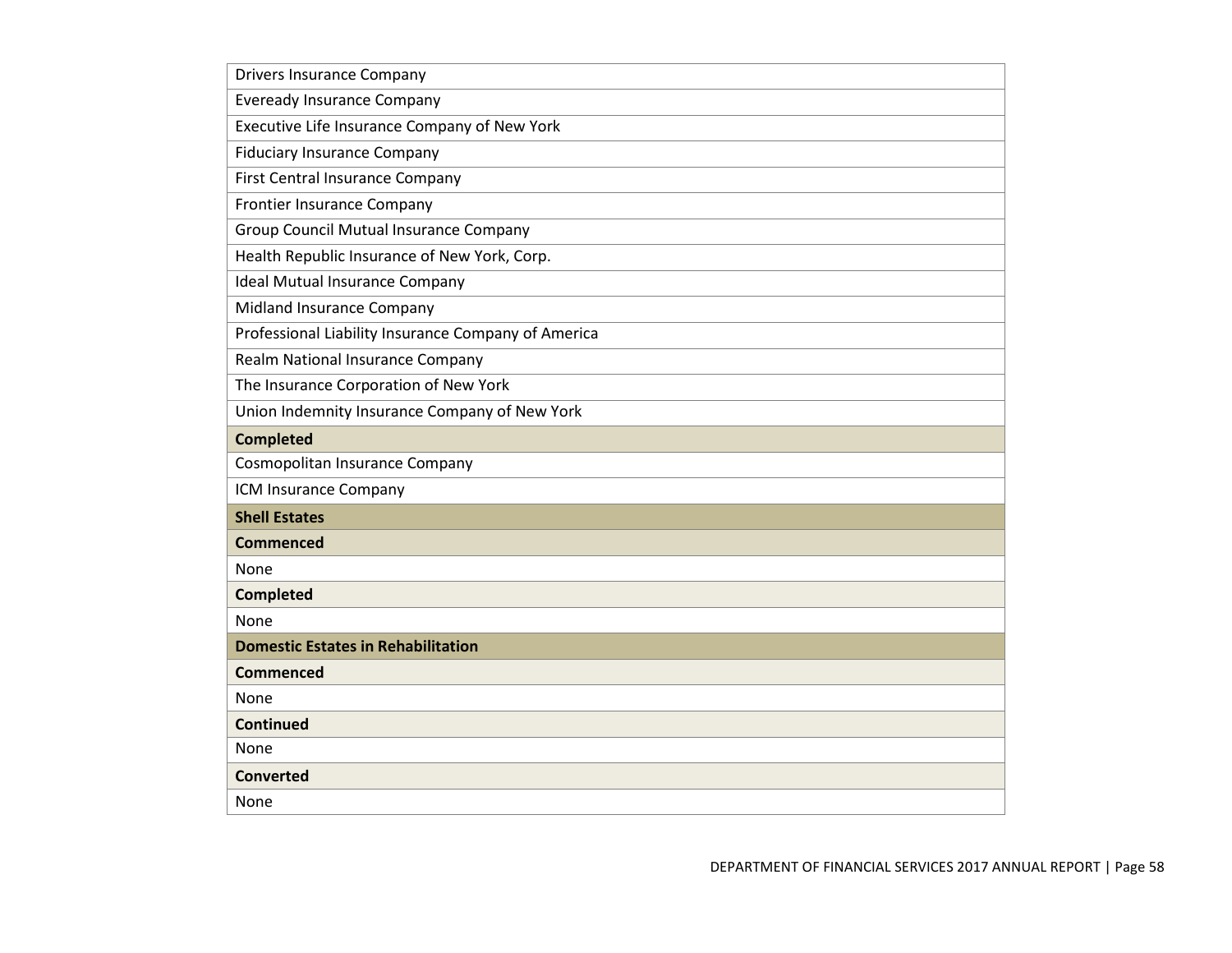| <b>Completed</b>                                |
|-------------------------------------------------|
| None                                            |
| <b>Ancillary Receiverships</b>                  |
| <b>Commenced</b>                                |
| CastlePoint Insurance Company                   |
| <b>Continued</b>                                |
| American Manufacturers Mutual Insurance Company |
| American Motorists Insurance Company            |
| CastlePoint Insurance Company                   |
| Eagle Insurance Company                         |
| Legion Insurance Company                        |
| Lincoln General Insurance Company               |
| <b>Lumbermens Mutual Casualty Company</b>       |
| Reliance Insurance Company                      |
| The Home Insurance Company                      |
| <b>Ullico Casualty Company</b>                  |
| <b>Completed</b>                                |
| American Mutual Liability Company               |
| American Mutual Insurance Company of Boston     |
| Lumbermen's Underwriting Alliance               |
| Villanova Insurance Company                     |
| <b>Conservations</b>                            |
| <b>Commenced</b>                                |
| None                                            |
| <b>Continued</b>                                |
| None                                            |
| <b>Completed</b>                                |
| None                                            |
| <b>Fraternal Benefit Societies</b>              |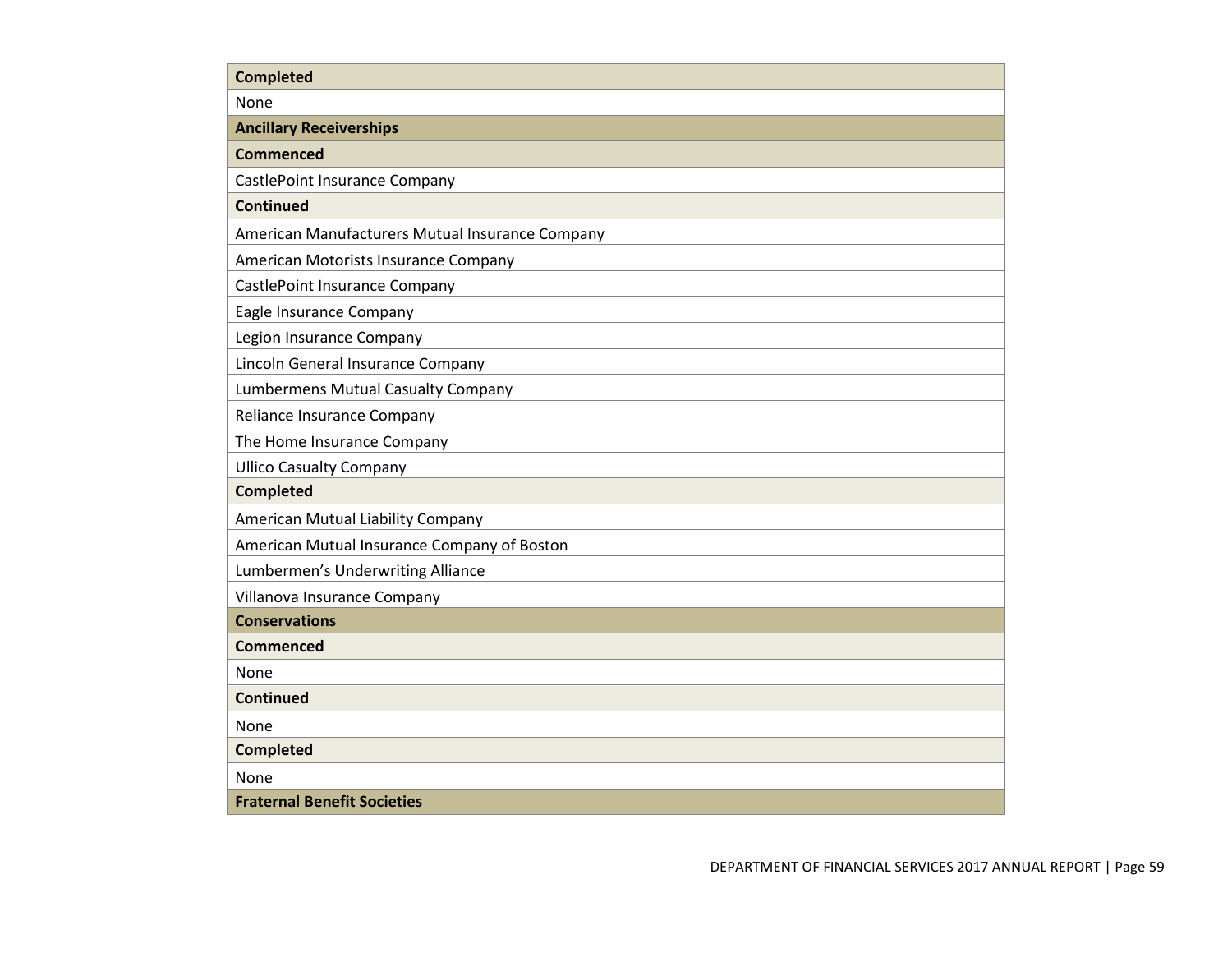| <b>Commenced</b>                                    |
|-----------------------------------------------------|
| Yamolintzer Friends, Inc.                           |
| Hochberg Family Circle, Inc.                        |
| Fedio Association, Inc                              |
| Ozorkower Benevolent Society, Inc.                  |
| Berdichever Independent Benevolent Association      |
| Bronx Hungarian Sick & Benevolent Society, Inc      |
| Zolotonosher Friends, Inc.                          |
| <b>Bukowiner Bessarabian Benevolent Assoicaiont</b> |
| <b>Continued</b>                                    |
| Berdichever Independent Benevolent Association      |
| Bronx Hungarian Sick & Benevolent Society, Inc      |
| <b>Bukowiner Bessarabian Benevolent Assoicaiont</b> |
| Chevra Kadisa Farmingdale, Inc.                     |
| Fedio Association, Inc                              |
| Hochberg Family Circle, Inc                         |
| <b>Illower Benevolent</b>                           |
| Independent Winitzer Leo Braunstein Kr. Unt. Verein |
| Ozorkower Benevolent Society, Inc.                  |
| Shidlover Young Mens Benevolent Association         |
| The Prusiner Charitable and Benevolent Association  |
| Yamonlinitzer Friends, Inc.                         |
| Zolotonosher Friends, Inc.                          |
| <b>Completed</b>                                    |
| Chevra Kadisha of Farmingdale, Inc.                 |
| Illower (A Town in Russia) Benevolent Society, Inc. |
| Independent Winitzer Leo Braunstein Kr Unt. Verein  |
| Shidlover Young Mens Benevolent Association         |
| The Prusiner Charitable and Benevolent Association  |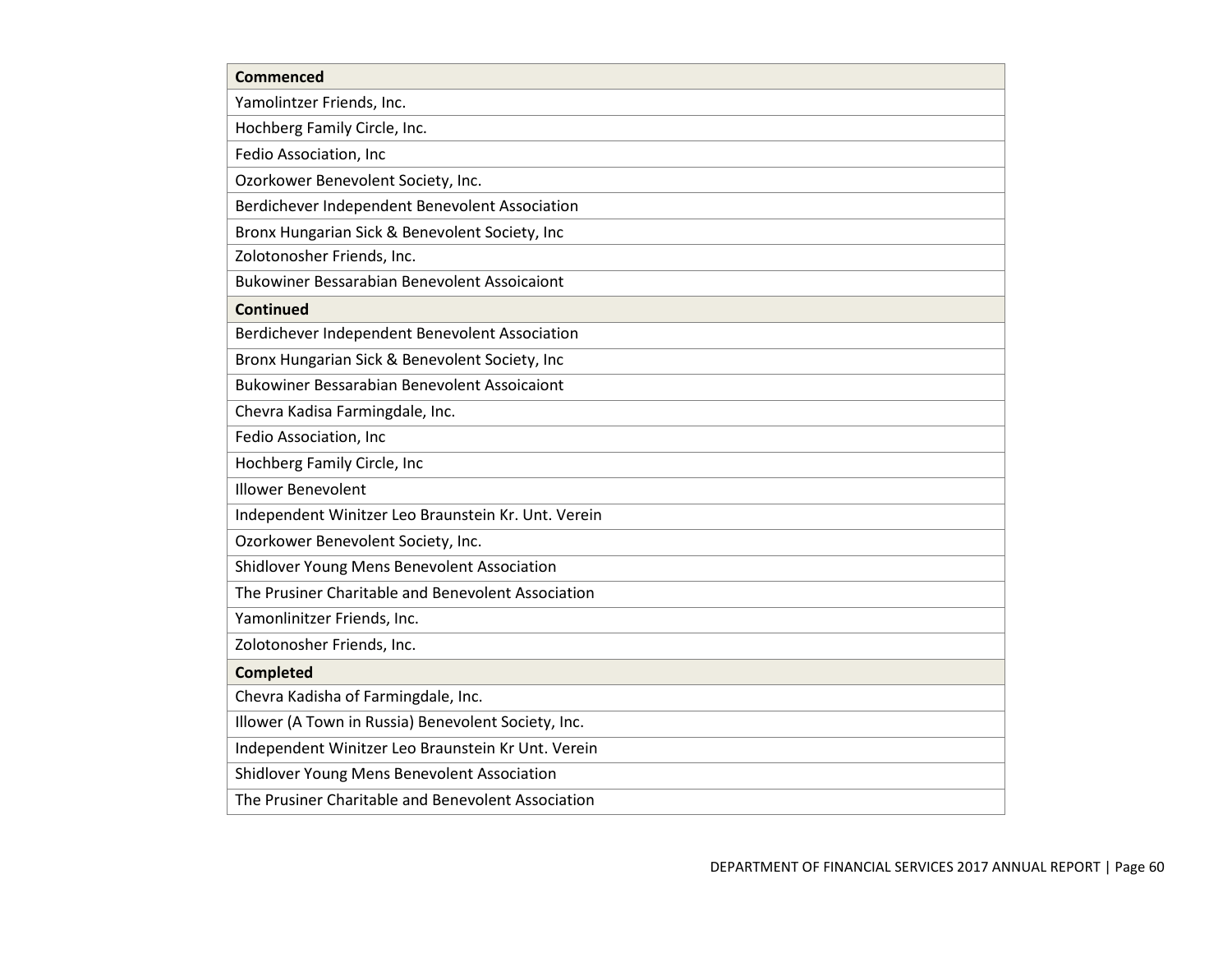# **PROPERTY/CASUALTY INSURANCE ENTITIES SUPERVISED BY THE DEPARTMENT 12/31/2017**

| <b>Class</b>                                                                                                                                          | <b>Number</b> |
|-------------------------------------------------------------------------------------------------------------------------------------------------------|---------------|
| Accredited Reinsurers (Property/Casualty)                                                                                                             | 83            |
| Advance Premium Co-Operative (Property/Casualty)                                                                                                      | 18            |
| Assessment Co-Operative (Property/Casualty)                                                                                                           | 22            |
| Associations, Pools, and Syndicates (including FAIR Plan)                                                                                             | 11            |
| Captive Insurers                                                                                                                                      | 58            |
| <b>Financial Guaranty Insurers</b>                                                                                                                    | 13            |
| <b>Mortgage Guaranty Insurers</b>                                                                                                                     | 24            |
| Stock and Mutual Property/Casualty Insurers (includes Eight)<br>United States Branches, Sixteen Reciprocal Insurers and two<br>State Insurance Funds) | 807           |
| <b>Risk Retention Groups</b>                                                                                                                          | 121           |
| Title Insurers (Including Two Accredited Reinsurers)                                                                                                  | 25            |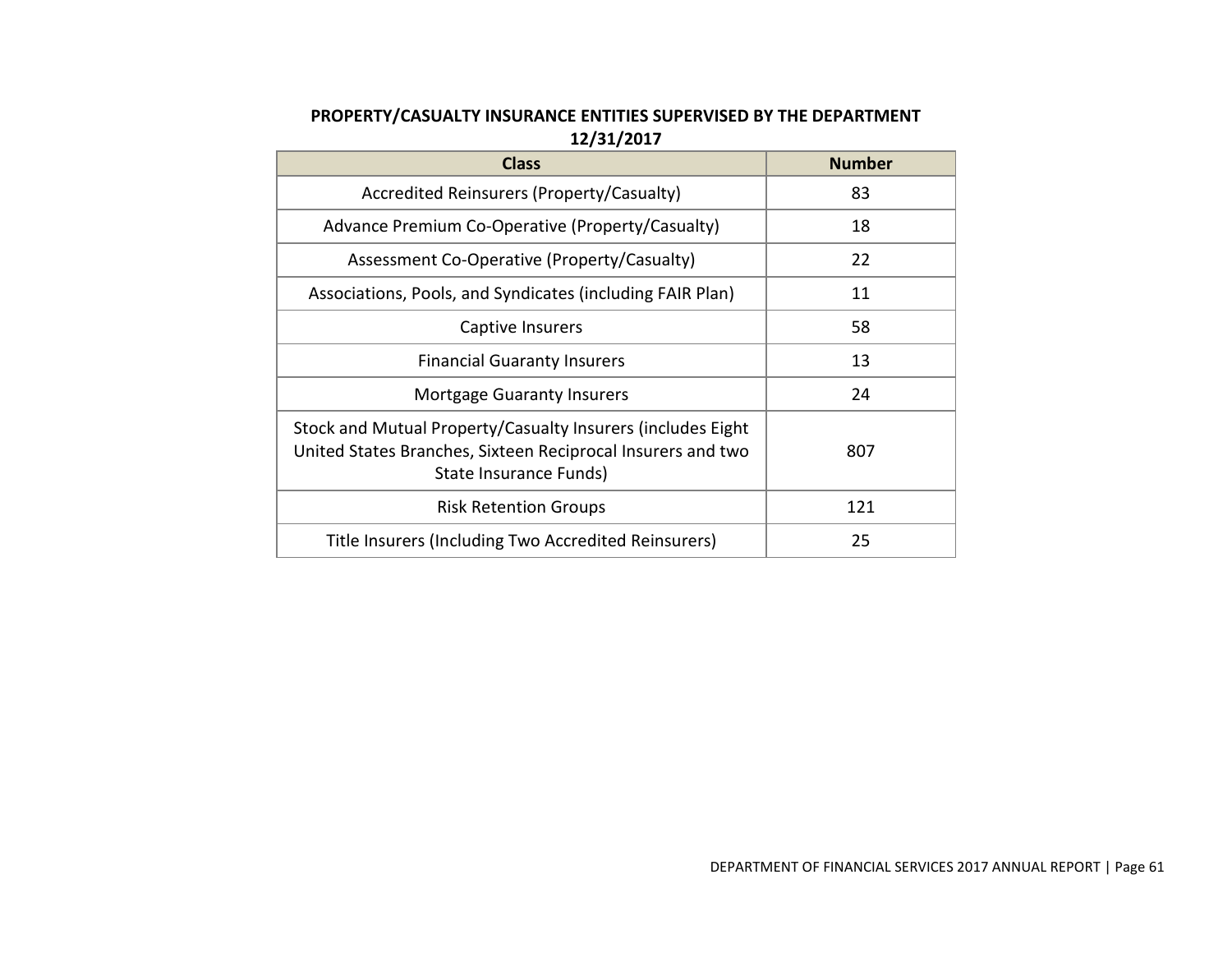#### **LICENSED PROPERTY/CASUALTY INSURER SELECTED DATA 2013-**

**2016 2016 2015 2014 2013 Stock Companies** Number of Insurers 237 739 746 746 **Dollars in Millions** Net Premiums Written  $\vert$  \$284,822  $\vert$  \$279,295  $\vert$  \$260,710  $\vert$  \$272,826 Admitted Assets 1,022,692 1989,178 970,596 970,596 Unearned Premium & dirica Fremanica (1990,607 | 508,540 | 495,778 | 502,233<br>Loss Reserves Other Liabilities 129,083 117,383 111,804 110,270 Capital | 3,938 | 3,942 | 3,972 | 3,980 Surplus to Policyholders | 373,002 | 363,255 | 363,015 | 350,033  **Mutual Companies** Number of Insurers 1 66 66 67 57 67 67 67 67 67  **Dollars in Millions** Net Premiums Written  $\vert$  \$98,895  $\vert$  \$93,996  $\vert$  \$89,684  $\vert$  \$86,179 Admitted Assets | \$347,098 | 328,753 | 320,386 | 302,771 Unearned Premium & dinca Fremanica (\* 118,767 118,767 113,883 109,379 kos Reserves Other Liabilities | \$40,855 | 37,693 | 42,039 | 38,302 Surplus to Policyholders \$182,416 172,293 164,464 155,090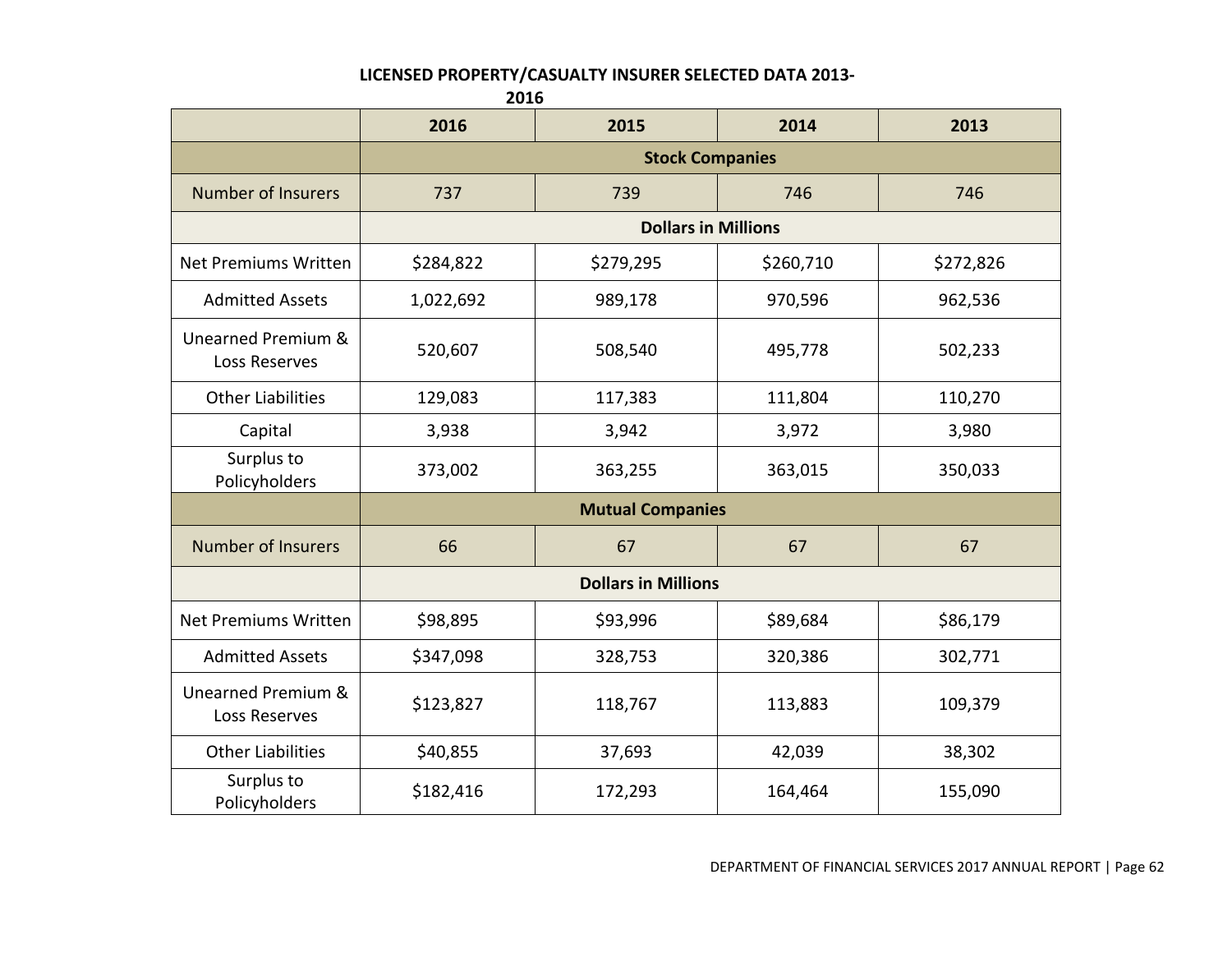### **PROPERTY/CASUALTY NET PREMIUMS WRITTEN**

|                                            | <b>Stock Companies</b>                |                                   | <b>Mutual Companies</b>                          |                            |                                                                     |           |                                                         |
|--------------------------------------------|---------------------------------------|-----------------------------------|--------------------------------------------------|----------------------------|---------------------------------------------------------------------|-----------|---------------------------------------------------------|
| <b>Number of</b><br><b>Companies</b>       | <b>Net Premiums</b><br><b>Written</b> | Surplus/<br><b>Policy-holders</b> | <b>Ratio of</b><br><b>Premiums</b><br>to Surplus | No. of<br><b>Companies</b> | Surplus/<br><b>Net Premiums</b><br>Written<br><b>Policy-holders</b> |           | <b>Ratio of</b><br><b>Premiums to</b><br><b>Surplus</b> |
|                                            |                                       | <b>Dollars in Millions</b>        |                                                  |                            | <b>Dollars in Millions</b>                                          |           |                                                         |
| 737                                        | \$284,822                             | \$373,002                         | 0.76                                             | 66                         | \$98,895                                                            | \$182,416 | 0.54                                                    |
| Aggregate Writings (in Billions): \$383.72 |                                       |                                   |                                                  |                            |                                                                     |           |                                                         |
| % in Stock: 74.23%                         |                                       |                                   |                                                  |                            |                                                                     |           |                                                         |

# **PROPERTY/CASUALTY INSURER DIRECT PREMIUMS WRITTEN 2012-2016**

| <b>Property/Casualty Lines</b>                        |          |          |                            |          |          |           | <b>Percentage Change</b> |
|-------------------------------------------------------|----------|----------|----------------------------|----------|----------|-----------|--------------------------|
|                                                       |          |          | <b>Dollars in Millions</b> |          |          |           |                          |
|                                                       | 2012     | 2013     | 2014                       | 2015     | 2016     | 2012-2016 | 2015-2016                |
| All Premiums Written                                  | \$35,907 | \$38,005 | \$39,294                   | \$40,558 | \$41,993 | 17%       | 3.54%                    |
| Private Passenger Auto                                | 10,811   | 11,112   | 11,482                     | 11,945   | 12,634   | 17%       | 5.77%                    |
| <b>Bodily Injury and Property</b><br>Damage Liability | 7,279    | 7,399    | 7,547                      | 7,724    | 8,099    | 11%       | 4.84%                    |
| Comprehensive and                                     | 3,532    | 3,713    | 3,934                      | 4,220    | 4,535    | 28%       | 7.47%                    |
| <b>Commercial Auto</b>                                | 1,826    | 1,962    | 2,102                      | 2,200    | 2,370    | 30%       | 7.73%                    |
| General (Other) Liability                             | 4,466    | 4,978    | 5,314                      | 5,710    | 5,830    | 31%       | 2.10%                    |
| <b>Commercial Multi-Peril</b>                         | 3,249    | 3,488    | 3,614                      | 3,592    | 3,659    | 13%       | 1.88%                    |
| Workers' Compensation                                 | 4,755    | 5,191    | 5,261                      | 5,524    | 5,894    | 24%       | 6.70%                    |
| Homeowners' Multi-Peril                               | 4,704    | 4,902    | 5,086                      | 5,196    | 5,224    | 11%       | 0.55%                    |
| <b>Medical Malpractice</b>                            | 1,354    | 1,365    | 1,317                      | 1,168    | 1,092    | $-19%$    | $-6.49%$                 |
| <b>Inland Marine</b>                                  | 1,139    | 1,262    | 1,370                      | 1,467    | 1,480    | 30%       | 0.90%                    |
| Ocean Marine                                          | 445      | 444      | 452                        | 405      | 394      | $-12%$    | $-2.87%$                 |
| <b>Fidelity and Surety</b>                            | 442      | 483      | 482                        | 512      | 538      | 22%       | 5.14%                    |
| <b>Accident and Health</b>                            | 387      | 421      | 419                        | 404      | 427      | 10%       | 5.68%                    |
| Fire                                                  | 564      | 600      | 638                        | 610      | 643      | 14%       | 5.37%                    |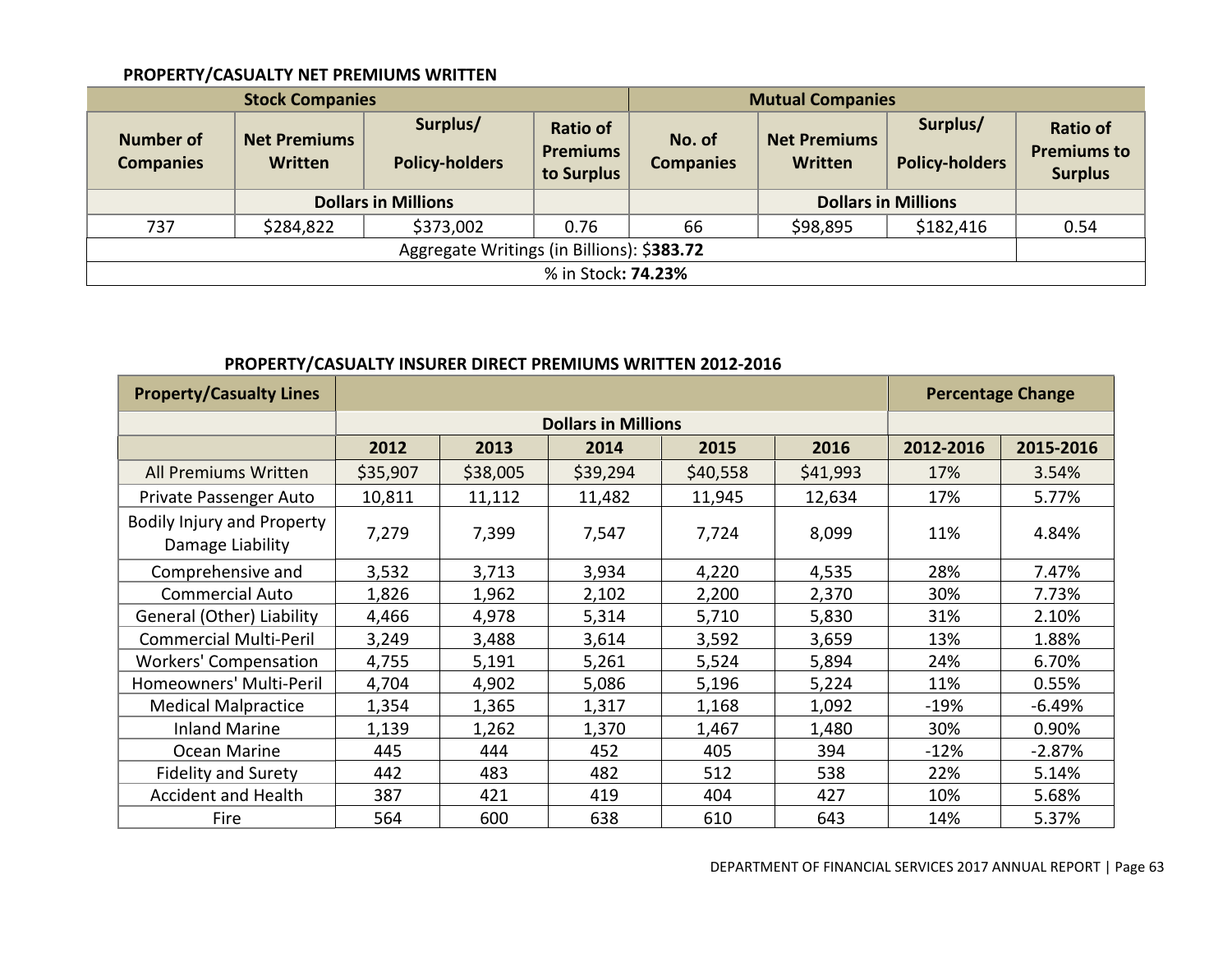| <b>Product Liability</b>    | 135 | 152 | 180 | 232 | 221 | 64%    | -4.60%    |
|-----------------------------|-----|-----|-----|-----|-----|--------|-----------|
| <b>Financial Guaranty</b>   | 431 | 375 | 255 | 227 | 209 | $-52%$ | $-7.89%$  |
| <b>Mortgage Guaranty</b>    | 177 | 184 | 172 | 170 | 168 | $-5%$  | $-0.77%$  |
| <b>Allied Lines</b>         | 366 | 386 | 408 | 457 | 445 | 22%    | $-2.58%$  |
| Aircraft                    | 47  | 57  | 51  | 59  | 42  | $-11%$ | $-29.77%$ |
| <b>Boiler and Machinery</b> | 84  | 87  | 91  | 103 | 107 | 27%    | 3.92%     |
| Credit                      | 152 | 140 | 146 | 149 | 174 | 14%    | 16.43%    |
| <b>Burglary and Theft</b>   | 23  | 26  | 28  | 30  | 31  | 34%    | 3.32%     |
| All Other                   | 349 | 391 | 426 | 399 | 410 | 17%    | 2.80%     |

### **FINANCIAL GUARANTY INSURERS SELECTED DATA**

|                                     | 2016      | 2015                       | 2014        | 2013        |
|-------------------------------------|-----------|----------------------------|-------------|-------------|
| <b>Number of Companies</b>          | 13        | 13                         | 15          | 15          |
|                                     |           | <b>Dollars in Millions</b> |             |             |
| Exposure                            | \$728,148 | \$955,439                  | \$1,219,632 | \$1,481,807 |
| Net premiums written                | 360       | 395                        | 478         | 706         |
| Admitted assets                     | 27,591    | 27,497                     | 30,300      | 31,458      |
| Unearned premium & loss<br>reserves | 8,594     | 9,230                      | 11,249      | 12,309      |
| Other liabilities                   | 6,372     | 6,973                      | 7,218       | 7,704       |
| Capital                             | 1,037     | 1,037                      | 1,070       | 1,067       |
| Surplus to policyholders            | 12,625    | 11,743                     | 11,833      | 11,445      |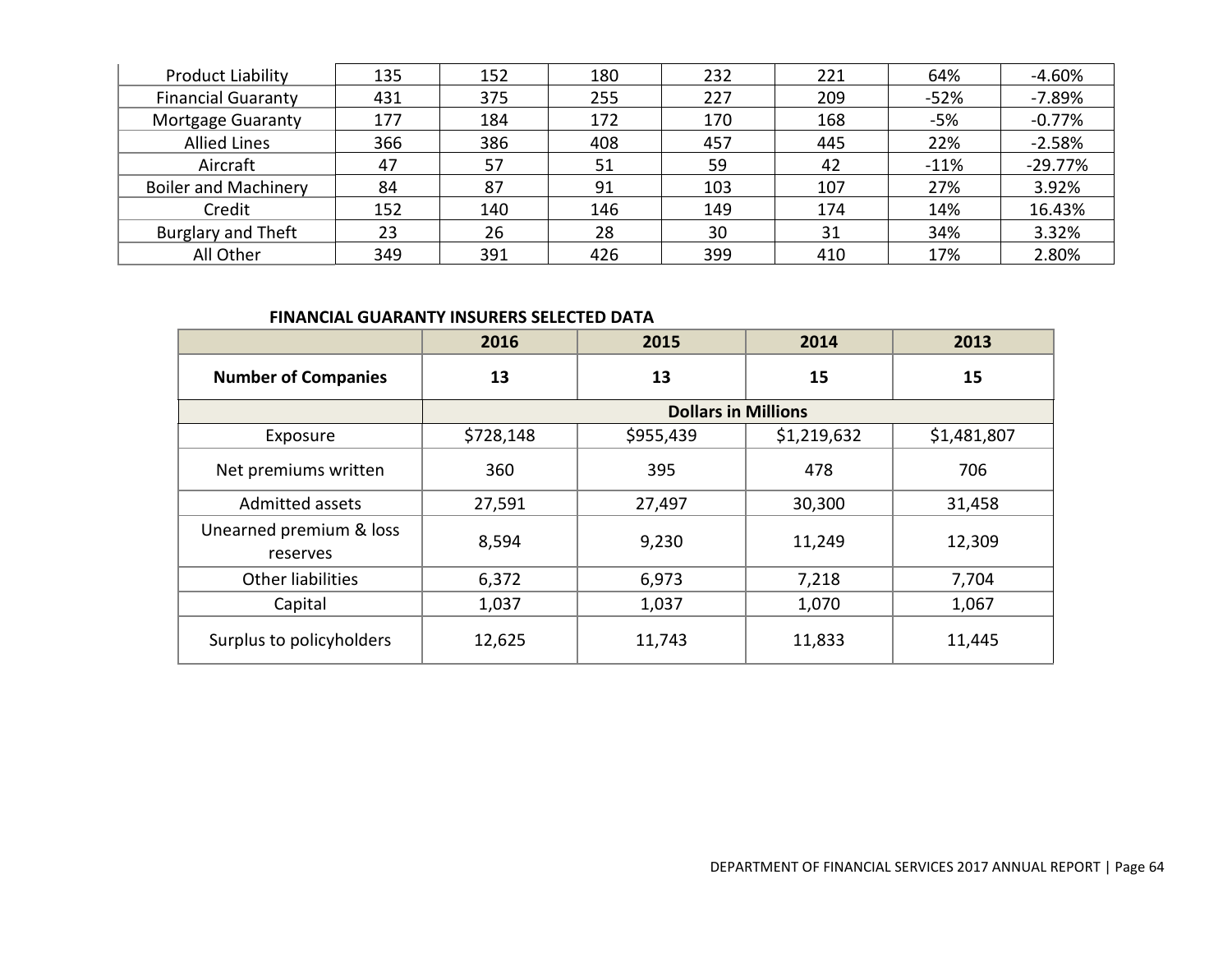| MORTGAGE GUARANTY INSURERS SELECTED ANNUAL STATEMENT DATA |         |                            |         |         |
|-----------------------------------------------------------|---------|----------------------------|---------|---------|
|                                                           | 2016    | 2015                       | 2014    | 2013    |
| <b>Number of companies</b>                                | 24      | 24                         | 28      | 28      |
|                                                           |         | <b>Dollars in Millions</b> |         |         |
| Net premiums written                                      | \$3,607 | \$3,785                    | \$3,649 | \$3,821 |
| <b>Admitted Assets</b>                                    | 19,596  | 19,168                     | 19,001  | 19,101  |
| Unearned premium & loss<br>reserves                       | 7,046   | 8,356                      | 10,027  | 12,025  |
| <b>Other liabilities</b>                                  | 6,835   | 4,723                      | 2,694   | 1,386   |
| Capital                                                   | 67      | 67                         | 78      | 77      |
| Surplus                                                   | 5,715   | 6,089                      | 6,280   | 5,690   |

| <b>MORTGAGE GUARANTY INSURERS NET PREMIUMS WRITTEN AND SURPLUS</b>                         |  |  |  |  |  |
|--------------------------------------------------------------------------------------------|--|--|--|--|--|
| <b>Surplus to Policyholders</b><br><b>Ratio of Premiums</b><br><b>Net Premiums Written</b> |  |  |  |  |  |
| (End of Year)<br>(During Year)<br>to Surplus                                               |  |  |  |  |  |
| <b>Dollars in Millions</b>                                                                 |  |  |  |  |  |
| 0.63<br>\$3,607<br>5,715                                                                   |  |  |  |  |  |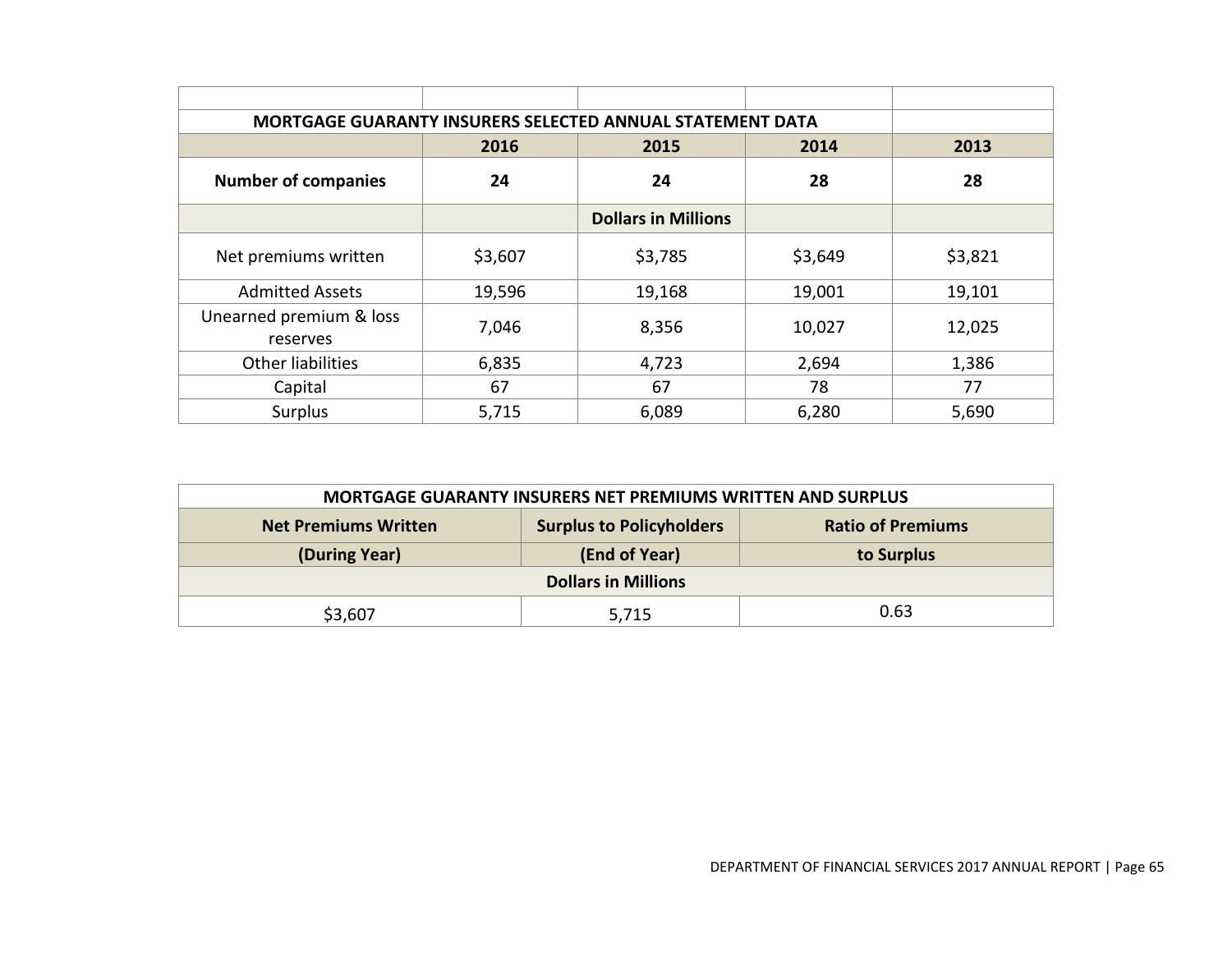### **TITLE INSURANCE COMPANIES SELECTED**

**DATA**

|                            | 2016                       | 2015     | 2014    | 2013     |
|----------------------------|----------------------------|----------|---------|----------|
| <b>Number of Companies</b> | 23                         | 23       | 23      | 23       |
|                            | <b>Dollars in Millions</b> |          |         |          |
| Net premiums written       | \$11,888                   | \$10,869 | \$9,317 | \$10,570 |
| Admitted assets            | 8,600                      | 7,890    | 7,672   | 7,638    |
| Liabilities                | 4,657                      | 4,310    | 4,198   | 4,253    |
| Capital                    | 408                        | 408      | 410     | 404      |
| Surplus                    | 3,943                      | 3,581    | 3,474   | 3,386    |

### **ADVANCE PREMIUM AND ASSESSMENT CORPORATIONS SELECTED DATA**

| 2016                       | <b>Total</b>               | <b>Advance Premium</b><br><b>Corporations</b> | <b>Assessment</b><br><b>Corporations</b> |  |
|----------------------------|----------------------------|-----------------------------------------------|------------------------------------------|--|
| <b>Number of companies</b> | 38                         | 16                                            | 22                                       |  |
|                            | <b>Dollars in Millions</b> |                                               |                                          |  |
| Total assets               | \$3,045                    | \$2,550                                       | \$495                                    |  |
| Net premiums written       | 1,058                      | 902                                           | 156                                      |  |
| Surplus funds              | 1,614                      | 1,299                                         | 315                                      |  |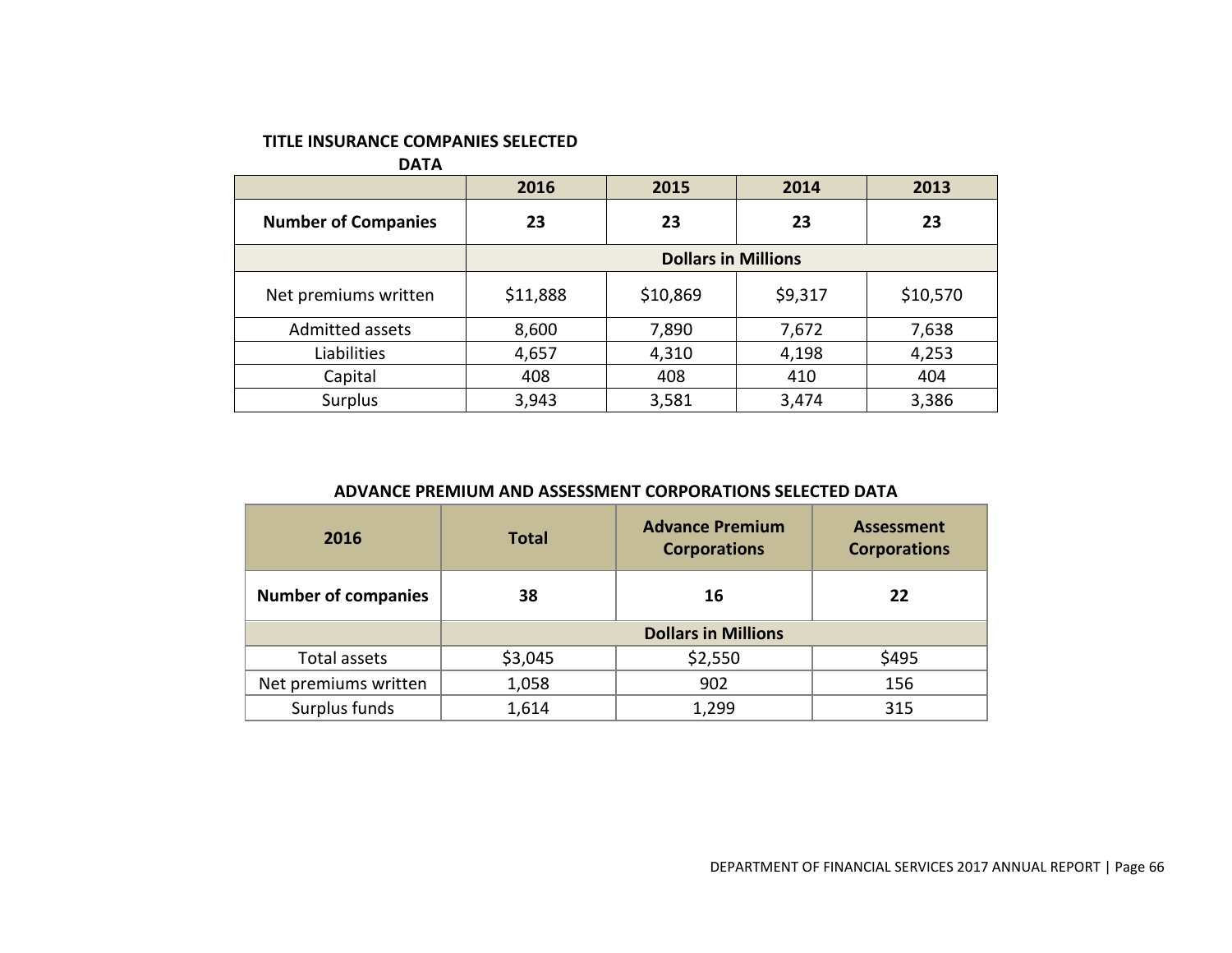#### **HEALTH INSURANCE ASSETS, LIABILITIES AND PREMIUMS WRITTEN**

|                                                                           | <b>Assets</b> | <b>Liabilities</b>          | <b>Premiums Written in New York</b> |
|---------------------------------------------------------------------------|---------------|-----------------------------|-------------------------------------|
|                                                                           |               | <b>Dollars in Thousands</b> |                                     |
| Continuing Care Retirement Community (CCRC) <sup>1</sup>                  | \$1,160,921   | \$1,603,855                 | n/a (see note below)                |
| Article 42 Insurer                                                        | 28,380,639    | 17,086,497                  | \$13,749,781                        |
| Article 43 Corporation                                                    | 7,184,355     | 4,020,946                   | 15,939,121                          |
| HMO                                                                       | 5,722,822     | 2,883,866                   | 16,277,132                          |
| Health<br>Municipal-Cooperative<br>Benefit<br>Plans<br>(MCH) <sup>2</sup> | 421,304       | 203,156                     | 789,583                             |
| Self-Funded Student Health Plans <sup>3</sup>                             | 50,759        | 38,712                      | 29,421                              |
| <b>Total</b>                                                              | \$42,920,800  | \$25,837,031                | \$46,785,039                        |

 $1$  Numbers for CCRCs as of 2016. 2017 statements for CCRCs are due April 30th. CCRCs do not have premiums. Residents pay a monthly fee.

<sup>2</sup> MCH statements are due 120 days after the end of their fiscal year.

<sup>3</sup> Self-Funded Student Health Plan statements are due 120 days after the end of their fiscal year.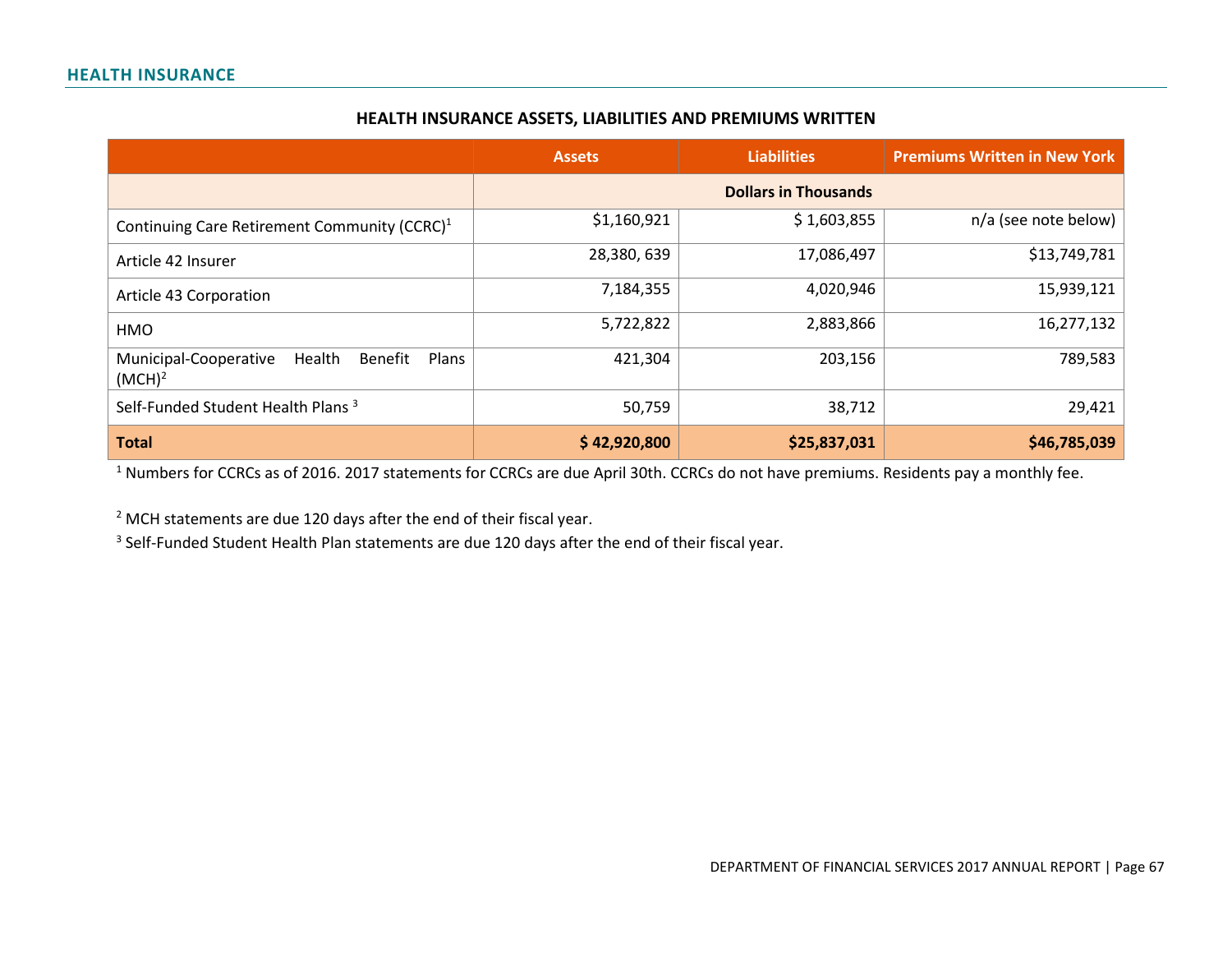### **CHANGES IN AUTHORIZED INSURERS**

| <b>Life Insurance Companies</b>                                                                                                      | <b>Date</b> |
|--------------------------------------------------------------------------------------------------------------------------------------|-------------|
| <b>Domestic Company Licensed</b>                                                                                                     |             |
| Assurity Life Insurance Company of New York, Albany, NY                                                                              | Apr. 4      |
|                                                                                                                                      |             |
| <b>Merger Filed</b>                                                                                                                  |             |
| Security Health Insurance Company of America, New York, Inc. (Accident and Health) into Ameritas Life Insurance Corp. of New<br>York | Sept. 30    |
|                                                                                                                                      |             |
| <b>Redomestication Filed</b>                                                                                                         |             |
| Sun Life and Health Insurance Company (from Connecticut to Michigan)                                                                 | Aug. 1      |
|                                                                                                                                      |             |
| Liquidation                                                                                                                          |             |
| American Medical and Life Insurance Company                                                                                          | Dec. 21     |
|                                                                                                                                      |             |
| <b>Redomestication Filed</b>                                                                                                         |             |
| Sun Life and Health Insurance Company (from Connecticut to Michigan)                                                                 | Aug. 1      |
|                                                                                                                                      |             |
| Health Insurance and Other Health Related Risk Bearing Entities                                                                      |             |
| <b>Newly Licensed</b>                                                                                                                |             |
| University of Rochester Student Health Plan (IHE)                                                                                    | April 21    |
| Spartan Plan NY, Inc. (HMO)                                                                                                          | April 27    |
| Rochester Area School Health Plan II Municipal Cooperative Health Benefit Plan (MCH)                                                 | December 29 |
|                                                                                                                                      |             |
| <b>Mergers</b>                                                                                                                       |             |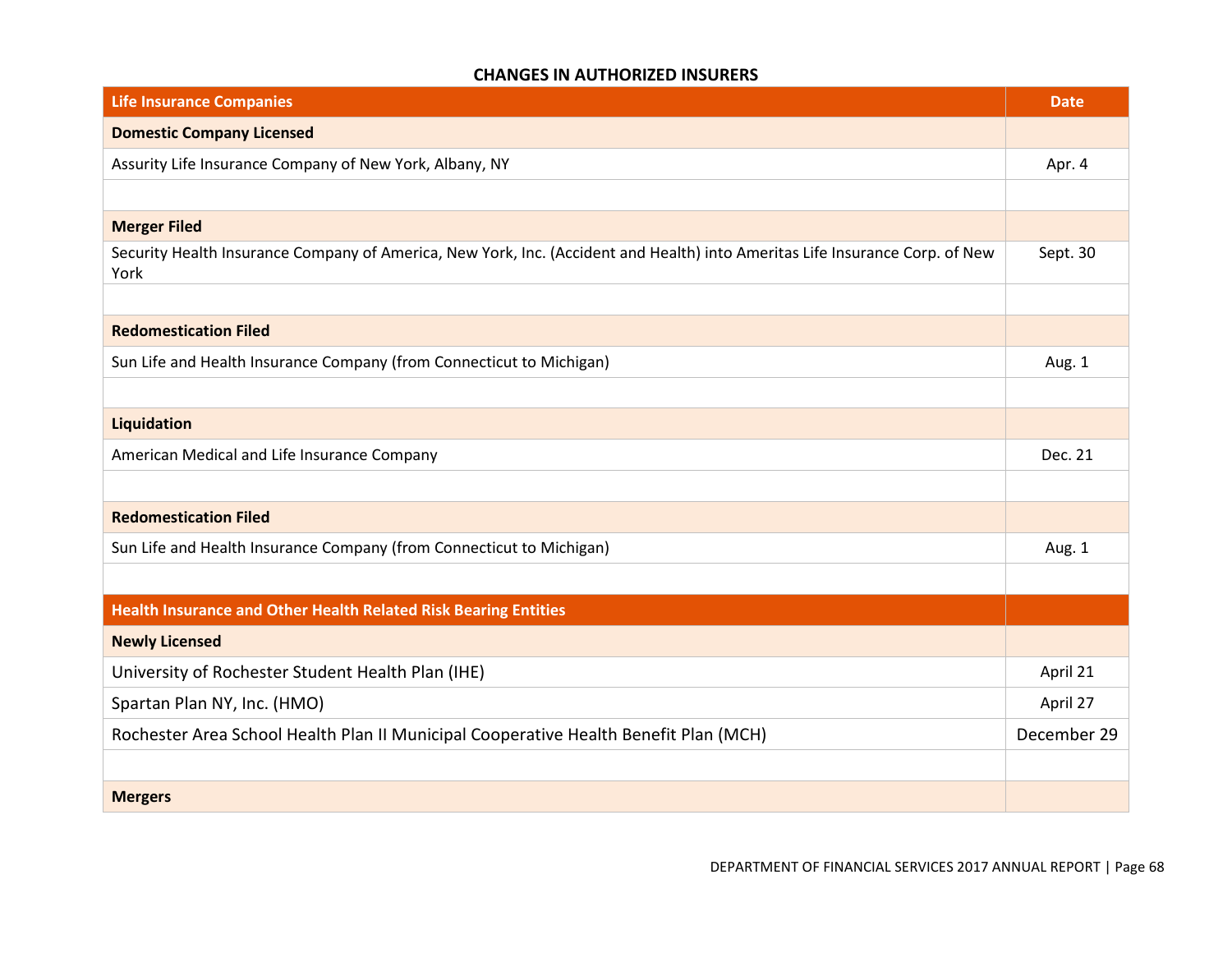| Health Net Insurance of New York, Inc. merged with and into UnitedHealthcare Insurance Company of New York                                  | May 10      |
|---------------------------------------------------------------------------------------------------------------------------------------------|-------------|
| Senior Health Partners, Inc. (MLT) merged with and into HealthFirst PHSP, Inc. (PHS)                                                        | December 22 |
| Heritage Health Systems of New York, Inc. (HMO) merged with and into Wellcare of New York, Inc (PHS)                                        | December 31 |
|                                                                                                                                             |             |
| <b>Name Changes</b>                                                                                                                         |             |
| "Today's Options of New York, Inc." to "Molina Healthcare of New York, Inc. D/B/A Molina Healthcare" (PHS)                                  | January 18  |
| "Commercial Travelers Mutual Insurance Company" to "Commercial Travelers Insurance Company"                                                 | May 1       |
| "Commercial Travelers Insurance Company" to "Commercial Travelers Life Insurance Company"                                                   | June 30     |
| "Renaissance Health Insurance Company of New York" to "Renaissance Life & Health Insurance Company of New<br>York"                          | December 18 |
|                                                                                                                                             |             |
| <b>Demutualization</b>                                                                                                                      |             |
| Commercial Travelers Mutual Insurance Company converted from a mutual health insurance company<br>to a stock health insurance company       | May 1       |
|                                                                                                                                             |             |
| <b>Changes in Organization Type</b>                                                                                                         |             |
| Commercial Travelers Insurance Company (Accident and Health) to Commercial Travelers Life Insurance Company<br>(Life)                       | June 30     |
| Renaissance Health Insurance Company of New York (Accident and Health) to Renaissance Life & Health Insurance<br>Company of New York (Life) | December 18 |
|                                                                                                                                             |             |
| <b>Changes in By-Laws</b>                                                                                                                   |             |
| MedAmerica Insurance Company of New York                                                                                                    | March 16    |
| Delta Dental of New York, Inc.                                                                                                              | March 17    |
| Excellus Health Plan, Inc.                                                                                                                  | March 31    |
| Independent Health Association, Inc.                                                                                                        | April 5     |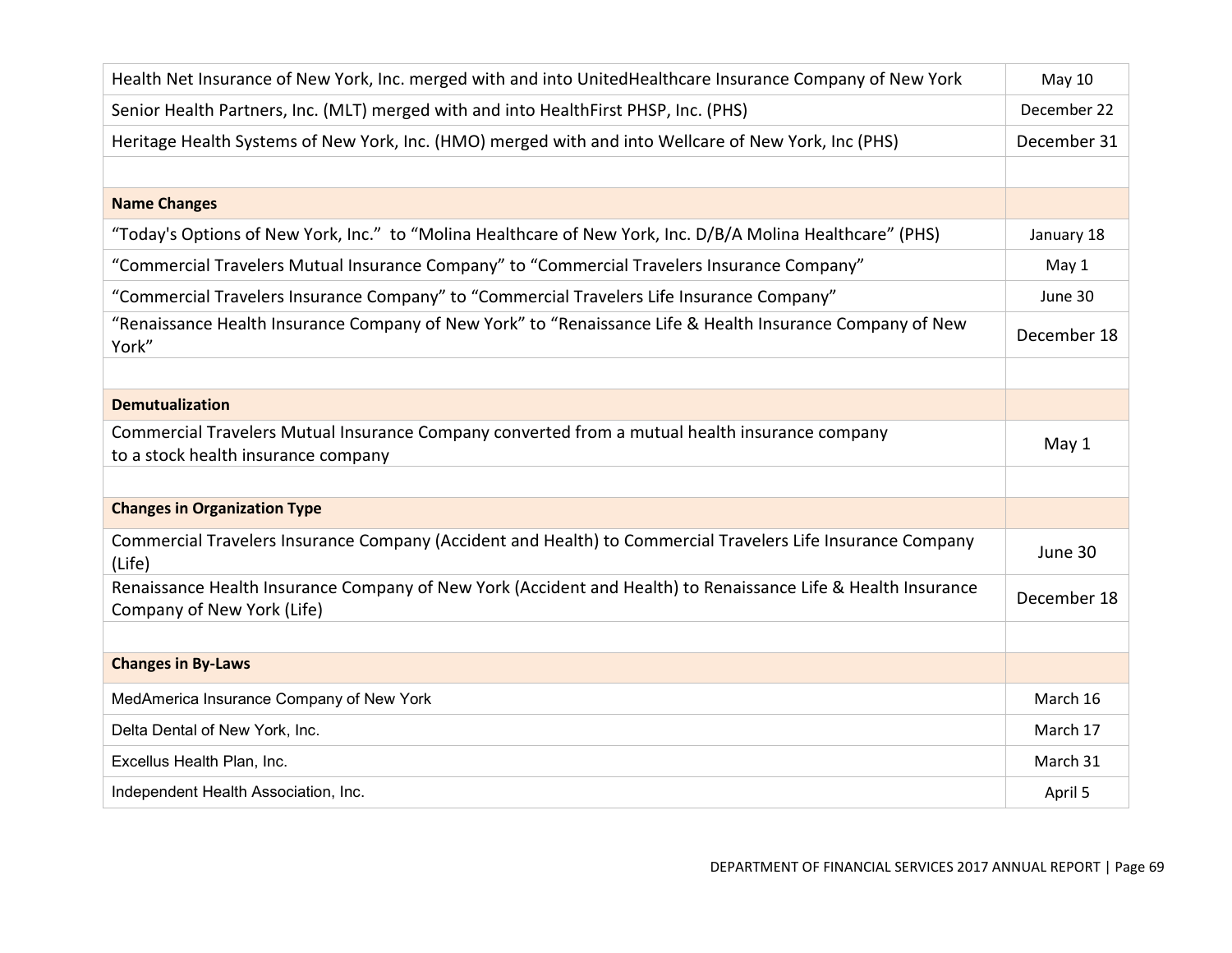| Group Health Incorporated                                        | June 21      |
|------------------------------------------------------------------|--------------|
| Health Insurance Plan of Greater New York                        | June 21      |
| Independent Health Benefits Corporation                          | June 21      |
| Delta Dental Insurance Company                                   | June 27      |
| Healthnow New York Inc.                                          | September 14 |
|                                                                  |              |
| <b>Change in Articles of Incorporation and By-Laws</b>           |              |
| Physicians Mutual Insurance Company                              | January 10   |
|                                                                  |              |
| Surrendered License and Withdrew from doing business in New York |              |
| Care Improvement Plus of Texas Insurance Company                 | July 6       |
|                                                                  |              |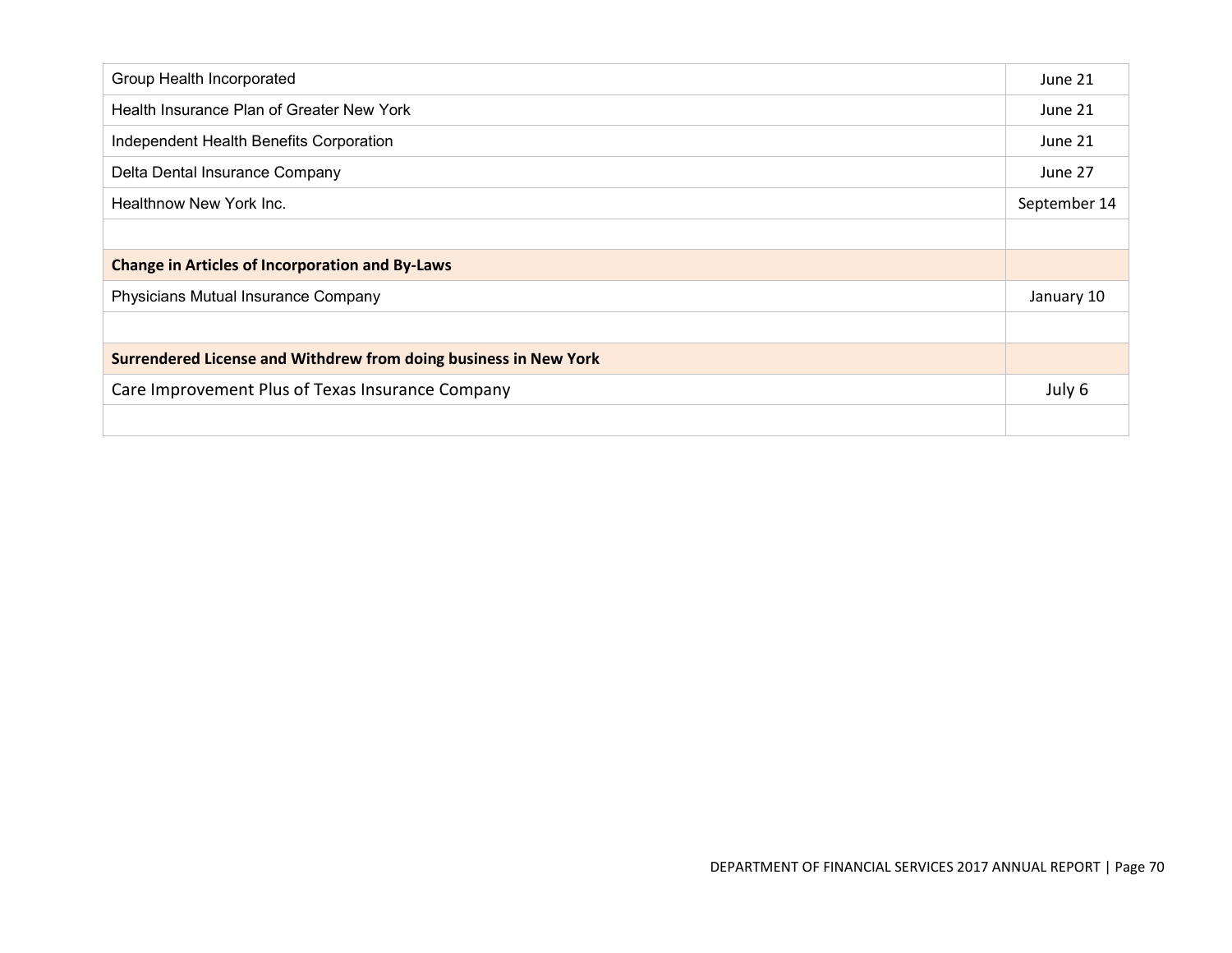| <b>Type</b>                        | <b>Number</b> |
|------------------------------------|---------------|
| Life - New York                    | 82            |
| $Life - Other States$              | 51            |
| <b>Accredited Reinsurers</b>       | 25            |
| Fraternals – New York              | 3             |
| Fraternals - Other States          | 30            |
| Fraternals - Canadian, U.S. Branch | 1             |
| <b>Charitable Annuities</b>        | 381           |
| <b>Retirement Systems</b>          | 21            |
| Life Settlement Providers          | 23            |
| <b>Welfare Funds</b>               | 22            |
| <b>Certified Reinsurers</b>        | 11            |
| <b>Total</b>                       | 650           |

#### **LIFE INSURANCE COMPANIES REGULATED BY THE DEPARTMENT**

### **LIFE INSURANCE COMPANY ADMITTED ASSETS**

|                            | 2016                       | 2015      | 2011      | 2006      |
|----------------------------|----------------------------|-----------|-----------|-----------|
|                            | <b>Dollars in Billions</b> |           |           |           |
| <b>Total</b>               | \$3,072.3                  | \$2,987.5 | \$2,589.0 | \$2,374.3 |
| Percent Increase From 2006 | 29.4%                      | 25.8%     | 9.0%      |           |
| <b>Type of Asset</b>       |                            |           |           |           |
| <b>Bonds</b>               | \$1,259.1                  | \$1,210.0 | \$1,125.6 | \$1,009.1 |
| <b>Stocks</b>              | 64.2                       | 58.5      | 61.7      | 84.2      |
| Mortgage Loans             | 240.9                      | 228.7     | 182.2     | 174.7     |
| <b>Real Estate</b>         | 12.6                       | 11.5      | 10.9      | 12.0      |
| Policy Loans/Liens         | 71.3                       | 70.7      | 69.2      | 59.6      |
| Short-Term Holdings        | 13.5                       | 16.0      | 21.1      | 13.7      |
| Other                      | 1,410.7                    | 1,391.7   | 1,118.2   | 1,021.0   |

Note: Detail may not add to totals due to rounding.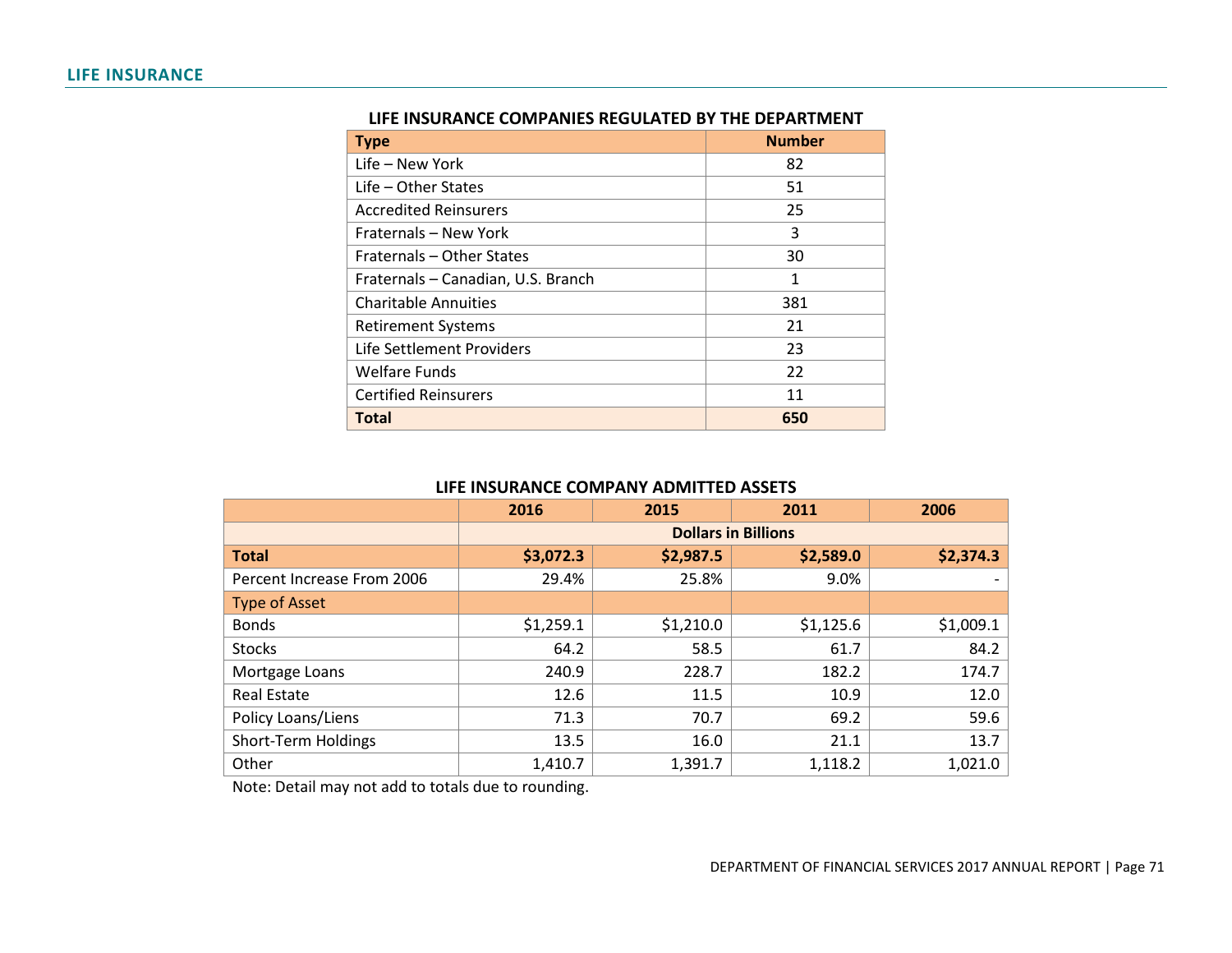#### **LIFE INSURER ASSETS, LIABILITIES, CAPITAL & SURPLUS**

|                   | 2016                       | 2015      |  |  |
|-------------------|----------------------------|-----------|--|--|
|                   | <b>Dollars in Billions</b> |           |  |  |
| Assets            | \$3,072.3                  | \$2,987.5 |  |  |
| Liabilities       | 2,875.7                    | 2,790.4   |  |  |
| Capital & Surplus | 196.6                      | 197       |  |  |

# **TOTAL LIFE INSURANCE IN FORCE (COMPANIES LICENSED IN NEW YORK STATE)**

|                                 | 2016                       | 2015       | 2011       | 2006       |
|---------------------------------|----------------------------|------------|------------|------------|
|                                 | <b>Dollars in Billions</b> |            |            |            |
| <b>Total Insurance In Force</b> | \$17,406.6                 | \$16,745.0 | \$14,579.7 | \$12,254.4 |
| Percent increase from 2006      | 42.0%                      | 36.6%      | 19.0%      |            |
|                                 |                            |            |            |            |
| <b>Type of Business</b>         | <b>Dollars in Billions</b> |            |            |            |
| Ordinary                        | \$9,230.8                  | \$8,906.6  | \$7,886.2  | \$6,574.2  |
| Group                           | 8,147.4                    | 7,809.7    | 6,658.4    | 5,626.7    |
| Credit                          | 24.3                       | 24.5       | 29.5       | 47.5       |
| Industrial                      | 4.0                        | 4.1        | 5.6        | $6.0\,$    |

### **LIFE INSURANCE IN FORCE IN THE STATE OF NEW YORK**

|                            | 2016                       | 2015      | 2011      | 2006      |
|----------------------------|----------------------------|-----------|-----------|-----------|
|                            | <b>Dollars in Billions</b> |           |           |           |
| <b>Total</b>               | \$2,176.0                  | \$2,110.3 | \$1,934.7 | \$1,767.8 |
| Percent increase from 2006 | 23.1%                      | 19.4%     | 9.4%      |           |
| <b>Class of Business</b>   |                            |           |           |           |
| Ordinary                   | \$1,476.7                  | \$1,441.5 | \$1,287.9 | \$1,065.4 |
| Group                      | 694.3                      | 663.9     | 642.0     | 695.1     |
| Credit                     | 4.6                        | 4.7       | 4.4       | 6.8       |
| Industrial                 | 0.3                        | 0.3       | 0.5       | 0.6       |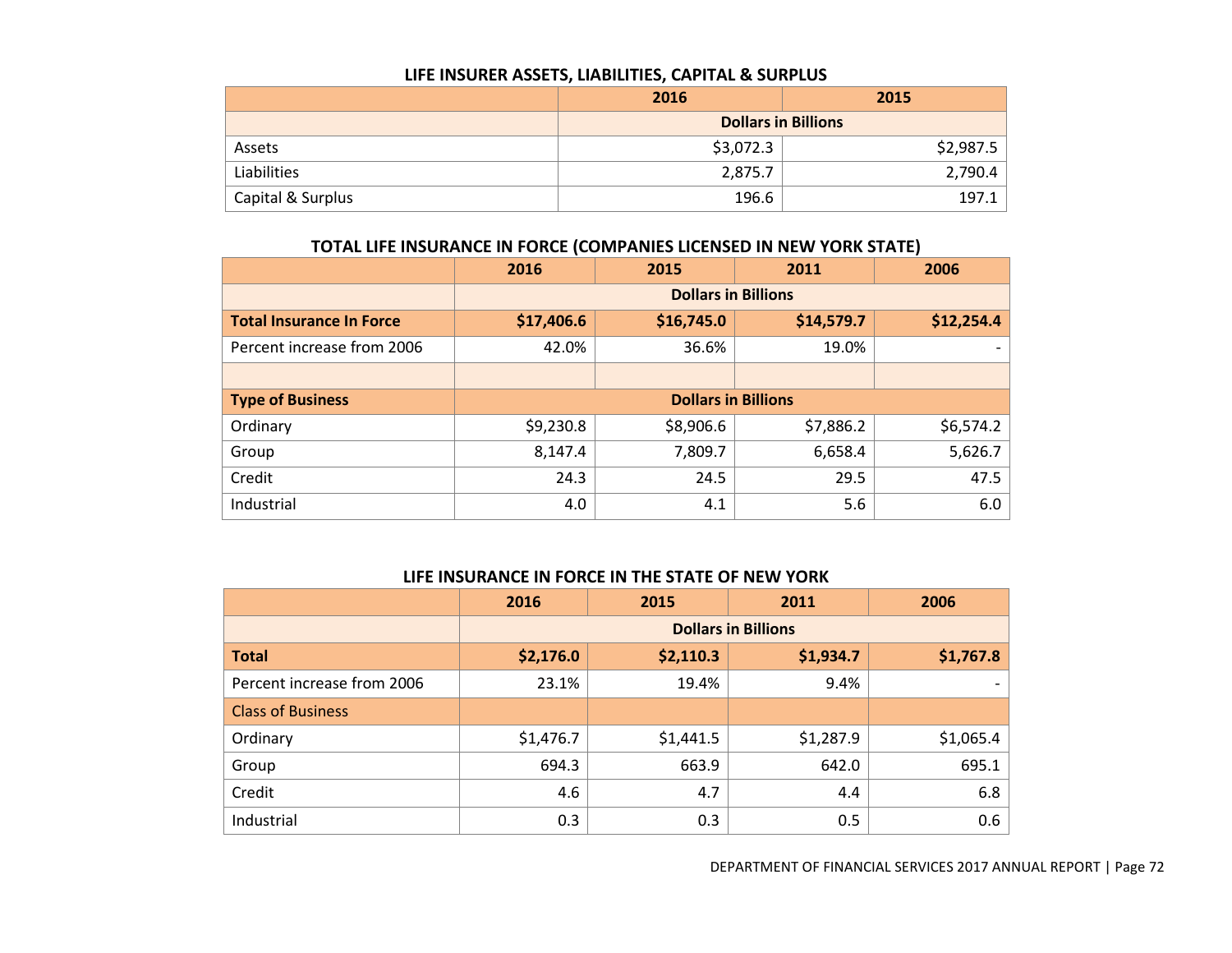|                            | 2016                       | 2015      | 2011                       | 2006      |
|----------------------------|----------------------------|-----------|----------------------------|-----------|
|                            | <b>Dollars in Billions</b> |           |                            |           |
| <b>Admitted Assets</b>     | \$1,310.6                  | \$1,264.1 | \$1,051.6                  | \$884.2   |
| Percent Increase from 2006 | 48.2%                      | 43.0%     | 18.9%                      |           |
|                            |                            |           | <b>Dollars in Billions</b> |           |
| Insurance in Force         | \$7,212.7                  | \$7,097.0 | \$6,622.4                  | \$5,394.8 |
| Percent Increase from 2006 | 33.7%                      | 31.6%     | 22.8%                      |           |

# **DOMESTIC LIFE INSURANCE COMPANIES ADMITTED ASSETS/INSURANCE IN FORCE**

### **FRATERNAL BENEFIT SOCIETIES ADMITTED ASSETS/INSURANCE IN FORCE**

|                        | 2016                       | 2015    | 2011    | 2006    |
|------------------------|----------------------------|---------|---------|---------|
|                        | <b>Dollars in Billions</b> |         |         |         |
| <b>Admitted Assets</b> | \$119.7                    | \$114.7 | \$96.4  | \$77.6  |
| Insurance in Force     | \$410.4                    | \$396.8 | \$357.8 | \$305.0 |

### **PRIVATE PENSION FUNDS ADMITTED ASSETS/INSURANCE IN FORCE**

|                                          | 2016                       | 2015      | 2011      | 2006      |
|------------------------------------------|----------------------------|-----------|-----------|-----------|
|                                          | <b>Dollars in Millions</b> |           |           |           |
| Fair value of assets                     | \$231,804                  | \$233,124 | \$203,839 | \$222,066 |
| Payments to Annuitants and Beneficiaries | \$28,896                   | \$29,236  | \$24,053  | \$19,059  |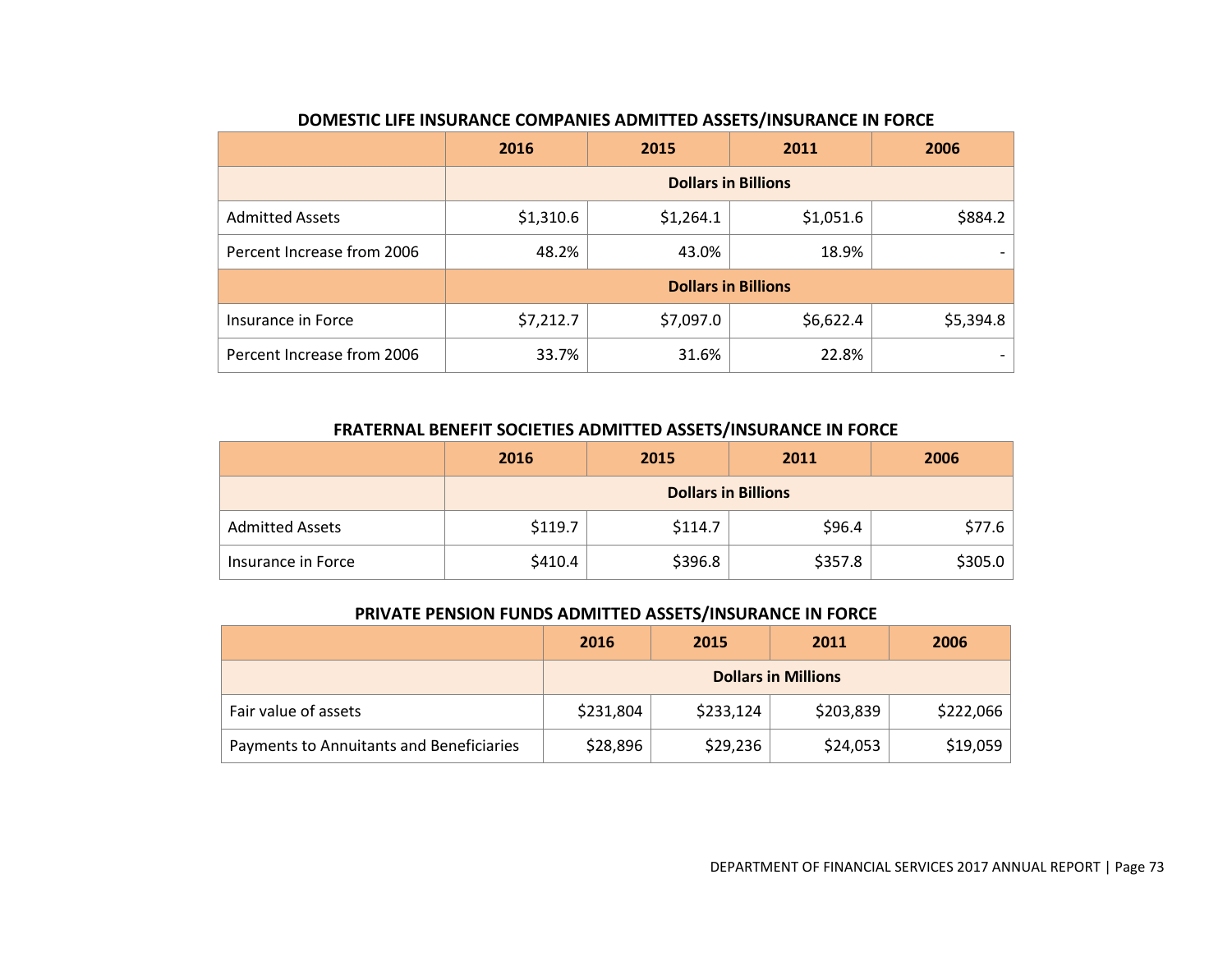|                                          | 2016      | 2015                       | 2011      | 2006      |
|------------------------------------------|-----------|----------------------------|-----------|-----------|
|                                          |           | <b>Dollars in Millions</b> |           |           |
| Fair Value of Assets                     | \$438,069 | \$444,946                  | \$350,383 | \$332,802 |
| Payments to Annuitants and Beneficiaries | \$28,881  | \$28,028                   | \$23,485  | \$17,406  |

### **PUBLIC RETIREMENT SYSTEMS AND PENSION FUNDS ADMITTED ASSETS/INSURANCE IN FORCE**

### **SEGREGATED GIFT ANNUITY FUNDS ADMITTED ASSETS/INSURANCE IN FORCE 2006-2016**

|                               | 2016      | 2015                       | 2011      | 2006      |
|-------------------------------|-----------|----------------------------|-----------|-----------|
|                               |           | <b>Dollars in Millions</b> |           |           |
| Total admitted assets         | \$2,859.1 | \$2,632.6                  | \$2,300.3 | \$2,079.1 |
| Annual payments to annuitants | \$222.4   | \$210.6                    | \$203.6   | \$180.4   |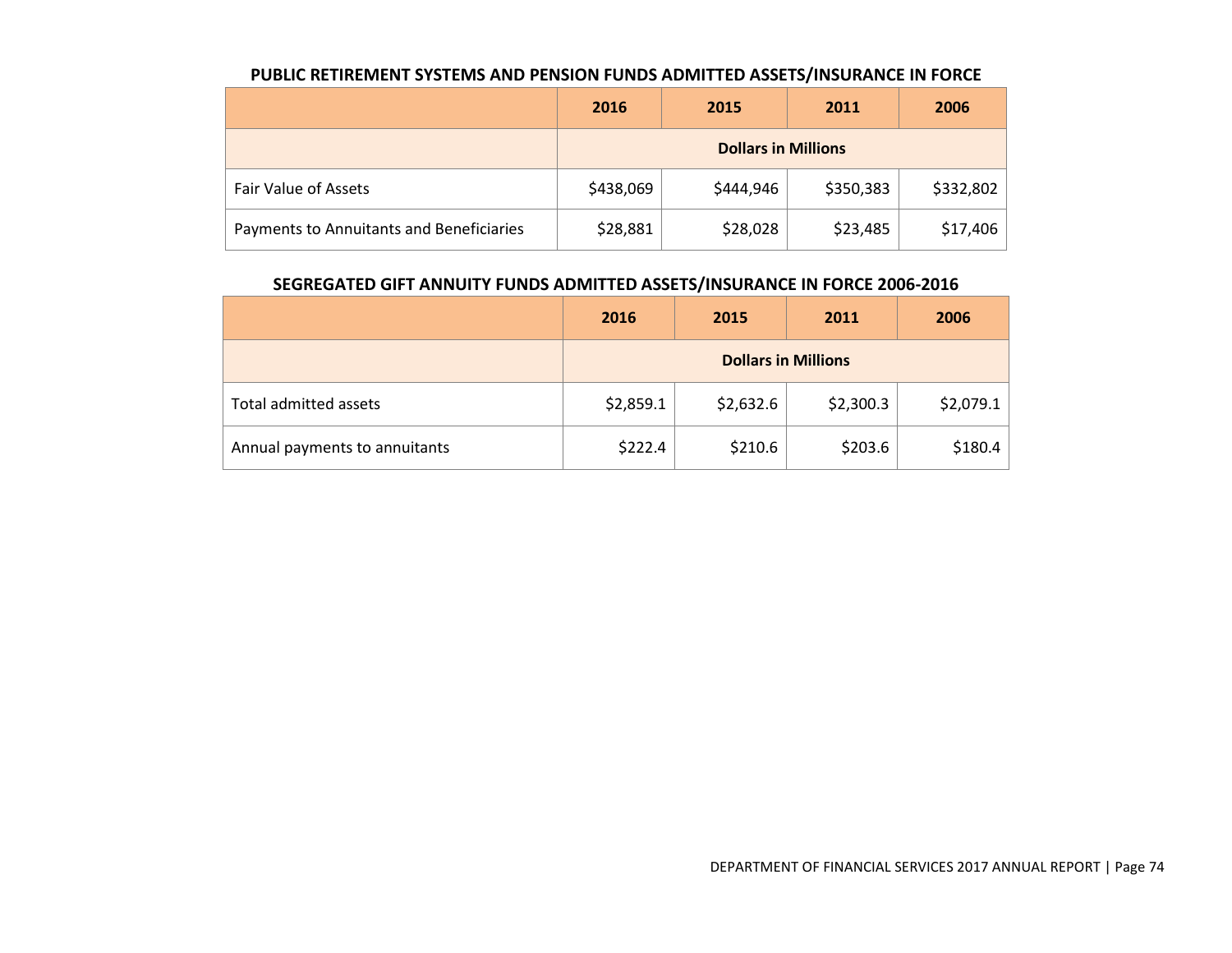### **FUNDS HELD BY OR DEPOSITED WITH THE SUPERINTENDENT**

| Date Funds Paid to<br>Superintendent | Name of<br><b>Institution</b>           | <b>Deposits or</b><br><b>Dividends</b> | Paid to<br><b>Claimants in</b><br>2016-17 | <b>Paid to Date</b> | <b>Balance</b> |
|--------------------------------------|-----------------------------------------|----------------------------------------|-------------------------------------------|---------------------|----------------|
|                                      |                                         |                                        |                                           |                     |                |
| November 28,<br>2016                 | <b>Zurich Depository</b><br>Corporation | \$412,366.44                           | \$0                                       | SO.                 | \$412,366.44   |
|                                      | <b>Total</b>                            | \$412,366.44                           | \$0                                       | \$0                 | \$412,366.44   |

#### **UNCLAIMED FUNDS FROM VOLUNTARY OR INVOLUNTARY BANK LIQUIDATIONS**

Note: All unclaimed Funds on deposit with the Superintendent are held by the Office of the State Comptroller.

#### **PUBLIC MOTOR VEHICLE LIABILITY SECURITY FUND**

| Beginning Balance as of 4/01/2016             | \$133,045,313 |
|-----------------------------------------------|---------------|
| Assessments Paid into the Fund                | 14,690,473    |
| Net Interest income                           | 742,589       |
| Recoveries                                    | 773,785       |
| <b>Total Receipts</b>                         | 16,206,847    |
| <b>Subtotal</b>                               | 149,252,160   |
| Disbursements:                                |               |
| <b>Administrative Expenses</b>                | 37,829        |
| Awards & Expenses of companies in liquidation | 4,411,217     |
| <b>Total Disbursements</b>                    | 4,449,046     |
| Total in Fund as of 3/31/2017                 | \$144,803,114 |

Note: The fund has an outstanding liability of \$50 million for funds transferred from the Property Casualty Insurance Security Fund, as permitted under Section 7603 (e) (2) of the Insurance Law.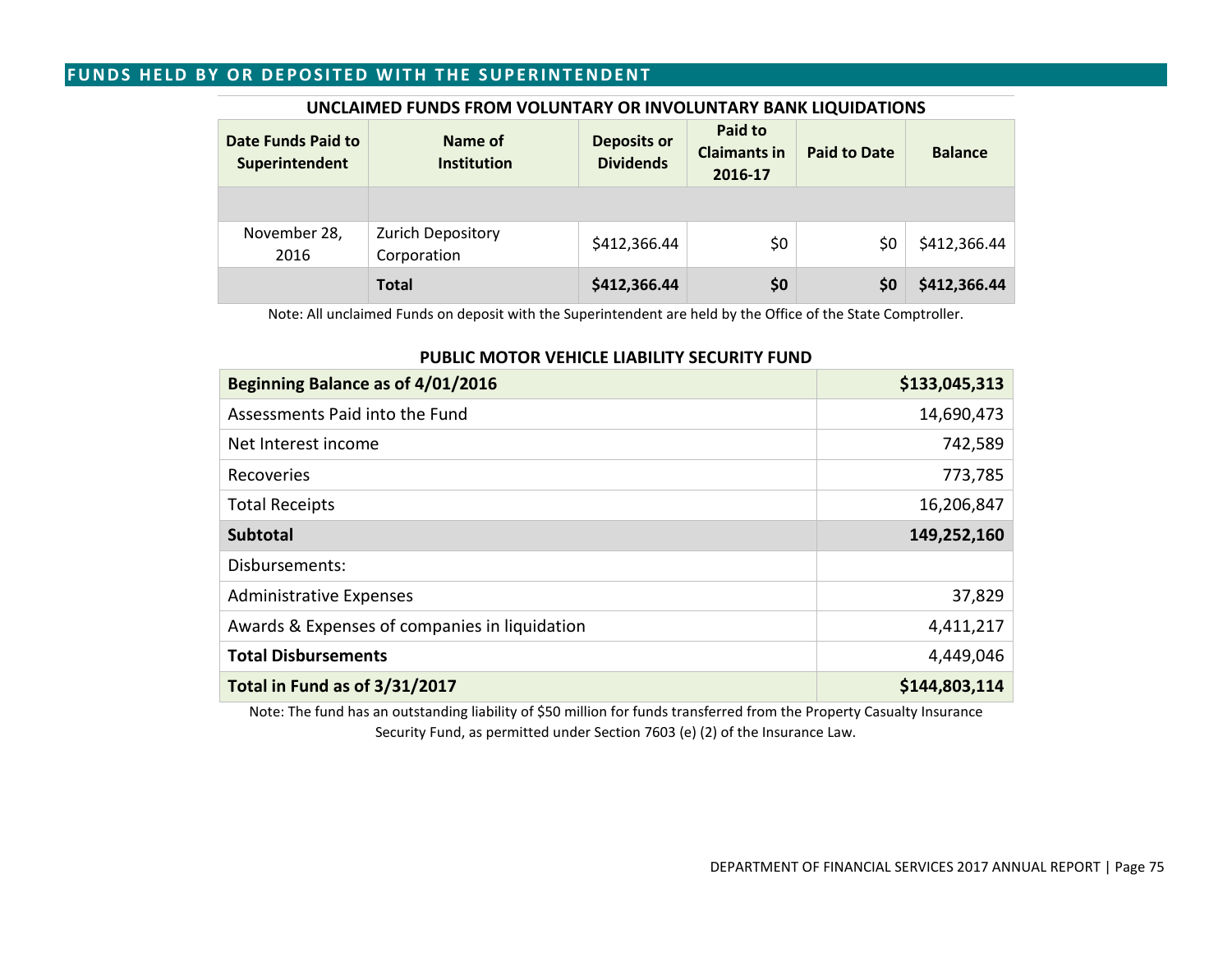### **FUNDS HELD BY OR DEPOSITED WITH THE SUPERINTENDENT**

| Date Funds Paid to<br>Superintendent | Name of<br><b>Institution</b> | <b>Deposits or</b><br><b>Dividends</b> | Paid to<br><b>Claimants in</b><br>2015-16 | <b>Paid to Date</b> | <b>Balance</b> |
|--------------------------------------|-------------------------------|----------------------------------------|-------------------------------------------|---------------------|----------------|
|                                      |                               |                                        |                                           |                     |                |
| July 20, 2010                        | Middle Village Credit Union   | \$43,054.73                            | \$0                                       | \$24,546.85         | \$18,507.88    |
|                                      | <b>Total</b>                  | \$43,054.73                            | \$0                                       | \$24,546.85         | \$18,507.88    |

#### **UNCLAIMED FUNDS FROM VOLUNTARY OR INVOLUNTARY BANK LIQUIDATIONS**

Note: All unclaimed Funds on deposit with the Superintendent are held by the Office of the State Comptroller.

#### **PROPERTY CASUALTY INSURANCE SECURITY FUND**

| Beginning Balance as of 4/01/2016             | \$314,299,002 |
|-----------------------------------------------|---------------|
| Assessments Paid into the Fund                | 0             |
| Net Interest income                           | 1,827,066     |
| Recoveries                                    | 18,118,533    |
| <b>Total Receipts</b>                         | 19,945,599    |
| <b>Subtotal</b>                               | 334,244,601   |
| Disbursements:                                |               |
| <b>Administrative Expenses</b>                | 229,983       |
| Awards & Expenses of companies in liquidation | 47,667,252    |
| <b>Total Disbursements</b>                    | 47,897,235    |
| Total in Fund as of 3/31/2017                 | \$286,347,366 |

Note: Total does not include transfer of \$87 million to State General Purpose Fund, or transfer of \$50 million to the Public Motor Vehicle Liability Security Fund.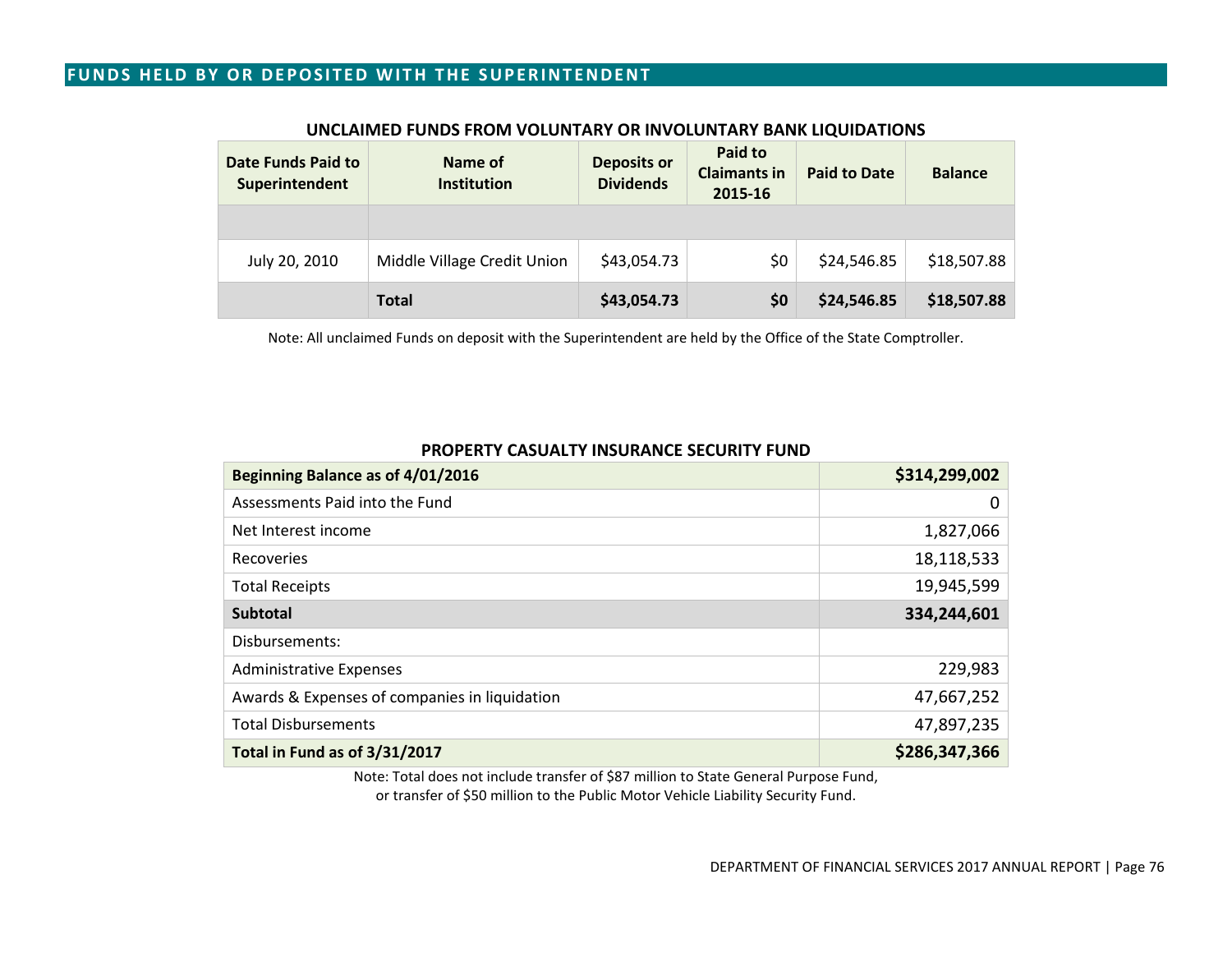### **WORKERS COMPENSATION SECURITY FUND**

**COL** 

| Beginning Balance as of 4/01/2016             | \$143,372,790 |
|-----------------------------------------------|---------------|
| Assessments Paid into the Fund                | 2,171,839     |
| Net Interest income                           | 862,273       |
| Recoveries                                    | 57,674,685    |
| <b>Total Receipts</b>                         | 60,708,797    |
| <b>Subtotal</b>                               | 204,081,587   |
| Disbursements:                                |               |
| <b>Administrative Expenses</b>                | 55,358        |
| Awards & Expenses of companies in liquidation | 75,758,742    |
| <b>Total Disbursements</b>                    | 75,814,100    |
| Total in Fund as of 3/31/2017                 | \$128,267,487 |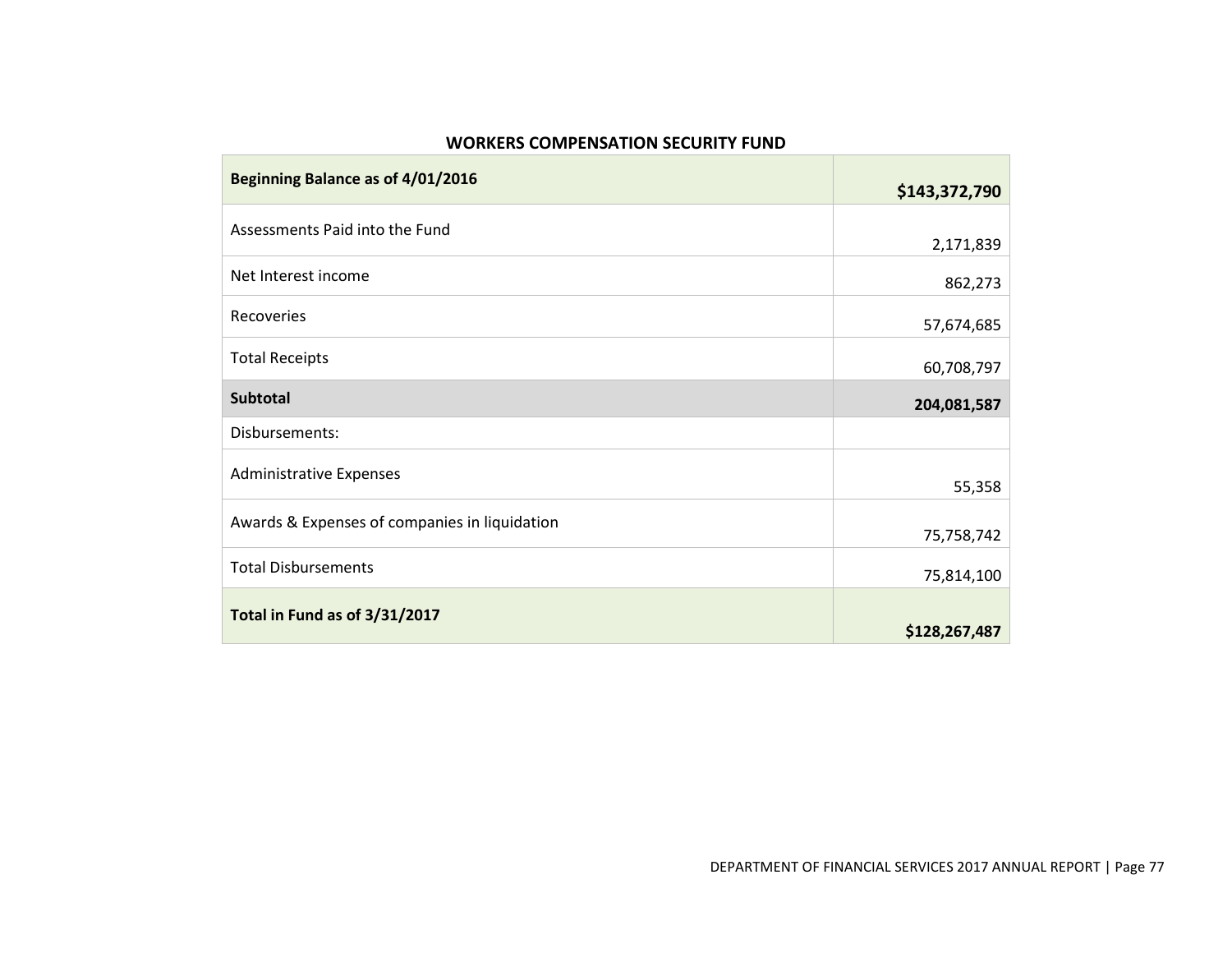# **STATE TRANSMITTER OF MONEY INSURANCE FUND (STMIF)**

|                                                 | Amount       |
|-------------------------------------------------|--------------|
| <b>Assets</b>                                   |              |
| Cash in STMIF Account as of April 1, 2016       | \$19,482,652 |
| Cash Received in STMIF from 2016-17 Assessments | Ω            |
| Interest Received in STMIF                      | 103,687      |
| Cash Expenses in 2016-17                        |              |
| <b>TOTAL ASSETS</b>                             | 19,586,339   |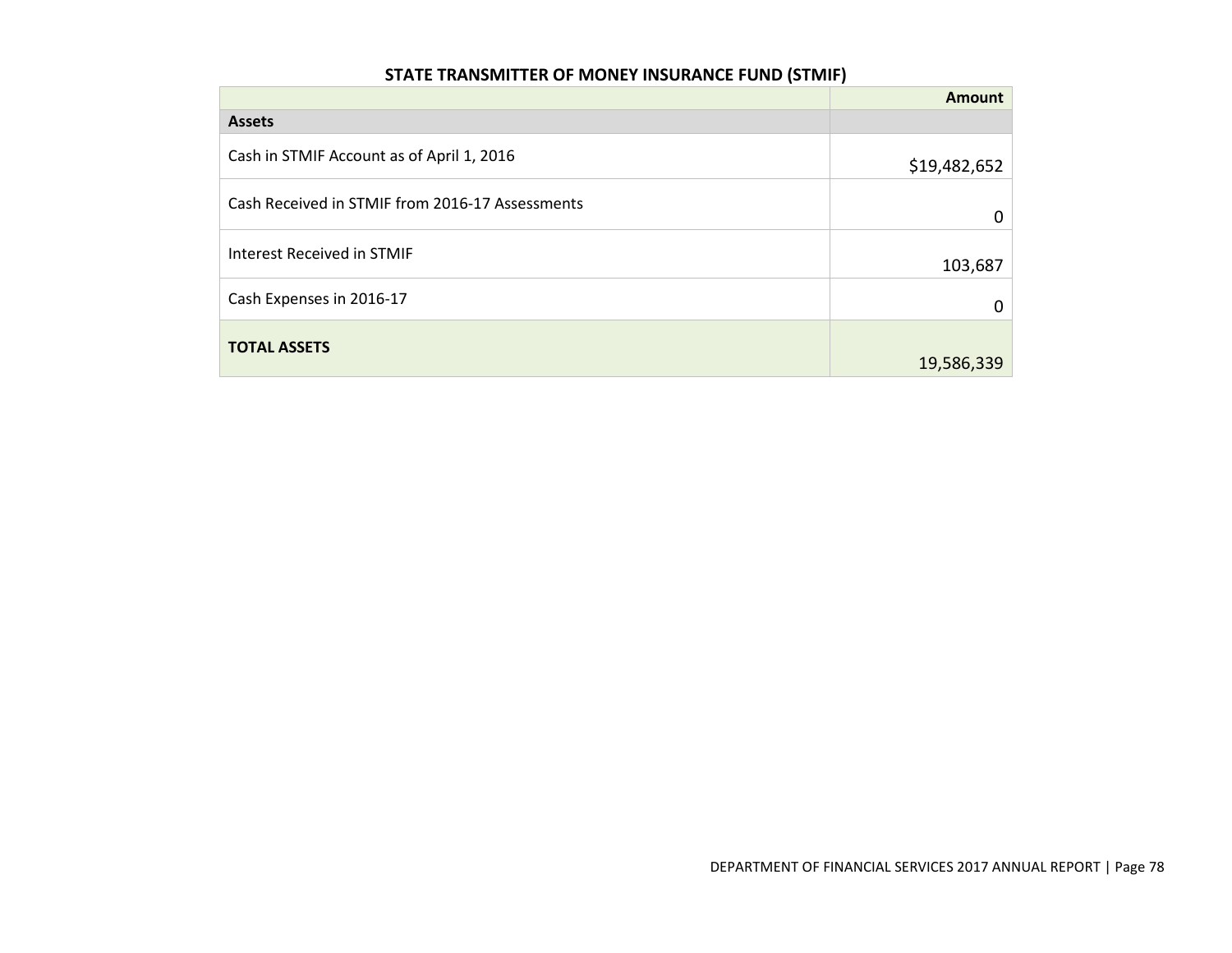# **DEPARTMENT ORGANIZATION AND MAINTENANCE 2016 DEPARTMENT RECEIPTS**

| <b>Assessments and Reimbursement of Department Expenses:</b> | <b>Amount</b> |
|--------------------------------------------------------------|---------------|
| <b>Banking Industry Assessment</b>                           | \$96,086,020  |
| <b>Insurance Industry Assessment</b>                         | 154,981,158   |
| <b>Banking Industry Specific Assessment</b>                  | 61,534        |
| <b>STMIF Assessment</b>                                      | 0             |
| <b>Insurance Industry Examination Fees</b>                   | 12,317,314    |
| Administrative Expense Reimbursement                         | 236,176       |
| Subtotal                                                     | 263,682,202   |
|                                                              |               |
| <b>Taxes Collected</b>                                       |               |
| Retaliatory Taxes - Insurance Law Section 1112               | 6,274,995     |
| Excess Line Premium Taxes - Insurance Law Section 2118       | 114,019,136   |
| Organization Tax - Section 180, Tax Law                      | 0             |
| Subtotal                                                     | 120,294,131   |
| <b>Fees and Other Revenue Collected</b>                      |               |
| Section 9110 - Motor Vehicle Law Enforcement Fee             | 125,307,756   |
| Licensing and Accreditation Fees                             | 23,227,738    |
| Section 9108 - Fire Insurance Fee                            | 18,199,453    |
| <b>Fines and Penalties</b>                                   | 1,091,991,574 |
|                                                              |               |
| <b>MLO Annual License Fees</b>                               | 2,376,920     |
| <b>Banking Industry Application Fees</b>                     | 883,875       |

## **ASSESSMENTS AND REIMBURSEMENT OF DEPARTMENT EXPENSES**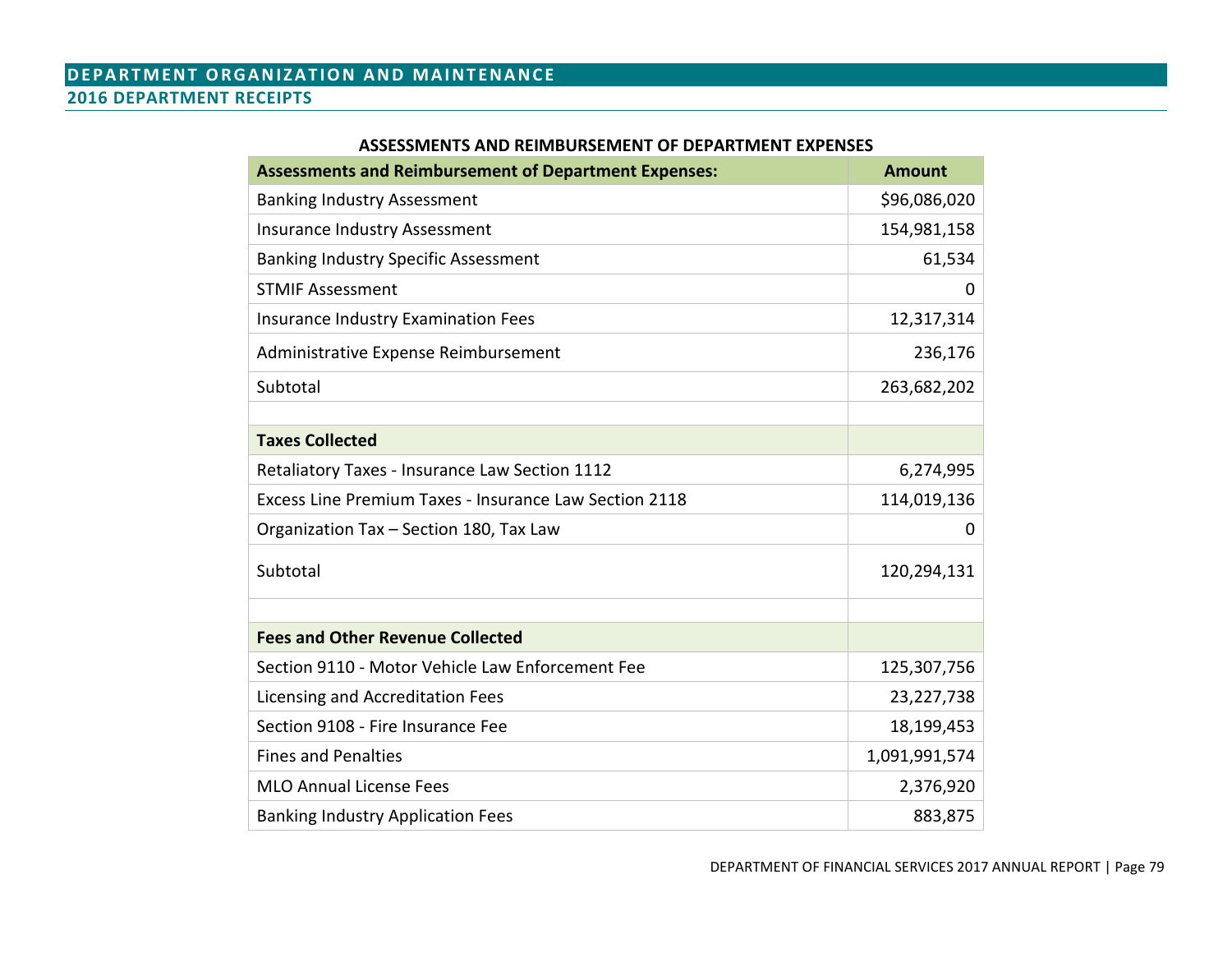| Section 1212 - Summons and Complaints                                                           | 601,553         |
|-------------------------------------------------------------------------------------------------|-----------------|
| Section 1112 - Filing Annual Statements, Certificates of Authority and<br><b>Admission Fees</b> | 1,139,637       |
| <b>Fingerprint Fees</b>                                                                         | 231,662         |
| Section 9107 - Certification & Filing Fees                                                      | 4,140           |
| <b>FOIL Requests</b>                                                                            | 1,005           |
| Miscellaneous Revenue                                                                           | 4,625           |
| Subtotal                                                                                        | 1,263,969,938   |
|                                                                                                 |                 |
| <b>Foreign Fire Tax and Security Funds Receipts</b>                                             |                 |
| Foreign Fire Tax - Insurance Law Sections 2118, 9104 and 9105                                   | 61,415,529      |
| Property Casualty Insurance Security Fund - Article 76                                          | 19,945,599      |
| Public Motor Vehicle Liability Security Fund - Article 76                                       | 16,206,847      |
| Workers' Compensation Security Fund - Article 6A of WC Law                                      | 60,708,797      |
| Subtotal                                                                                        | 158,276,772     |
| <b>Total Department Receipts</b>                                                                | \$1,806,223,043 |

# **2016-2017 STATE FISCAL YEAR FINANCIAL SERVICES EXPENDITURES**

| <b>APPROPRIATIONS AVAILABLE</b> | \$410,959,963 |
|---------------------------------|---------------|
| <b>Operating Budget</b>         |               |
| <b>Banking</b>                  | 99,116,269    |
| Insurance                       | 130,708,918   |
| Subtotal - Operating Budget     | 229,825,187   |
| <b>Other Programs</b>           |               |